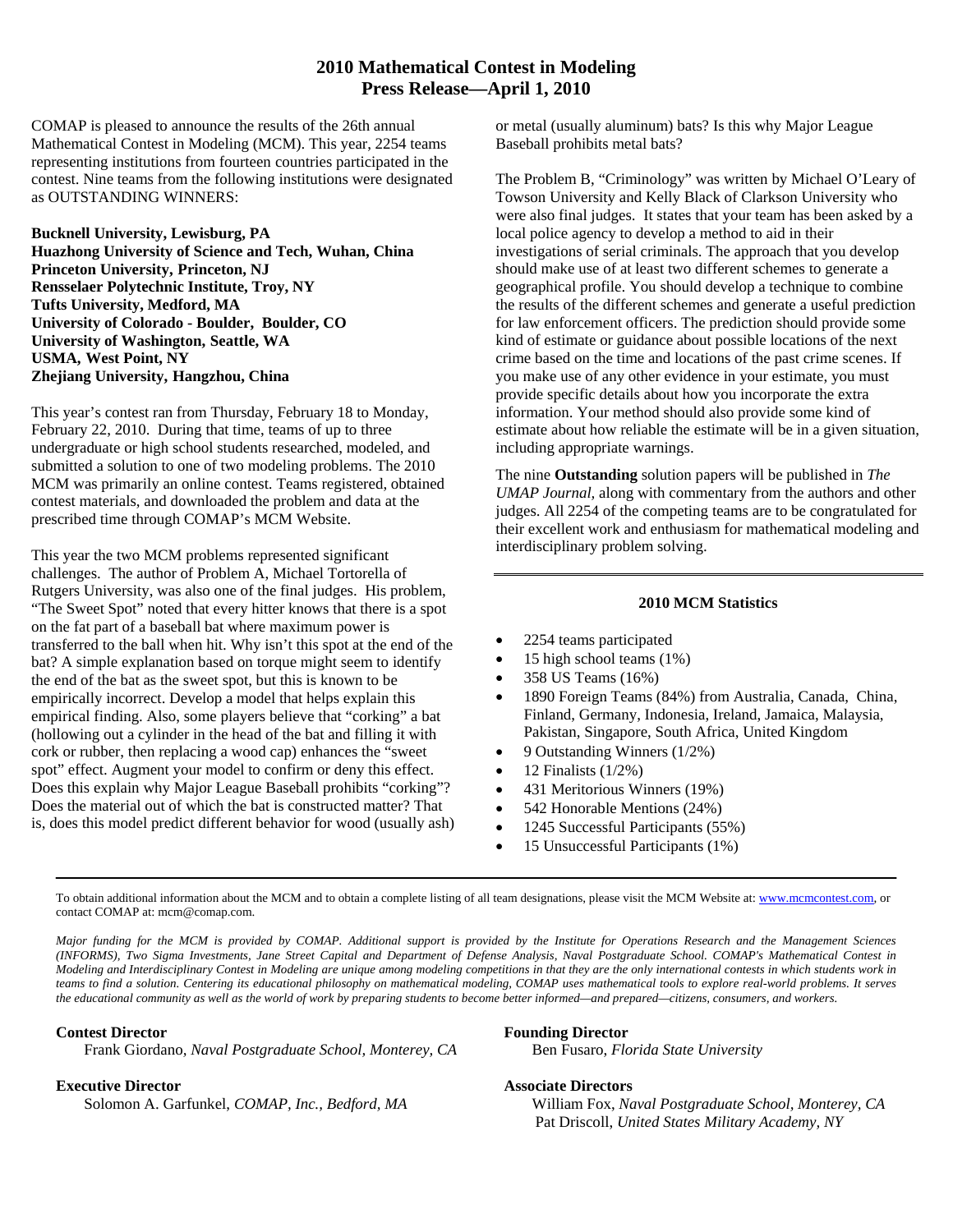$\mathcal{L}^{\mathcal{L}}$ 

| Ctrl # | Institution                             | Country    | Advisor                | Problem | <b>Designation</b>        |                         |
|--------|-----------------------------------------|------------|------------------------|---------|---------------------------|-------------------------|
| 7273   | <b>University of Washington</b>         | <b>USA</b> | <b>James Morrow</b>    | В       | <b>Outstanding Winner</b> |                         |
| 7507   | <b>University of Colorado - Boulder</b> | <b>USA</b> | <b>Anne Dougherty</b>  | В       | <b>Outstanding Winner</b> | <b>MAA Award</b>        |
| 7947   | <b>Bucknell University</b>              | <b>USA</b> | Nathan Ryan            | В       | <b>Outstanding Winner</b> |                         |
| 8362   | Rensselaer Polytechnic Institute        | <b>USA</b> | Peter Kramer           | В       | <b>Outstanding Winner</b> | <b>SIAM Award</b>       |
| 8479   | <b>Tufts University</b>                 | <b>USA</b> | Scott MacLachlan       | B       | <b>Outstanding Winner</b> | <b>INFORMS Award</b>    |
| 6030   | <b>Peking University</b>                | P.R.China  | <b>Zijing Dong</b>     | В       | <b>Finalist</b>           |                         |
| 7274   | <b>University of Alberta</b>            | Canada     | Joseph So              | В       | <b>Finalist</b>           |                         |
| 7503   | <b>Harvey Mudd College</b>              | <b>USA</b> | <b>Susan Martonosi</b> | В       | <b>Finalist</b>           |                         |
| 7506   | <b>University of Puget Sound</b>        | <b>USA</b> | <b>Michael Spivey</b>  | В       | <b>Finalist</b>           |                         |
| 8079   | <b>Harvard University</b>               | <b>USA</b> | Peter Kronheimer       | В       | <b>Finalist</b>           |                         |
| 8449   | <b>DUKE UNIVERSITY</b>                  | <b>USA</b> | <b>LIZ BOUZARTH</b>    | В       | <b>Finalist</b>           | <b>Ben Fusaro Award</b> |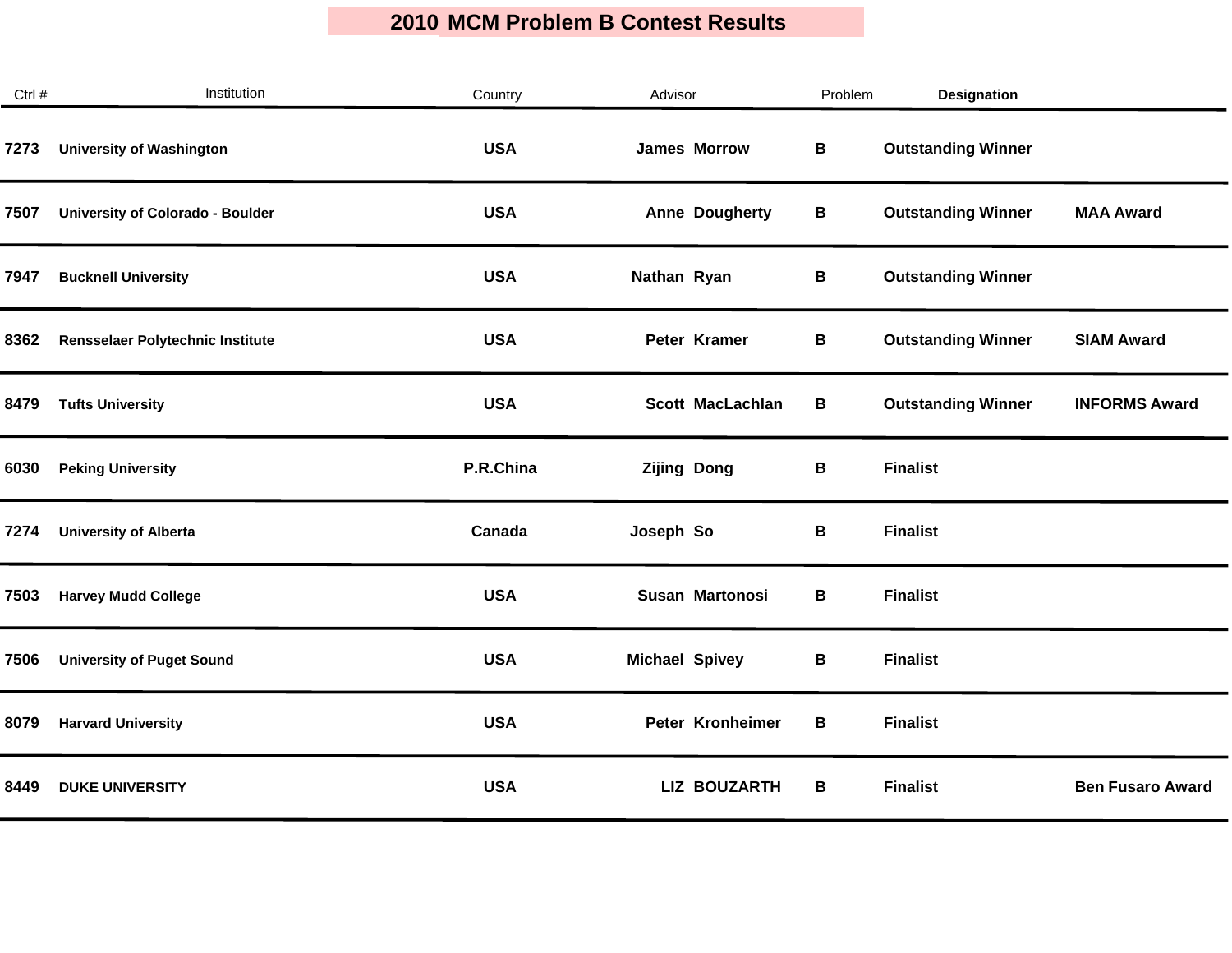$\mathcal{L}_{\mathcal{A}}$ 

| Ctrl # | Institution                            | Country             | Advisor           | Problem | <b>Designation</b>        |
|--------|----------------------------------------|---------------------|-------------------|---------|---------------------------|
| 8454   | <b>DUKE UNIVERSITY</b>                 | <b>USA</b>          | <b>LENNY NG</b>   | В       | <b>Finalist</b>           |
| 5939   | <b>Fudan University</b>                | P. R. China         | Yuan Cao          | B       | <b>Meritorious Winner</b> |
| 5947   | Zhuhai College of Jinan University     | china               | Zhi-Wei Wang      | В       | <b>Meritorious Winner</b> |
| 5989   | <b>East China Normal University</b>    | China               | Shujin Wu         | В       | <b>Meritorious Winner</b> |
| 6000   | <b>University of Cape Town</b>         | <b>South Africa</b> | Henri Laurie      | B       | <b>Meritorious Winner</b> |
| 6002   | <b>University of Cape Town</b>         | <b>South Africa</b> | Jeff Murugan      | B       | <b>Meritorious Winner</b> |
| 6035   | <b>Peking University</b>               | P.R, China          | <b>Xufeng Liu</b> | B       | <b>Meritorious Winner</b> |
| 6036   | <b>Peking University</b>               | P.R, China          | <b>Xufeng Liu</b> | B       | <b>Meritorious Winner</b> |
| 6038   | <b>Peking University</b>               | P.R, China          | Lu Tian           | B       | <b>Meritorious Winner</b> |
| 6041   | <b>Peking University</b>               | P.R, China          | Jiaming Yu        | В       | <b>Meritorious Winner</b> |
| 6087   | <b>Dalian University of Technology</b> | China               | <b>Ning Ding</b>  | B       | <b>Meritorious Winner</b> |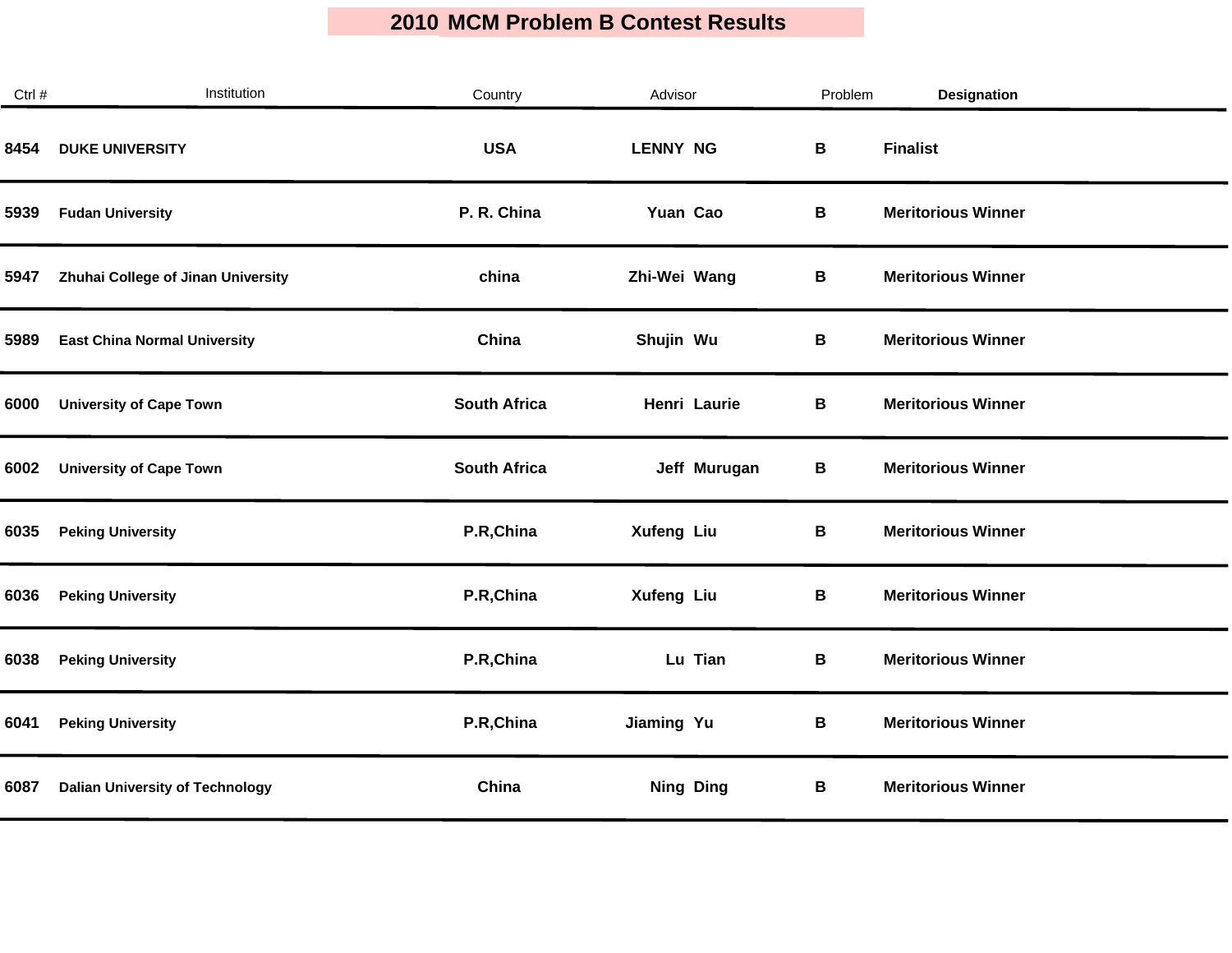| Ctrl # | Institution                                      | Country      | Advisor            | Problem | <b>Designation</b>        |  |
|--------|--------------------------------------------------|--------------|--------------------|---------|---------------------------|--|
| 6096   | Southwestern University of Finance and Economics | China        | Li Shaowen         | В       | <b>Meritorious Winner</b> |  |
| 6106   | <b>Sichuan University</b>                        | China        | yongdao zhou       | В       | <b>Meritorious Winner</b> |  |
| 6119   | Northwestern Polytechnical University            | P.R. China   | <b>Wenxian Xie</b> | В       | <b>Meritorious Winner</b> |  |
| 6121   | Northwestern Polytechnical University            | P.R. China   | Genjiu Xu          | B       | <b>Meritorious Winner</b> |  |
| 6123   | Northwestern Polytechnical University            | P.R. China   | Lulu Pan           | В       | <b>Meritorious Winner</b> |  |
| 6150   | Hong Kong University of Science and Tech         | China        | Yue Kuen Kwok      | В       | <b>Meritorious Winner</b> |  |
| 6309   | <b>Southeast University</b>                      | The People's | Feng Wang          | В       | <b>Meritorious Winner</b> |  |
| 6319   | <b>Southeast University</b>                      | The People's | Jianhua Zhou       | В       | <b>Meritorious Winner</b> |  |
| 6323   | <b>Southeast University</b>                      | The People's | Daoyuan Zhu        | В       | <b>Meritorious Winner</b> |  |
| 6324   | <b>Southeast University</b>                      | The People's | Daoyuan Zhu        | B       | <b>Meritorious Winner</b> |  |
| 6328   | <b>Zhejiang University</b>                       | China        | Jianxin Zhu        | В       | <b>Meritorious Winner</b> |  |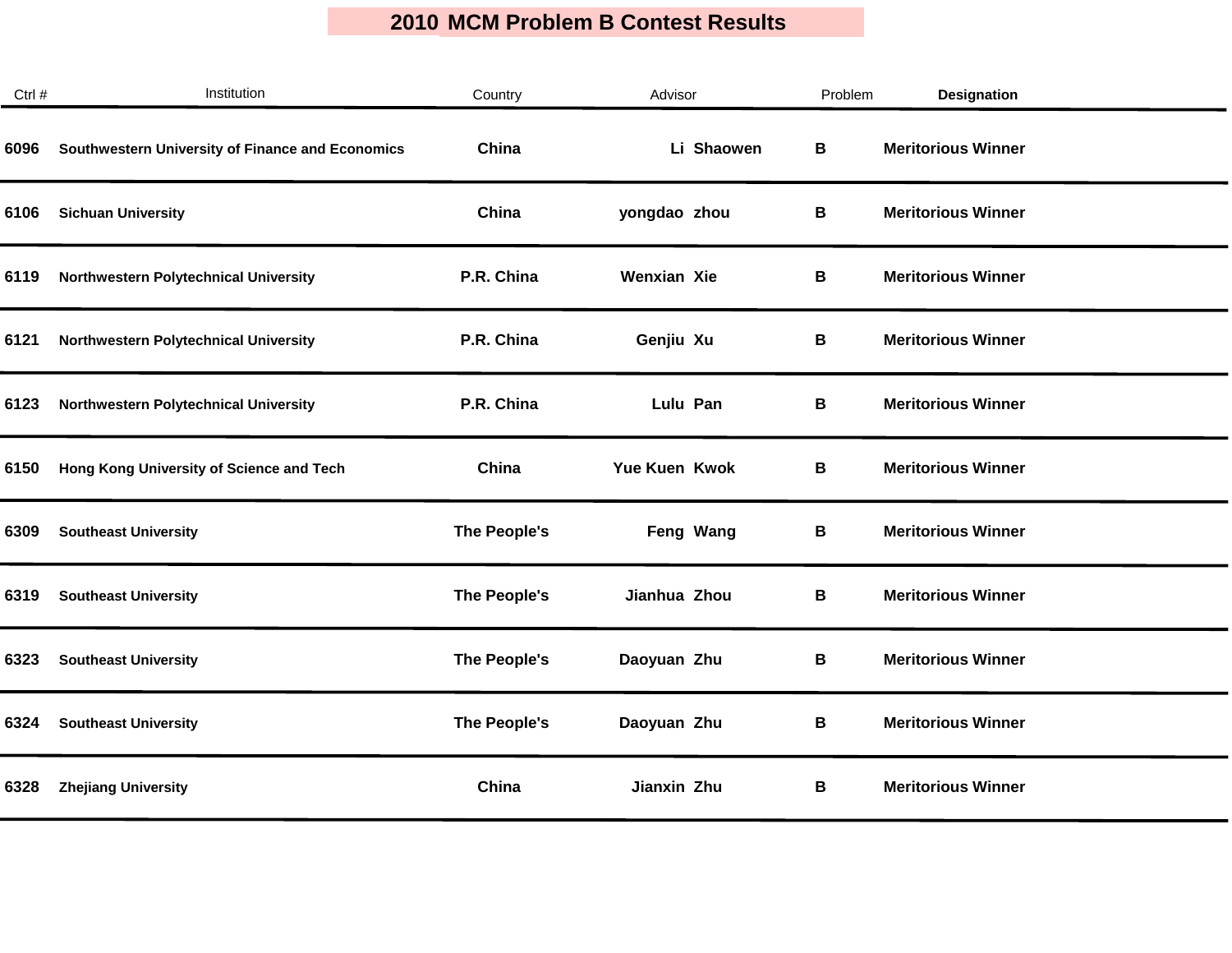| Ctrl # | Institution                                         | Country      | Advisor              | Problem | <b>Designation</b>        |  |
|--------|-----------------------------------------------------|--------------|----------------------|---------|---------------------------|--|
| 6356   | <b>Beijing Language and Culture University</b>      | China        | Xiwen Zhang          | В       | <b>Meritorious Winner</b> |  |
| 6371   | <b>Ocean University of China</b>                    | The People's | Ping Qin             | В       | <b>Meritorious Winner</b> |  |
| 6374   | <b>Beijing Institute of Technology</b>              | The People's | <b>Wang Hongzhou</b> | В       | <b>Meritorious Winner</b> |  |
| 6425   | <b>Shanghai University of Finance and Economics</b> | <b>CHINA</b> | <b>GUOXIN DAI</b>    | В       | <b>Meritorious Winner</b> |  |
| 6432   | <b>Teacher</b>                                      | China        | Pan yunlan           | В       | <b>Meritorious Winner</b> |  |
| 6469   | <b>Beijing Normal University</b>                    | China        | ZhongDan Huan        | В       | <b>Meritorious Winner</b> |  |
| 6472   | Xi'an Jiaotong University                           | China        | Jiayin Wang          | В       | <b>Meritorious Winner</b> |  |
| 6479   | Xi'an Jiaotong University                           | China        | Jiayin Wang          | В       | <b>Meritorious Winner</b> |  |
| 6489   | harbin engineering university                       | P.R.China    | luo yuesheng         | В       | <b>Meritorious Winner</b> |  |
| 6512   | <b>Sun Yat-sen University</b>                       | The People's | Yanhui Li            | В       | <b>Meritorious Winner</b> |  |
| 6539   | <b>Zhejiang Normal University</b>                   | China        | Shen zifei           | В       | <b>Meritorious Winner</b> |  |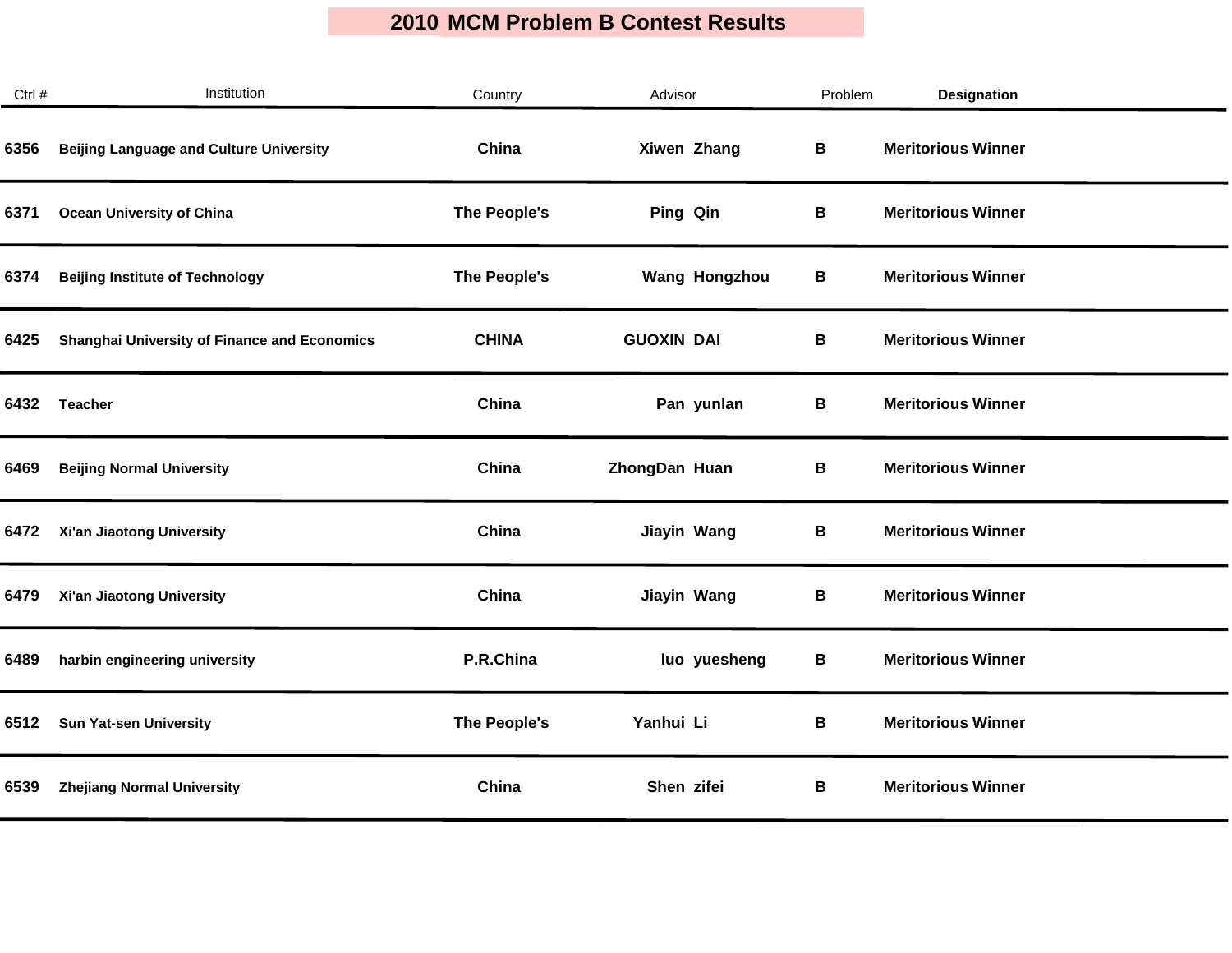| Ctrl # | Institution                                      | Country   | Advisor               | Problem | <b>Designation</b>        |
|--------|--------------------------------------------------|-----------|-----------------------|---------|---------------------------|
| 6549   | School of information science and Engineering,   | P.R.China | Hong Wei              | В       | <b>Meritorious Winner</b> |
| 6554   | <b>Donghua University</b>                        | China     | Yongsheng Ding        | В       | <b>Meritorious Winner</b> |
| 6555   | <b>Donghua University</b>                        | China     | Jin Fan               | В       | <b>Meritorious Winner</b> |
| 6572   | <b>Shandong University</b>                       | P.R.China | <b>Jianliang CHEN</b> | В       | <b>Meritorious Winner</b> |
| 6574   | <b>Shandong University</b>                       | P.R.China | <b>Baodong LIU</b>    | В       | <b>Meritorious Winner</b> |
| 6583   | <b>Shandong University</b>                       | P.R.China | Yang Liu              | В       | <b>Meritorious Winner</b> |
| 6593   | <b>Shandong University</b>                       | P.R.China | <b>Mingrong CUI</b>   | В       | <b>Meritorious Winner</b> |
| 6601   | <b>Tongji University</b>                         | P R China | Jin Liang             | В       | <b>Meritorious Winner</b> |
| 6608   | <b>Shandong University</b>                       | P.R.China | Yuhai Zhang           | В       | <b>Meritorious Winner</b> |
| 6610   | <b>Shandong University</b>                       | P.R.China | Xiaoxia Rong          | В       | <b>Meritorious Winner</b> |
| 6611   | <b>China University of Mining and Technology</b> | China     | Lei Zhang             | В       | <b>Meritorious Winner</b> |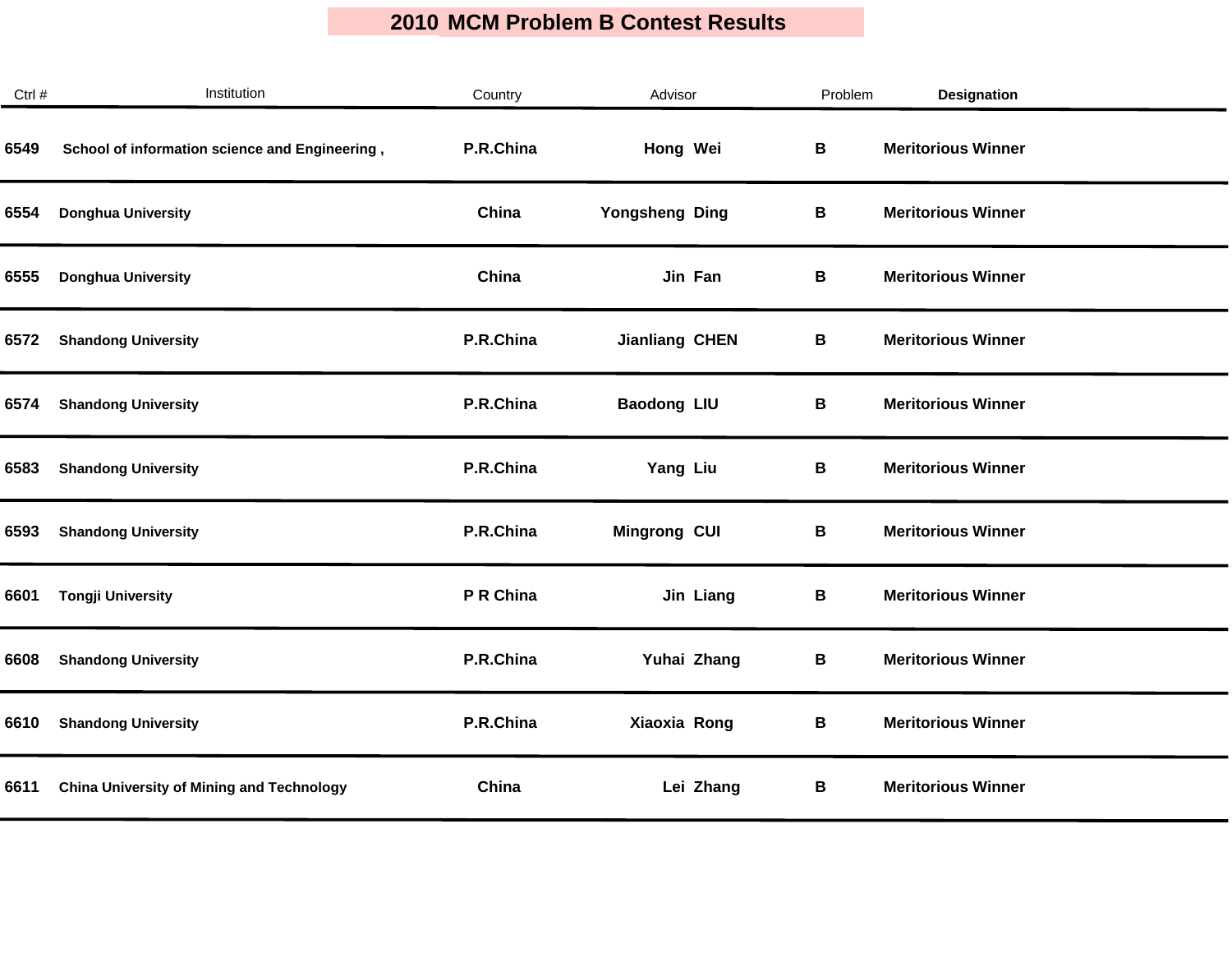| Ctrl # | Institution                                         | Country      | Advisor           | Problem | <b>Designation</b>        |
|--------|-----------------------------------------------------|--------------|-------------------|---------|---------------------------|
| 6612   | Nanjing University of Information Science and       | China        | Hong Lv           | В       | <b>Meritorious Winner</b> |
| 6618   | <b>China University of Mining and Technology</b>    | China        | Xiaobo Yin        | В       | <b>Meritorious Winner</b> |
| 6620   | <b>Tongji University</b>                            | P R China    | Junfeng Yin       | В       | <b>Meritorious Winner</b> |
| 6623   | <b>Shandong University</b>                          | P.R.China    | Yufeng SHI        | В       | <b>Meritorious Winner</b> |
| 6624   | <b>University of Science&amp;Technology Beijing</b> | China        | <b>Zhixing Hu</b> | В       | <b>Meritorious Winner</b> |
| 6638   | <b>Shandong University</b>                          | P.R.China    | Lu LIN            | В       | <b>Meritorious Winner</b> |
| 6648   | <b>Tongji University</b>                            | P R China    | Bin Yu            | В       | <b>Meritorious Winner</b> |
| 6650   | Southwest University of Science and Technology      | China        | Ke Zheng          | В       | <b>Meritorious Winner</b> |
| 6651   | Southwest University of Science and Technology      | China        | Ke Zheng          | В       | <b>Meritorious Winner</b> |
| 6659   | <b>Donghua University</b>                           | China        | Xiaoqian Wu       | В       | <b>Meritorious Winner</b> |
| 6695   | SOUTHWESTERN UNIVERSITY OF FINANCE AND              | <b>CHINA</b> | <b>DAI DAI</b>    | В       | <b>Meritorious Winner</b> |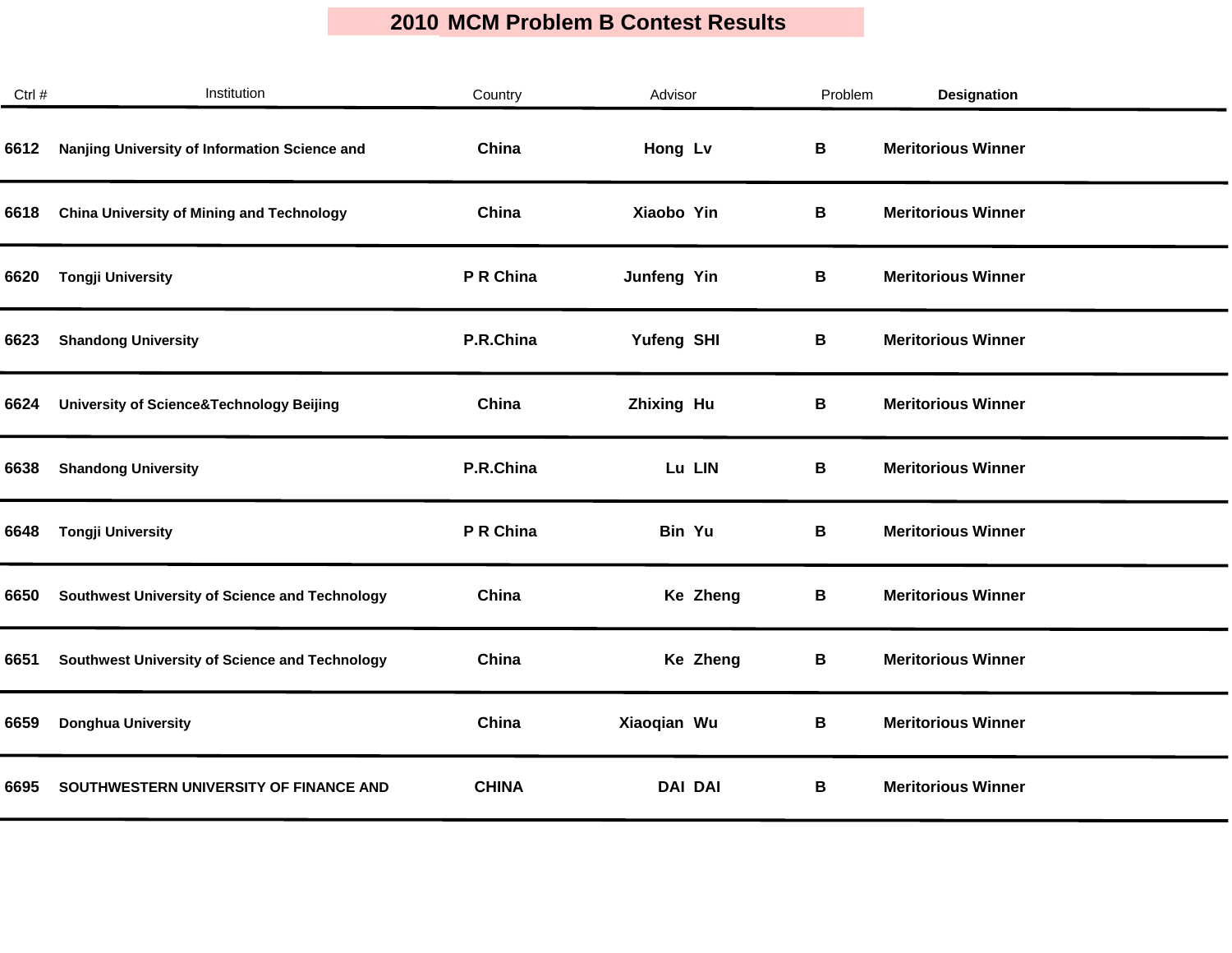| Ctrl # | Institution                            | Country             | Advisor            | Problem | Designation               |  |
|--------|----------------------------------------|---------------------|--------------------|---------|---------------------------|--|
| 6706   | Xi'an Jiaotong University              | China               | <b>Yicang Zhou</b> | B       | <b>Meritorious Winner</b> |  |
| 6715   | <b>York University</b>                 | Canada              | Jane Heffernan     | В       | <b>Meritorious Winner</b> |  |
| 6732   | <b>Zhejiang University</b>             | P. R. China         | Qifan Yang         | В       | <b>Meritorious Winner</b> |  |
| 6736   | <b>Zhejiang University</b>             | P. R. China         | Zhiyi Tan          | В       | <b>Meritorious Winner</b> |  |
| 6757   | <b>Stellenbosch University</b>         | <b>South Africa</b> | Jacob Weideman     | В       | <b>Meritorious Winner</b> |  |
| 6771   | <b>Truman State University</b>         | <b>USA</b>          | <b>Steve Smith</b> | В       | <b>Meritorious Winner</b> |  |
| 6789   | Northeastern University at Qinhuangdao | P.R.China           | Xiaomin Wang       | В       | <b>Meritorious Winner</b> |  |
| 6799   | <b>Shanghai University</b>             | <b>PR China</b>     | Huang Wei          | В       | <b>Meritorious Winner</b> |  |
| 6814   | Xi'an Jiaotong University              | China               | Hongying Zhang     | В       | <b>Meritorious Winner</b> |  |
| 6815   | Xi'an Jiaotong University              | China               | Qihong Duan        | В       | <b>Meritorious Winner</b> |  |
| 6819   | <b>Tsinghua University</b>             | China               | Yong Guo           | В       | <b>Meritorious Winner</b> |  |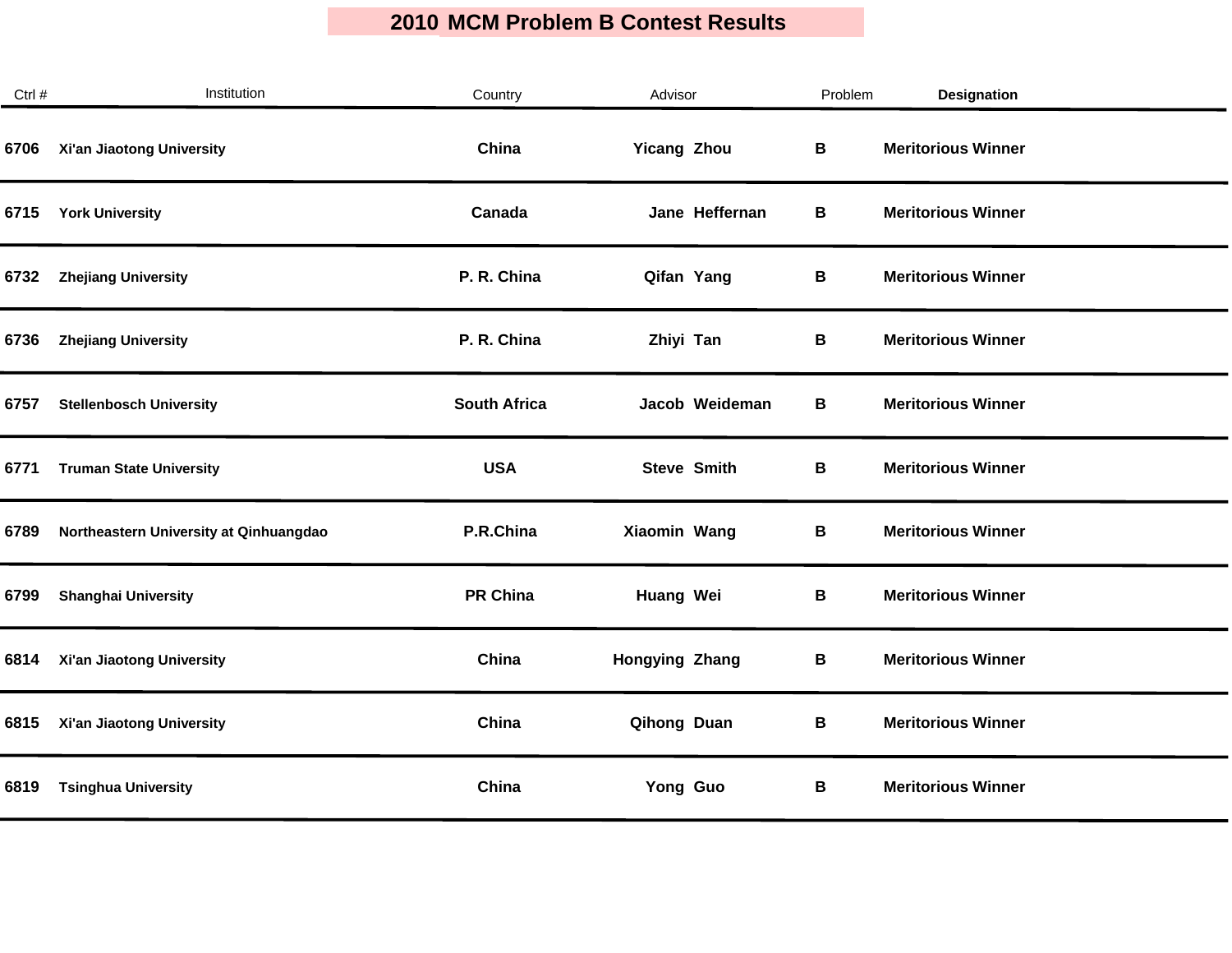| Ctrl # | Institution                                          | Country      | Advisor       | Problem | <b>Designation</b>        |  |
|--------|------------------------------------------------------|--------------|---------------|---------|---------------------------|--|
| 6911   | <b>Dalian University of Technology</b>               | P.R.China    | Zhen Wang     | B       | <b>Meritorious Winner</b> |  |
| 6939   | University of Science and Technology of China        | China        | Chengyu Jiang | В       | <b>Meritorious Winner</b> |  |
| 6963   | <b>Peking University</b>                             | The People's | Liangzhu Mu   | В       | <b>Meritorious Winner</b> |  |
| 6976   | <b>Dalian University of Technology</b>               | P.R.China    | Lin Yuan      | В       | <b>Meritorious Winner</b> |  |
| 6982   | <b>Anshan Normal College</b>                         | P.R.China    | Huimin Liu    | B       | <b>Meritorious Winner</b> |  |
| 7005   | <b>Faculty of Science, Zhejiang Forestry College</b> | China        | yu guan       | В       | <b>Meritorious Winner</b> |  |
| 7007   | <b>Faculty of Science, Zhejiang Forestry College</b> | China        | yu guan       | В       | <b>Meritorious Winner</b> |  |
| 7010   | Jiangxi University of Finance and Economics          | China        | Changshen Hua | В       | <b>Meritorious Winner</b> |  |
| 7022   | University of Science and Technology Beijing         | China        | hui wang      | B       | <b>Meritorious Winner</b> |  |
| 7032   | <b>China Agricultural University</b>                 | P.R.China    | Li GuoHui     | В       | <b>Meritorious Winner</b> |  |
| 7033   | <b>China Agricultural University</b>                 | P.R.China    | Shi YuanChang | В       | <b>Meritorious Winner</b> |  |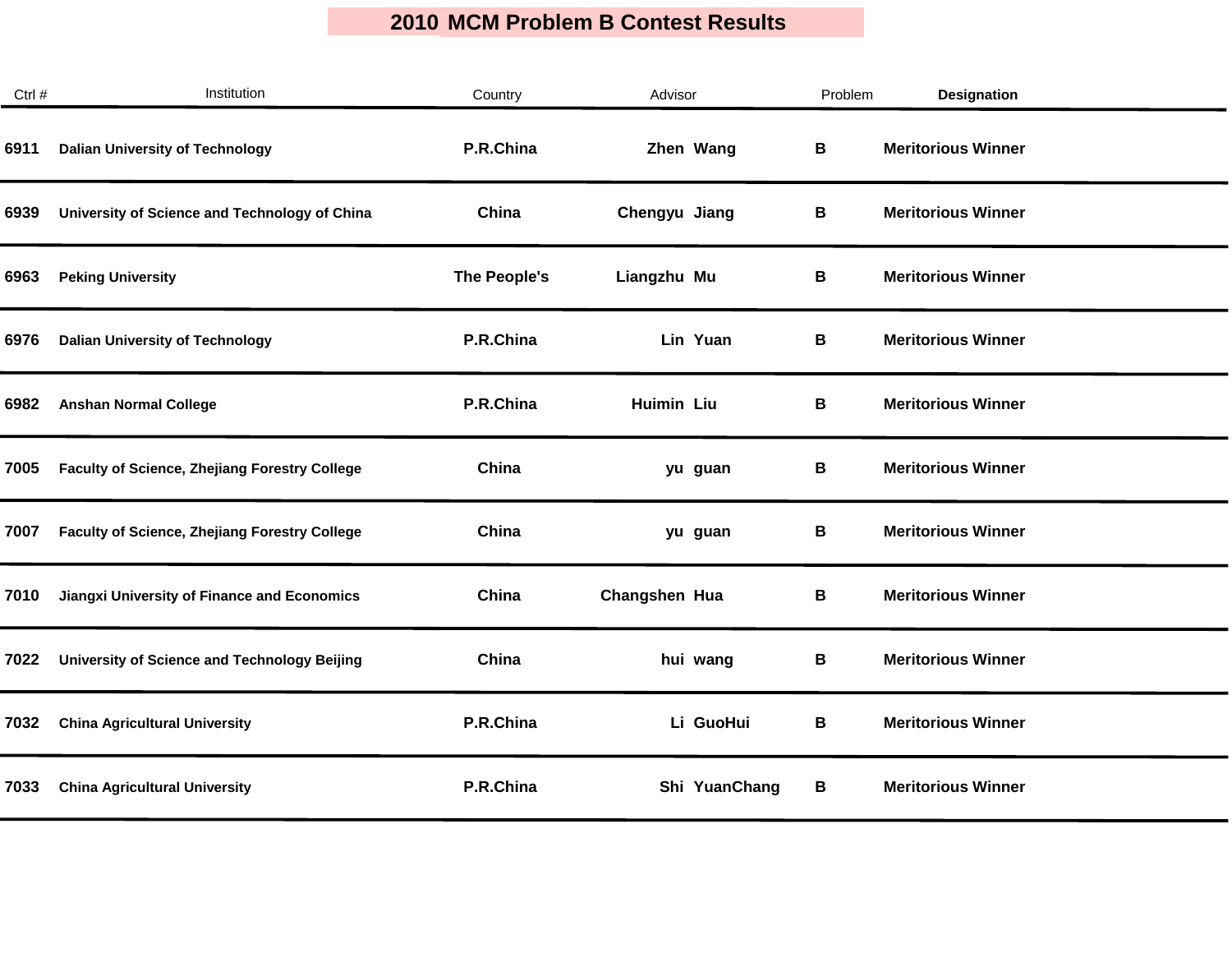$\mathcal{L}_{\mathcal{A}}$ 

| Ctrl # | Institution                                  | Country     | Advisor             | Problem | <b>Designation</b>        |  |
|--------|----------------------------------------------|-------------|---------------------|---------|---------------------------|--|
| 7036   | <b>China Agricultural University</b>         | P.R.China   | Li GuoHui           | B       | <b>Meritorious Winner</b> |  |
| 7048   | <b>Chongqing University</b>                  | P.R.China   | Jianwen Xu          | В       | <b>Meritorious Winner</b> |  |
| 7050   | <b>Chongqing University</b>                  | P.R.China   | Luosheng Wen        | В       | <b>Meritorious Winner</b> |  |
| 7052   | Zhejiang Forestry University, Tianmu College | China       | Hu Guihua           | В       | <b>Meritorious Winner</b> |  |
| 7055   | <b>Chongqing University</b>                  | P.R.China   | Dong Li             | B       | <b>Meritorious Winner</b> |  |
| 7061   | <b>Nanchang Hangkong University</b>          | P. R. China | Xi Li               | В       | <b>Meritorious Winner</b> |  |
| 7070   | Xi'an Jiaotong-Liverpool University          | P.R.China   | <b>Jingming Guo</b> | В       | <b>Meritorious Winner</b> |  |
| 7071   | Xi'an Jiaotong-Liverpool University          | P.R. China  | Dongen Zhang        | В       | <b>Meritorious Winner</b> |  |
| 7075   | Xi'an Jiaotong-Liverpool University          | P.R.China   | Miaoxin Yao         | В       | <b>Meritorious Winner</b> |  |
| 7076   | Xi'an Jiaotong-Liverpool University          | P.R.China   | Miaoxin Yao         | В       | <b>Meritorious Winner</b> |  |
| 7080   | Xi'an Jiaotong-Liverpool University          | P.R.China   | <b>Liying Liu</b>   | В       | <b>Meritorious Winner</b> |  |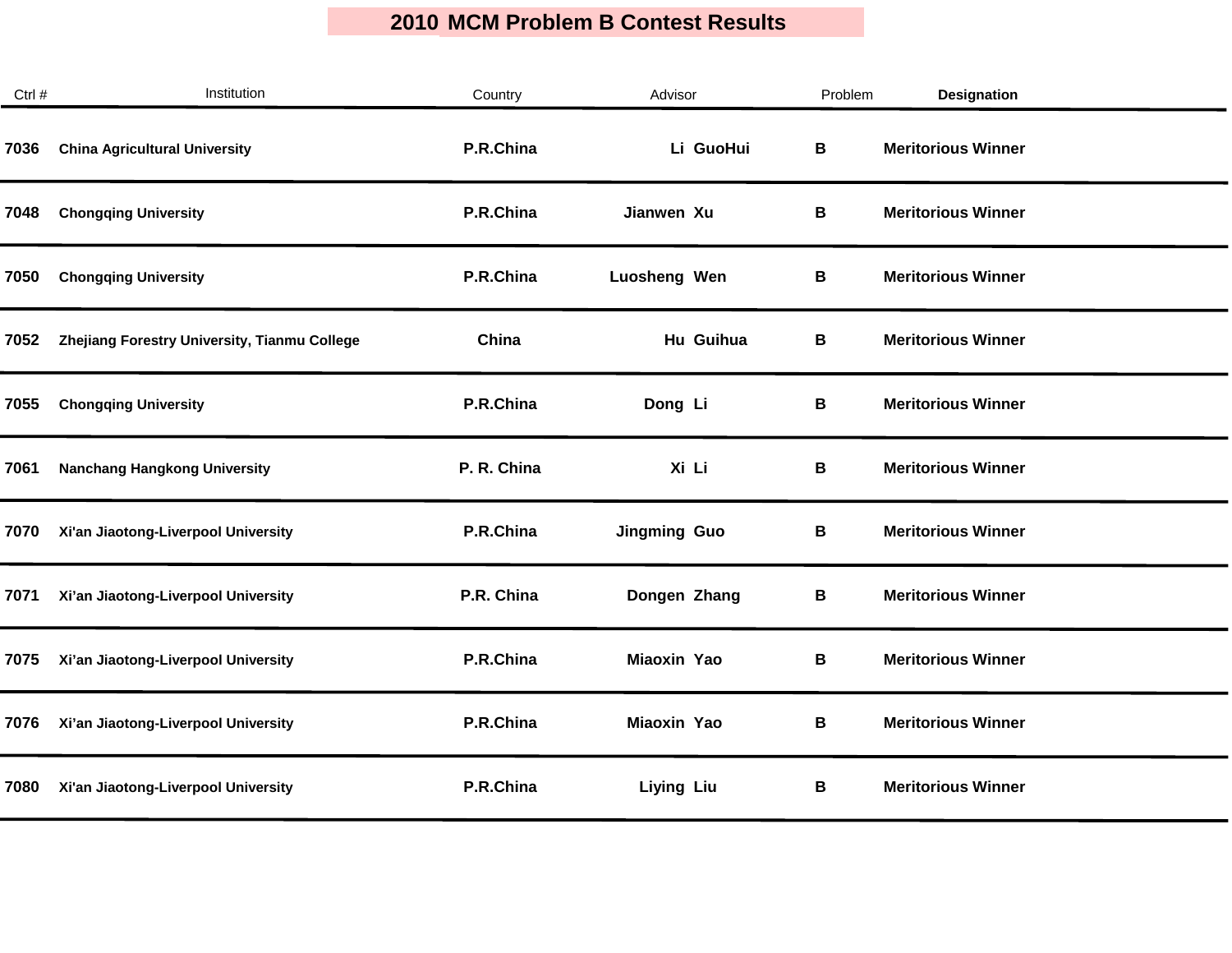| Ctrl # | Institution                                               | Country          | Advisor              | Problem | Designation               |
|--------|-----------------------------------------------------------|------------------|----------------------|---------|---------------------------|
| 7086   | <b>Lanzhou University</b>                                 | <b>P.R.CHINA</b> | Jianzhou Wang        | В       | <b>Meritorious Winner</b> |
| 7091   | Nanjing University of Posts&Telecommunications            | P.R.China        | Xu Jin               | В       | <b>Meritorious Winner</b> |
| 7092   | <b>Nanjing University of Posts&amp;Telecommunications</b> | P.R.China        | YE JUN               | В       | <b>Meritorious Winner</b> |
| 7093   | <b>Nanjing University of Posts&amp;Telecommunications</b> | P.R.China        | YE JUN               | В       | <b>Meritorious Winner</b> |
| 7096   | School of Science , Xi'an Communication Institute         | China            | Xinshe Qi            | В       | <b>Meritorious Winner</b> |
| 7097   | School of Science, Xi'an Communication Institute          | China            | <b>Xiaofeng Song</b> | В       | <b>Meritorious Winner</b> |
| 7099   | School of Information, Xi'an Communication                | China            | Liju Chen            | В       | <b>Meritorious Winner</b> |
| 7103   | <b>Lawrence Technological University</b>                  | <b>USA</b>       | <b>Ruth Favro</b>    | В       | <b>Meritorious Winner</b> |
| 7105   | University of Science and Technology of China             | P.R.China        | Bo Da                | В       | <b>Meritorious Winner</b> |
| 7116   | Harbin University of Science and Technology               | China            | Wei Sun              | В       | <b>Meritorious Winner</b> |
| 7117   | <b>Jilin University</b>                                   | China            | Xianghong Xu         | В       | <b>Meritorious Winner</b> |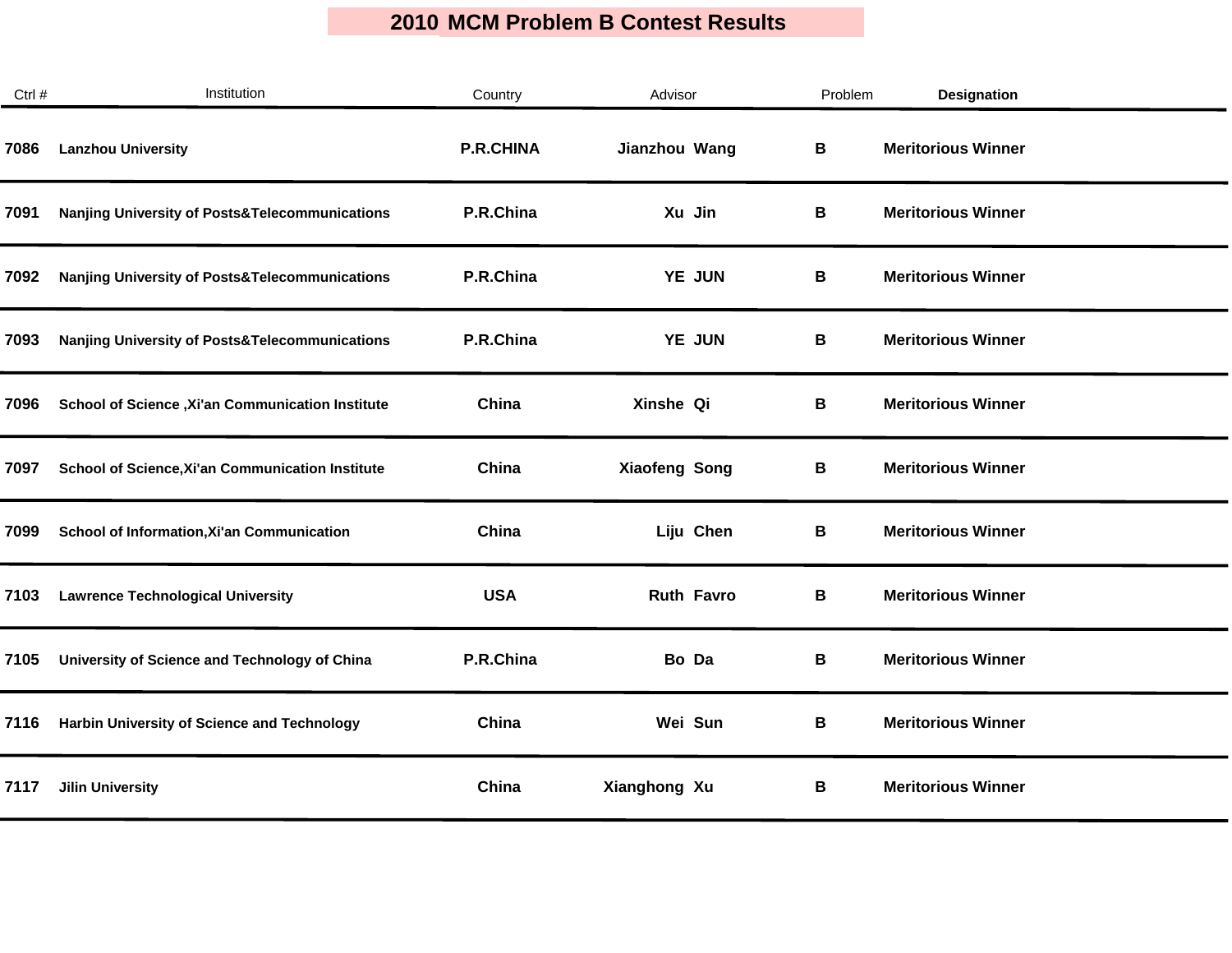| Ctrl # | Institution                                        | Country     | Advisor            | Problem | Designation               |
|--------|----------------------------------------------------|-------------|--------------------|---------|---------------------------|
| 7120   | <b>China Jiliang University</b>                    | China       | <b>Yikang Wang</b> | B       | <b>Meritorious Winner</b> |
| 7125   | <b>China Jiliang University</b>                    | China       | Chengye Zhao       | В       | <b>Meritorious Winner</b> |
| 7126   | <b>Jilin University</b>                            | China       | Qingdao Huang      | В       | <b>Meritorious Winner</b> |
| 7131   | <b>Jilin University</b>                            | China       | Shaoyun Shi        | В       | <b>Meritorious Winner</b> |
| 7133   | University of International Business and Economics | China       | Jianpei Li         | В       | <b>Meritorious Winner</b> |
| 7137   | <b>Southwest Petroleum University</b>              | China       | Chao Min           | В       | <b>Meritorious Winner</b> |
| 7138   | <b>Jilin University</b>                            | China       | Youqing Ji         | В       | <b>Meritorious Winner</b> |
| 7139   | <b>Jilin University</b>                            | China       | Youqing Ji         | В       | <b>Meritorious Winner</b> |
| 7145   | <b>Beijing Normal University</b>                   | P. R. China | Fusheng YU         | B       | <b>Meritorious Winner</b> |
| 7148   | <b>Shanghai Finance University</b>                 | P. R. China | Keyan Wang         | В       | <b>Meritorious Winner</b> |
| 7156   | <b>Guilin University of Electronic Technology</b>  | P.R.China   | Yongxiang Mo       | В       | <b>Meritorious Winner</b> |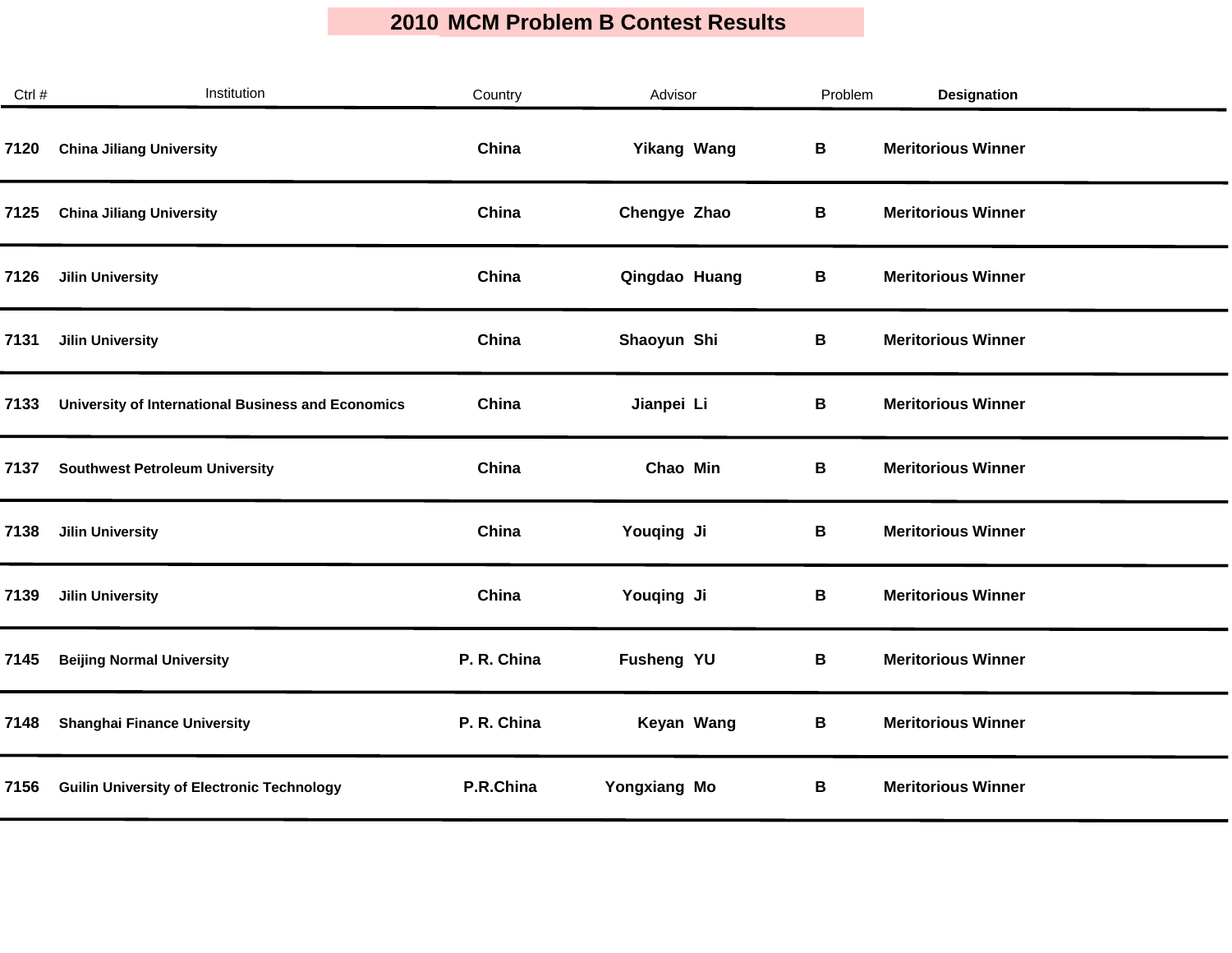| Ctrl # | Institution                                          | Country     | Advisor              | Problem | <b>Designation</b>        |
|--------|------------------------------------------------------|-------------|----------------------|---------|---------------------------|
| 7159   | <b>Shandong University of Science and Technology</b> | P.R.China   | Shanchen Pang        | В       | <b>Meritorious Winner</b> |
| 7161   | <b>Guilin University of Electronic Technology</b>    | P.R.China   | Jian Yang            | В       | <b>Meritorious Winner</b> |
| 7162   | <b>Guilin University of Electronic Technology</b>    | P.R.China   | Ning Zhu             | В       | <b>Meritorious Winner</b> |
| 7165   | <b>Guilin University of Electronic Technology</b>    | P.R.China   | Dahe Feng            | В       | <b>Meritorious Winner</b> |
| 7170   | University of Electronic Science and Technology of   | P. R. China | Siyi Qin             | В       | <b>Meritorious Winner</b> |
| 7171   | University of Electronic Science and Technology of   | P. R. China | Quanzhi Xu           | В       | <b>Meritorious Winner</b> |
| 7172   | University of Electronic Science and Technology of   | P. R. China | Mingqi Li            | В       | <b>Meritorious Winner</b> |
| 7173   | University of Electronic Science and Technology of   | P. R. China | Zhiyong Wang         | В       | <b>Meritorious Winner</b> |
| 7174   | University of Electronic Science and Technology of   | P. R. China | Hongfei Du           | В       | <b>Meritorious Winner</b> |
| 7191   | <b>Gustavus Adolphus College</b>                     | <b>USA</b>  | <b>Thomas LoFaro</b> | В       | <b>Meritorious Winner</b> |
| 7193   | Shanghai Jiaotong University                         | P.R.China   | Baorui Song          | В       | <b>Meritorious Winner</b> |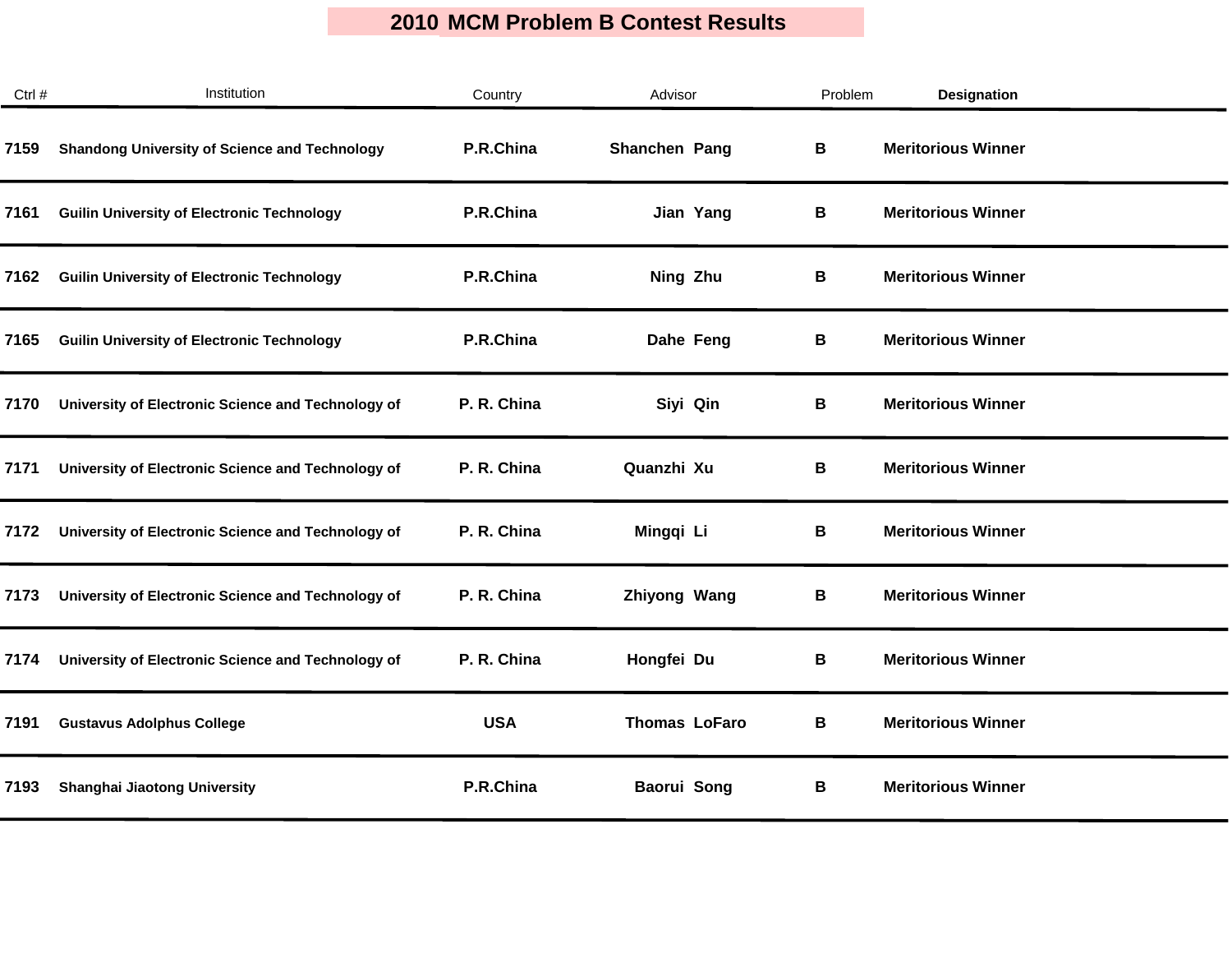| Ctrl # | Institution                                         | Country         | Advisor              | Problem | <b>Designation</b>        |
|--------|-----------------------------------------------------|-----------------|----------------------|---------|---------------------------|
| 7194   | <b>Shanghai Jiaotong University</b>                 | P.R.China       | <b>Baorui Song</b>   | В       | <b>Meritorious Winner</b> |
| 7195   | Shanghai Jiaotong University                        | P.R.China       | Jianguo Huang        | В       | <b>Meritorious Winner</b> |
| 7199   | <b>Peking University</b>                            | China           | <b>Liutang Gong</b>  | В       | <b>Meritorious Winner</b> |
| 7202   | <b>Shandong University of Technology</b>            | China           | Wenhua Sun           | В       | <b>Meritorious Winner</b> |
| 7207   | Ningbo Institute of Technology, Zhejiang University | <b>PR China</b> | Yong Wu              | В       | <b>Meritorious Winner</b> |
| 7209   | Ningbo Institute of Technology, Zhejiang University | <b>PR China</b> | Lihui Tu             | В       | <b>Meritorious Winner</b> |
| 7230   | University of Electronic Science and Technology of  | P. R. China     | Qing Gao             | В       | <b>Meritorious Winner</b> |
| 7256   | <b>Beijing Jiaotong University</b>                  | China           | <b>Keqiang Dong</b>  | В       | <b>Meritorious Winner</b> |
| 7267   | <b>Beijing Normal University</b>                    | China           | <b>Haiyang Huang</b> | В       | <b>Meritorious Winner</b> |
| 7272   | <b>University of Washington</b>                     | <b>USA</b>      | <b>James Morrow</b>  | В       | <b>Meritorious Winner</b> |
| 7276   | South China Agricultural University                 | China           | Fang Shaomei         | В       | <b>Meritorious Winner</b> |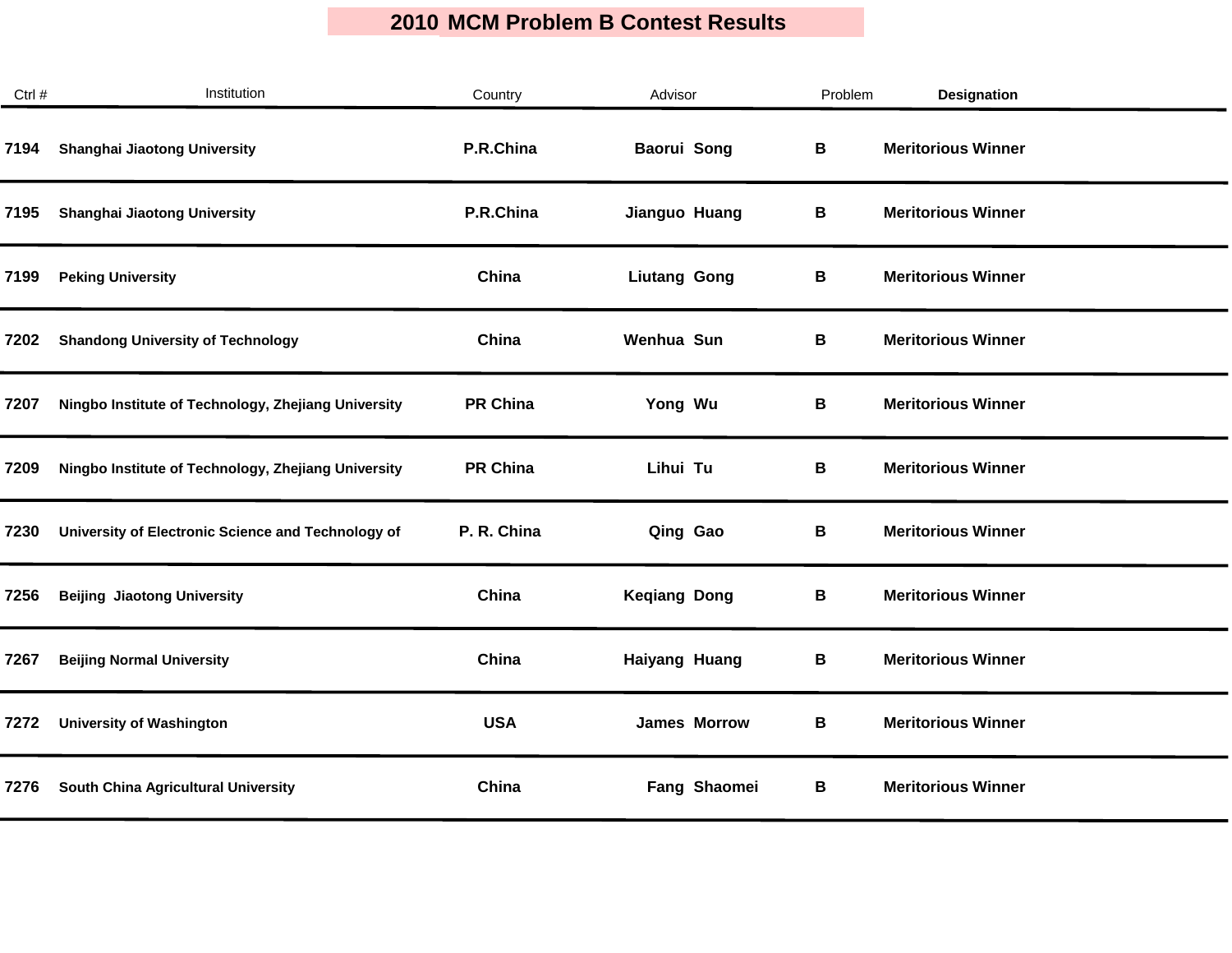| Ctrl # | Institution                                            | Country    | Advisor               | Problem | <b>Designation</b>        |  |
|--------|--------------------------------------------------------|------------|-----------------------|---------|---------------------------|--|
| 7300   | <b>College of Information Science and Engineering;</b> | P.R.China  | Peifeng Hao           | В       | <b>Meritorious Winner</b> |  |
| 7354   | <b>Beijing No.4 High School</b>                        | China      | Jinli Miao            | В       | <b>Meritorious Winner</b> |  |
| 7364   | Institution of Intelligent Robots and Pattern          | P.R.China  | Chengdong Wu          | В       | <b>Meritorious Winner</b> |  |
| 7367   | School of Sci., Beijing Univ. of Posts & Telecomm      | China      | Xiaoxia Wang          | В       | <b>Meritorious Winner</b> |  |
| 7371   | Beijing Univ. of Posts & Telecomm.                     | China      | <b>Hongxiang Sun</b>  | В       | <b>Meritorious Winner</b> |  |
| 7403   | <b>Tsinghua University</b>                             | China      | Mei Lu                | В       | <b>Meritorious Winner</b> |  |
| 7409   | <b>Central University of Finance and Economics</b>     | China      | Donghong Li           | В       | <b>Meritorious Winner</b> |  |
| 7414   | <b>China University of Petroleum-Beijing</b>           | P.R. China | Ling Zhao             | В       | <b>Meritorious Winner</b> |  |
| 7422   | Zhengzhou Information Engineering Institute            | China      | <b>Changyong Peng</b> | В       | <b>Meritorious Winner</b> |  |
| 7449   | School of Telecomm. Eng., Beijing Univ. of Posts       | China      | Qing Zhou             | B       | <b>Meritorious Winner</b> |  |
| 7483   | <b>Beihang University</b>                              | China      | <b>Peng Linping</b>   | В       | <b>Meritorious Winner</b> |  |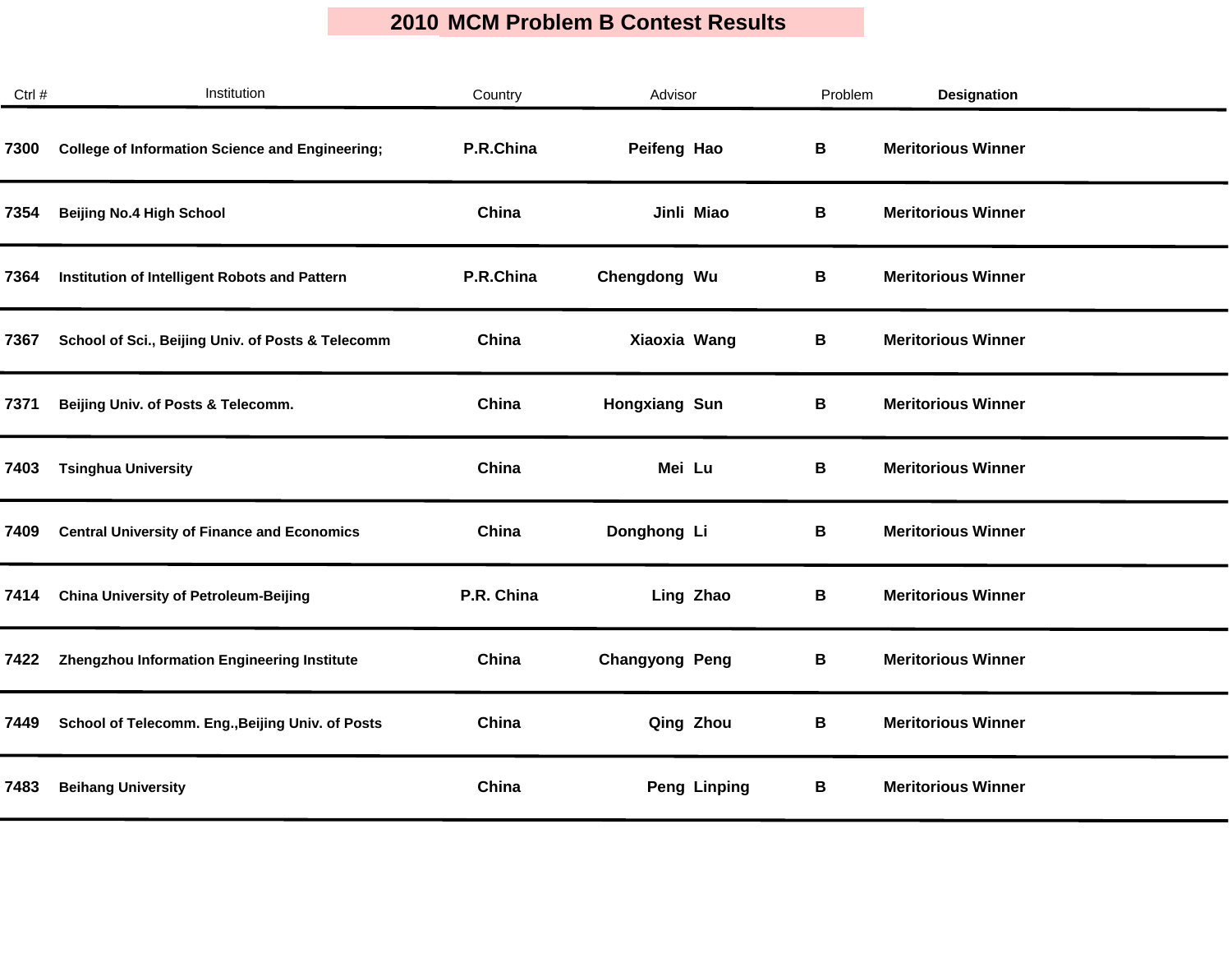| Ctrl # | Institution                          | Country    | Advisor               | Problem | <b>Designation</b>        |
|--------|--------------------------------------|------------|-----------------------|---------|---------------------------|
| 7501   | <b>University of Washington</b>      | <b>USA</b> | James Burke           | B       | <b>Meritorious Winner</b> |
| 7505   | <b>University of Puget Sound</b>     | <b>USA</b> | <b>Michael Spivey</b> | В       | <b>Meritorious Winner</b> |
| 7559   | <b>Towson University</b>             | <b>USA</b> | Alexei Kolesnikov     | В       | <b>Meritorious Winner</b> |
| 7562   | <b>Harvey Mudd College</b>           | <b>USA</b> | <b>Rachel Levy</b>    | B       | <b>Meritorious Winner</b> |
| 7569   | Nanjing University of Posts and      | P.R.China  | <b>GAOHUA KONG</b>    | В       | <b>Meritorious Winner</b> |
| 7570   | <b>Tsinghua University</b>           | China      | Yansong Li            | В       | <b>Meritorious Winner</b> |
| 7650   | South China University of Technology | China      | Yongkuan Cheng        | В       | <b>Meritorious Winner</b> |
| 7654   | South China University of Technology | China      | <b>Weijian Ding</b>   | В       | <b>Meritorious Winner</b> |
| 7662   | South China University of Technology | China      | Xinhui Mao            | В       | <b>Meritorious Winner</b> |
| 7666   | <b>Hunan University</b>              | China      | <b>Taowen Liu</b>     | В       | <b>Meritorious Winner</b> |
| 7670   | <b>Hunan University</b>              | China      | Chunjun Meng          | В       | <b>Meritorious Winner</b> |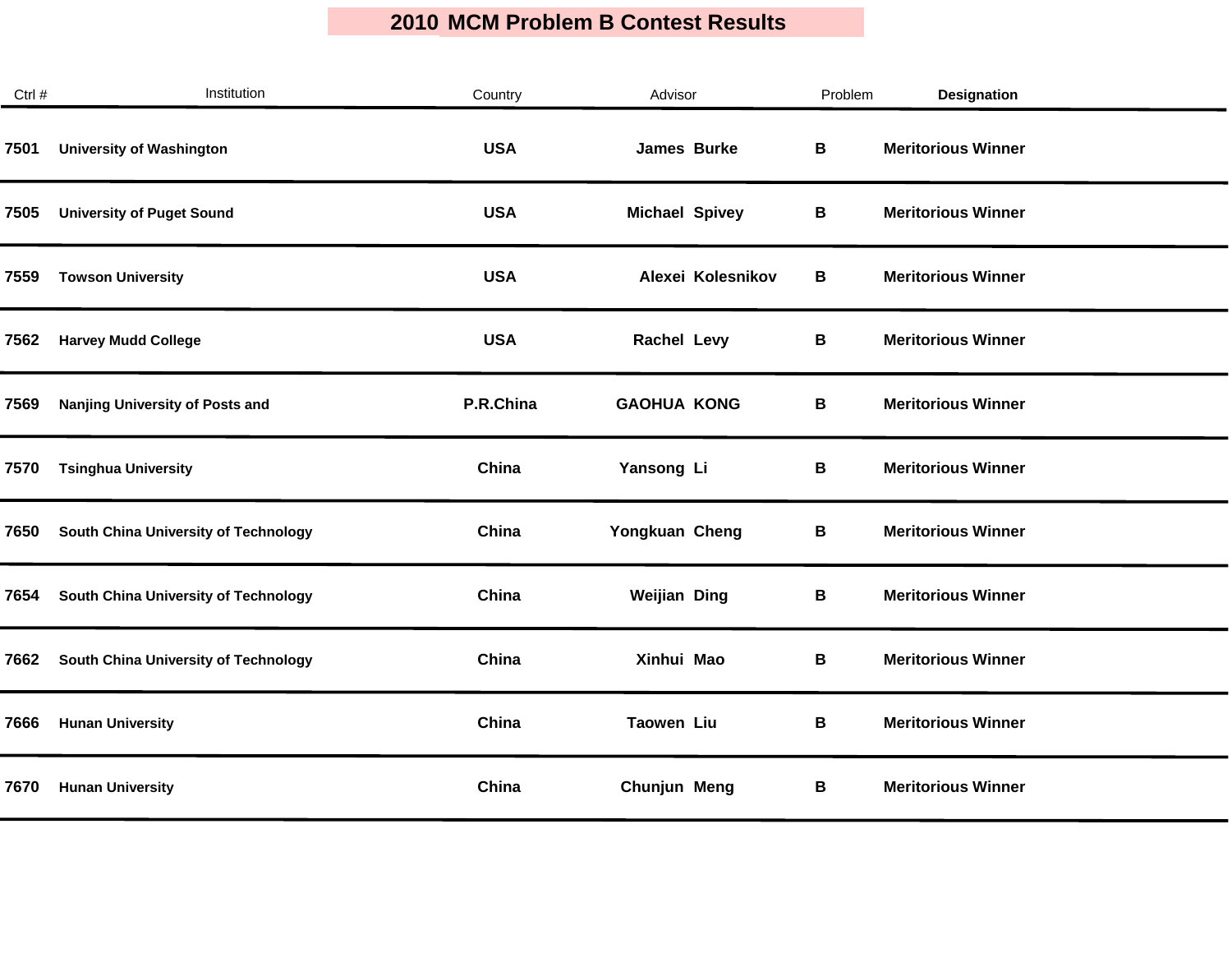| Ctrl # | Institution                                          | Country         | Advisor               |              | Problem     | <b>Designation</b>        |
|--------|------------------------------------------------------|-----------------|-----------------------|--------------|-------------|---------------------------|
| 7675   | <b>Hunan University</b>                              | China           | Shangjiang Guo        |              | $\mathbf B$ | <b>Meritorious Winner</b> |
| 7677   | <b>Hunan University</b>                              | China           | <b>Liping Wang</b>    |              | В           | <b>Meritorious Winner</b> |
| 7707   | <b>Harvey Mudd College</b>                           | <b>USA</b>      |                       | Jon Jacobsen | В           | <b>Meritorious Winner</b> |
| 7709   | Institution of Software; Northeastern University     | P.R.China       | <b>GuangMing Yang</b> |              | В           | <b>Meritorious Winner</b> |
| 7711   | Institution of Mathematics; Northeastern University  | P.R.China       | Hegui Zhu             |              | В           | <b>Meritorious Winner</b> |
| 7717   | <b>Guangdong Pharmaceutical University</b>           | China           | Rongbo Huang          |              | В           | <b>Meritorious Winner</b> |
| 7719   | <b>Huazhong University of Science and Technology</b> | <b>PR China</b> | Xiangjun Wang         |              | В           | <b>Meritorious Winner</b> |
| 7740   | <b>Renmin University of China</b>                    | China           | Xiangyang Huang       |              | В           | <b>Meritorious Winner</b> |
| 7752   | SHANGHAI FOREIGN LANGUAGE SCHOOL                     | <b>CHINA</b>    | YUE SUN               |              | B           | <b>Meritorious Winner</b> |
| 7763   | <b>SHANGHAI FOREIGN LANGUAGE SCHOOL</b>              | <b>CHINA</b>    | <b>WEIPING WANG</b>   |              | В           | <b>Meritorious Winner</b> |
| 7768   | SHANGHAI FOREIGN LANGUAGE SCHOOL                     | <b>CHINA</b>    |                       | YU SUN       | В           | <b>Meritorious Winner</b> |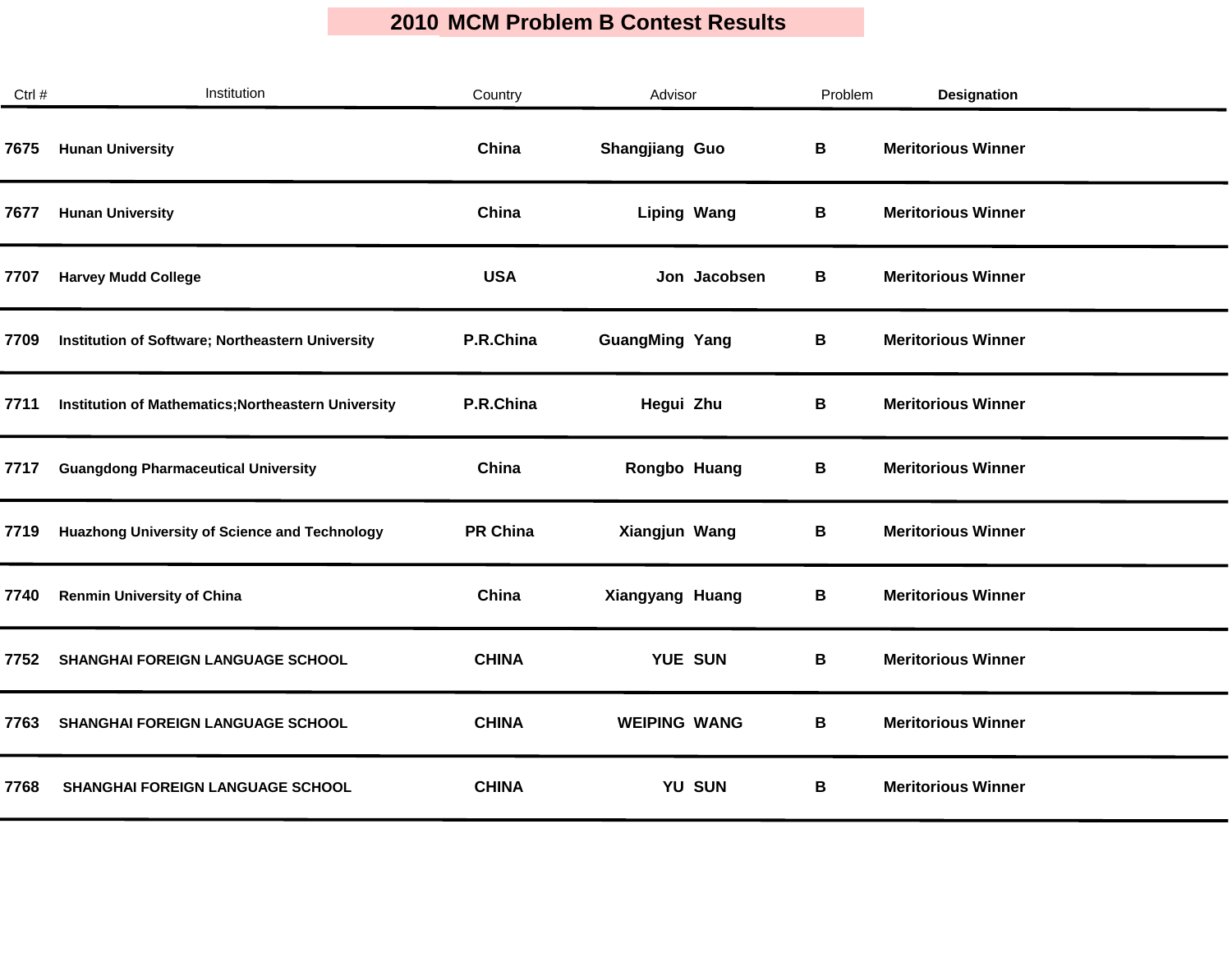$\mathcal{L}_{\mathcal{A}}$ 

| Ctrl # | Institution                                        | Country      | Advisor                | Problem | Designation               |  |
|--------|----------------------------------------------------|--------------|------------------------|---------|---------------------------|--|
| 7769   | <b>SHANGHAI FOREIGN LANGUAGE SCHOOL</b>            | <b>CHINA</b> | <b>JUHUA SONG</b>      | B       | <b>Meritorious Winner</b> |  |
| 7783   | <b>Guangxi University</b>                          | P.R.China    | Yuejin Lv              | В       | <b>Meritorious Winner</b> |  |
| 7805   | <b>East China Normal University</b>                | China        | Liu Yongming           | В       | <b>Meritorious Winner</b> |  |
| 7813   | <b>Pacific University</b>                          | <b>USA</b>   | <b>Michael Rowell</b>  | В       | <b>Meritorious Winner</b> |  |
| 7915   | <b>USMA</b>                                        | <b>USA</b>   | <b>Brian MacDonald</b> | В       | <b>Meritorious Winner</b> |  |
| 7924   | Xuzhou Air Force College                           | P.R.China    | Hao Jianzhong          | В       | <b>Meritorious Winner</b> |  |
| 7948   | <b>Bucknell University</b>                         | <b>USA</b>   | Nathan Ryan            | В       | <b>Meritorious Winner</b> |  |
| 7980   | University of Science & Technology of China        | China        | <b>Ming Zhong</b>      | В       | <b>Meritorious Winner</b> |  |
| 7992   | Zhejiang Gongshang University                      | P.R.China    | Heng Zhao              | B       | <b>Meritorious Winner</b> |  |
| 7998   | Shanghai Jiaotong University                       | P.R.China    | Shaoyuan Li            | В       | <b>Meritorious Winner</b> |  |
| 8003   | <b>Central University of Finance and Economics</b> | China        | Zhaoxu Sun             | В       | <b>Meritorious Winner</b> |  |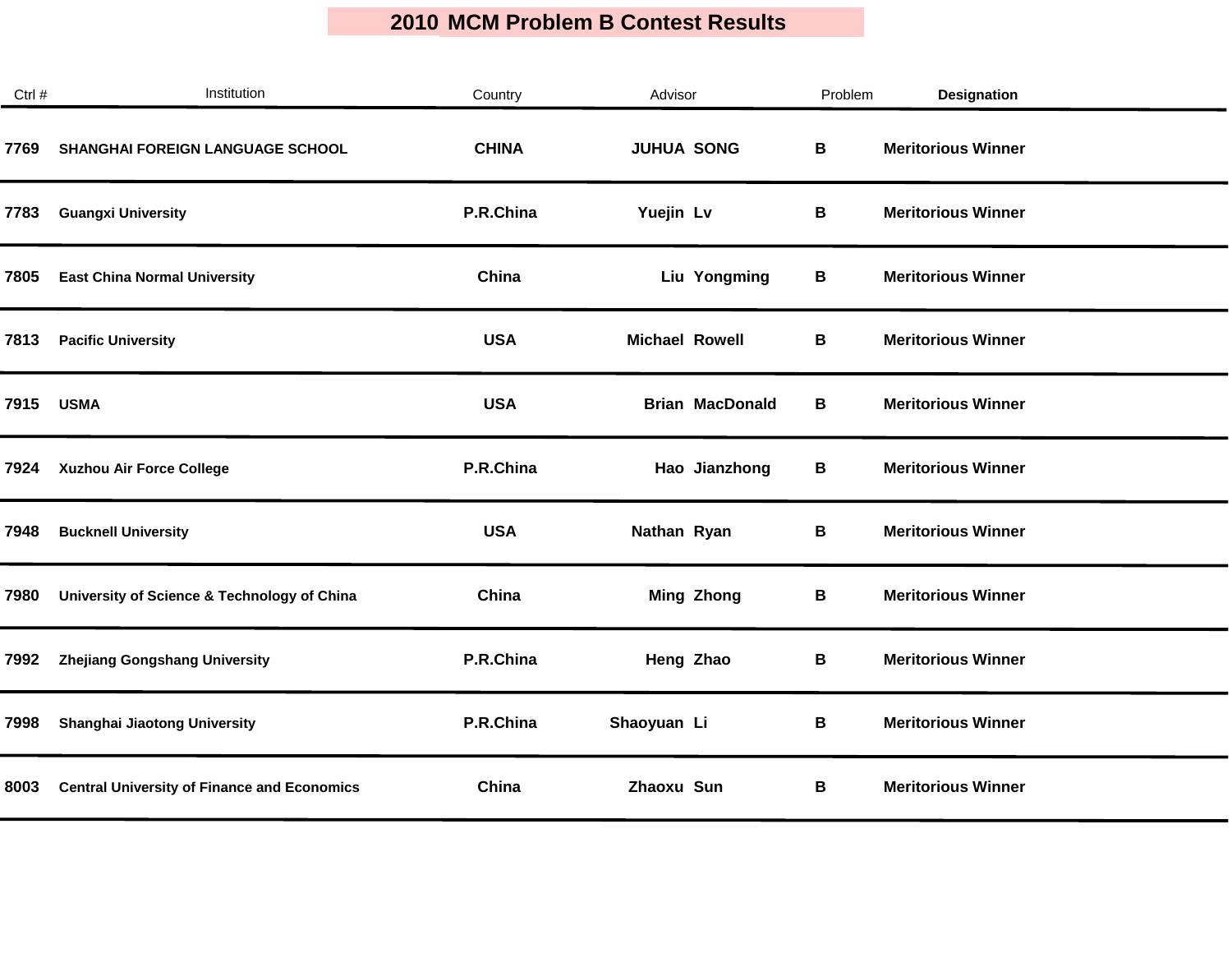| Ctrl # | Institution                                           | Country     | Advisor            | Problem | <b>Designation</b>        |
|--------|-------------------------------------------------------|-------------|--------------------|---------|---------------------------|
| 8042   | <b>Basic Teaching Departnent, College of Light</b>    | P.R.China   | Lichao Feng        | В       | <b>Meritorious Winner</b> |
| 8046   | <b>Renmin University of China</b>                     | China       | Xiaoling Lv        | В       | <b>Meritorious Winner</b> |
| 8077   | <b>Renmin Univers. of China</b>                       | China       | Litao Han          | В       | <b>Meritorious Winner</b> |
| 8082   | <b>Shenyang Institute of Aeronautical Engineering</b> | China       | Wang xiaoyuan      | В       | <b>Meritorious Winner</b> |
| 8086   | <b>Carroll College</b>                                | <b>USA</b>  | <b>Mark Parker</b> | B       | <b>Meritorious Winner</b> |
| 8090   | <b>Carroll College</b>                                | <b>USA</b>  | <b>Mary Keeffe</b> | В       | <b>Meritorious Winner</b> |
| 8106   | <b>Lord Byng Secondary School</b>                     | Canada      | Daniel Kamin       | В       | <b>Meritorious Winner</b> |
| 8107   | <b>Sichuan University</b>                             | China       | Yunzhi Zou         | В       | <b>Meritorious Winner</b> |
| 8116   | <b>International School</b>                           | China       | <b>Wenbo Zhang</b> | В       | <b>Meritorious Winner</b> |
| 8117   | <b>Tianjin University</b>                             | P.R.China   | Zhenghai Huang     | В       | <b>Meritorious Winner</b> |
| 8120   | <b>National University of Defense Technology</b>      | P. R. China | Dan Wang           | В       | <b>Meritorious Winner</b> |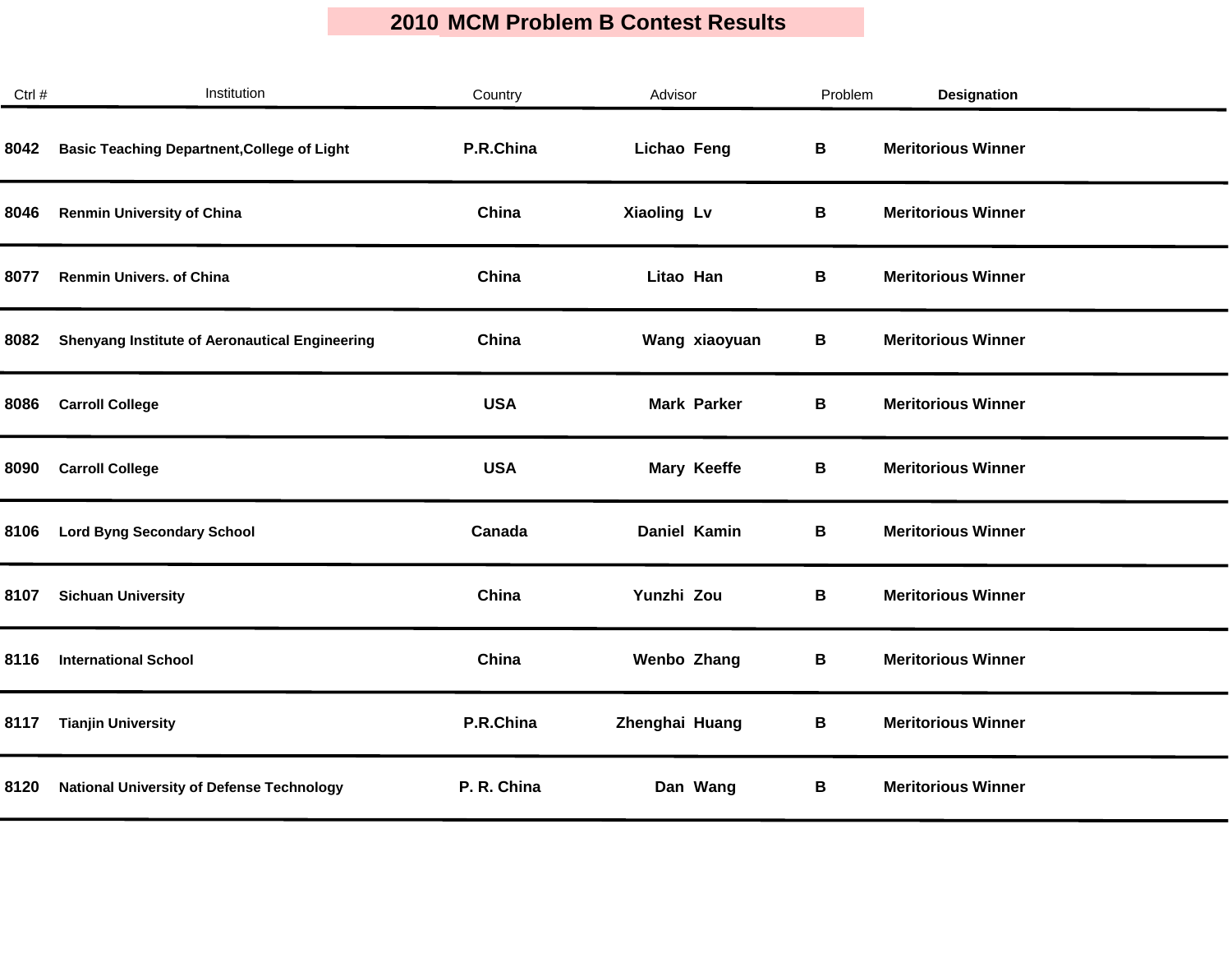| Ctrl # | Institution                                        | Country          | Advisor               | Problem | Designation               |
|--------|----------------------------------------------------|------------------|-----------------------|---------|---------------------------|
| 8124   | <b>Jiangsu University</b>                          | China            | HongLin Yang          | B       | <b>Meritorious Winner</b> |
| 8134   | <b>National University of Defense Technology</b>   | P. R. China      | <b>Wenqiang Yang</b>  | В       | <b>Meritorious Winner</b> |
| 8144   | <b>Tianjin University</b>                          | P.R.China        | Zhenghai Huang        | В       | <b>Meritorious Winner</b> |
| 8155   | The University of Western Ontario                  | Canada           | Allan MacIsaac        | В       | <b>Meritorious Winner</b> |
| 8156   | The University of Western Ontario                  | Canada           | Allan MacIsaac        | В       | <b>Meritorious Winner</b> |
| 8159   | <b>University of Nevada, Reno</b>                  | <b>USA</b>       | Aleksey Telyakovskiy  | B       | <b>Meritorious Winner</b> |
| 8170   | <b>MIT</b>                                         | <b>USA</b>       | John Bush             | В       | <b>Meritorious Winner</b> |
| 8171   | <b>MIT</b>                                         | <b>USA</b>       | <b>Michael Sipser</b> | В       | <b>Meritorious Winner</b> |
| 8178   | <b>Central University of Finance and Economics</b> | China            | Xiuwen Wu             | В       | <b>Meritorious Winner</b> |
| 8190   | <b>National University of Singapore</b>            | <b>Singapore</b> | Gongyun Zhao          | В       | <b>Meritorious Winner</b> |
| 8191   | <b>Centenary College of Louisiana</b>              | <b>USA</b>       | <b>Mark Goadrich</b>  | В       | <b>Meritorious Winner</b> |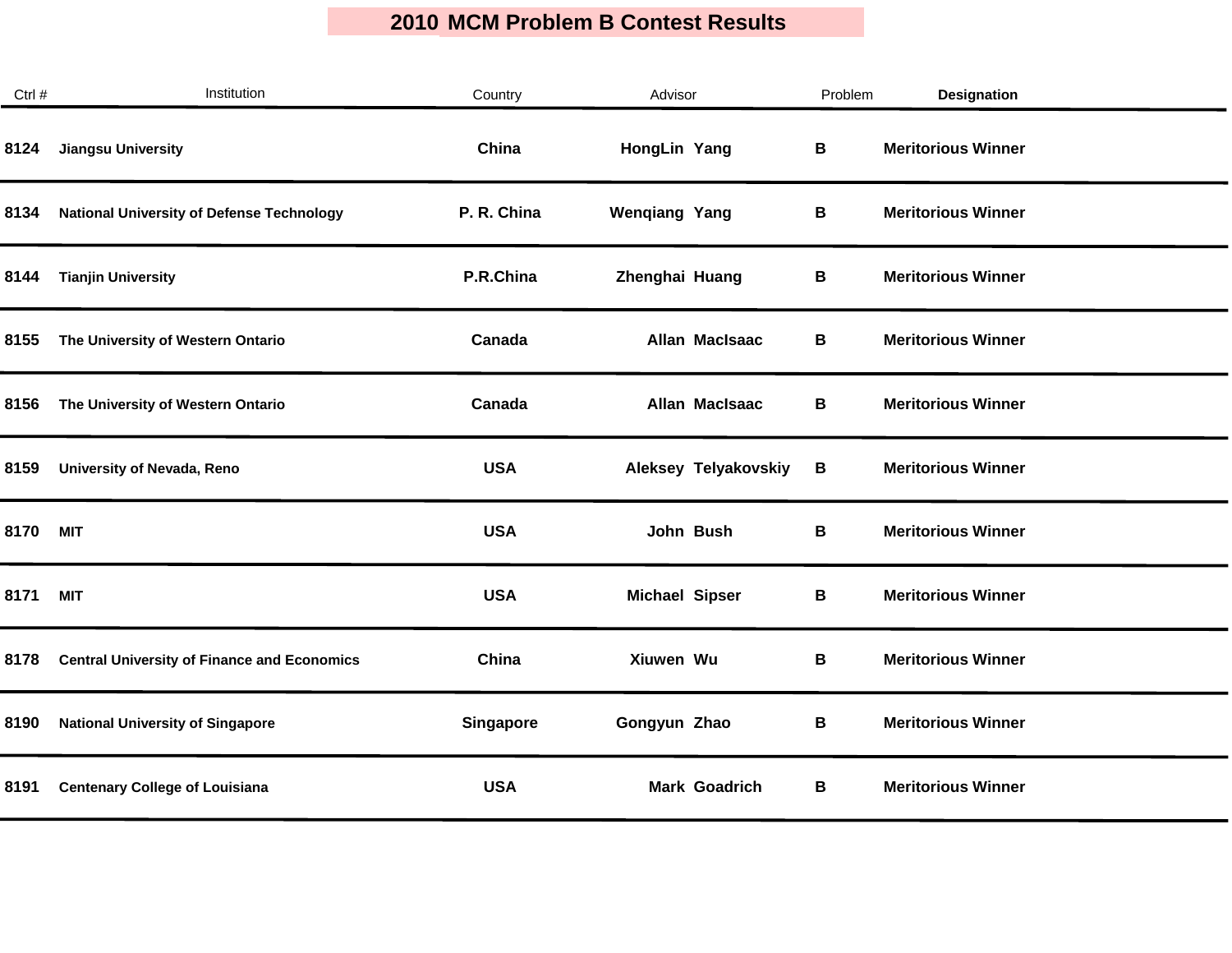| Ctrl # | Institution                              | Country          | Advisor            | Problem | Designation               |
|--------|------------------------------------------|------------------|--------------------|---------|---------------------------|
| 8197   | <b>Humboldt State University</b>         | <b>USA</b>       | <b>Brad Finney</b> | B       | <b>Meritorious Winner</b> |
| 8202   | <b>Dalian University</b>                 | China            | Yanfang Wang       | В       | <b>Meritorious Winner</b> |
| 8213   | <b>National University of Singapore</b>  | <b>Singapore</b> | Weizhu Bao         | В       | <b>Meritorious Winner</b> |
| 8215   | <b>Aalto University</b>                  | <b>Finland</b>   | Kenrick Bingham    | В       | <b>Meritorious Winner</b> |
| 8219   | PLA University of Science and Technology | P.R.China        | Tian Zuowei        | В       | <b>Meritorious Winner</b> |
| 8231   | The University of Michigan-Dearborn      | <b>USA</b>       | Joan Remski        | В       | <b>Meritorious Winner</b> |
| 8233   | <b>Tsinghua University</b>               | China            | Huimin Ma          | В       | <b>Meritorious Winner</b> |
| 8238   | <b>Clarkson University</b>               | <b>USA</b>       | joseph skufca      | В       | <b>Meritorious Winner</b> |
| 8239   | <b>Shippensburg University</b>           | <b>USA</b>       | Paul Taylor        | В       | <b>Meritorious Winner</b> |
| 8242   | <b>Clarkson University</b>               | <b>USA</b>       | Kathleen Fowler    | В       | <b>Meritorious Winner</b> |
| 8262   | <b>Nanchang University</b>               | P.R.China        | Tang yuchao        | В       | <b>Meritorious Winner</b> |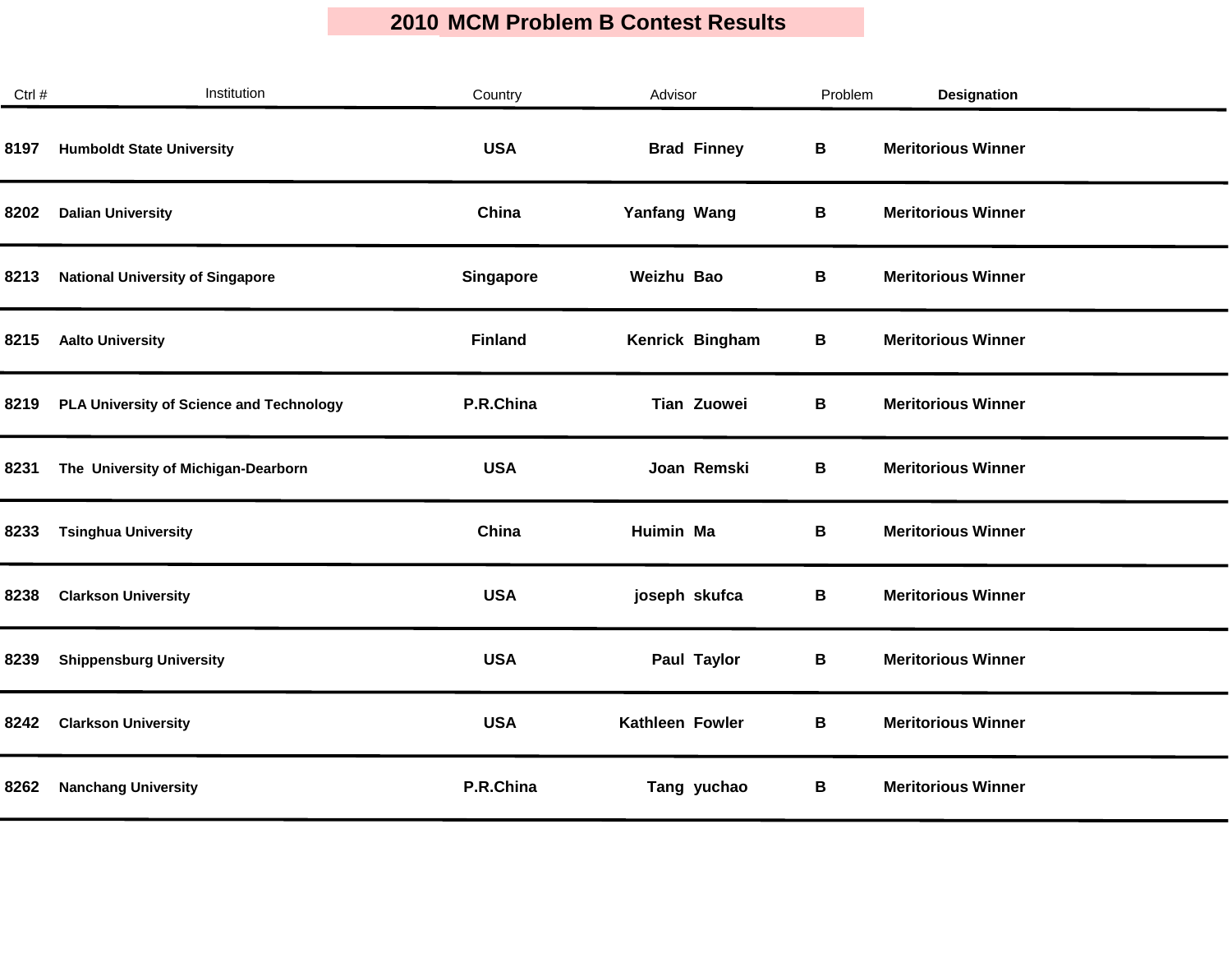| Ctrl # | Institution                          | Country          | Advisor                   | Problem     | <b>Designation</b>        |
|--------|--------------------------------------|------------------|---------------------------|-------------|---------------------------|
| 8296   | <b>Hampden-Sydney College</b>        | <b>USA</b>       | <b>Marcus Pendergrass</b> | $\mathbf B$ | <b>Meritorious Winner</b> |
| 8300   | <b>Davidson College</b>              | <b>USA</b>       | <b>Timothy Chartier</b>   | В           | <b>Meritorious Winner</b> |
| 8302   | <b>Davidson College</b>              | <b>USA</b>       | <b>Timothy Chartier</b>   | В           | <b>Meritorious Winner</b> |
| 8305   | <b>Davidson College</b>              | <b>USA</b>       | Laurie Heyer              | В           | <b>Meritorious Winner</b> |
| 8314   | <b>Jacobs University</b>             | Germany          | <b>Marcel Oliver</b>      | В           | <b>Meritorious Winner</b> |
| 8317   | <b>Wake Forest University</b>        | <b>USA</b>       | Miaohua Jiang             | В           | <b>Meritorious Winner</b> |
| 8319   | <b>Colby College</b>                 | <b>USA</b>       | Jan Holly                 | В           | <b>Meritorious Winner</b> |
| 8349   | <b>University of New South Wales</b> | <b>Australia</b> | <b>James Franklin</b>     | В           | <b>Meritorious Winner</b> |
| 8350   | <b>University of New South Wales</b> | <b>Australia</b> | <b>James Franklin</b>     | B           | <b>Meritorious Winner</b> |
| 8353   | <b>Cornell University</b>            | <b>USA</b>       | Alexander Vladimirsky     | В           | <b>Meritorious Winner</b> |
| 8358   | <b>Cal Poly Pomona</b>               | <b>USA</b>       | Joe Latulippe             | В           | <b>Meritorious Winner</b> |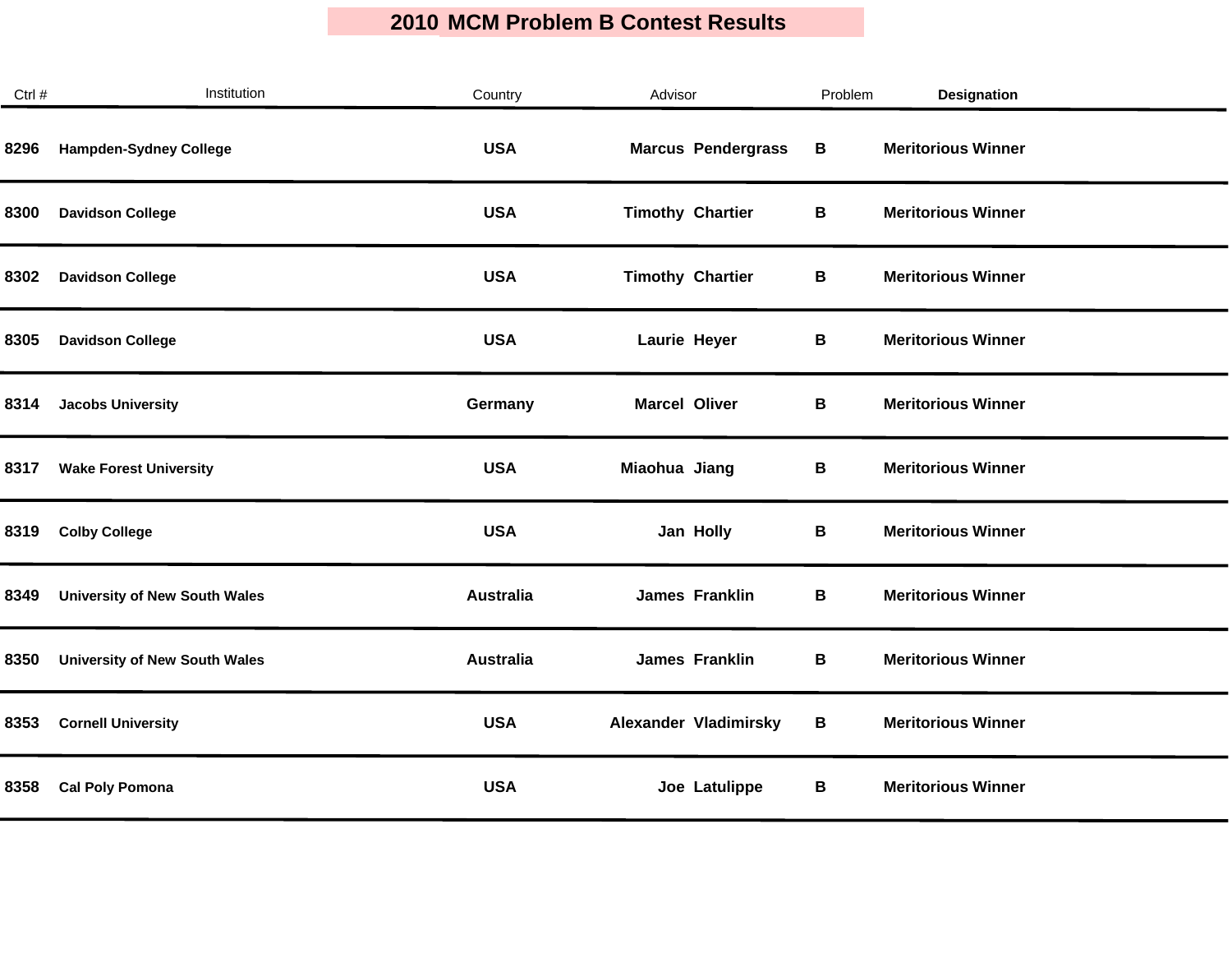| Ctrl # | Institution                                     | Country          | Advisor              | Problem | <b>Designation</b>        |  |
|--------|-------------------------------------------------|------------------|----------------------|---------|---------------------------|--|
| 8364   | <b>Natinal University of Singapore</b>          | <b>Singapore</b> | Weizhu Bao           | В       | <b>Meritorious Winner</b> |  |
| 8369   | Rensselaer Polytechnic Institute                | <b>USA</b>       | Peter Kramer         | В       | <b>Meritorious Winner</b> |  |
| 8381   | <b>Nanjing Normal University</b>                | China            | Chen Xin             | В       | <b>Meritorious Winner</b> |  |
| 8389   | East China University of Science and Technology | P.R.China        | Yongjun Luo          | В       | <b>Meritorious Winner</b> |  |
| 8390   | <b>Henan Normal University</b>                  | China            | Ke Zhu               | В       | <b>Meritorious Winner</b> |  |
| 8409   | <b>Tsinghua University</b>                      | China            | <b>Heng Liang</b>    | В       | <b>Meritorious Winner</b> |  |
| 8426   | <b>North China Electric Power University</b>    | P.R.China        | <b>Guotian Yang</b>  | В       | <b>Meritorious Winner</b> |  |
| 8427   | <b>Dalton State College</b>                     | <b>USA</b>       | Jason Schmurr        | В       | <b>Meritorious Winner</b> |  |
| 8436   | <b>University of Wisconsin-La Crosse</b>        | <b>USA</b>       | Theodore Wendt       | В       | <b>Meritorious Winner</b> |  |
| 8444   | <b>SUNY at Buffalo</b>                          | <b>USA</b>       | Gino Biondini        | В       | <b>Meritorious Winner</b> |  |
| 8456   | <b>Tennessee Tech University</b>                | <b>USA</b>       | <b>Andrew Hetzel</b> | В       | <b>Meritorious Winner</b> |  |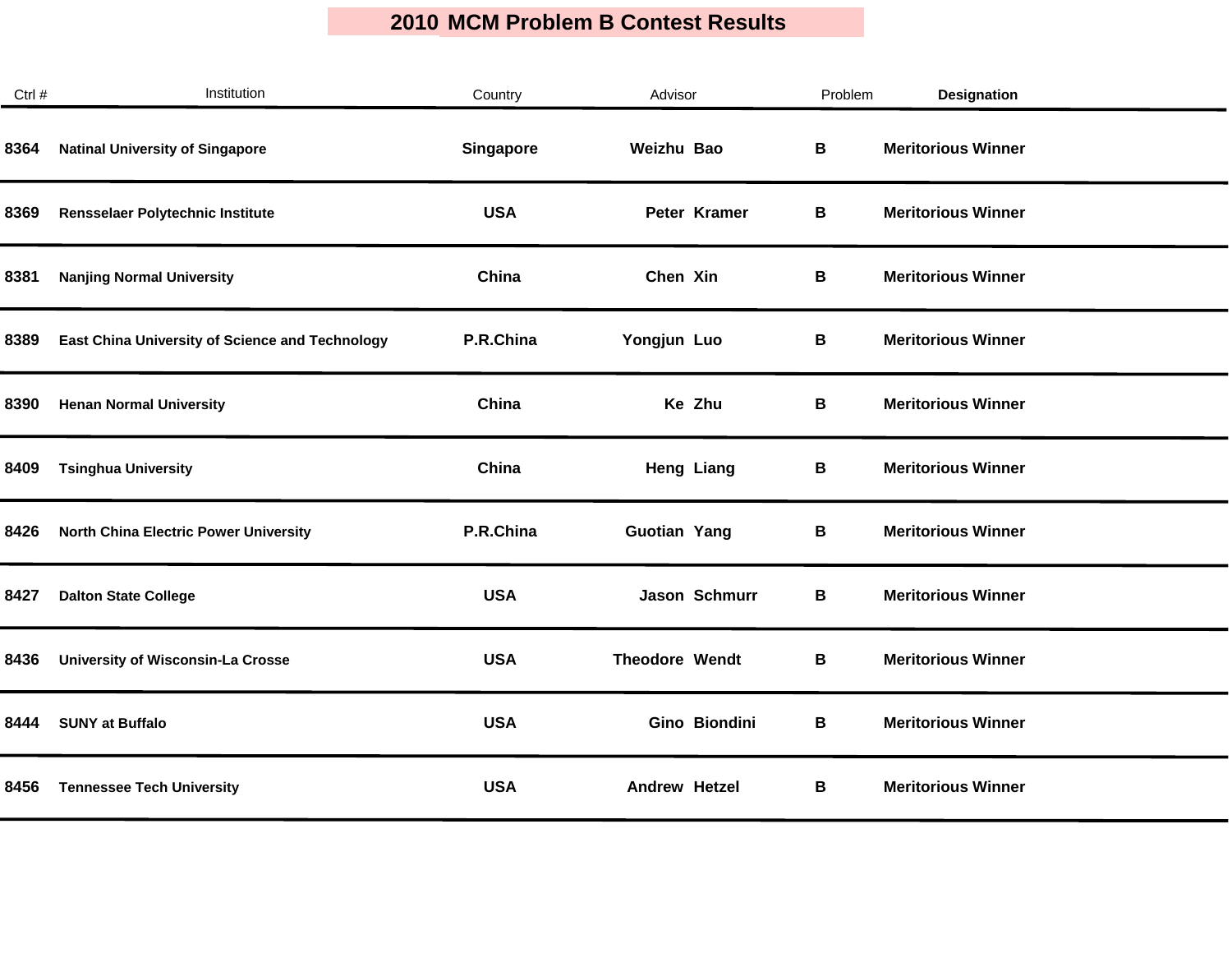| Ctrl # | Institution                                 | Country    | Advisor                 | Problem | <b>Designation</b>        |
|--------|---------------------------------------------|------------|-------------------------|---------|---------------------------|
| 8483   | Virginia Tech                               | <b>USA</b> | John Rossi              | В       | <b>Meritorious Winner</b> |
| 8484   | The State University of New York at Buffalo | <b>USA</b> | Jae-Hun Jung            | В       | <b>Meritorious Winner</b> |
| 8486   | <b>Asbury College</b>                       | <b>USA</b> | <b>David Coulliette</b> | В       | <b>Meritorious Winner</b> |
| 8491   | <b>Lafayette College</b>                    | <b>USA</b> | Ethan Berkove           | В       | <b>Meritorious Winner</b> |
| 8495   | <b>Asbury College</b>                       | <b>USA</b> | Duk Lee                 | В       | <b>Meritorious Winner</b> |
| 8497   | Saint Louis University, Parks College of    | <b>USA</b> | Manoj Patankar          | В       | <b>Meritorious Winner</b> |
| 8500   | <b>University of Colorado Denver</b>        | <b>USA</b> | Gary Olson              | В       | <b>Meritorious Winner</b> |
| 8513   | <b>Seattle Pacific University</b>           | <b>USA</b> | Robbin O'Leary          | В       | <b>Meritorious Winner</b> |
| 8536   | <b>Slippery Rock University</b>             | <b>USA</b> | <b>Richard Marchand</b> | В       | <b>Meritorious Winner</b> |
| 8545   | Wuhan University, China                     | China      | xinqi hu                | В       | <b>Meritorious Winner</b> |
| 8551   | <b>Zaozhuang University</b>                 | China      | <b>ZHEN YANG</b>        | В       | <b>Meritorious Winner</b> |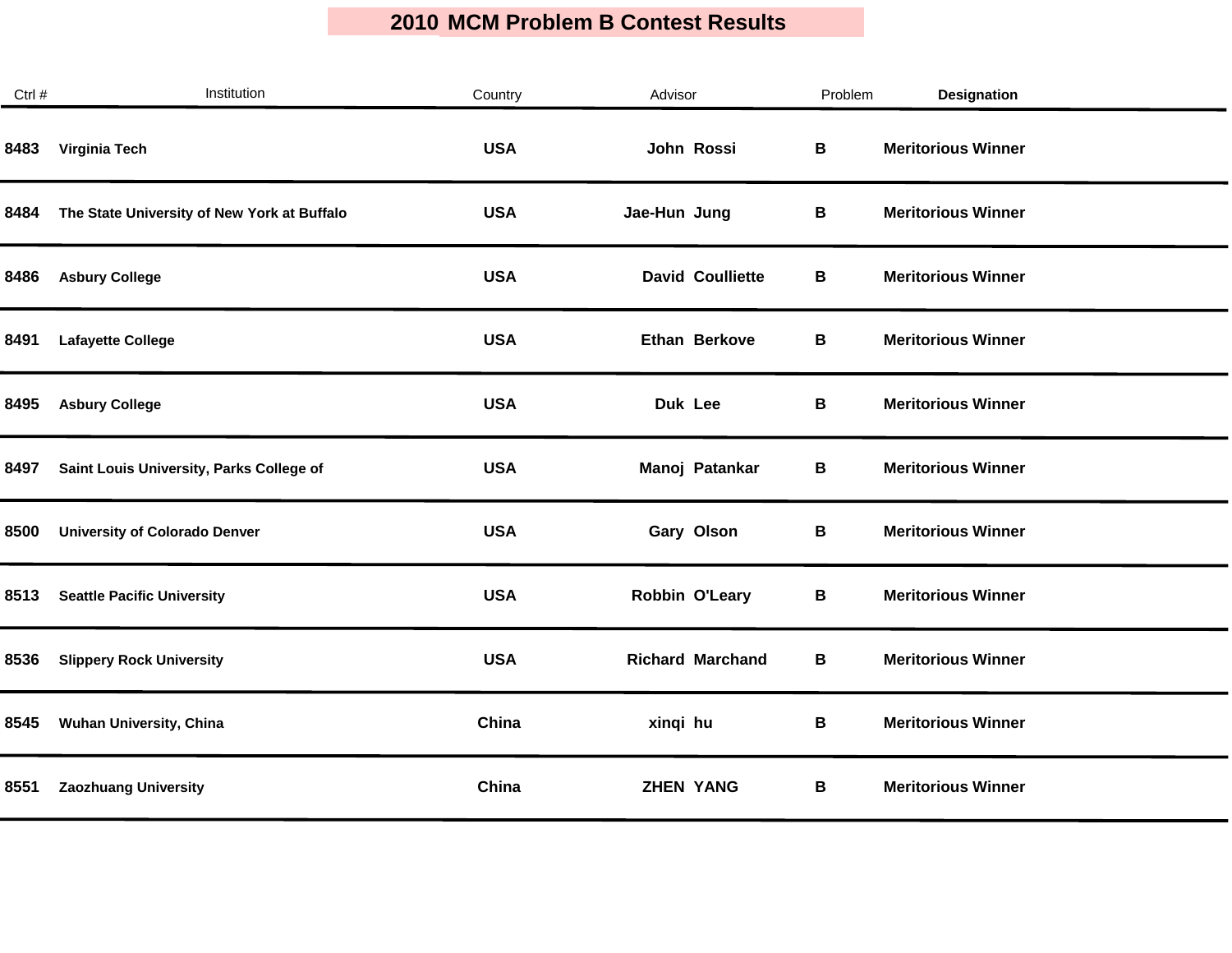| Ctrl # | Institution                         | Country               | Advisor                   | Problem | <b>Designation</b>        |
|--------|-------------------------------------|-----------------------|---------------------------|---------|---------------------------|
| 8559   | <b>Southeast University</b>         | China                 | Jinde Cao                 | В       | <b>Meritorious Winner</b> |
| 8562   | University of California, Berkeley  | <b>USA</b>            | Jon McAuliffe             | В       | <b>Meritorious Winner</b> |
| 8568   | <b>Tsinghua University</b>          | China                 | Yayu Wang                 | В       | <b>Meritorious Winner</b> |
| 8572   | <b>University of Cambridge</b>      | <b>United Kingdon</b> | <b>Stephen Cowley</b>     | В       | <b>Meritorious Winner</b> |
| 8573   | <b>University of Cambridge</b>      | <b>United Kingdon</b> | <b>Stephen Cowley</b>     | В       | <b>Meritorious Winner</b> |
| 8579   | <b>UNC Chapel Hill</b>              | <b>USA</b>            | <b>Christoph Kirsch</b>   | В       | <b>Meritorious Winner</b> |
| 8589   | Rose-Hulman Institute of Technology | <b>USA</b>            | <b>William Galinaitis</b> | В       | <b>Meritorious Winner</b> |
| 8595   | <b>Oregon State University</b>      | <b>USA</b>            | Nathan Gibson             | В       | <b>Meritorious Winner</b> |
| 8596   | <b>Oregon State University</b>      | <b>USA</b>            | Nathan Gibson             | B       | <b>Meritorious Winner</b> |
| 5931   | <b>Nanjing University</b>           | China                 | Zechun Hu                 | В       | <b>Honorable Mention</b>  |
| 5932   | <b>NANJING UNIVERSITY</b>           | <b>CHINA</b>          | <b>LIHONG WANG</b>        | В       | <b>Honorable Mention</b>  |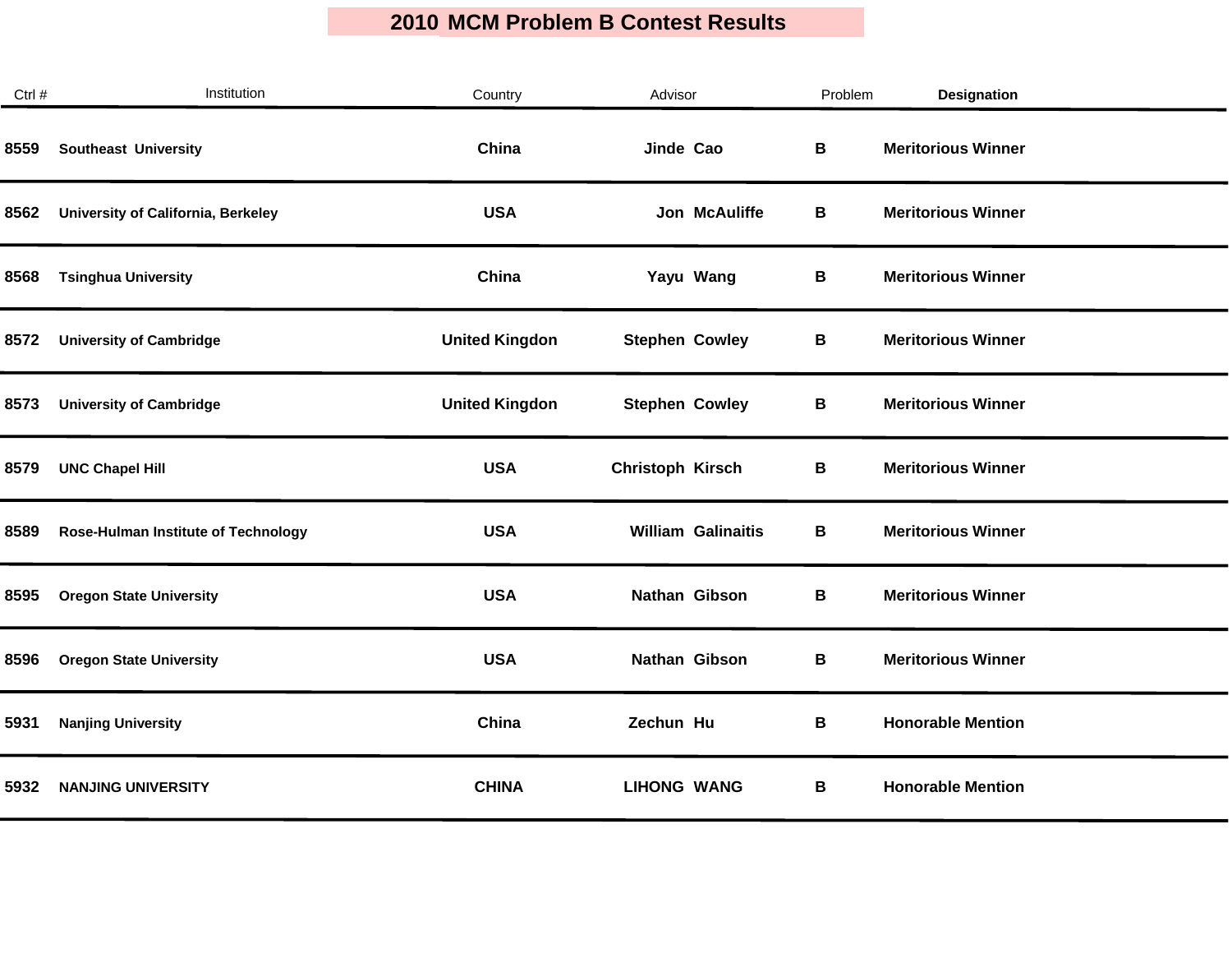| Ctrl # | Institution                                         | Country      | Advisor              | Problem | Designation              |
|--------|-----------------------------------------------------|--------------|----------------------|---------|--------------------------|
| 5935   | Sichuan university                                  | P.R.China    | yijun wei            | B       | <b>Honorable Mention</b> |
| 5944   | <b>Shanghai University of Finance and Economics</b> | P.R.China    | Rihui Lan            | В       | <b>Honorable Mention</b> |
| 5945   | Zhuhai College of Jinan University                  | China        | Zhi-Wei Wang         | В       | <b>Honorable Mention</b> |
| 5951   | <b>Shanghai University of Finance and Economics</b> | P. R. China  | Shaoli Wang          | В       | <b>Honorable Mention</b> |
| 5959   | Zhuhai College of Jinan University                  | china        | Yuan-Biao zhang      | В       | <b>Honorable Mention</b> |
| 5987   | <b>Harbin Institute of Technology</b>               | China        | <b>Baodong Zheng</b> | В       | <b>Honorable Mention</b> |
| 5990   | <b>East China Normal University</b>                 | China        | Shujin Wu            | В       | <b>Honorable Mention</b> |
| 5993   | <b>Sichuan University</b>                           | P.R.China    | Hongxu Li            | В       | <b>Honorable Mention</b> |
| 5995   | <b>Ohio University</b>                              | <b>USA</b>   | <b>Todd Young</b>    | В       | <b>Honorable Mention</b> |
| 5996   | <b>Sichuan University</b>                           | P.R.China    | Hai Niu              | B       | <b>Honorable Mention</b> |
| 5998   | <b>East China Normal University</b>                 | <b>CHINA</b> | Yuqiang Li           | В       | <b>Honorable Mention</b> |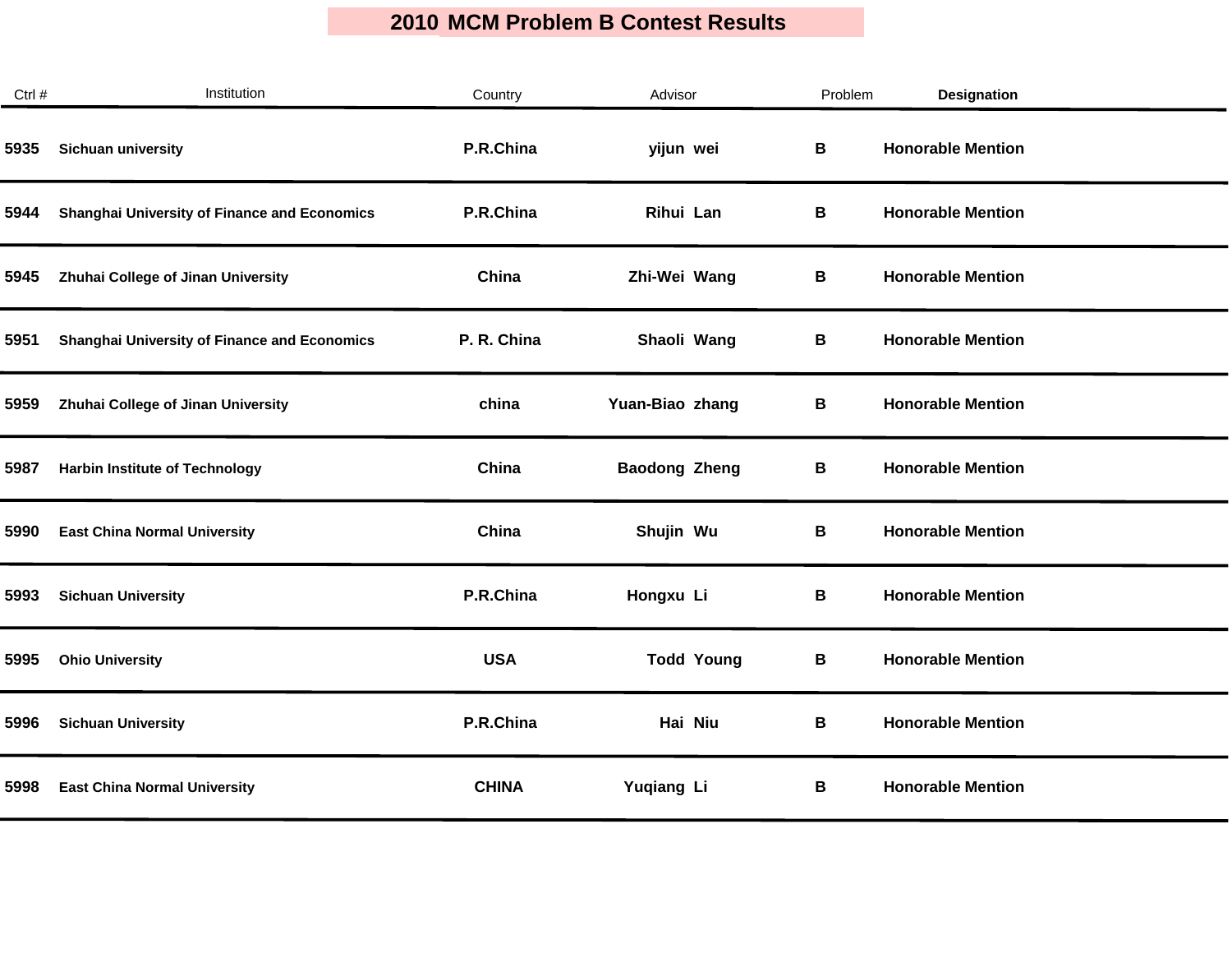| Ctrl # | Institution                                              | Country     | Advisor              | Problem | <b>Designation</b>       |  |
|--------|----------------------------------------------------------|-------------|----------------------|---------|--------------------------|--|
| 6003   | Shanghai University of Economics and Finance             | China       | Zhenyu Zhang         | В       | <b>Honorable Mention</b> |  |
| 6009   | The College of Science, Beijing Forestry University      | P.R.China   | Xiaochun Wang        | В       | <b>Honorable Mention</b> |  |
| 6011   | <b>Shanghai University of Finance &amp; Economy</b>      | China       | <b>Huang Mian</b>    | В       | <b>Honorable Mention</b> |  |
| 6037   | <b>Peking University</b>                                 | P.R, China  | Lu Tian              | В       | <b>Honorable Mention</b> |  |
| 6039   | <b>College of Science Shandong University of Science</b> | <b>PRC</b>  | Yijun Zhao           | В       | <b>Honorable Mention</b> |  |
| 6040   | <b>Peking University</b>                                 | P.R, China  | Jiaming Yu           | В       | <b>Honorable Mention</b> |  |
| 6047   | <b>Peking University</b>                                 | P.R.China   | <b>Liqiang Sun</b>   | В       | <b>Honorable Mention</b> |  |
| 6068   | <b>Dalian Maritime University</b>                        | P. R. China | Yu Dong              | В       | <b>Honorable Mention</b> |  |
| 6072   | <b>Dalian Maritime University</b>                        | P. R. China | G. Chen              | В       | <b>Honorable Mention</b> |  |
| 6077   | Shanghai University of Finance and Economics             | China       | <b>Jiaying Weng</b>  | В       | <b>Honorable Mention</b> |  |
| 6085   | <b>Renmin University of China</b>                        | P.R.China   | <b>Yonghong Long</b> | В       | <b>Honorable Mention</b> |  |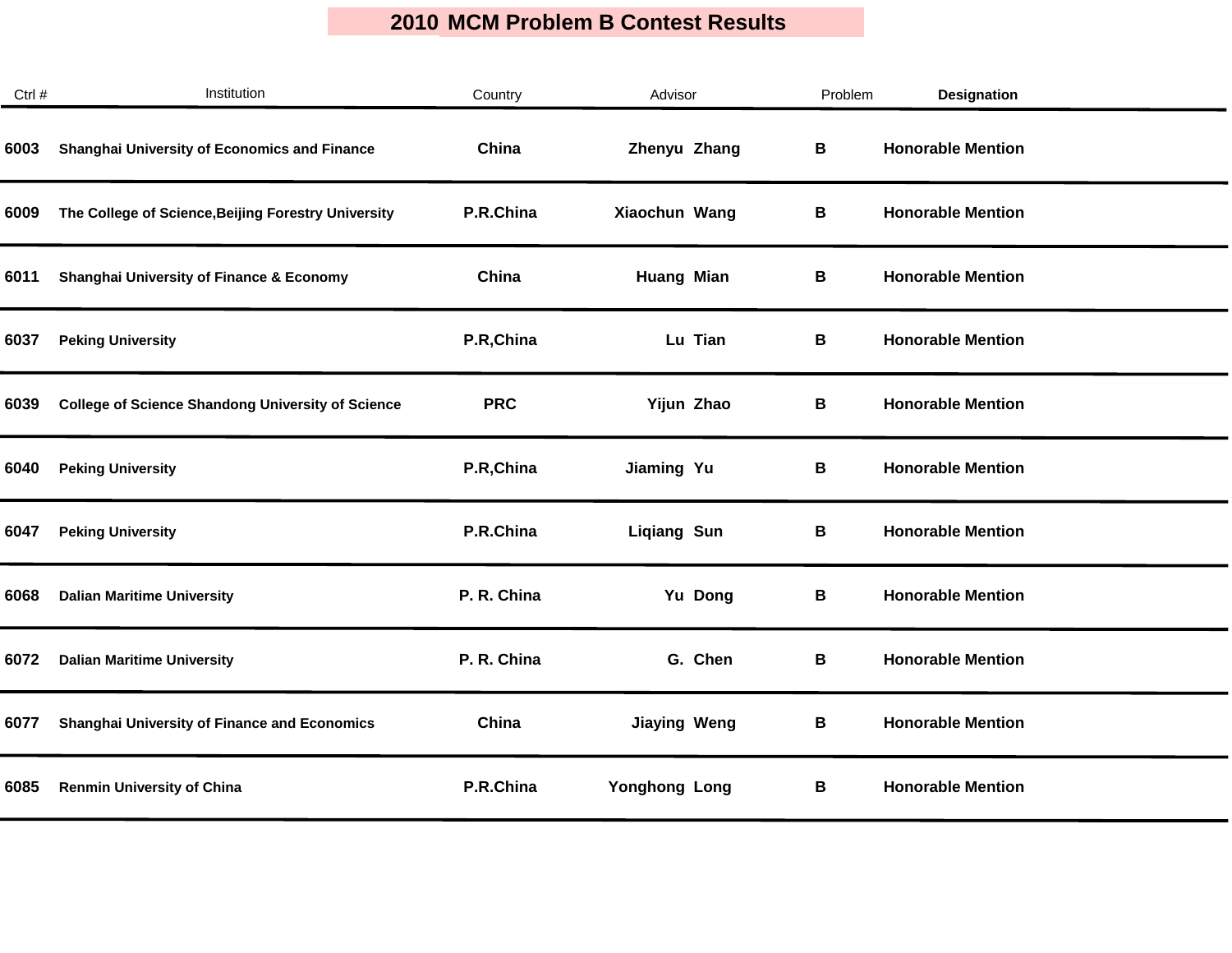| Ctrl # | Institution                                    | Country    | Advisor              | Problem | Designation              |
|--------|------------------------------------------------|------------|----------------------|---------|--------------------------|
| 6089   | <b>Dalian University of Technology</b>         | China      | <b>Ning Ding</b>     | B       | <b>Honorable Mention</b> |
| 6091   | <b>Dalian University of Technology</b>         | China      | Shimin Shan          | В       | <b>Honorable Mention</b> |
| 6104   | <b>Nankai University</b>                       | P.R.China  | Jinmo Zhao           | В       | <b>Honorable Mention</b> |
| 6107   | <b>Nankai University</b>                       | China      | Jishou Ruan          | В       | <b>Honorable Mention</b> |
| 6108   | <b>Nankai University</b>                       | China      | <b>Guosheng Feng</b> | В       | <b>Honorable Mention</b> |
| 6109   | <b>Nankai University</b>                       | China      | Jishou Ruan          | В       | <b>Honorable Mention</b> |
| 6120   | Northwestern Polytechnical University          | P.R. China | Junfeng Zhao         | В       | <b>Honorable Mention</b> |
| 6122   | <b>Northwestern Polytechnical University</b>   | P.R. China | Qianqiao Guo         | В       | <b>Honorable Mention</b> |
| 6128   | <b>Nankai University</b>                       | China      | Hongpeng Wang        | В       | <b>Honorable Mention</b> |
| 6148   | Sichuan university                             | China      | Ningjiu Tang         | В       | <b>Honorable Mention</b> |
| 6149   | <b>Shanghai Univ. of Finance&amp;Economics</b> | China      | Hui Xue              | В       | <b>Honorable Mention</b> |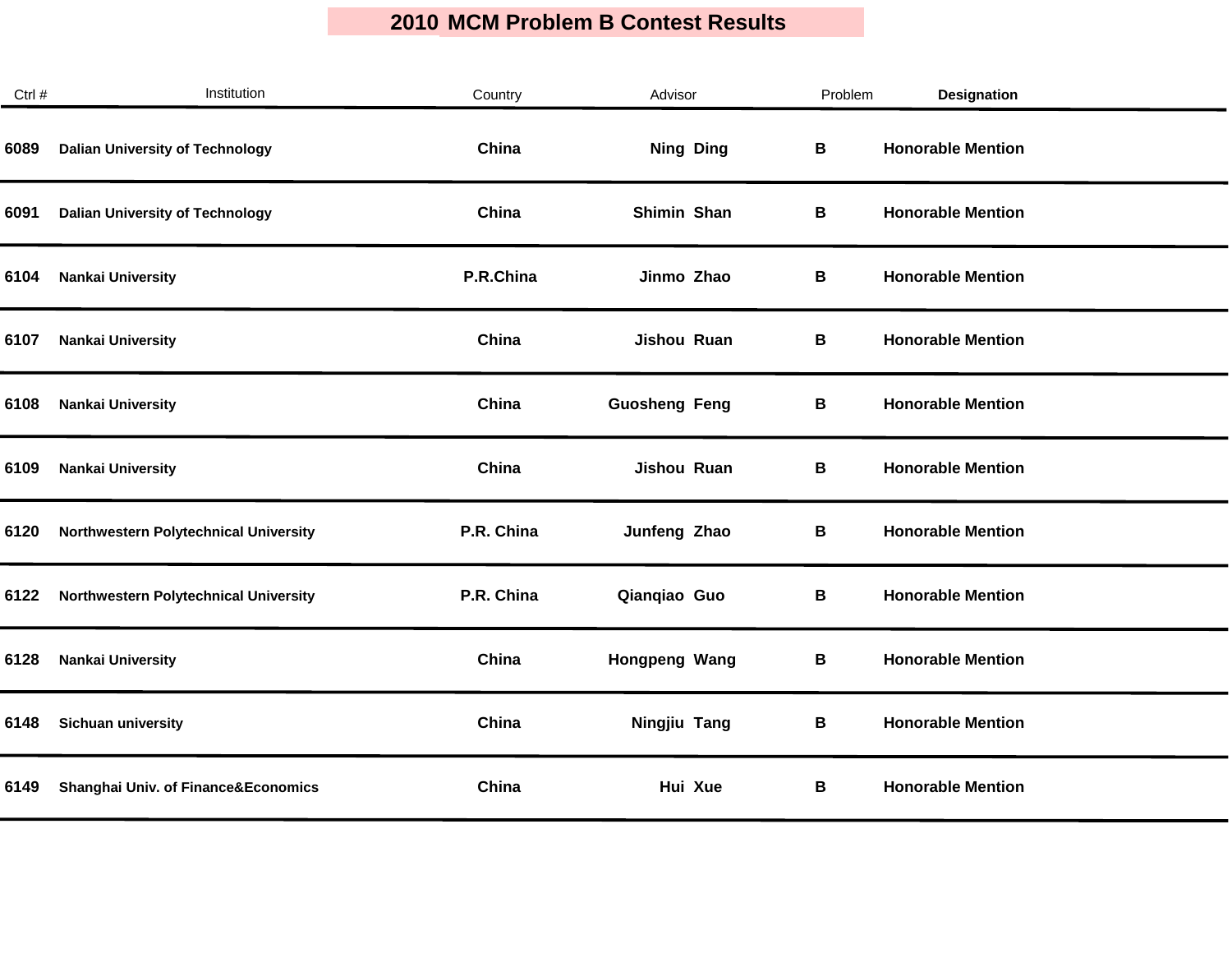| Ctrl # | Institution                                         | Country      | Advisor                | Problem | <b>Designation</b>       |  |
|--------|-----------------------------------------------------|--------------|------------------------|---------|--------------------------|--|
| 6151   | <b>University of Hong Kong</b>                      | P.R. China   | <b>Guangyue Han</b>    | B       | <b>Honorable Mention</b> |  |
| 6154   | <b>Peking university</b>                            | The People's | YU ZHAO                | В       | <b>Honorable Mention</b> |  |
| 6156   | Shanghai university of finance and economics        | China        | YUAN HUA               | В       | <b>Honorable Mention</b> |  |
| 6162   | Nanjing University of Finance and Economics         | P.R.China    | Sun Chunyan            | В       | <b>Honorable Mention</b> |  |
| 6169   | <b>Shanghai University of Finance and Economics</b> | China        | <b>Meiping Xie</b>     | B       | <b>Honorable Mention</b> |  |
| 6176   | <b>China University of Geosciences(Beijing)</b>     | China        | <b>Guangdong Huang</b> | В       | <b>Honorable Mention</b> |  |
| 6182   | School of Science, Xidian university                | China        | Qiang ZHU              | В       | <b>Honorable Mention</b> |  |
| 6184   | Xidian university                                   | China        | Jimin Ye               | В       | <b>Honorable Mention</b> |  |
| 6186   | Xidian university                                   | China        | Wei LI                 | В       | <b>Honorable Mention</b> |  |
| 6194   | <b>Zhongnan University of Economics and Law</b>     | China        | Handong Luo            | В       | <b>Honorable Mention</b> |  |
| 6198   | <b>Southwest Jiaotong University</b>                | China        | Lianwen Zhao           | В       | <b>Honorable Mention</b> |  |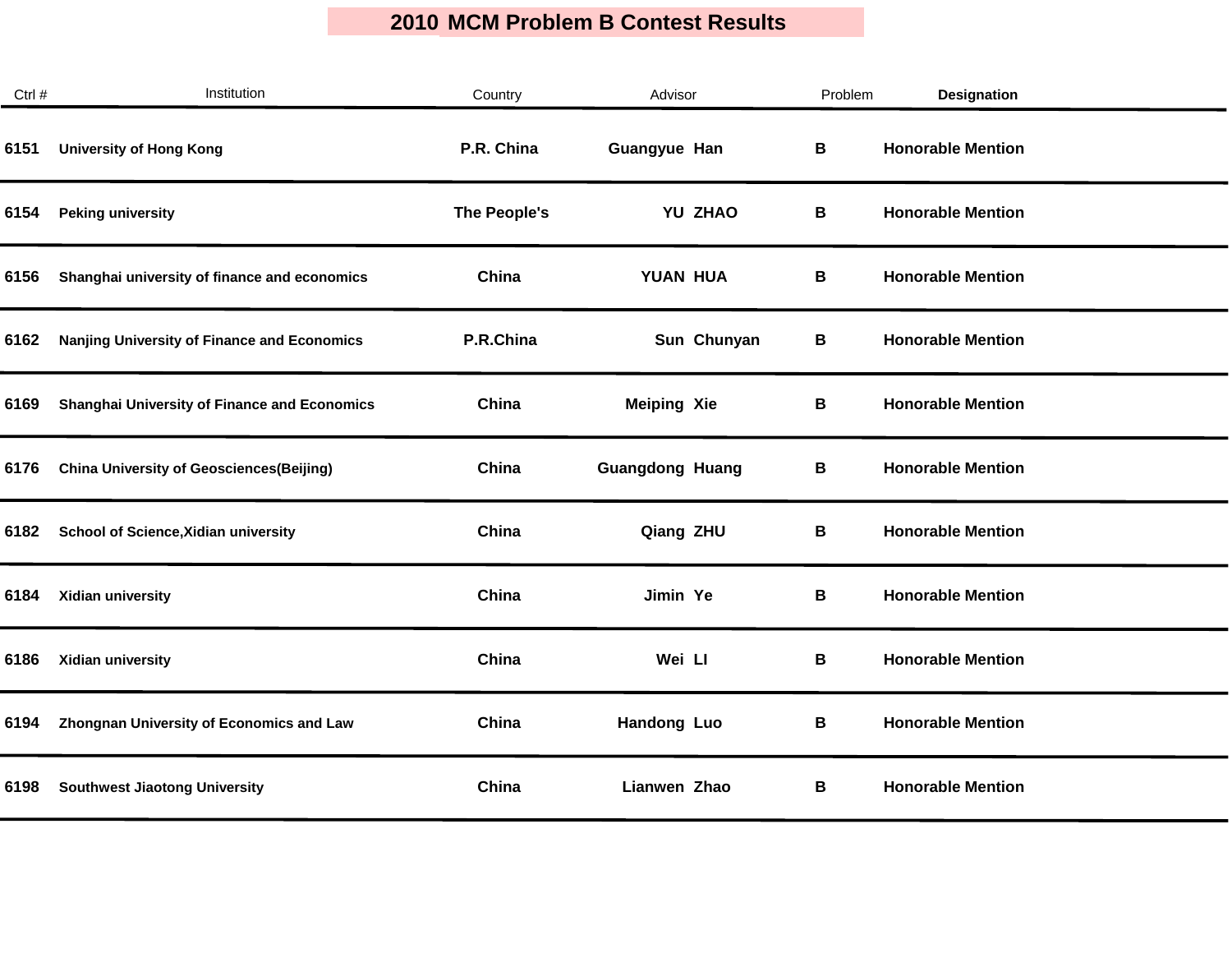| Ctrl # | Institution                              | Country    | Advisor             | Problem | <b>Designation</b>       |
|--------|------------------------------------------|------------|---------------------|---------|--------------------------|
| 6219   | <b>Harbin Institute of Technology</b>    | China      | <b>Guoqing Liu</b>  | B       | <b>Honorable Mention</b> |
| 6220   | <b>Harbin Institute of Technology</b>    | China      | <b>Guoqing Liu</b>  | В       | <b>Honorable Mention</b> |
| 6223   | <b>Harbin Institute of Technology</b>    | China      | Zhenfeng Shi        | В       | <b>Honorable Mention</b> |
| 6234   | <b>East China Normal University</b>      | China      | Fuyong Wan          | В       | <b>Honorable Mention</b> |
| 6243   | Zhongnan University of Economics and Law | China      | Hao Yang            | В       | <b>Honorable Mention</b> |
| 6249   | <b>Tsinghua University</b>               | P.R. China | Jingjing Li         | В       | <b>Honorable Mention</b> |
| 6266   | SSE, Beijing University of Posts and     | China      | Xinchao Zhao        | В       | <b>Honorable Mention</b> |
| 6267   | SSE, Beijing University of Posts and     | China      | Xinchao Zhao        | В       | <b>Honorable Mention</b> |
| 6268   | SSE, Beijing University of Posts and     | China      | Xinchao Zhao        | В       | <b>Honorable Mention</b> |
| 6288   | <b>International School</b>              | China      | <b>Wenbo Zhang</b>  | В       | <b>Honorable Mention</b> |
| 6291   | <b>Zhejiang Sci-Tech University</b>      | P.R.China  | <b>Guosheng Shi</b> | В       | <b>Honorable Mention</b> |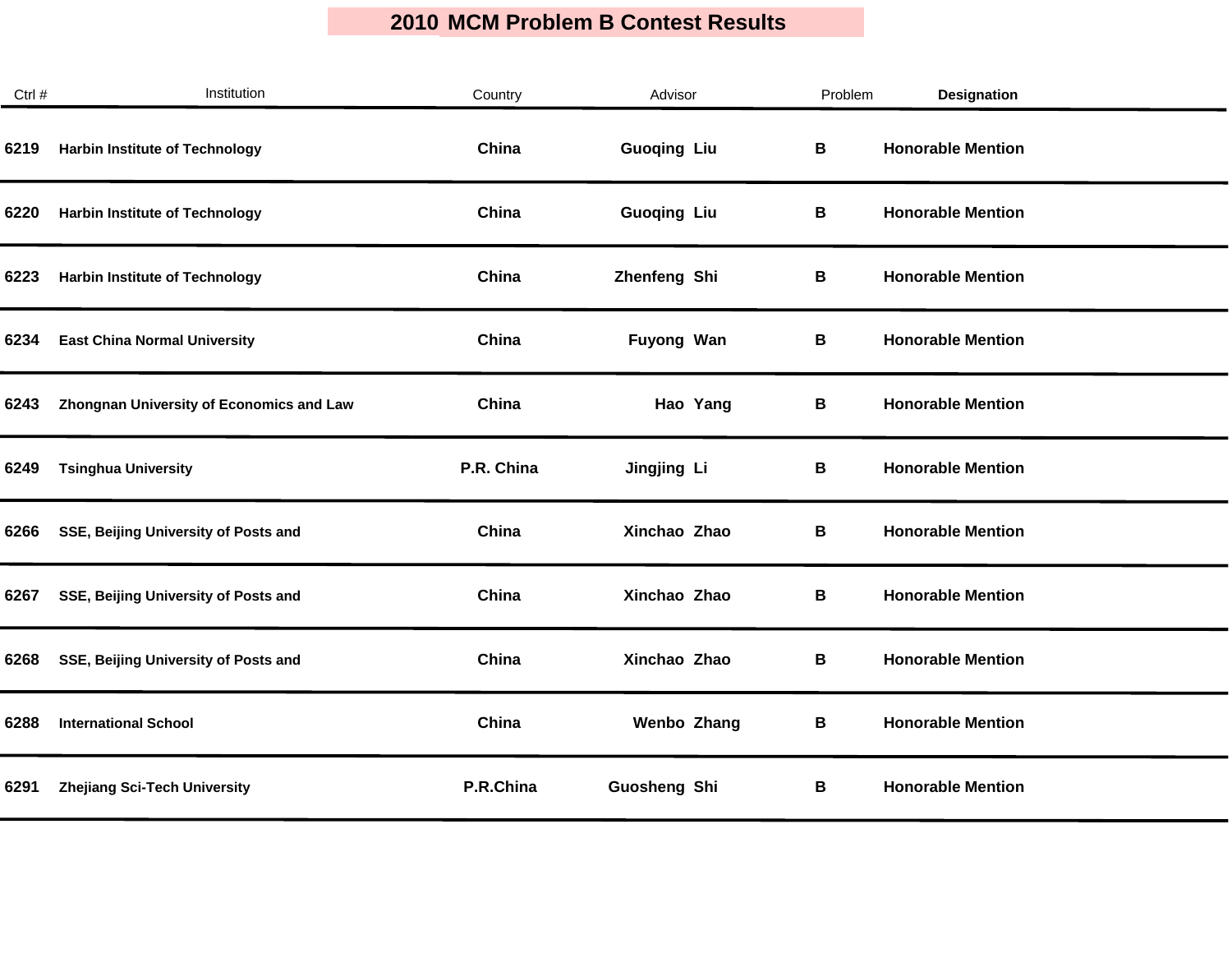| Ctrl # | Institution                                    | Country      | Advisor                | Problem | <b>Designation</b>       |  |
|--------|------------------------------------------------|--------------|------------------------|---------|--------------------------|--|
| 6297   | <b>Sichuan University</b>                      | China        | Jie Zhou               | В       | <b>Honorable Mention</b> |  |
| 6308   | <b>Peking University</b>                       | P.R.China    | <b>Wang Qiwen</b>      | В       | <b>Honorable Mention</b> |  |
| 6329   | <b>Sichuan University</b>                      | The People's | Yunzhi Zou             | В       | <b>Honorable Mention</b> |  |
| 6338   | <b>Beijing Language and Culture University</b> | China        | <b>Yanbing Feng</b>    | В       | <b>Honorable Mention</b> |  |
| 6339   | <b>Beijing Language and Culture University</b> | China        | Xiaoxia Zhao           | В       | <b>Honorable Mention</b> |  |
| 6343   | <b>Beijing Language and Culture University</b> | China        | Xiwen Zhang            | В       | <b>Honorable Mention</b> |  |
| 6350   | <b>Beijing Institute of Technology</b>         | China        | Hou-Bao XU             | В       | <b>Honorable Mention</b> |  |
| 6355   | <b>Beijing Institute of Technology</b>         | <b>CHINA</b> | <b>Chunguang Xiong</b> | В       | <b>Honorable Mention</b> |  |
| 6360   | <b>Beijing Language and Culture University</b> | China        | Ping Yang              | В       | <b>Honorable Mention</b> |  |
| 6369   | <b>Renmin University of China</b>              | China        | Li Wei                 | В       | <b>Honorable Mention</b> |  |
| 6373   | harbin engineering university                  | P.R.China    | dong yunji             | В       | <b>Honorable Mention</b> |  |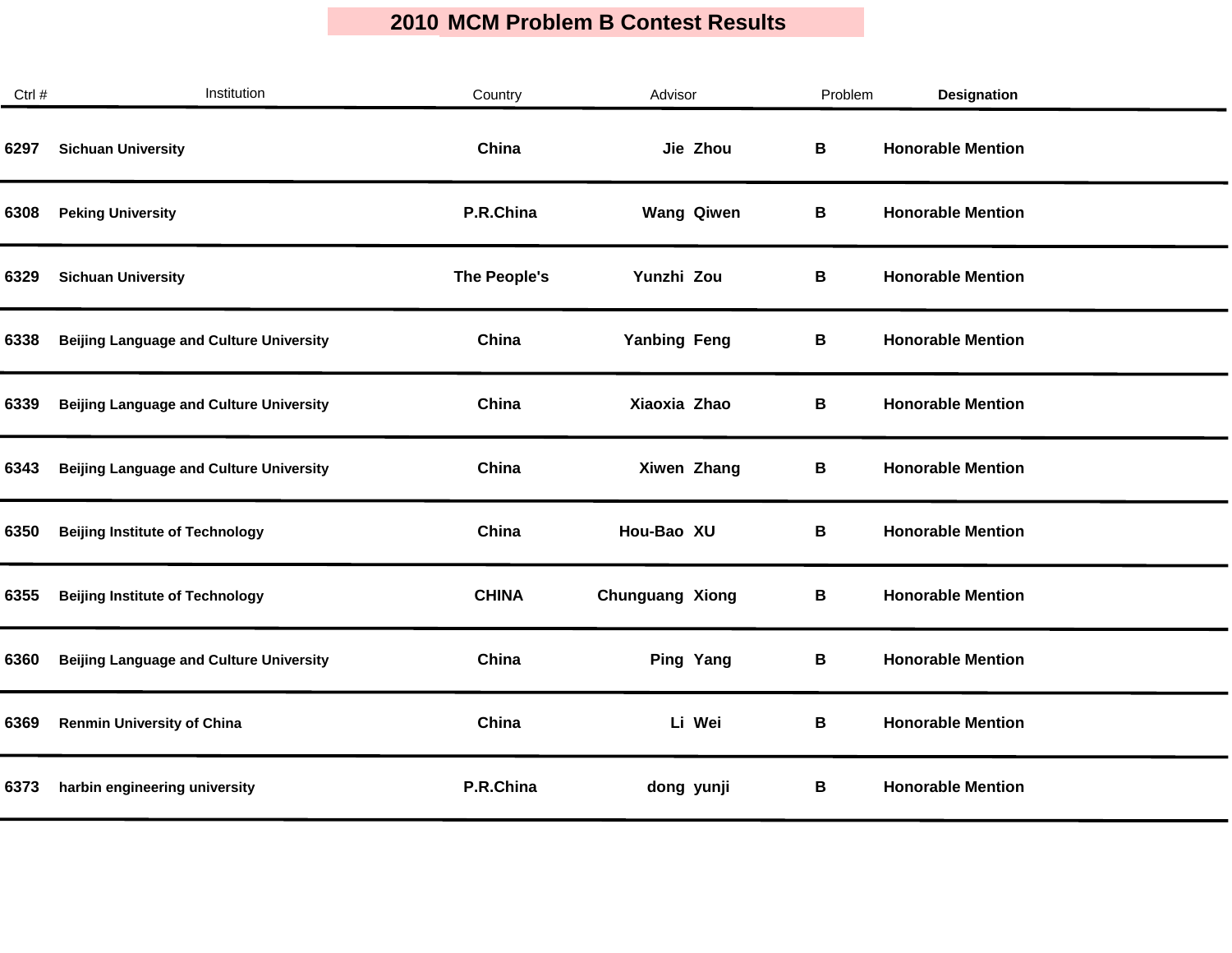| Ctrl # | Institution                                            | Country   | Advisor              | Problem | <b>Designation</b>       |  |
|--------|--------------------------------------------------------|-----------|----------------------|---------|--------------------------|--|
| 6384   | harbin engineering university                          | P.R.China | dai yuntao           | В       | <b>Honorable Mention</b> |  |
| 6395   | Shanghai university of finance and economic            | China     | Yin feng             | В       | <b>Honorable Mention</b> |  |
| 6396   | University of Science and Technology of China          | P.R.China | Zheng Xu             | В       | <b>Honorable Mention</b> |  |
| 6397   | <b>Beiling Institute of Technology</b>                 | China     | Bing-Zhao Li         | В       | <b>Honorable Mention</b> |  |
| 6400   | <b>East China Normal University (Minhang District)</b> | China     | <b>Meirong Zhang</b> | В       | <b>Honorable Mention</b> |  |
| 6401   | Shanghai University of Economics and Finance           | China     | <b>ZHAO WANGQUAN</b> | В       | <b>Honorable Mention</b> |  |
| 6417   | <b>Renmin University of China</b>                      | China     | qingcai zhang        | В       | <b>Honorable Mention</b> |  |
| 6420   | Anhui University of Finance and Economics              | China     | Zhu Jiaming          | В       | <b>Honorable Mention</b> |  |
| 6428   | <b>College of Information Science and Engineering,</b> | P.R.China | <b>Wang Xinzeng</b>  | В       | <b>Honorable Mention</b> |  |
| 6429   | <b>Peking University</b>                               | China     | <b>Yulong Liu</b>    | В       | <b>Honorable Mention</b> |  |
| 6430   | <b>Zhejiang Normal University</b>                      | China     | Lu xinzhong          | В       | <b>Honorable Mention</b> |  |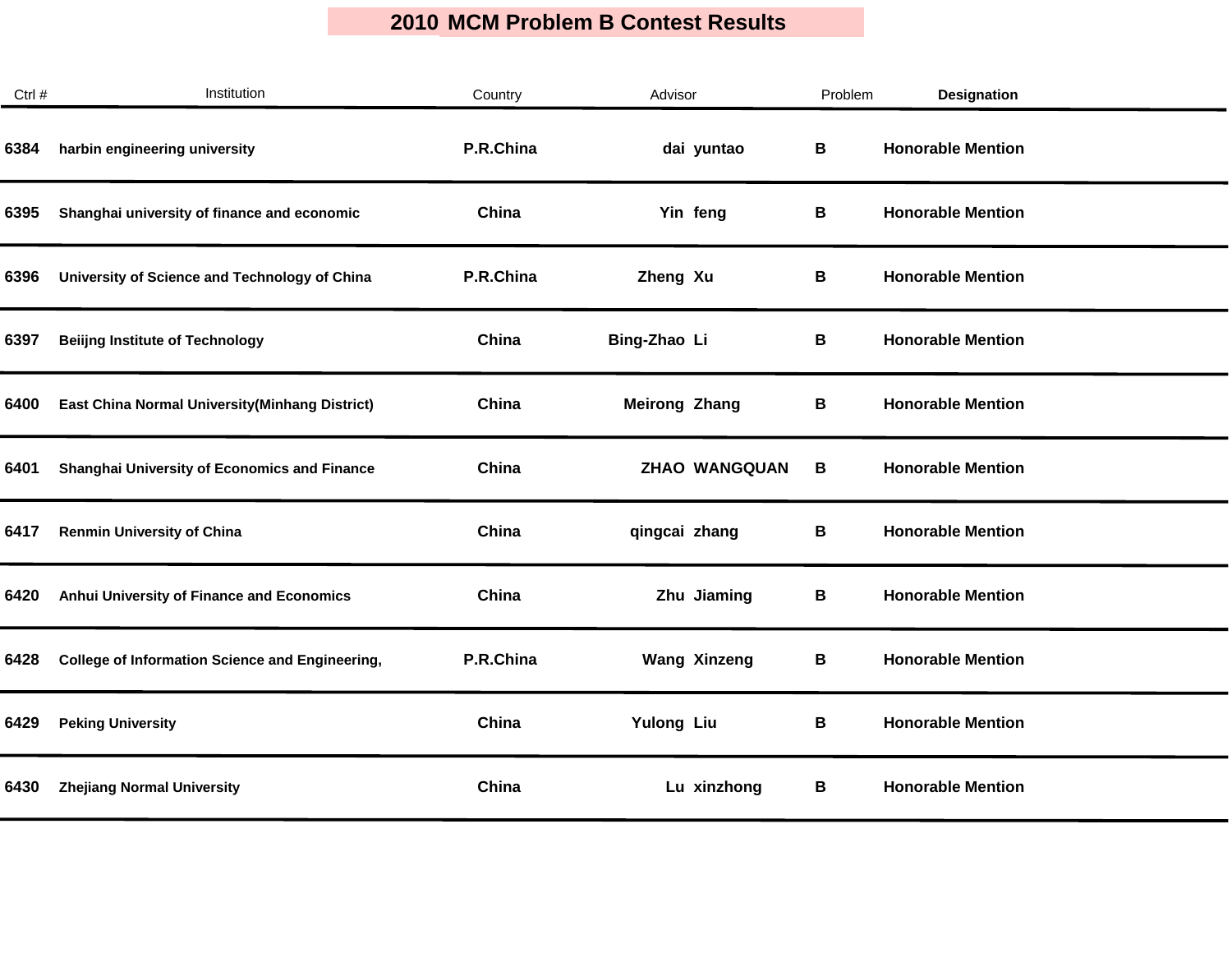| Ctrl # | Institution                                            | Country | Advisor           | Problem | <b>Designation</b>       |
|--------|--------------------------------------------------------|---------|-------------------|---------|--------------------------|
| 6448   | <b>Naval Aeronautical and Astronautical University</b> | China   | Shoukui Si        | В       | <b>Honorable Mention</b> |
| 6451   | <b>Naval Aeronautical and Astronautical University</b> | China   | <b>Xijing Sun</b> | В       | <b>Honorable Mention</b> |
| 6455   | <b>Soochow University</b>                              | China   | Yu Tang           | В       | <b>Honorable Mention</b> |
| 6459   | <b>Soochow University</b>                              | China   | Lin Zhu           | В       | <b>Honorable Mention</b> |
| 6461   | <b>Soochow University</b>                              | China   | Min-Xin Chen      | В       | <b>Honorable Mention</b> |
| 6466   | <b>ShanDong University Of Science and Technology</b>   | China   | <b>Wang Zhen</b>  | В       | <b>Honorable Mention</b> |
| 6467   | <b>Naval Aeronautical and Astronautical University</b> | China   | Decun Zhang       | В       | <b>Honorable Mention</b> |
| 6474   | <b>Beijing Institute of Technology</b>                 | China   | Huafei Sun        | В       | <b>Honorable Mention</b> |
| 6485   | <b>Beijing Institute of Technology</b>                 | China   | Huafei Sun        | В       | <b>Honorable Mention</b> |
| 6495   | Xi'an Jiaotong University                              | China   | Jing Gao          | В       | <b>Honorable Mention</b> |
| 6498   | Xi'an Jiaotong University                              | China   | Jing Gao          | В       | <b>Honorable Mention</b> |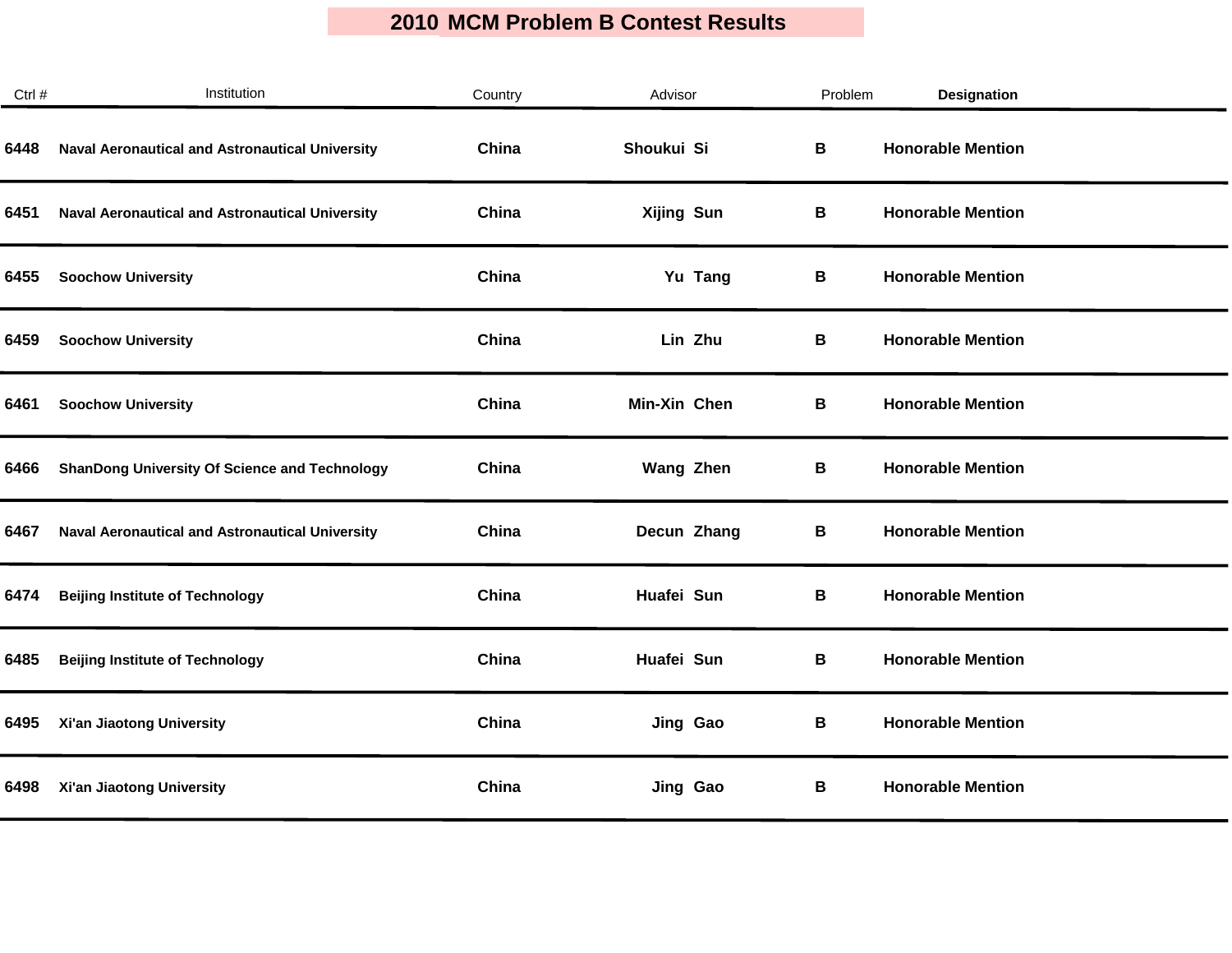| Ctrl # | Institution                                          | Country      | Advisor        | Problem | <b>Designation</b>       |
|--------|------------------------------------------------------|--------------|----------------|---------|--------------------------|
| 6501   | University of Science and Technology of China        | China        | Wei Pan        | В       | <b>Honorable Mention</b> |
| 6503   | <b>Shandong University of Science and Technology</b> | China        | Xinzeng Wang   | В       | <b>Honorable Mention</b> |
| 6506   | <b>Shandong University of Science and Technology</b> | China        | Dezhi Gao      | В       | <b>Honorable Mention</b> |
| 6507   | SOUTHWESTERN UNIVERSITY OF FINANCE AND               | <b>CHINA</b> | <b>DAI DAI</b> | В       | <b>Honorable Mention</b> |
| 6514   | Sun Yat-Sen University                               | China        | Xiaolong Jiang | В       | <b>Honorable Mention</b> |
| 6516   | <b>Sichuan University</b>                            | China        | Jiang Du       | В       | <b>Honorable Mention</b> |
| 6520   | <b>Shandong University of Science and Technology</b> | China        | Dezhi Gao      | В       | <b>Honorable Mention</b> |
| 6530   | University of Science and Technology of China        | China        | Shanshan Cui   | В       | <b>Honorable Mention</b> |
| 6532   | <b>Zhejiang Normal University</b>                    | China        | Han jianming   | В       | <b>Honorable Mention</b> |
| 6535   | <b>Zhejiang Normal University</b>                    | China        | Xu Xiubing     | В       | <b>Honorable Mention</b> |
| 6540   | University of Science and Technology of China        | The People's | Shanshan Cui   | В       | <b>Honorable Mention</b> |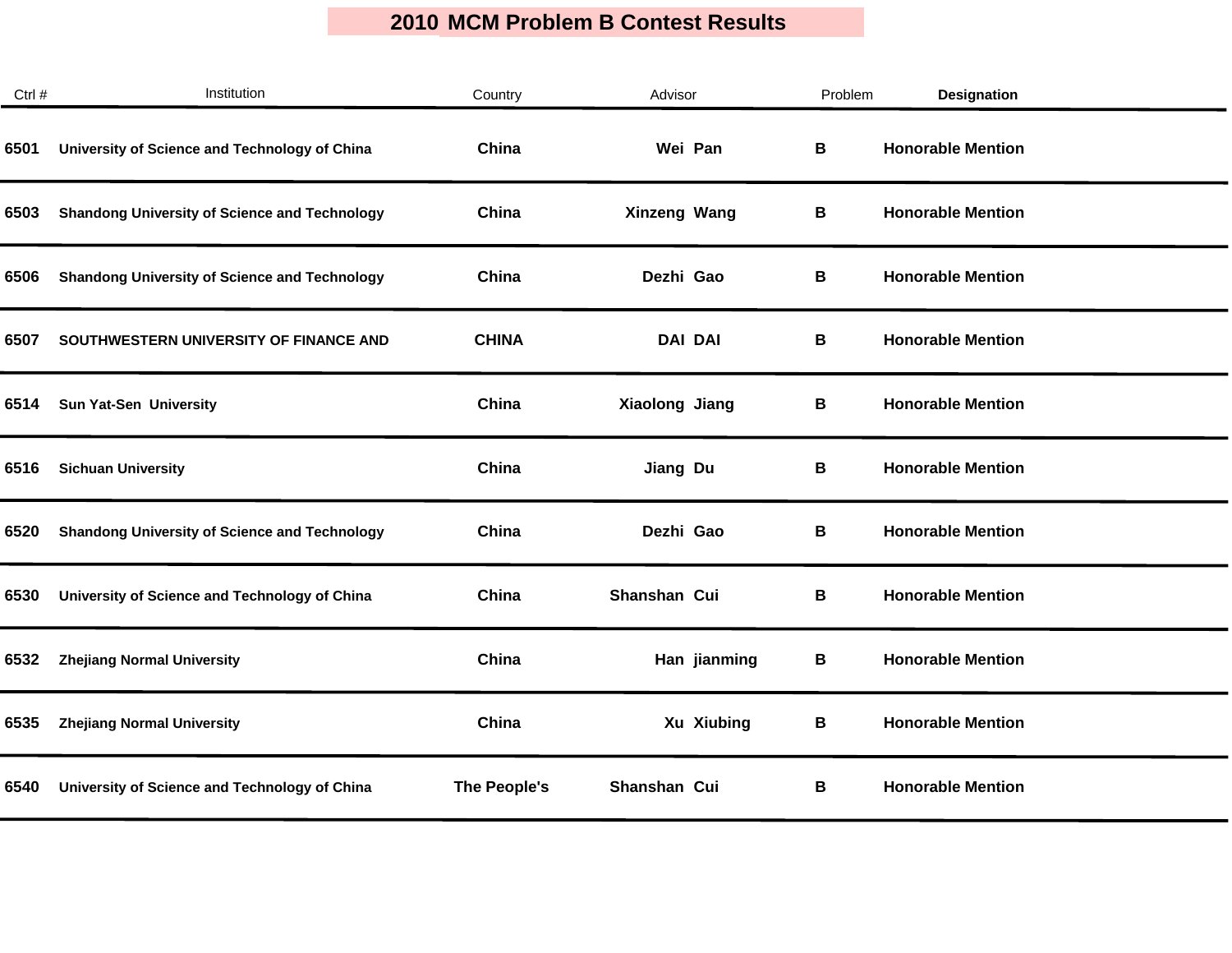| Ctrl # | Institution                   | Country      | Advisor             | Problem | Designation              |
|--------|-------------------------------|--------------|---------------------|---------|--------------------------|
| 6542   | YUNNAN UNIVERSITY             | <b>CHINA</b> | <b>ZHAO YUE</b>     | В       | <b>Honorable Mention</b> |
| 6562   | harbin engineering university | P.R.China    | xu liyan            | В       | <b>Honorable Mention</b> |
| 6565   | <b>Donghua University</b>     | China        | Zhijie Wang         | В       | <b>Honorable Mention</b> |
| 6568   | <b>Donghua University</b>     | China        | <b>Weihong Wang</b> | В       | <b>Honorable Mention</b> |
| 6573   | harbin engineering university | P.R.China    | li bin              | В       | <b>Honorable Mention</b> |
| 6576   | <b>Shandong University</b>    | P.R.China    | Xiaoxia RONG        | В       | <b>Honorable Mention</b> |
| 6577   | <b>Shandong University</b>    | China        | Xijun Hu            | В       | <b>Honorable Mention</b> |
| 6578   | <b>Shandong University</b>    | P.R.China    | Tongchao LU         | В       | <b>Honorable Mention</b> |
| 6582   | harbin engineering university | P.R.China    | jia niannian        | В       | <b>Honorable Mention</b> |
| 6584   | harbin engineering university | P.R.China    | jia niannian        | В       | <b>Honorable Mention</b> |
| 6586   | harbin engineering university | P.R.China    | lian chunbo         | В       | <b>Honorable Mention</b> |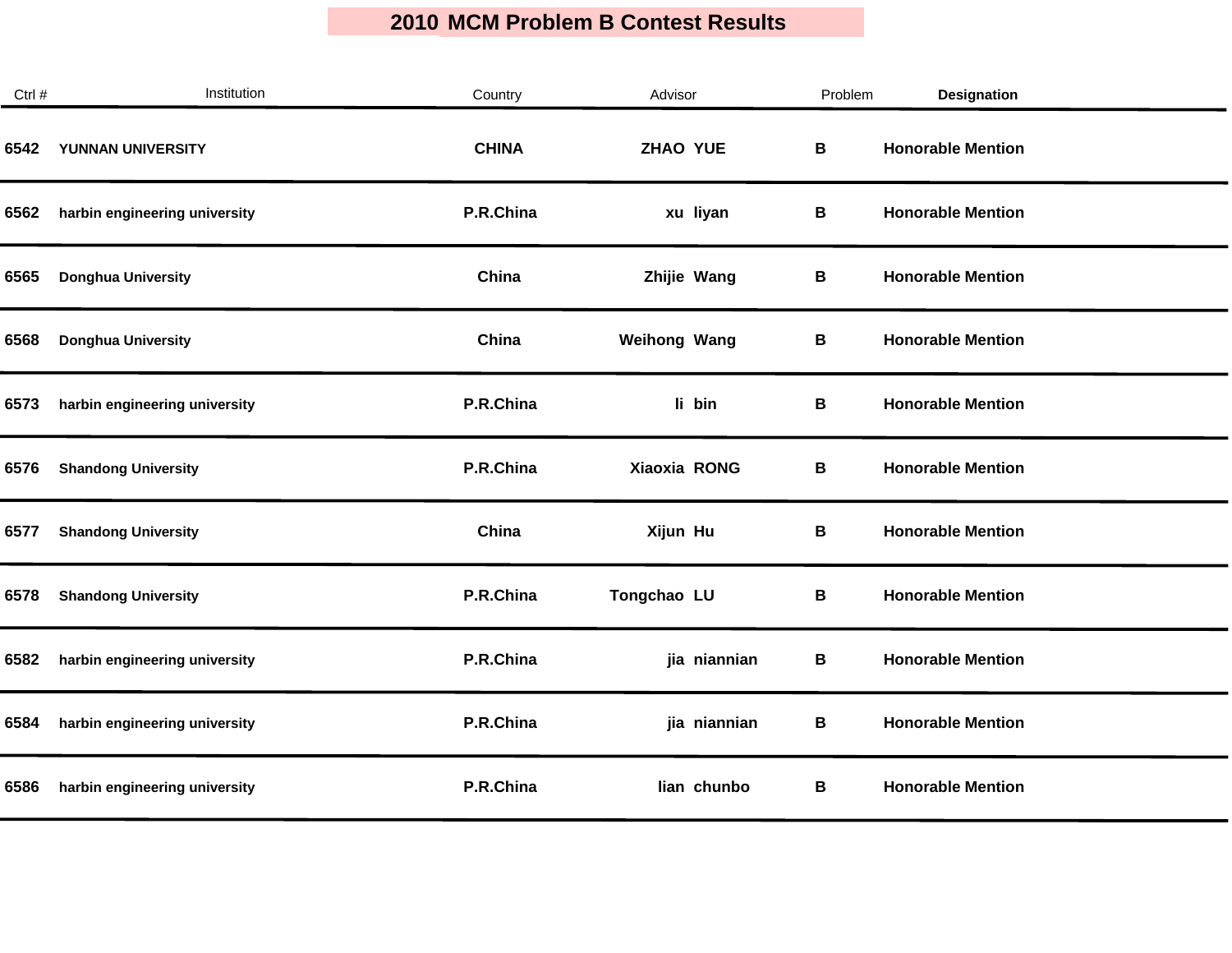$\mathcal{L}_{\mathcal{A}}$ 

| Ctrl # | Institution                                          | Country   | Advisor               |          | Problem | Designation              |  |
|--------|------------------------------------------------------|-----------|-----------------------|----------|---------|--------------------------|--|
| 6589   | <b>Shandong University</b>                           | P.R.China | Xijun HU              |          | B       | <b>Honorable Mention</b> |  |
| 6591   | <b>Shandong University</b>                           | P.R.China | Zhang CHEN            |          | В       | <b>Honorable Mention</b> |  |
| 6596   | Century College, Beijing University of Posts and     | China     | <b>Weibing Hua</b>    |          | В       | <b>Honorable Mention</b> |  |
| 6604   | <b>Tongji University</b>                             | P R China | <b>Hualong Zhang</b>  |          | В       | <b>Honorable Mention</b> |  |
| 6606   | <b>Shandong University</b>                           | P.R.China | <b>Shuxiang Huang</b> |          | В       | <b>Honorable Mention</b> |  |
| 6607   | <b>Shandong University of Science and Technology</b> | China     |                       | Lei Chen | В       | <b>Honorable Mention</b> |  |
| 6615   | <b>China University of Mining and Technology</b>     | China     | Yanqi Song            |          | В       | <b>Honorable Mention</b> |  |
| 6617   | <b>Shandong University</b>                           | P.R.China | Lu LIN                |          | В       | <b>Honorable Mention</b> |  |
| 6622   | <b>Shandong University</b>                           | P.R.China | Yufeng SHI            |          | B       | <b>Honorable Mention</b> |  |
| 6626   | Nanjing University of Information Science &          | China     | <b>Wenlong Fei</b>    |          | В       | <b>Honorable Mention</b> |  |
| 6632   | <b>Shandong University</b>                           | P.R.China | Meng HE               |          | В       | <b>Honorable Mention</b> |  |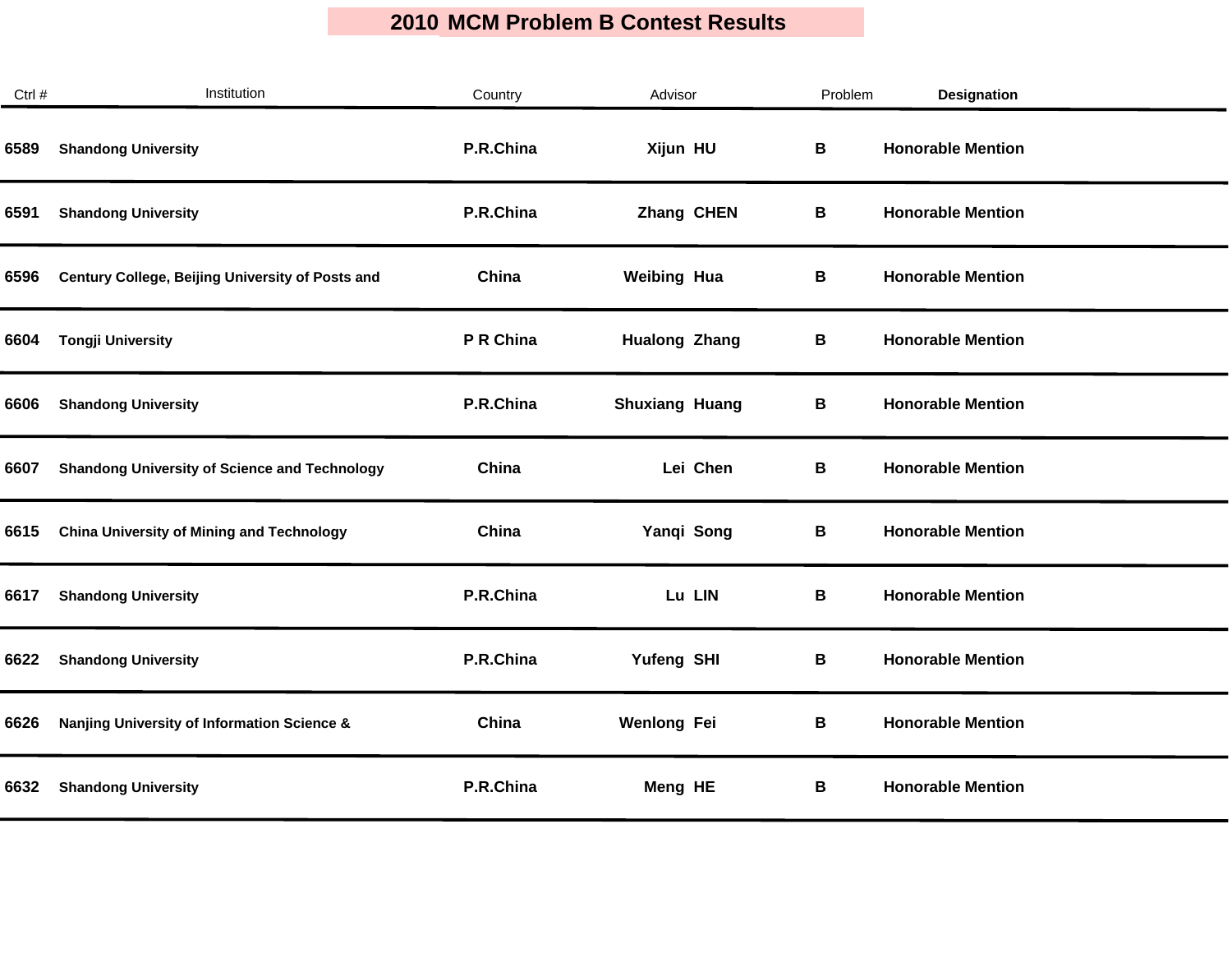| Ctrl # | Institution                                            | Country    | Advisor               | Problem | Designation              |
|--------|--------------------------------------------------------|------------|-----------------------|---------|--------------------------|
| 6633   | <b>Northwestern University</b>                         | <b>USA</b> | William Rogerson      | В       | <b>Honorable Mention</b> |
| 6635   | Xi'an Jiaotong University                              | China      | Jiayin Wang           | В       | <b>Honorable Mention</b> |
| 6636   | <b>Naval Aeronautical and Astronautical University</b> | China      | Xiaoyun Zeng          | В       | <b>Honorable Mention</b> |
| 6645   | <b>Shandong University</b>                             | P.R.China  | <b>Junfeng LUAN</b>   | В       | <b>Honorable Mention</b> |
| 6647   | <b>Tongji University</b>                               | P R China  | Lingjun Zhou          | В       | <b>Honorable Mention</b> |
| 6668   | harbin engineering university                          | P.R.China  | zhou shuanghong       | В       | <b>Honorable Mention</b> |
| 6682   | Northwest University of China                          | China      | <b>Liantang Wang</b>  | В       | <b>Honorable Mention</b> |
| 6693   | <b>Dalian Nationalities University</b>                 | China      | Xiaodong Liu          | В       | <b>Honorable Mention</b> |
| 6694   | Shandong university of science and technology          | China      | <b>Yuanqing Zhang</b> | В       | <b>Honorable Mention</b> |
| 6700   | <b>Shandong University</b>                             | P.R.China  | Fasheng Hu            | B       | <b>Honorable Mention</b> |
| 6701   | <b>Renmin University of China</b>                      | China      | Qing Zhang            | В       | <b>Honorable Mention</b> |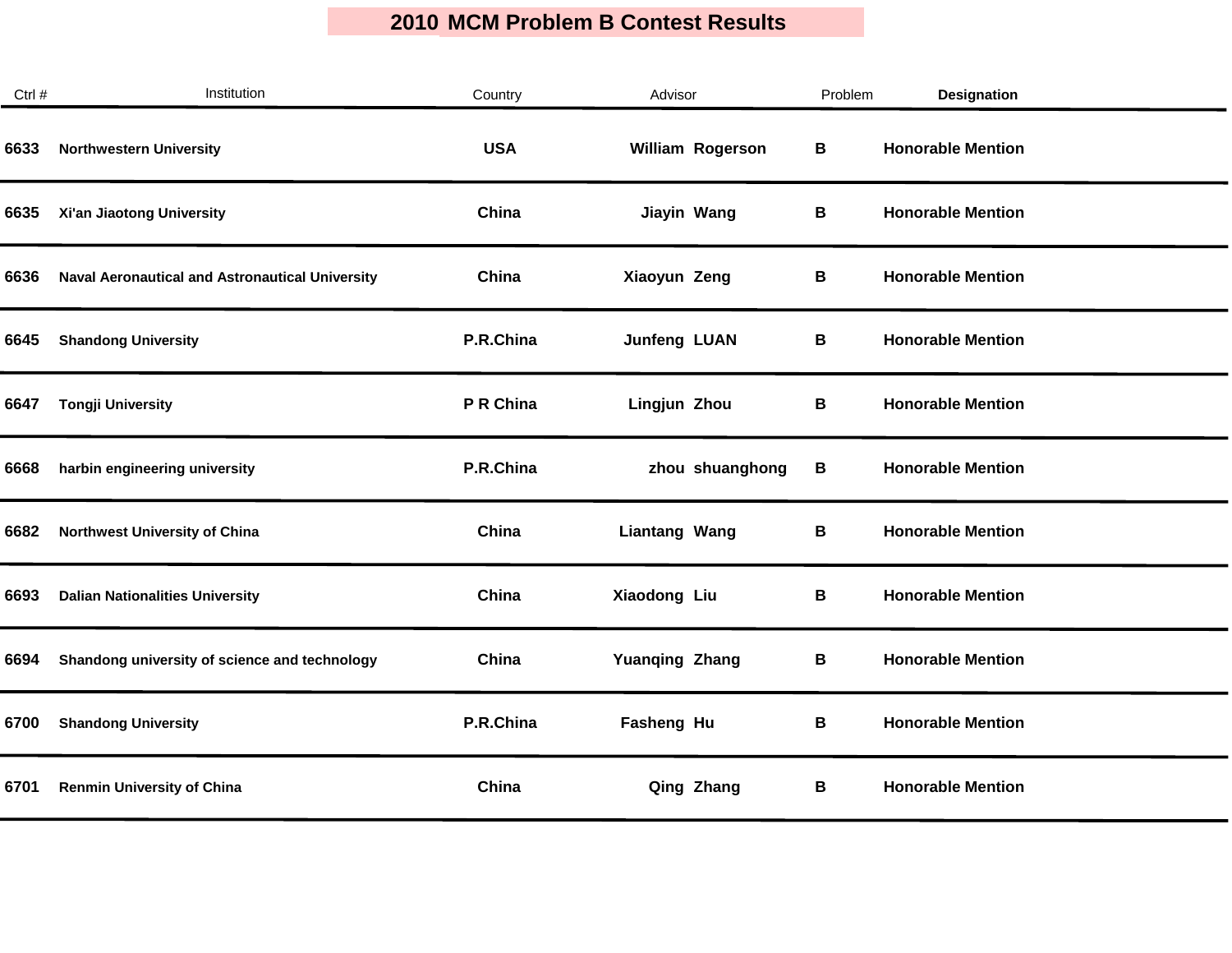| Ctrl # | Institution                                      | Country         | Advisor            | Problem | <b>Designation</b>       |  |
|--------|--------------------------------------------------|-----------------|--------------------|---------|--------------------------|--|
| 6720   | <b>BEIJING JIAOTONG UNIVERSITY</b>               | <b>CHINA</b>    | <b>LUWEI SHEN</b>  | В       | <b>Honorable Mention</b> |  |
| 6723   | <b>China University of Petroleum</b>             | China           | Liu Xinhai         | В       | <b>Honorable Mention</b> |  |
| 6747   | <b>Zhejiang University</b>                       | P. R. China     | Long Wan           | В       | <b>Honorable Mention</b> |  |
| 6755   | <b>Zhejiang University</b>                       | P. R. China     | <b>Wenjing Zha</b> | В       | <b>Honorable Mention</b> |  |
| 6783   | Southwestern University of Finance and Economics | China           | Kaihong Wang       | B       | <b>Honorable Mention</b> |  |
| 6788   | <b>Sichuan University</b>                        | China           | Nanjing Huang      | В       | <b>Honorable Mention</b> |  |
| 6801   | <b>East China Normal University</b>              | P.R.China       | Yingshan Zhang     | В       | <b>Honorable Mention</b> |  |
| 6802   | <b>Shanghai University</b>                       | <b>PR China</b> | <b>Tan Fuping</b>  | В       | <b>Honorable Mention</b> |  |
| 6812   | Xi'an Jiaotong University                        | China           | Qihong Duan        | B       | <b>Honorable Mention</b> |  |
| 6829   | <b>Jilin University</b>                          | China           | Xianrui Lv         | В       | <b>Honorable Mention</b> |  |
| 6837   | <b>Dalian University of Technology</b>           | P.R.China       | <b>Mingfeng He</b> | В       | <b>Honorable Mention</b> |  |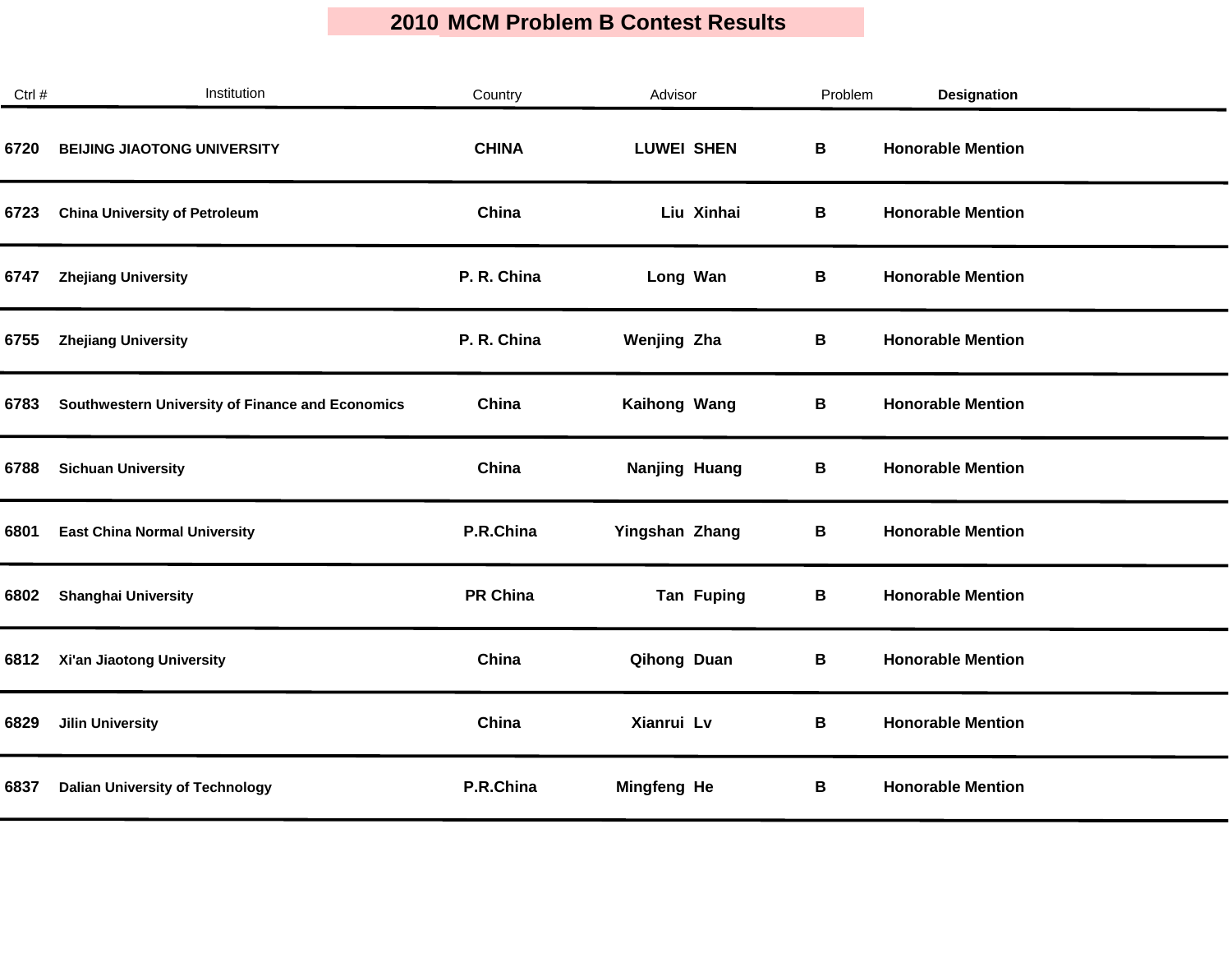| Ctrl # | Institution                                          | Country   | Advisor       | Problem     | Designation              |  |
|--------|------------------------------------------------------|-----------|---------------|-------------|--------------------------|--|
| 6847   | <b>Dalian University of Technology</b>               | P.R.China | Qiuhui Pan    | В           | <b>Honorable Mention</b> |  |
| 6849   | <b>Dalian University of Technology</b>               | P.R.China | Qiuhui Pan    | В           | <b>Honorable Mention</b> |  |
| 6852   | <b>Dalian University of Technology</b>               | P.R.China | Qiuhui Pan    | В           | <b>Honorable Mention</b> |  |
| 6895   | <b>School of Information Science and Engineering</b> | P.R.China | zheng zs      | В           | <b>Honorable Mention</b> |  |
| 6906   | <b>Central South University</b>                      | P.R.China | Deng Weijun   | В           | <b>Honorable Mention</b> |  |
| 6912   | <b>Dalian University of Technology</b>               | P.R.China | Zhen Wang     | В           | <b>Honorable Mention</b> |  |
| 6929   | <b>Dalian University of Technology</b>               | P.R.China | Dongjuan Fu   | В           | <b>Honorable Mention</b> |  |
| 6932   | <b>Central South University</b>                      | China     | Yi Nan        | В           | <b>Honorable Mention</b> |  |
| 6934   | <b>Renmin University of China</b>                    | China     | Qijing Yang   | $\mathbf B$ | <b>Honorable Mention</b> |  |
| 6937   | <b>Ludong Uninversity</b>                            | China     | Guangchen Liu | В           | <b>Honorable Mention</b> |  |
| 6945   | <b>Chongqing University</b>                          | P.R.China | Renbin He     | В           | <b>Honorable Mention</b> |  |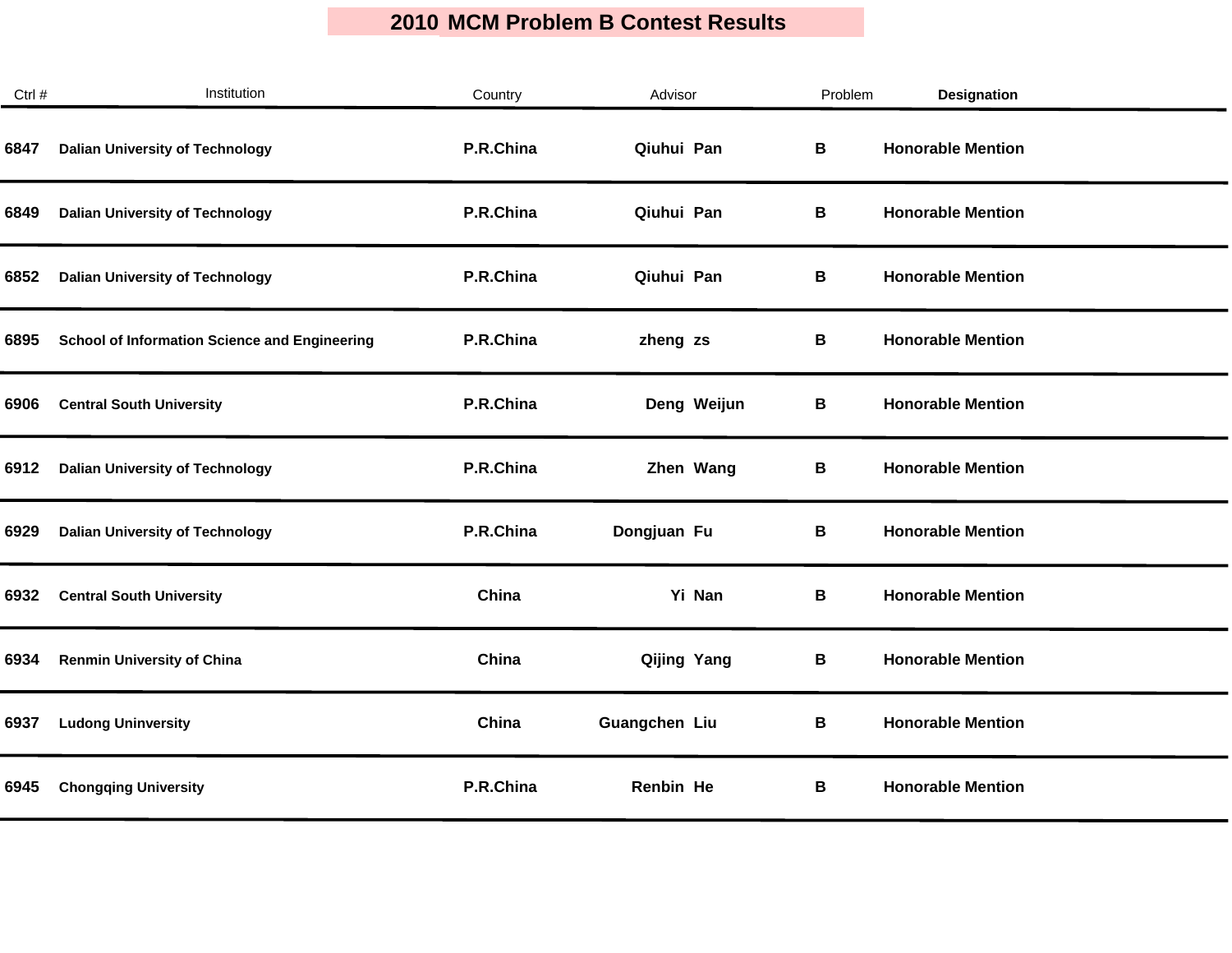| Ctrl # | Institution                                          | Country         | Advisor              | Problem | Designation              |  |
|--------|------------------------------------------------------|-----------------|----------------------|---------|--------------------------|--|
| 6959   | School of Information, Renmin University of China    | The People's    | Jinwu Gao            | В       | <b>Honorable Mention</b> |  |
| 6987   | <b>Beijing Normal University</b>                     | <b>China PR</b> | Li Cui               | В       | <b>Honorable Mention</b> |  |
| 7034   | <b>Shaanxi University of Science and Technology</b>  | The People's    | Zai-En HOU Zhou-Ping | В       | <b>Honorable Mention</b> |  |
| 7038   | <b>China Agricultural University</b>                 | P.R.China       | Yang JianPing        | В       | <b>Honorable Mention</b> |  |
| 7044   | <b>Northwest University</b>                          | The People's    | Xiao-Ying WANG       | В       | <b>Honorable Mention</b> |  |
| 7046   | <b>Shandong University of Science and Technology</b> | China           | Hua Duan             | В       | <b>Honorable Mention</b> |  |
| 7054   | <b>School of Software Central South University</b>   | China           | He Wei               | В       | <b>Honorable Mention</b> |  |
| 7059   | <b>Chongqing University</b>                          | P.R.China       | Guanghui He          | В       | <b>Honorable Mention</b> |  |
| 7072   | Xi'an Jiaotong-Liverpool University                  | P.R. China      | Dongen Zhang         | В       | <b>Honorable Mention</b> |  |
| 7073   | Xi'an Jiaotong-Liverpool University                  | P.R.China       | Xi Lin               | В       | <b>Honorable Mention</b> |  |
| 7074   | Xi'an Jiaotong-Liverpool University                  | P.R.China       | Xi Lin               | В       | <b>Honorable Mention</b> |  |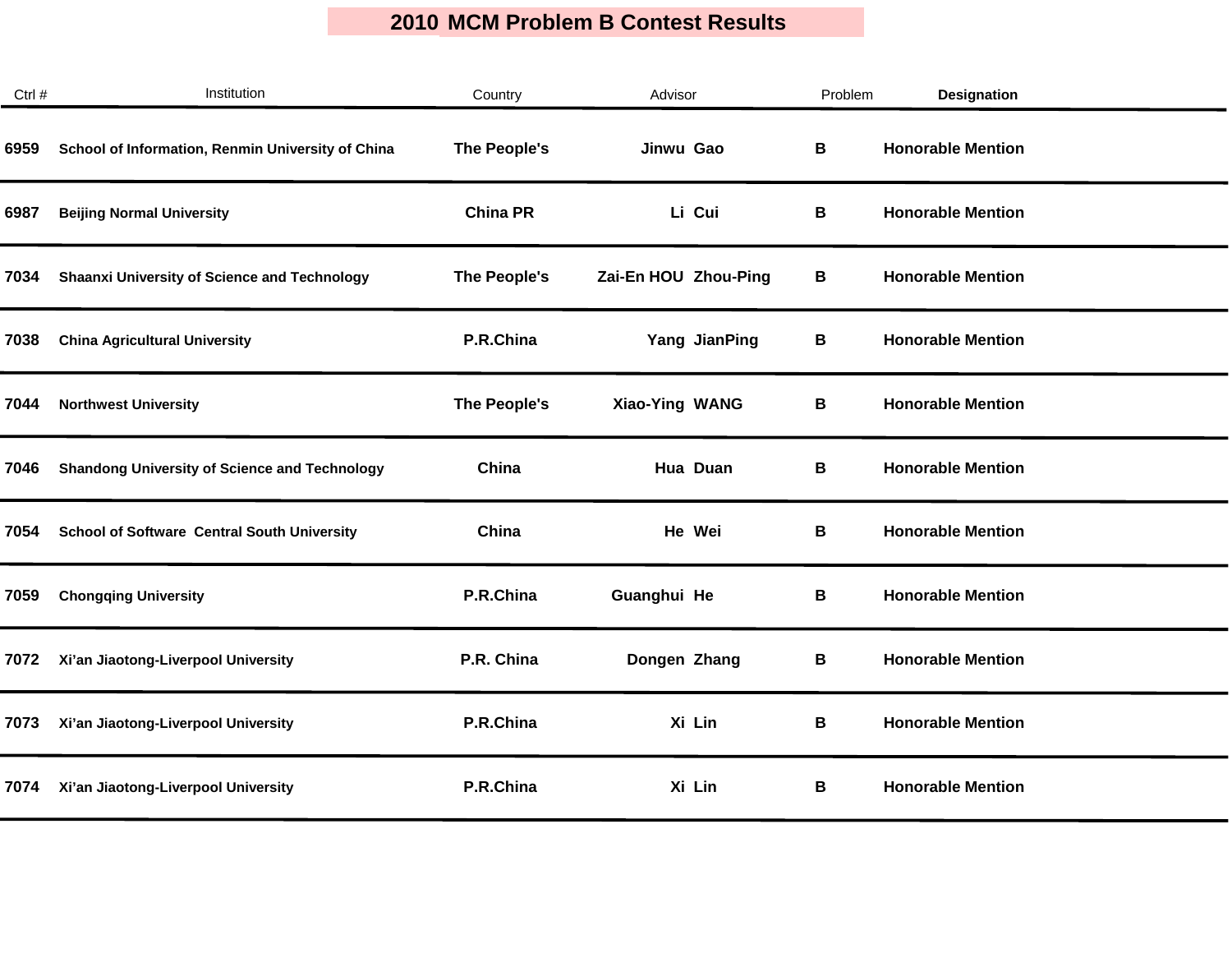| Ctrl # | Institution                                               | Country      | Advisor              | Problem | Designation              |
|--------|-----------------------------------------------------------|--------------|----------------------|---------|--------------------------|
| 7077   | Xi'an Jiaotong-Liverpool University                       | P.R.China    | Anyun Zhu            | В       | <b>Honorable Mention</b> |
| 7078   | Xi'an Jiaotong-Liverpool University                       | P.R.China    | Anyun Zhu            | В       | <b>Honorable Mention</b> |
| 7082   | Xi'an Jiaotong-Liverpool University                       | P.R.China    | <b>Ming Ying</b>     | В       | <b>Honorable Mention</b> |
| 7084   | Xi'an Jiaotong-Liverpool University                       | P.R.China    | Guorui Xie           | В       | <b>Honorable Mention</b> |
| 7085   | Xi'an Jiaotong-Liverpool University                       | P.R.China    | <b>Hongyun Xiong</b> | В       | <b>Honorable Mention</b> |
| 7088   | <b>Nanjing University of Posts&amp;Telecommunications</b> | P.R.China    | Jin Xu               | В       | <b>Honorable Mention</b> |
| 7090   | Nanjing University of Posts&Telecommunications            | P.R.China    | Xu Jin               | В       | <b>Honorable Mention</b> |
| 7100   | <b>School of Information Xi'an Communication</b>          | China        | Cheng Chen           | В       | <b>Honorable Mention</b> |
| 7101   | School of Science , Xi'an Communication Institute         | China        | Xi Wang              | В       | <b>Honorable Mention</b> |
| 7102   | <b>East China Normal University</b>                       | The People's | Kun Zhang            | В       | <b>Honorable Mention</b> |
| 7107   | Nanjing University of Posts and                           | China        | Jinxin Hu            | В       | <b>Honorable Mention</b> |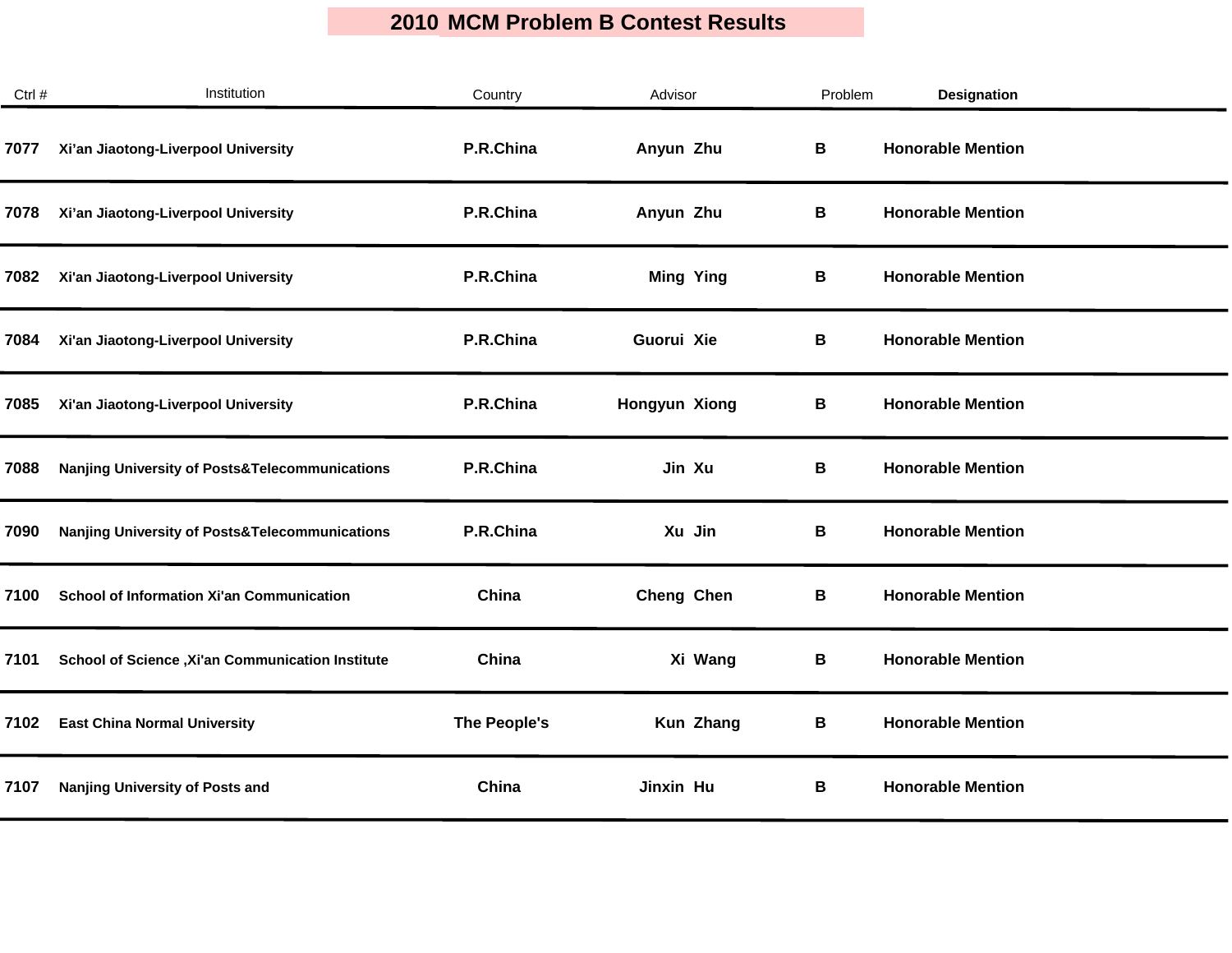| Ctrl # | Institution                                   | Country        | Advisor              | Problem | <b>Designation</b>       |  |
|--------|-----------------------------------------------|----------------|----------------------|---------|--------------------------|--|
| 7108   | Zhejiang University of Science and Technology | China          | Yongzhen Zhu         | B       | <b>Honorable Mention</b> |  |
| 7119   | <b>Jilin University</b>                       | China          | <b>Chunling Chao</b> | В       | <b>Honorable Mention</b> |  |
| 7122   | <b>Jilin University</b>                       | China          | Yang cao             | В       | <b>Honorable Mention</b> |  |
| 7141   | <b>Jilin University</b>                       | China          | <b>Guoming Wang</b>  | В       | <b>Honorable Mention</b> |  |
| 7142   | <b>Jilin University</b>                       | China          | Yongkui Zou          | B       | <b>Honorable Mention</b> |  |
| 7144   | <b>University of Helsinki</b>                 | <b>Finland</b> | Jaakko Kurhila       | В       | <b>Honorable Mention</b> |  |
| 7146   | <b>Peking University</b>                      | P.R.China      | Fujun Xu             | В       | <b>Honorable Mention</b> |  |
| 7150   | <b>Shanghai Finance University</b>            | P. R. China    | Yumei Liang          | В       | <b>Honorable Mention</b> |  |
| 7151   | <b>Shanghai Finance University</b>            | P. R. China    | Yumei Liang          | B       | <b>Honorable Mention</b> |  |
| 7152   | <b>Shanghai Finance University</b>            | P. R. China    | <b>Chungen Shen</b>  | В       | <b>Honorable Mention</b> |  |
| 7168   | <b>Shanxi University</b>                      | China          | <b>Guirong Liu</b>   | В       | <b>Honorable Mention</b> |  |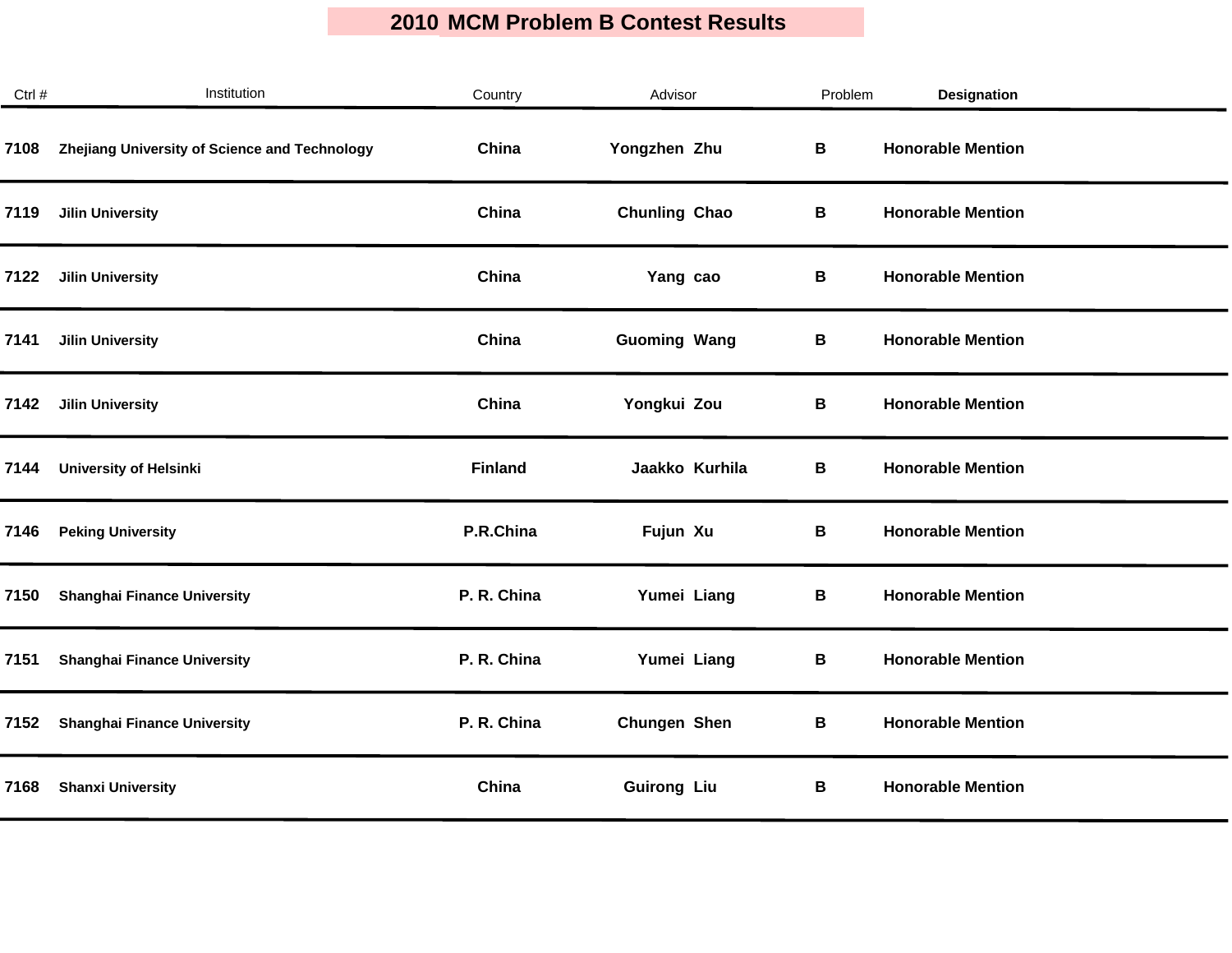| Ctrl # | Institution                                         | Country         | Advisor            | Problem     | <b>Designation</b>       |
|--------|-----------------------------------------------------|-----------------|--------------------|-------------|--------------------------|
| 7180   | <b>Shanghai Finance University</b>                  | P. R. China     | Hongcheng Li       | $\mathbf B$ | <b>Honorable Mention</b> |
| 7181   | <b>Shanghai Finance University</b>                  | P. R. China     | Hongcheng Li       | В           | <b>Honorable Mention</b> |
| 7186   | <b>Shanghai Finance University</b>                  | P. R. China     | Yong Fang          | В           | <b>Honorable Mention</b> |
| 7196   | <b>Hunan University</b>                             | China           | Rui Li             | В           | <b>Honorable Mention</b> |
| 7197   | <b>Shandong University Of Technology</b>            | China           | Xinmin Li          | В           | <b>Honorable Mention</b> |
| 7198   | <b>Shanghai Jiaotong University</b>                 | P.R.China       | Jianguo Huang      | В           | <b>Honorable Mention</b> |
| 7200   | <b>Hunan University</b>                             | China           | Naizheng Bian      | В           | <b>Honorable Mention</b> |
| 7208   | Ningbo Institute of Technology, Zhejiang University | <b>PR China</b> | Yong Wu            | В           | <b>Honorable Mention</b> |
| 7218   | <b>Jilin University</b>                             | China           | Mingji Liu         | $\mathbf B$ | <b>Honorable Mention</b> |
| 7219   | <b>Jilin University</b>                             | China           | <b>Weiping Shi</b> | В           | <b>Honorable Mention</b> |
| 7231   | <b>Beihang University</b>                           | China           | ZengChang Qin      | В           | <b>Honorable Mention</b> |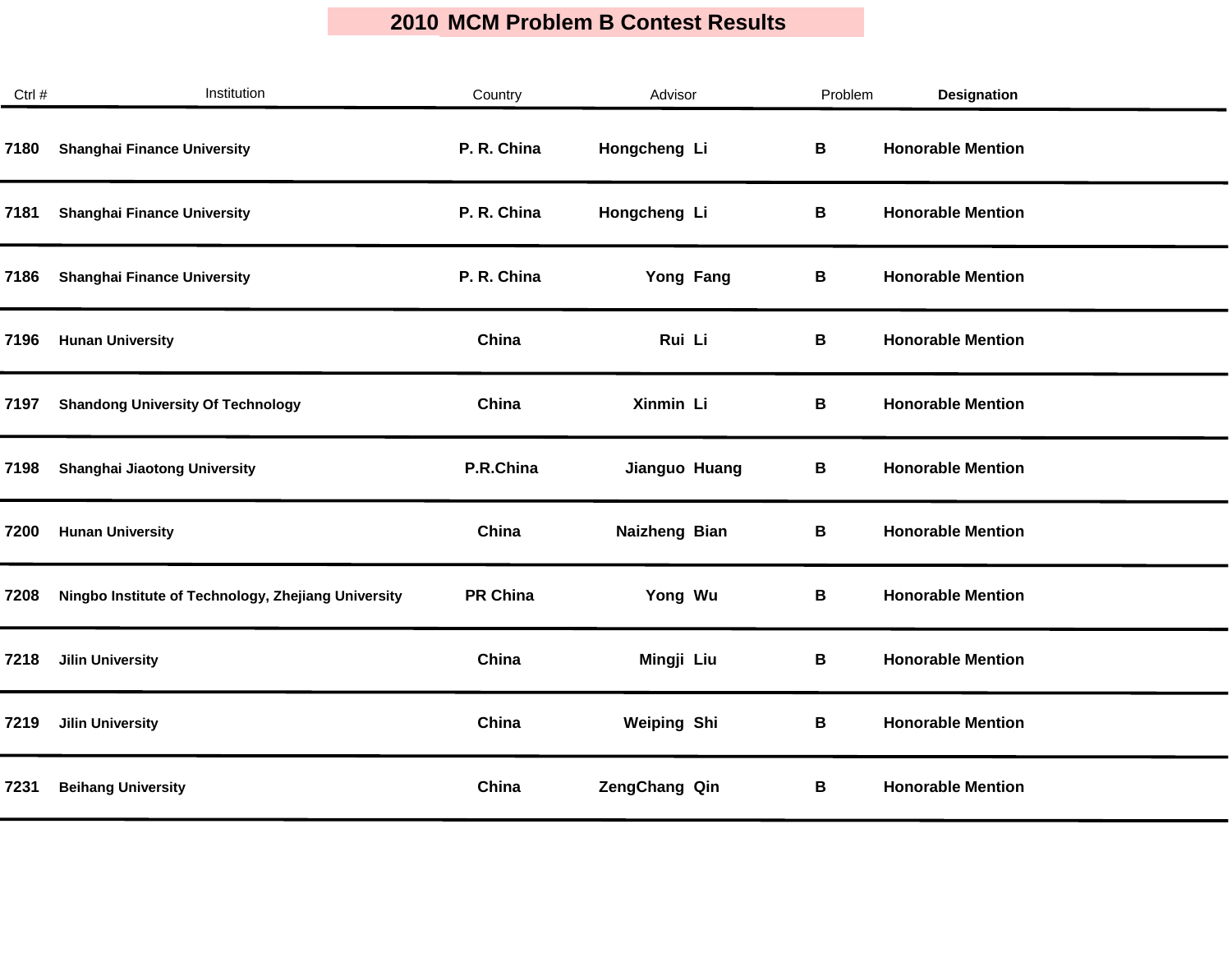| Ctrl # | Institution                               | Country   | Advisor              | Problem     | <b>Designation</b>       |
|--------|-------------------------------------------|-----------|----------------------|-------------|--------------------------|
| 7233   | <b>City Univ of Hong Kong</b>             | China     | Jonathan Wylie       | $\mathbf B$ | <b>Honorable Mention</b> |
| 7253   | <b>Shanghai Normal University</b>         | P.R.China | Fu Yi                | В           | <b>Honorable Mention</b> |
| 7257   | <b>Beijing Jiaotong University</b>        | China     | Minghui Liu          | В           | <b>Honorable Mention</b> |
| 7261   | <b>Beijing Jiaotong University</b>        | China     | Jing Wang            | В           | <b>Honorable Mention</b> |
| 7262   | <b>Beijing Jiaotong University</b>        | China     | <b>Jing Wang</b>     | В           | <b>Honorable Mention</b> |
| 7263   | <b>Lanzhou University</b>                 | China P.R | Dezhong Chi          | В           | <b>Honorable Mention</b> |
| 7277   | <b>South China Agriculture University</b> | China     | zhu yanke            | В           | <b>Honorable Mention</b> |
| 7278   | <b>South China Agriculture University</b> | China     | zhu yanke            | В           | <b>Honorable Mention</b> |
| 7279   | South China Agriculture University        | China     | Zhang Shengxiang     | В           | <b>Honorable Mention</b> |
| 7286   | <b>Southwest University</b>               | China     | Lei Deng             | В           | <b>Honorable Mention</b> |
| 7299   | Shanghai Jiaotong University              | P.R.China | <b>Jingliang Yue</b> | В           | <b>Honorable Mention</b> |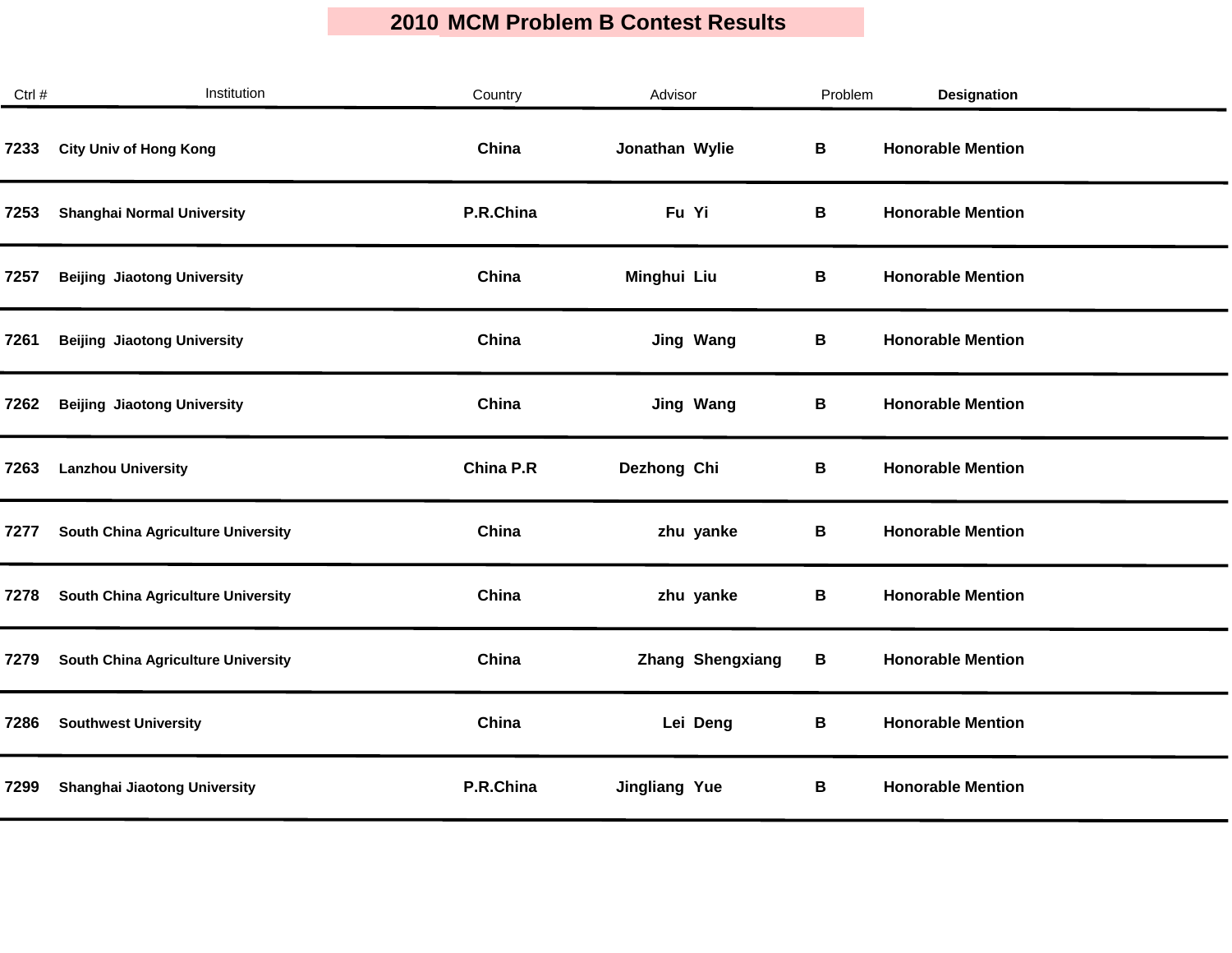| Ctrl # | Institution                                             | Country      | Advisor               | Problem | <b>Designation</b>       |  |
|--------|---------------------------------------------------------|--------------|-----------------------|---------|--------------------------|--|
| 7305   | <b>Shanghai University of Finance and Economics</b>     | China        | Hong Zhanqing         | В       | <b>Honorable Mention</b> |  |
| 7310   | <b>Shanghai University of Finance and Economics</b>     | China        | Pengfei Wan           | В       | <b>Honorable Mention</b> |  |
| 7322   | <b>Beijing Jiaotong University</b>                      | China        | Faen Wu               | В       | <b>Honorable Mention</b> |  |
| 7325   | <b>Institution of Maths; Northeastern University</b>    | P.R.China    | Xiangde Zhang         | В       | <b>Honorable Mention</b> |  |
| 7338   | University of International Relations, China            | The People's | <b>Biao Wang</b>      | В       | <b>Honorable Mention</b> |  |
| 7340   | <b>Shanghai University of Finance and Economics</b>     | P.R.China    | <b>Liwen TANG</b>     | В       | <b>Honorable Mention</b> |  |
| 7341   | School of Sci., Beijing Univ. of Posts & Telecomm.      | China        | Zuguo He              | В       | <b>Honorable Mention</b> |  |
| 7350   | School of Sci., Beijing Univ. of Posts & Telecomm.      | China        | Jinkou Ding           | В       | <b>Honorable Mention</b> |  |
| 7351   | <b>Zhejiang University City College</b>                 | <b>PRC</b>   | Gui Wang              | В       | <b>Honorable Mention</b> |  |
| 7361   | <b>Beijing Vocational College of Electronic Science</b> | China        | Wangdongl Huangguanli | B       | <b>Honorable Mention</b> |  |
| 7370   | Beijing Univ. of Posts & Telecomm.                      | China        | Zuguo He              | В       | <b>Honorable Mention</b> |  |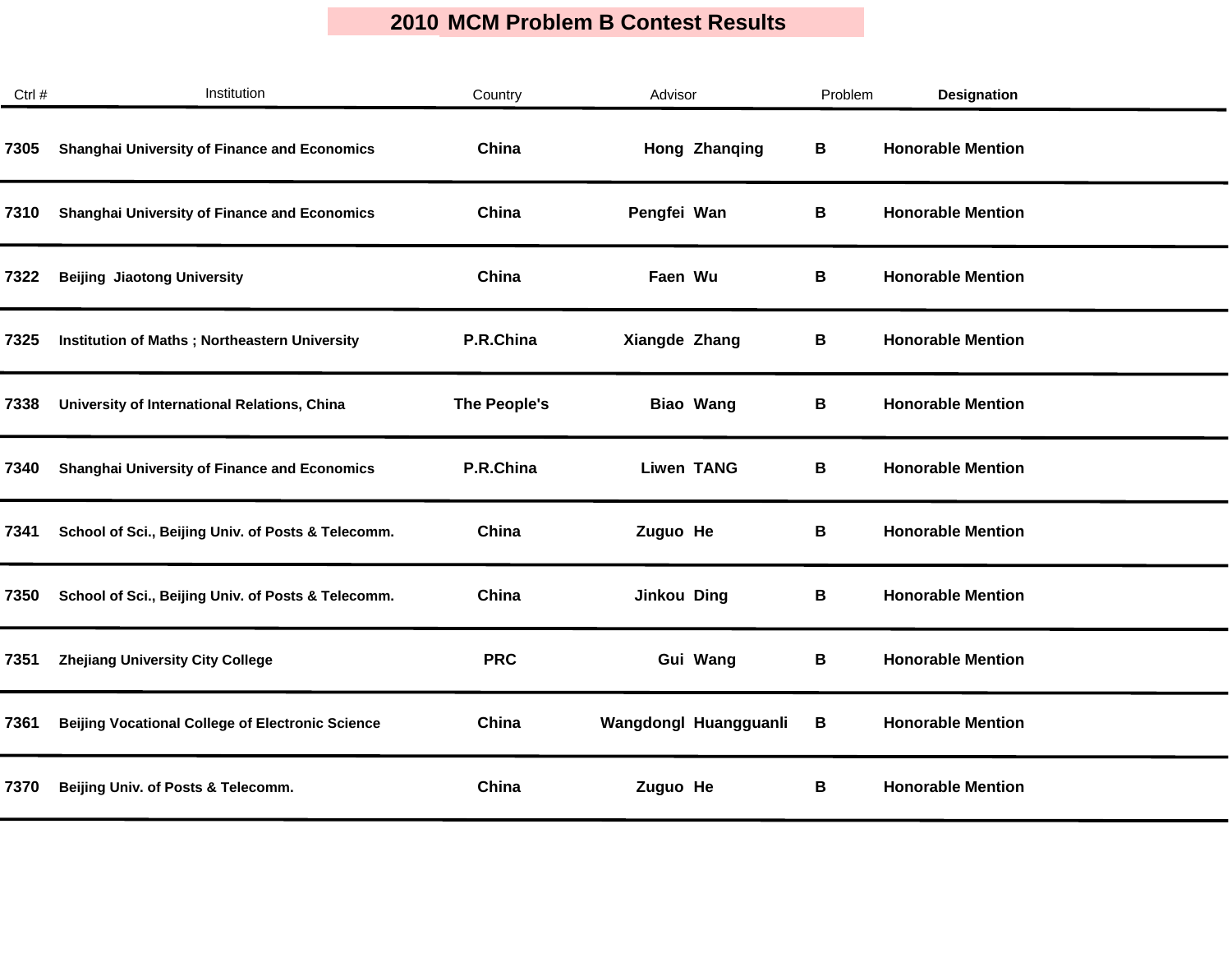| Ctrl # | Institution                                      | Country    | Advisor              | Problem | Designation              |  |
|--------|--------------------------------------------------|------------|----------------------|---------|--------------------------|--|
| 7372   | Beijing Univ. of Posts & Telecomm.               | China      | <b>Hongxiang Sun</b> | B       | <b>Honorable Mention</b> |  |
| 7379   | <b>Dalian University</b>                         | China      | Xinxin Tan           | В       | <b>Honorable Mention</b> |  |
| 7391   | Central university of finance and economics      | China      | <b>Xiaoming Fan</b>  | В       | <b>Honorable Mention</b> |  |
| 7408   | <b>North China Electric Power University</b>     | P.R. China | Xiangjie Liu         | В       | <b>Honorable Mention</b> |  |
| 7439   | Beijing Univ. of Posts & Telecomm.               | China      | Lixia Wang           | В       | <b>Honorable Mention</b> |  |
| 7446   | Beijing Univ. of Posts & Telecomm.               | China      | Xueli Wang           | В       | <b>Honorable Mention</b> |  |
| 7448   | School of Telecomm. Eng., Beijing Univ. of Posts | China      | Qing Zhou            | В       | <b>Honorable Mention</b> |  |
| 7458   | School of Telecomm. Eng., Beijing Univ. of Posts | China      | Xueli Wang           | В       | <b>Honorable Mention</b> |  |
| 7460   | School of Telecomm. Eng., Beijing Univ. of Posts | China      | Jianhua Yuan         | В       | <b>Honorable Mention</b> |  |
| 7465   | School of Science of Wuhan University of         | China      | Chen Jianye          | В       | <b>Honorable Mention</b> |  |
| 7479   | <b>Beijing Normal University</b>                 | China      | Zhongdan Huan        | В       | <b>Honorable Mention</b> |  |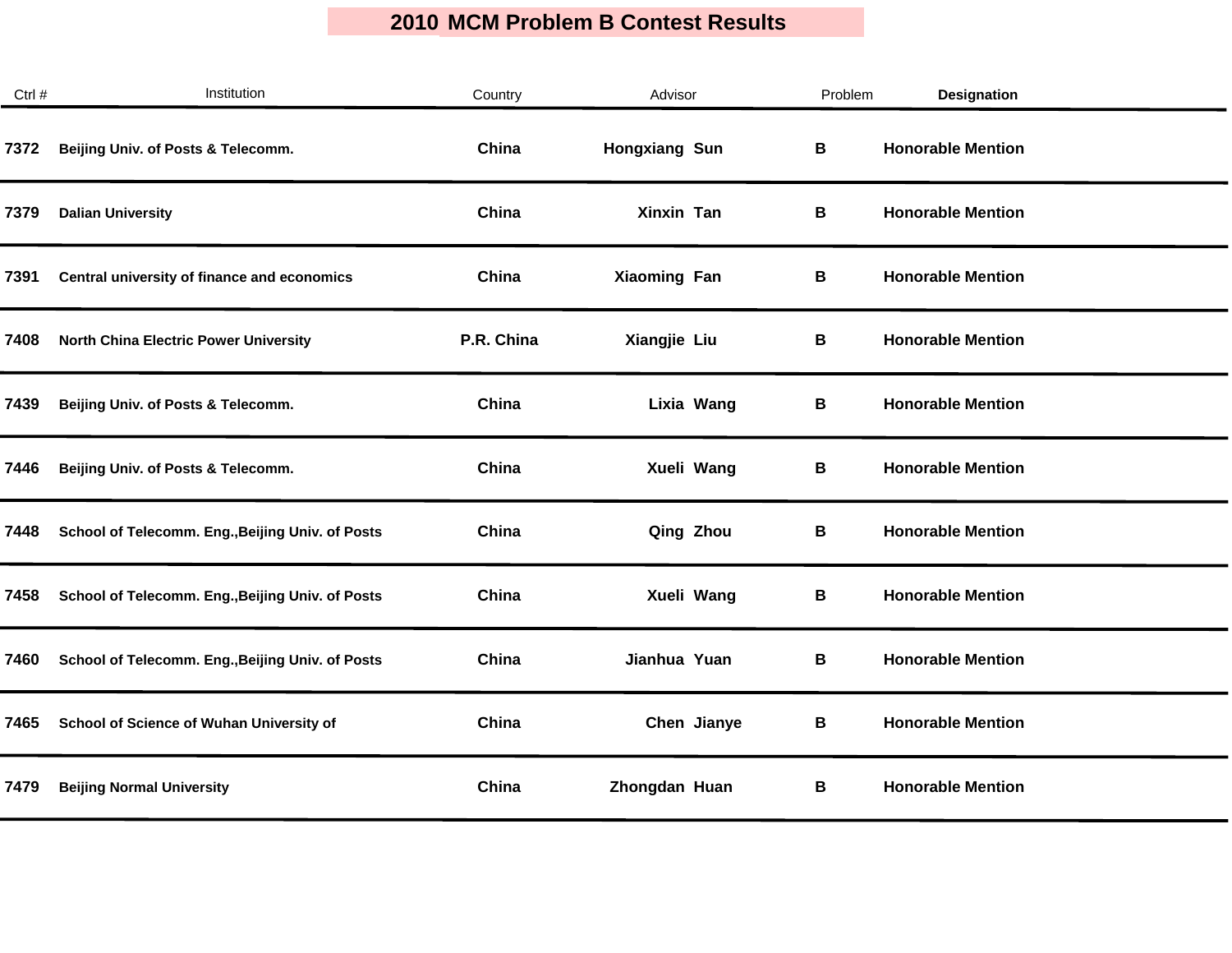| Ctrl # | Institution                                           | Country         | Advisor       | Problem | Designation              |
|--------|-------------------------------------------------------|-----------------|---------------|---------|--------------------------|
| 7488   | <b>Shenyang Institute of Aeronautical Engineering</b> | China           | Yanjie Li     | В       | <b>Honorable Mention</b> |
| 7492   | <b>Shenyang Institute of Aeronautical Engineering</b> | China           | Na Yin        | В       | <b>Honorable Mention</b> |
| 7520   | <b>College of Sciences, Northeastern University</b>   | P.R.China       | Qi Wang       | В       | <b>Honorable Mention</b> |
| 7548   | School of Science of Wuhan University of              | China           | Fang Xi       | В       | <b>Honorable Mention</b> |
| 7550   | School of Science of Wuhan University of              | China           | Chen Jiaqing  | В       | <b>Honorable Mention</b> |
| 7552   | School of Science of Wuhan University of              | China           | Li Yuguang    | В       | <b>Honorable Mention</b> |
| 7566   | <b>National University of Singapore</b>               | Singapore       | Kim Chuan Toh | В       | <b>Honorable Mention</b> |
| 7576   | <b>Huazhong University of Science and Technology</b>  | <b>PR China</b> | Nanzhong He   | В       | <b>Honorable Mention</b> |
| 7593   | <b>Central University of Finance and Economics</b>    | China           | Zhao Yin      | В       | <b>Honorable Mention</b> |
| 7622   | <b>Beihang University</b>                             | China           | Haiyan Sun    | В       | <b>Honorable Mention</b> |
| 7642   | <b>Shandong University at Weihai</b>                  | P.R.China       | Jintao Wang   | В       | <b>Honorable Mention</b> |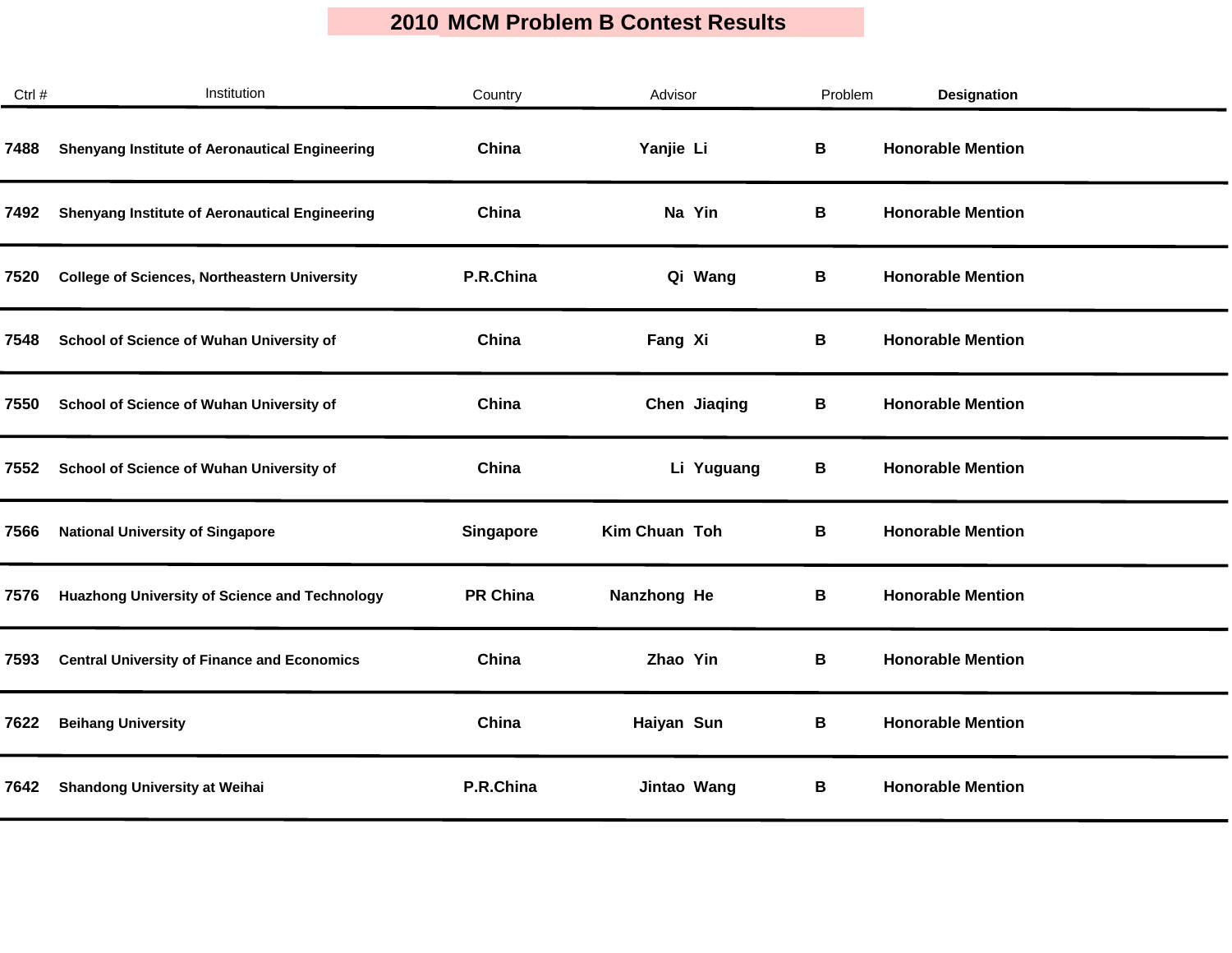| Ctrl # | Institution                                      | Country      | Advisor             | Problem | <b>Designation</b>       |  |
|--------|--------------------------------------------------|--------------|---------------------|---------|--------------------------|--|
| 7651   | South China University of Technology             | China        | Yongkuan Cheng      | В       | <b>Honorable Mention</b> |  |
| 7655   | South China University of Technology             | China        | <b>Weijian Ding</b> | В       | <b>Honorable Mention</b> |  |
| 7678   | <b>Hunan University</b>                          | China        | Chuanxiu Ma         | В       | <b>Honorable Mention</b> |  |
| 7686   | <b>Harvey Mudd College</b>                       | <b>USA</b>   | Jon Jacobsen        | В       | <b>Honorable Mention</b> |  |
| 7694   | <b>Simpson College</b>                           | <b>USA</b>   | Werner Kolln        | В       | <b>Honorable Mention</b> |  |
| 7723   | <b>China University of Petroleum-Beijing</b>     | P.R. China   | Lixia Zhi           | В       | <b>Honorable Mention</b> |  |
| 7726   | University of Science and Technology of China    | <b>CHINA</b> | <b>WEIKAI XU</b>    | В       | <b>Honorable Mention</b> |  |
| 7747   | Southwestern University of Finance and Economics | China        | <b>Chuan Ding</b>   | В       | <b>Honorable Mention</b> |  |
| 7751   | SHANGHAI FOREIGN LANGUAGE SCHOOL                 | <b>CHINA</b> | <b>LIQUN PAN</b>    | В       | <b>Honorable Mention</b> |  |
| 7772   | <b>Tsinghua University</b>                       | China        | <b>Xiaoming Sun</b> | B       | <b>Honorable Mention</b> |  |
| 7773   | <b>Harbin University of Commerce</b>             | China        | Wei Wang            | В       | <b>Honorable Mention</b> |  |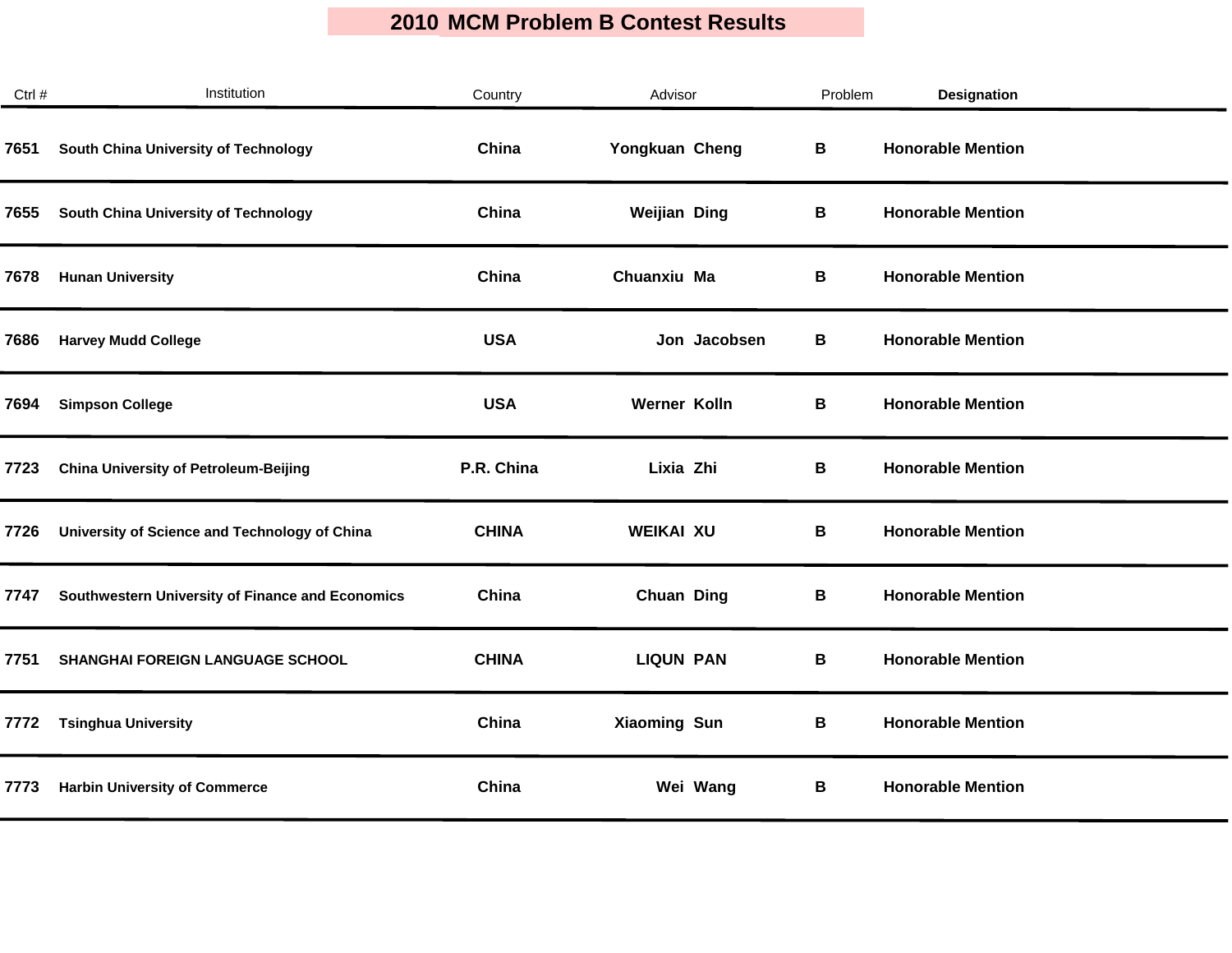| Ctrl # | Institution                                   | Country    | Advisor                   | Problem | <b>Designation</b>       |
|--------|-----------------------------------------------|------------|---------------------------|---------|--------------------------|
| 7779   | <b>Harbin University of Commerce</b>          | China      | Jian Liu                  | В       | <b>Honorable Mention</b> |
| 7785   | <b>Harbin University of Commerce</b>          | China      | Gang Wu                   | В       | <b>Honorable Mention</b> |
| 7788   | University of Science and Technology of China | P.R.China  | Zhouwang Yang             | В       | <b>Honorable Mention</b> |
| 7819   | Nebraska Wesleyan University                  | <b>USA</b> | Kristin Pfabe             | В       | <b>Honorable Mention</b> |
| 7821   | <b>Bethel University</b>                      | <b>USA</b> | <b>Nathan Gossett</b>     | В       | <b>Honorable Mention</b> |
| 7831   | <b>Harbin Institute of Technology</b>         | China      | Lili Zhang                | В       | <b>Honorable Mention</b> |
| 7873   | <b>Harbin Institute of Technology</b>         | China      | Fengyun Guo               | В       | <b>Honorable Mention</b> |
| 7896   | <b>Harbin Institute of Technology</b>         | China      | Xiubo Tian                | В       | <b>Honorable Mention</b> |
| 7899   | <b>Harbin Institute of Technology</b>         | China      | Yang Bai                  | В       | <b>Honorable Mention</b> |
| 7904   | <b>Harbin Institute of Technology</b>         | China      | Dalie Sun                 | В       | <b>Honorable Mention</b> |
| 7913   | <b>USMA</b>                                   | <b>USA</b> | <b>Stanley Florkowski</b> | В       | <b>Honorable Mention</b> |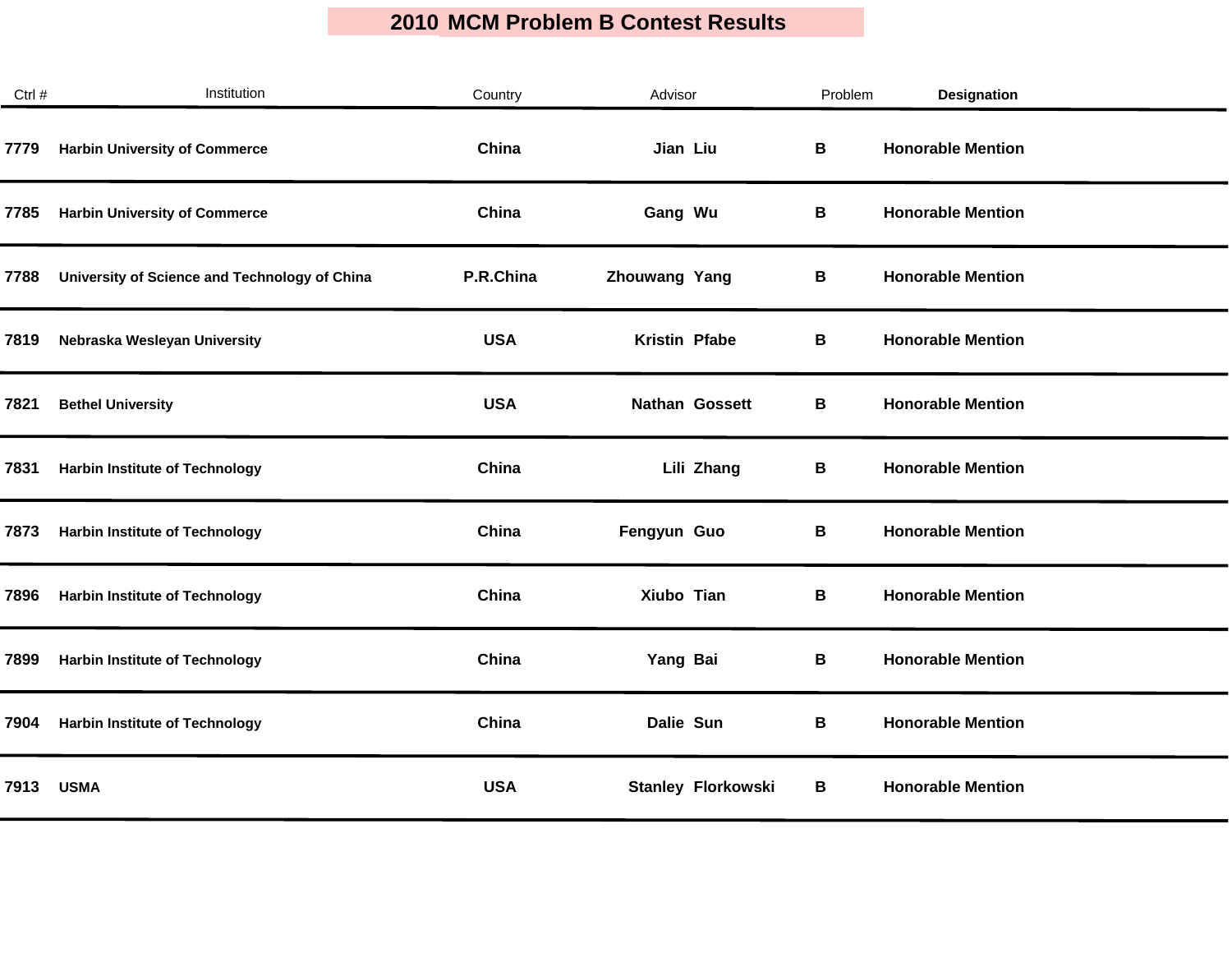| Ctrl # | Institution                                  | Country      | Advisor             | Problem | Designation              |
|--------|----------------------------------------------|--------------|---------------------|---------|--------------------------|
| 7921   | <b>USMA</b>                                  | <b>USA</b>   | Janet Braunstein    | В       | <b>Honorable Mention</b> |
| 7925   | <b>Sun Yat-sen University</b>                | China        | Zhujun Fan          | В       | <b>Honorable Mention</b> |
| 7937   | <b>Harbin Institute of Technology</b>        | China        | Yan Zhang           | В       | <b>Honorable Mention</b> |
| 7953   | <b>Zhejiang University of Technology</b>     | P.R.China    | Minghua Zhou        | В       | <b>Honorable Mention</b> |
| 7982   | <b>Zhejiang Gongshang University</b>         | P.R.China    | Zhao Heng           | В       | <b>Honorable Mention</b> |
| 8004   | Jiangxi University of Finance and Economics  | China        | Changshen Hua       | В       | <b>Honorable Mention</b> |
| 8009   | <b>Fujian Normal University</b>              | The People's | Zhang Shenggui      | В       | <b>Honorable Mention</b> |
| 8010   | <b>Fujian Normal University</b>              | The People's | Ma Changfeng        | В       | <b>Honorable Mention</b> |
| 8011   | <b>Fujian Normal University</b>              | The People's | Ma Changfeng        | В       | <b>Honorable Mention</b> |
| 8032   | <b>Pacific Lutheran University</b>           | <b>USA</b>   | <b>Daniel Heath</b> | В       | <b>Honorable Mention</b> |
| 8039   | College of Light Industry, Hebei Polytechnic | P.R.China    | Aimin Yang          | В       | <b>Honorable Mention</b> |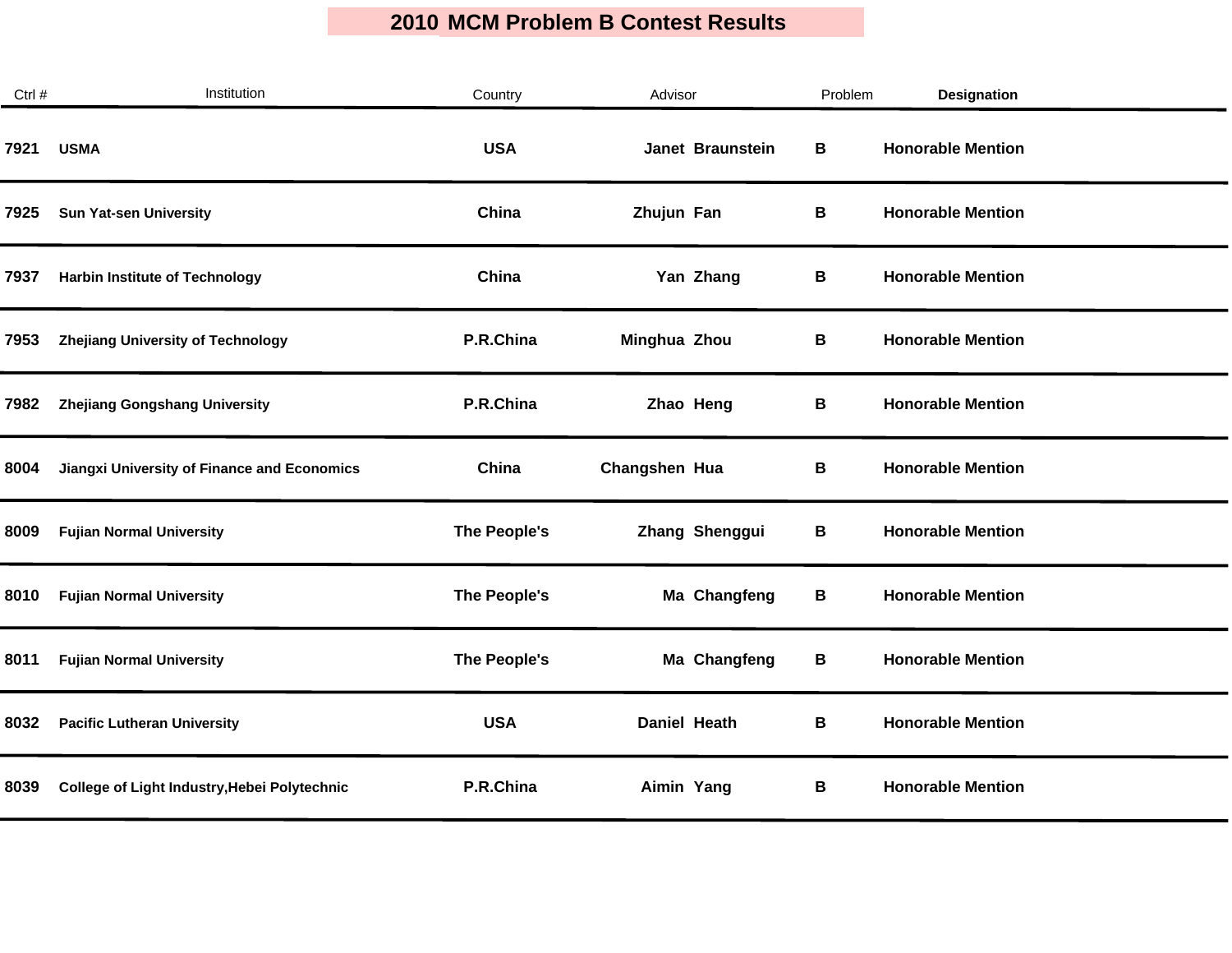| Ctrl # | Institution                                      | Country          | Advisor                | Problem | Designation              |  |
|--------|--------------------------------------------------|------------------|------------------------|---------|--------------------------|--|
| 8065   | The Chinese University of Hong Kong              | <b>Hong Kong</b> | Chun Li                | В       | <b>Honorable Mention</b> |  |
| 8071   | THE COLLEGE OF MATHEMATICAL SCIENCES             | The People's     | YANG CHUN              | В       | <b>Honorable Mention</b> |  |
| 8087   | <b>Carroll College</b>                           | <b>USA</b>       | <b>Mark Parker</b>     | В       | <b>Honorable Mention</b> |  |
| 8093   | <b>Carroll College</b>                           | <b>USA</b>       | <b>Holly Zullo</b>     | В       | <b>Honorable Mention</b> |  |
| 8095   | <b>Carroll College</b>                           | <b>USA</b>       | <b>Jack Oberweiser</b> | В       | <b>Honorable Mention</b> |  |
| 8103   | <b>Mathematics</b>                               | The People's     | Qifan Zhang            | В       | <b>Honorable Mention</b> |  |
| 8105   | University of Toronto at Scarborough             | Canada           | <b>Paul Selick</b>     | В       | <b>Honorable Mention</b> |  |
| 8108   | <b>National University of Defense Technology</b> | P. R. China      | Ziyang Mao             | В       | <b>Honorable Mention</b> |  |
| 8127   | <b>National University of Defense Technology</b> | P. R. China      | Lizhi Cheng            | В       | <b>Honorable Mention</b> |  |
| 8133   | <b>National University of Defense Technology</b> | P. R. China      | <b>Wengiang Yang</b>   | В       | <b>Honorable Mention</b> |  |
| 8142   | <b>National University of Defense Technology</b> | P. R. China      | <b>Yicheng Liu</b>     | В       | <b>Honorable Mention</b> |  |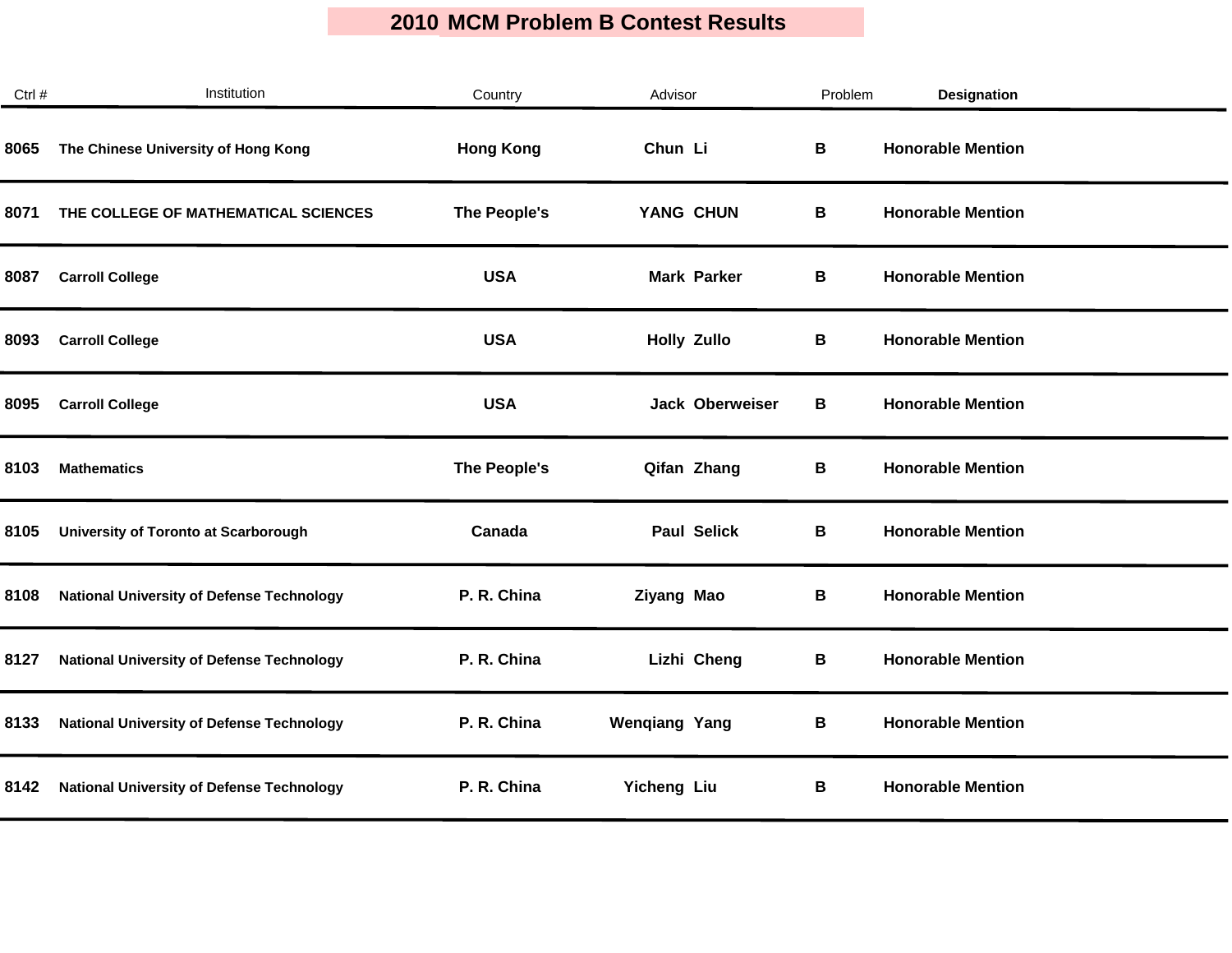| Ctrl # | Institution                                           | Country      | Advisor                 | Problem | Designation              |  |
|--------|-------------------------------------------------------|--------------|-------------------------|---------|--------------------------|--|
| 8146   | Tianjin University, China                             | P.R.China    | Fengzhen Liang          | B       | <b>Honorable Mention</b> |  |
| 8166   | St. Mary's College of Maryland                        | <b>USA</b>   | David Kung              | В       | <b>Honorable Mention</b> |  |
| 8172   | <b>MIT</b>                                            | <b>USA</b>   | <b>Michael Sipser</b>   | В       | <b>Honorable Mention</b> |  |
| 8174   | <b>China University of Mining and Technology</b>      | P.R.China    | Gong Dunwei             | В       | <b>Honorable Mention</b> |  |
| 8177   | University of Science and Technology of China         | China        | Shan Song               | В       | <b>Honorable Mention</b> |  |
| 8206   | <b>Harbin Institute of Technology</b>                 | China        | Xiaofang Li Rongning Qu | В       | <b>Honorable Mention</b> |  |
| 8211   | <b>Tsinghua University</b>                            | China        | <b>Hailin Wang</b>      | В       | <b>Honorable Mention</b> |  |
| 8212   | <b>Fudan University</b>                               | China        | Xilin Xie               | В       | <b>Honorable Mention</b> |  |
| 8227   | Virginia Tech                                         | <b>USA</b>   | John Rossi              | B       | <b>Honorable Mention</b> |  |
| 8267   | <b>Beijing Normal University</b>                      | P.R.C.       | <b>HAI YANG HUANG</b>   | В       | <b>Honorable Mention</b> |  |
| 8268   | <b>China University of Mining Technology(Beijing)</b> | <b>CHINA</b> | Zhanglu Tan             | В       | <b>Honorable Mention</b> |  |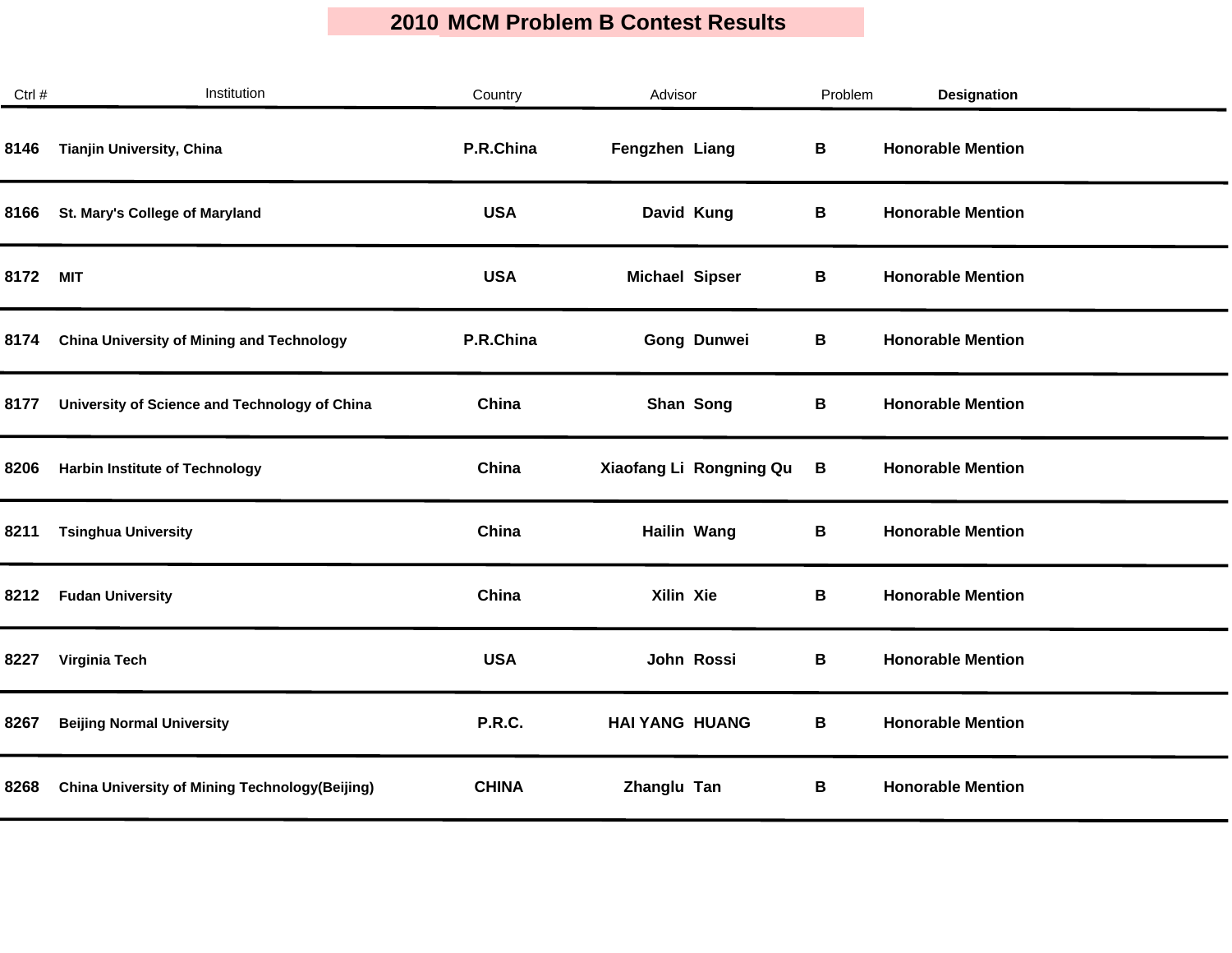| Ctrl # | Institution                          | Country    | Advisor                  | Problem | <b>Designation</b>       |  |
|--------|--------------------------------------|------------|--------------------------|---------|--------------------------|--|
| 8304   | <b>Davidson College</b>              | <b>USA</b> | Laurie Heyer             | B       | <b>Honorable Mention</b> |  |
| 8306   | <b>Davidson College</b>              | <b>USA</b> | <b>Richard Neidinger</b> | В       | <b>Honorable Mention</b> |  |
| 8307   | <b>Central Washington University</b> | <b>USA</b> | James Bisgard            | В       | <b>Honorable Mention</b> |  |
| 8313   | <b>Stanford</b>                      | <b>USA</b> | walter murray            | В       | <b>Honorable Mention</b> |  |
| 8315   | <b>Princeton University</b>          | <b>USA</b> | <b>Amit Singer</b>       | В       | <b>Honorable Mention</b> |  |
| 8341   | <b>Youngstown State University</b>   | <b>USA</b> | George Yates             | В       | <b>Honorable Mention</b> |  |
| 8346   | Youngstown State University          | <b>USA</b> | G. Kerns                 | В       | <b>Honorable Mention</b> |  |
| 8368   | Nanjing University of Posts and      | P.R.China  | Qiu Zhonghua             | В       | <b>Honorable Mention</b> |  |
| 8370   | <b>Nanjing Normal University</b>     | P.R.China  | Qunsheng Zhu             | В       | <b>Honorable Mention</b> |  |
| 8372   | Rensselaer Polytechnic Institute     | <b>USA</b> | <b>Mark Holmes</b>       | В       | <b>Honorable Mention</b> |  |
| 8377   | <b>Nanjing Normal University</b>     | China      | Fu Shitai                | В       | <b>Honorable Mention</b> |  |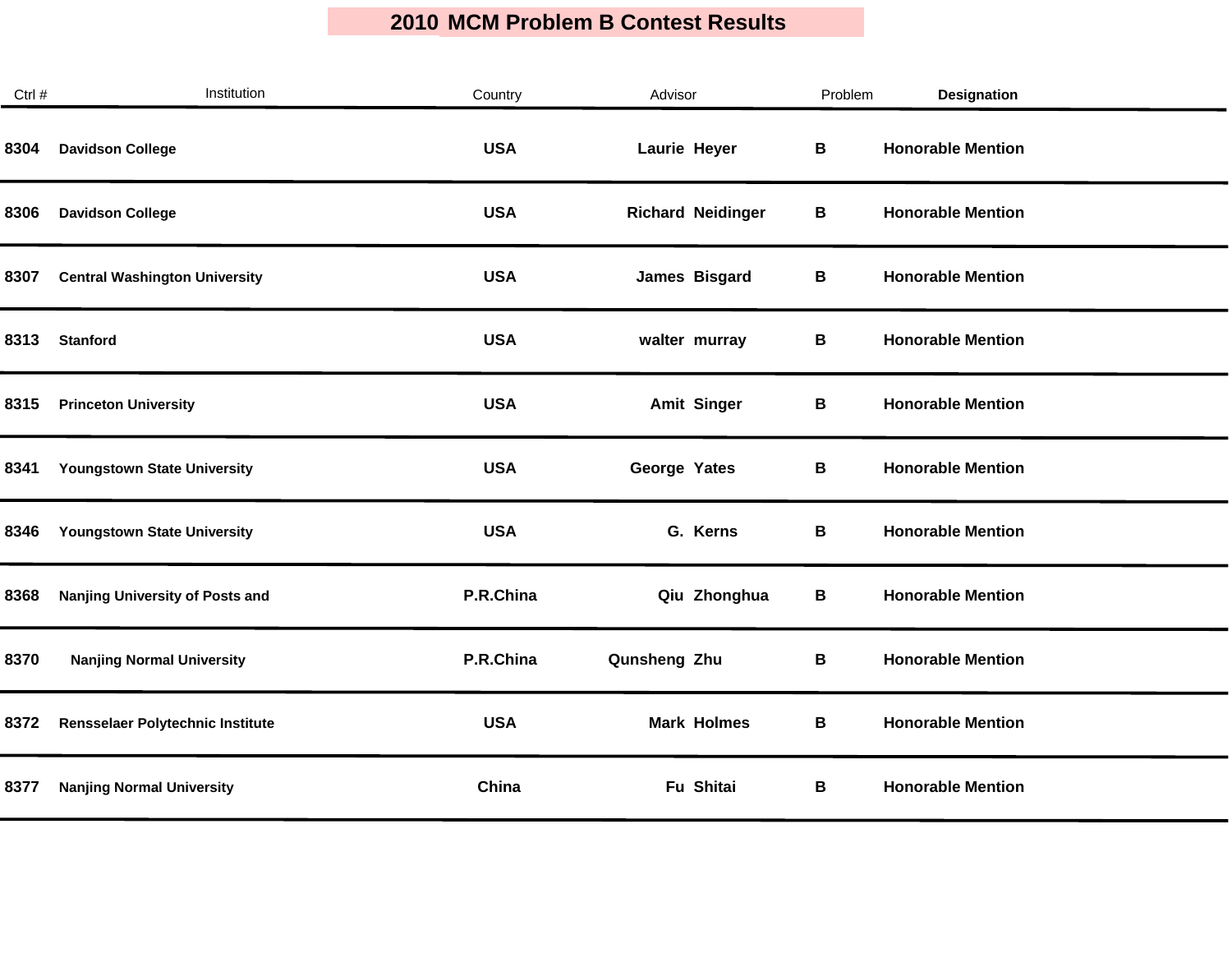| Ctrl # | Institution                                      | Country         | Advisor              | Problem | Designation              |  |
|--------|--------------------------------------------------|-----------------|----------------------|---------|--------------------------|--|
| 8384   | <b>Wuhan University</b>                          | <b>China PR</b> | Xingi Hu             | В       | <b>Honorable Mention</b> |  |
| 8392   | <b>Wuhan University</b>                          | China           | Luo Zhuangchu        | В       | <b>Honorable Mention</b> |  |
| 8434   | <b>University of Wisconsin-La Crosse</b>         | <b>USA</b>      | Robert Allen         | В       | <b>Honorable Mention</b> |  |
| 8435   | <b>University of Minnesota Duluth</b>            | <b>USA</b>      | <b>Bruce Peckham</b> | В       | <b>Honorable Mention</b> |  |
| 8440   | <b>NC School of Science and Mathematics</b>      | <b>USA</b>      | <b>Daniel Teague</b> | В       | <b>Honorable Mention</b> |  |
| 8462   | <b>Beijing University of Chemical Technology</b> | China           | <b>Wenyan YUAN</b>   | В       | <b>Honorable Mention</b> |  |
| 8470   | <b>Beijing University of Chemical Technology</b> | China           | <b>Zhiqiang LI</b>   | В       | <b>Honorable Mention</b> |  |
| 8496   | <b>Colorado State University</b>                 | <b>USA</b>      | <b>Michael Kirby</b> | В       | <b>Honorable Mention</b> |  |
| 8525   | University of California, Irvine                 | <b>USA</b>      | Sarah Eichhorn       | В       | <b>Honorable Mention</b> |  |
| 8538   | Inner Mongolia Finance and Economics College     | China           | Qingyun Wang         | В       | <b>Honorable Mention</b> |  |
| 8541   | <b>University of Pittsburgh</b>                  | <b>USA</b>      | Jonathan Rubin       | В       | <b>Honorable Mention</b> |  |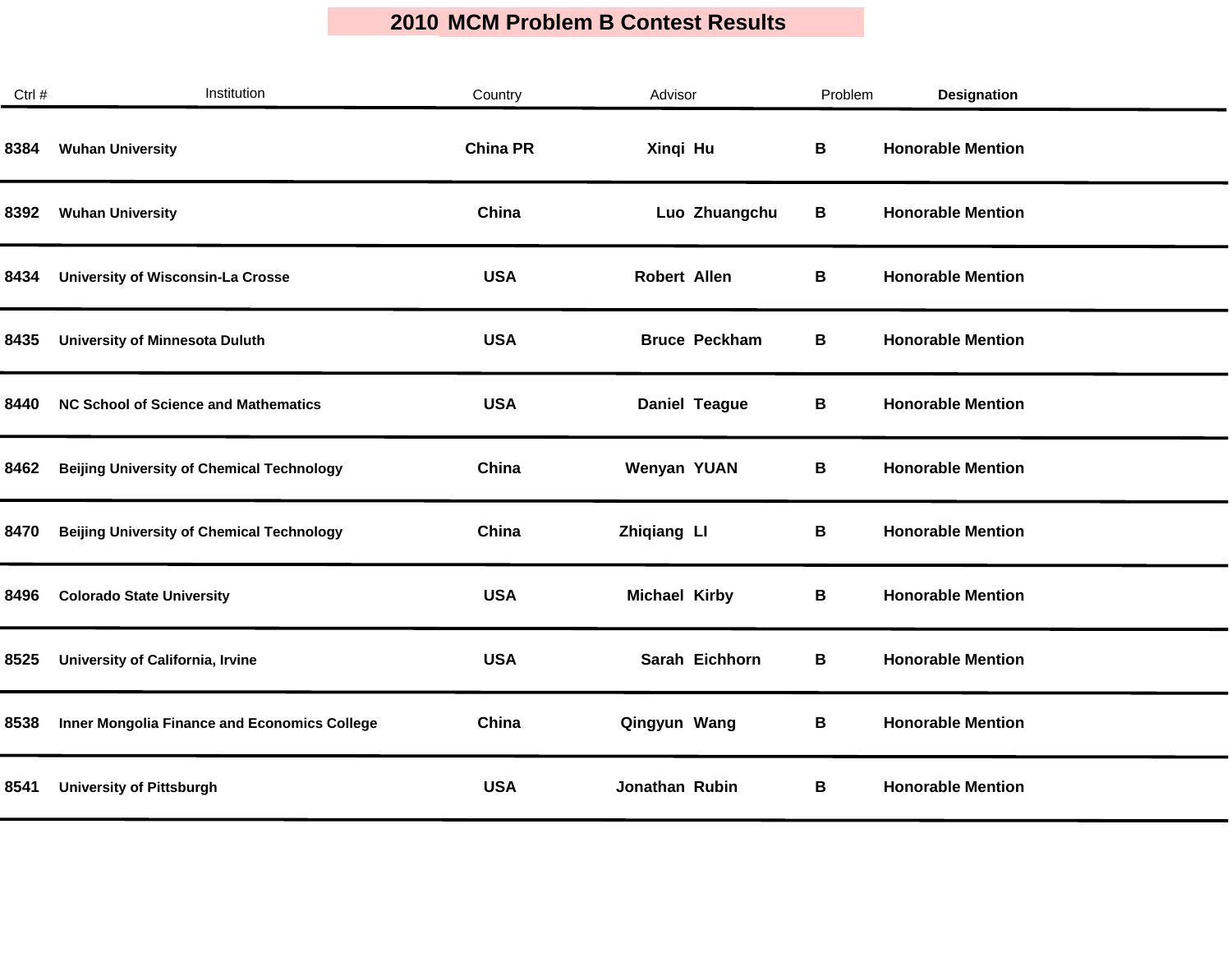| Ctrl # | Institution                                      | Country | Advisor             | Problem | Designation                   |
|--------|--------------------------------------------------|---------|---------------------|---------|-------------------------------|
| 8546   | <b>Science of Mathematics</b>                    | china   | Jichun Liu          | В       | <b>Honorable Mention</b>      |
| 8552   | Harbin University of Science and Technology      | China   | Xianhua Song        | В       | <b>Honorable Mention</b>      |
| 8553   | <b>Southeast University</b>                      | China   | Jinde Cao           | В       | <b>Honorable Mention</b>      |
| 8577   | acdemy of armored force engneering               | china   | han de              | В       | <b>Honorable Mention</b>      |
| 5936   | <b>Beijing Forestry University</b>               | China   | <b>Mengning Gao</b> | В       | <b>Successful Participant</b> |
| 5941   | <b>Northwest University for Nationalities</b>    | China   | Shuanglian Tian     | В       | <b>Successful Participant</b> |
| 5942   | Southwestern University of Finance and Economics | China   | Li Shaowen          | В       | <b>Successful Participant</b> |
| 5952   | <b>Tsinghua University</b>                       | China   | Wenjian Yu          | В       | <b>Successful Participant</b> |
| 5955   | <b>Sichuan University</b>                        | China   | Huilei Han          | В       | <b>Successful Participant</b> |
| 5956   | <b>East China Normal University</b>              | China   | <b>Yiming Cheng</b> | В       | <b>Successful Participant</b> |
| 5957   | <b>Renmin University of China</b>                | China   | Yonghong Long       | В       | <b>Successful Participant</b> |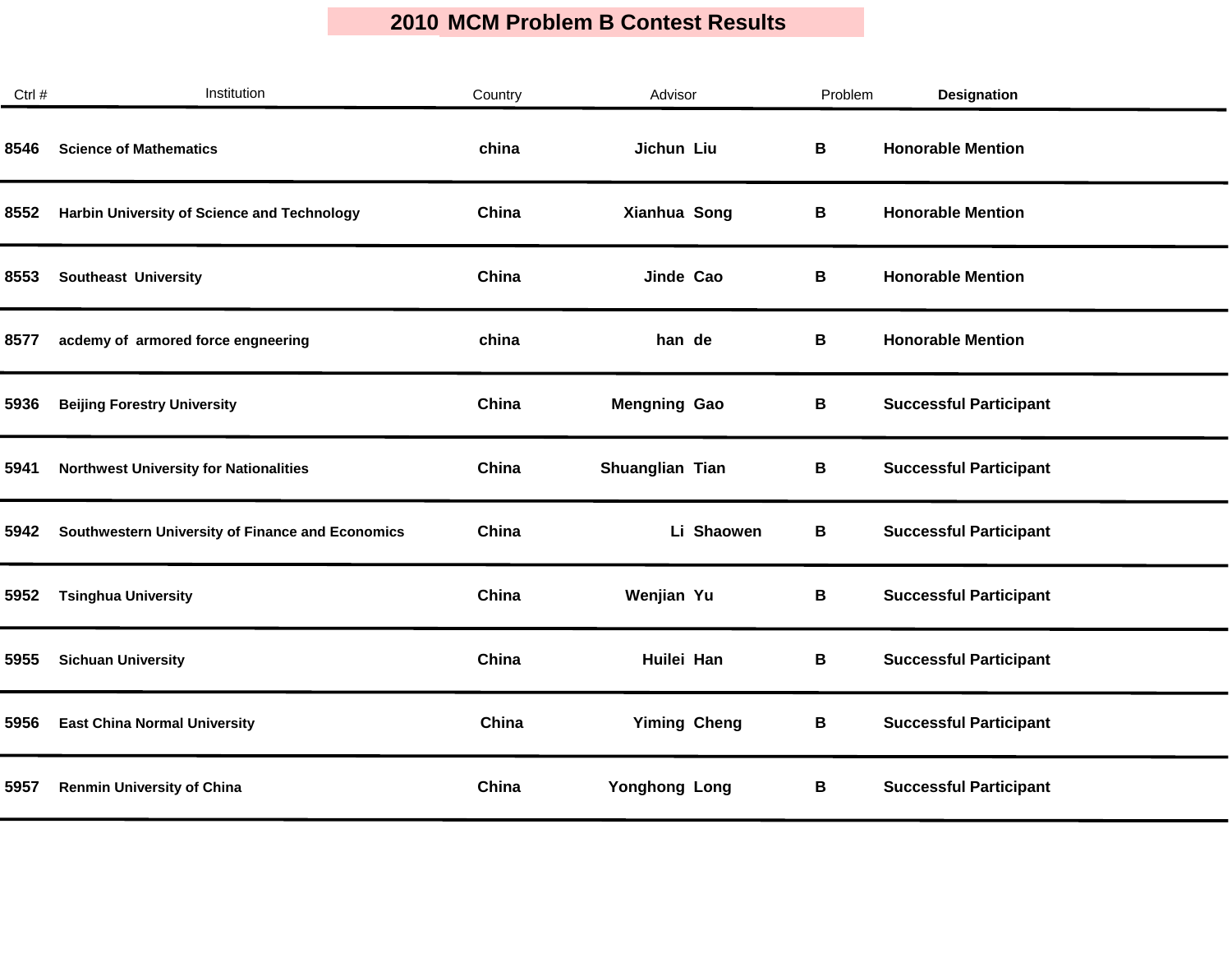| Ctrl # | Institution                                         | Country          | Advisor              | Problem | <b>Designation</b>            |
|--------|-----------------------------------------------------|------------------|----------------------|---------|-------------------------------|
| 5964   | Zhuhai College of Jinan University                  | china            | Zhang Yuanbiao       | В       | <b>Successful Participant</b> |
| 5965   | Zhuhai College of Jinan University                  | china            | Zhang Yuanbiao       | В       | <b>Successful Participant</b> |
| 5970   | <b>Shanghai University of Finance and Economics</b> | China            | <b>JINCHENG WANG</b> | В       | <b>Successful Participant</b> |
| 5984   | <b>Harbin Institute of Technology</b>               | China            | <b>Yuming Xing</b>   | В       | <b>Successful Participant</b> |
| 5985   | <b>Harbin Institute of Technology</b>               | China            | Yong Wang            | B       | <b>Successful Participant</b> |
| 5986   | <b>Harbin Institute of Technology</b>               | China            | Yong Wang            | В       | <b>Successful Participant</b> |
| 5992   | <b>Shanghai University of Finance and Economics</b> | P. R. China      | Shaoli Wang          | В       | <b>Successful Participant</b> |
| 5999   | <b>East China Normal University</b>                 | China            | Jin Xu               | В       | <b>Successful Participant</b> |
| 6004   | Nanjing University of Posts and                     | <b>P.R.CHINA</b> | <b>YI WANG</b>       | B       | <b>Successful Participant</b> |
| 6008   | <b>Sichuan University</b>                           | P.R.China        | <b>Shiqing Zhang</b> | В       | <b>Successful Participant</b> |
| 6012   | Univ. of Sci. & Tech. of China                      | P. R. China      | Congwen Liu          | В       | <b>Successful Participant</b> |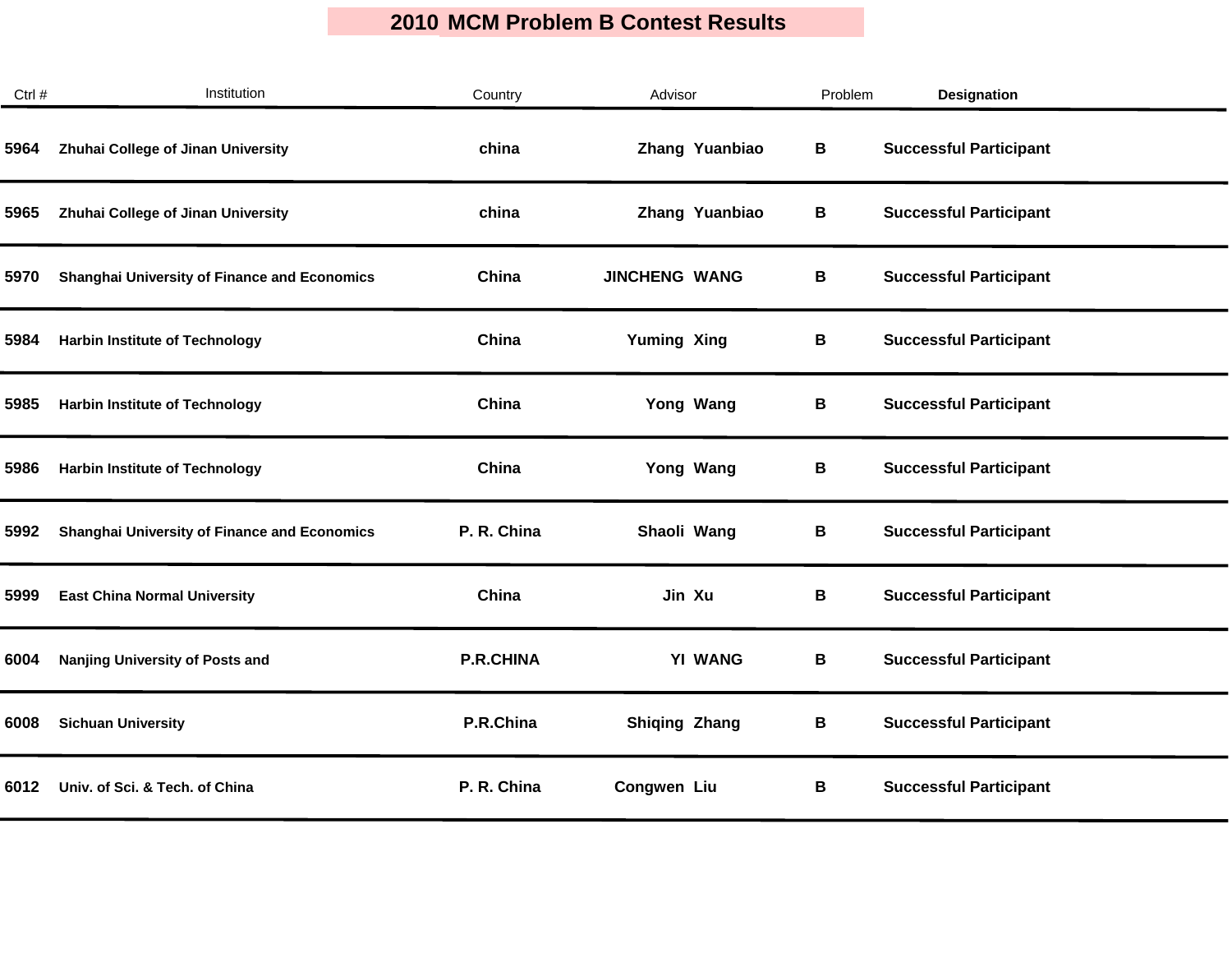| Institution                           | Country    | Advisor            | Problem | <b>Designation</b>            |  |
|---------------------------------------|------------|--------------------|---------|-------------------------------|--|
| <b>Harbin Institute of Technology</b> | China      | Bo Han             | В       | <b>Successful Participant</b> |  |
| <b>Harbin Institute of Technology</b> | China      | Bo Han             | В       | <b>Successful Participant</b> |  |
| <b>Harbin Institute of Technology</b> | China      | Daohua Li          | В       | <b>Successful Participant</b> |  |
| <b>Harbin Institute of Technology</b> | China      | Daohua Li          | В       | <b>Successful Participant</b> |  |
| <b>Harbin Institute of Technology</b> | China      | Tong Zheng         | B       | <b>Successful Participant</b> |  |
| <b>Harbin Institute of Technology</b> | China      | Xilian Wang        | В       | <b>Successful Participant</b> |  |
| <b>Harbin Institute of Technology</b> | China      | Xilian Wang        | В       | <b>Successful Participant</b> |  |
| <b>Harbin Institute of Technology</b> | China      | Kean Liu           | В       | <b>Successful Participant</b> |  |
| <b>Peking University</b>              | P.R.China  | <b>Zijing Dong</b> | B       | <b>Successful Participant</b> |  |
| <b>Peking University</b>              | P.R.China  | Qiming Sun         | В       | <b>Successful Participant</b> |  |
| <b>Ocean University of China</b>      | P.R. China | Qizhi Fang         | В       | <b>Successful Participant</b> |  |
|                                       |            |                    |         |                               |  |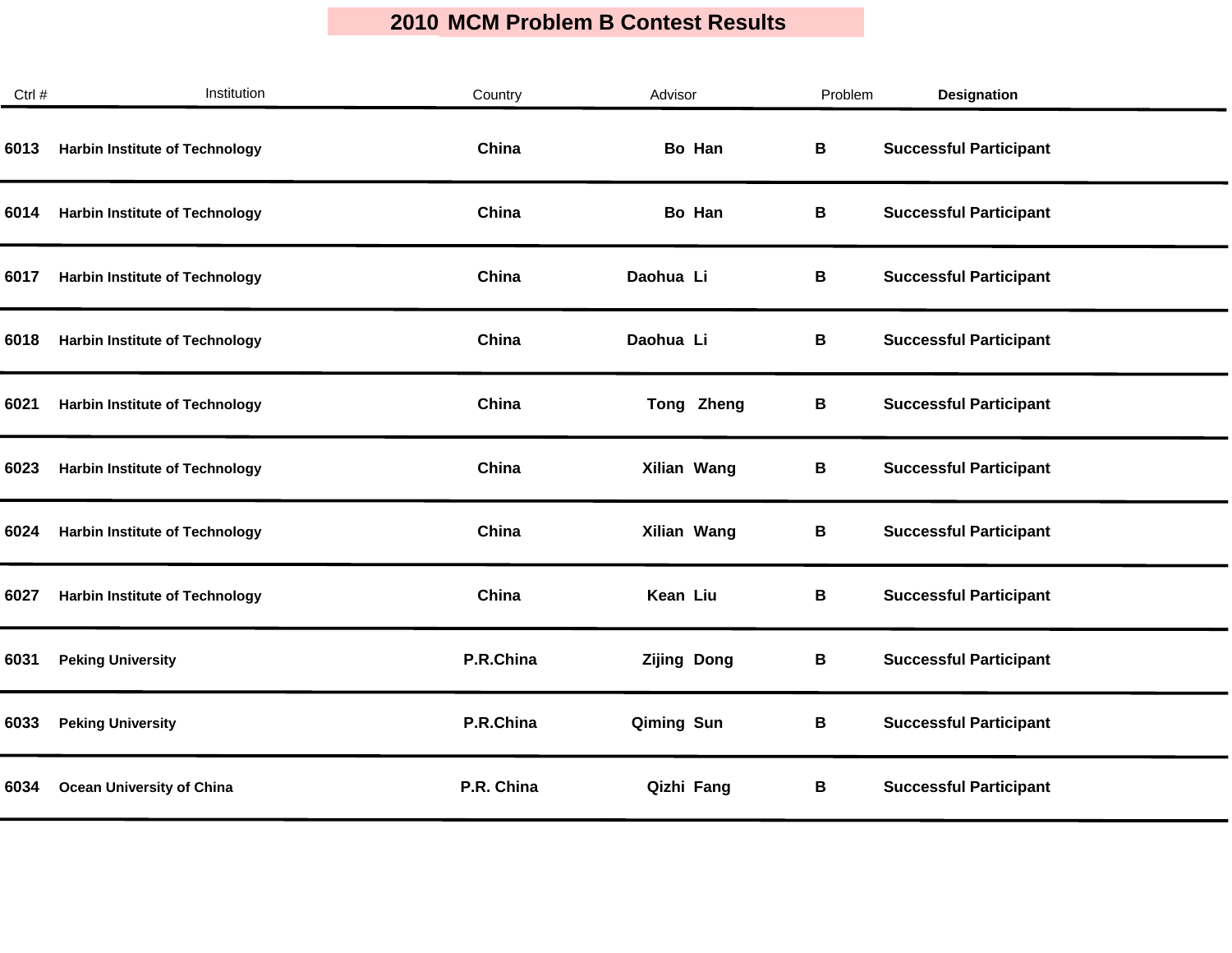| Ctrl # | Institution                         | Country     | Advisor           | Problem | <b>Designation</b>            |
|--------|-------------------------------------|-------------|-------------------|---------|-------------------------------|
| 6045   | <b>Peking University</b>            | P.R.China   | Fei Teng          | В       | <b>Successful Participant</b> |
| 6048   | <b>Peking University</b>            | P.R.China   | Peng He           | В       | <b>Successful Participant</b> |
| 6049   | <b>Peking University</b>            | China       | Ma Xiang          | В       | <b>Successful Participant</b> |
| 6050   | <b>Dalian Maritime University</b>   | P. R. China | Yun Zhang         | В       | <b>Successful Participant</b> |
| 6052   | <b>Dalian Maritime University</b>   | P. R. China | Y. Zhang          | B       | <b>Successful Participant</b> |
| 6055   | <b>Dalian Maritime University</b>   | P. R. China | Shuqin Yang       | B       | <b>Successful Participant</b> |
| 6057   | <b>Dalian Maritime University</b>   | P. R. China | Dong Yu           | В       | <b>Successful Participant</b> |
| 6061   | <b>Dalian Maritime University</b>   | P. R. China | Guoyan Chen       | В       | <b>Successful Participant</b> |
| 6062   | <b>Dalian Maritime University</b>   | P. R. China | Yunjie Zhang      | В       | <b>Successful Participant</b> |
| 6064   | <b>East China Normal University</b> | China       | <b>ZHIPING LU</b> | B       | <b>Successful Participant</b> |
| 6066   | <b>Dalian Maritime University</b>   | P. R. China | S. Yang           | В       | <b>Successful Participant</b> |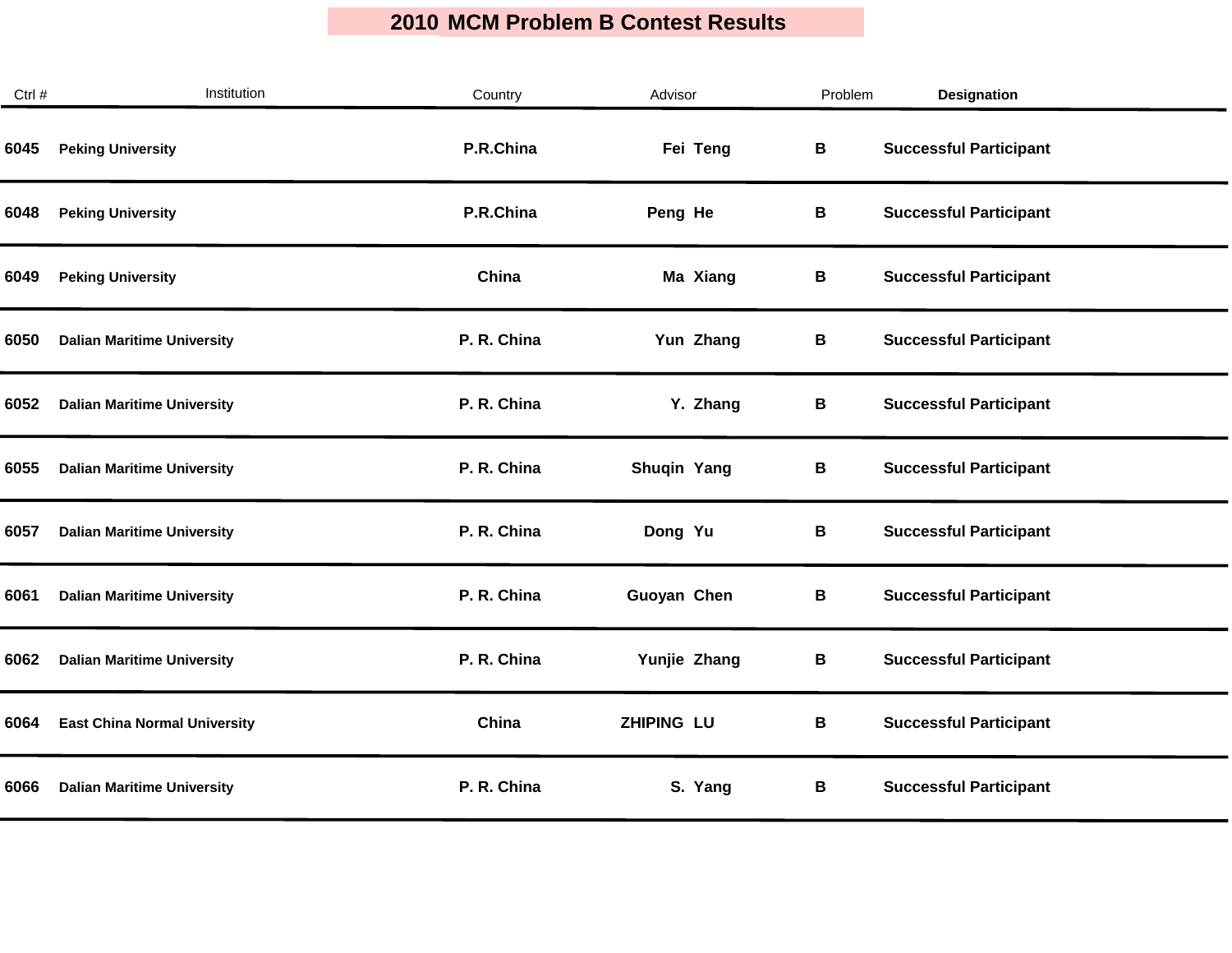| Ctrl # | Institution                            | Country     | Advisor          | Problem | <b>Designation</b>            |
|--------|----------------------------------------|-------------|------------------|---------|-------------------------------|
| 6067   | <b>Dalian Maritime University</b>      | P. R. China | Yu Dong          | B       | <b>Successful Participant</b> |
| 6070   | <b>Dalian Maritime University</b>      | P. R. China | N. Chen          | В       | <b>Successful Participant</b> |
| 6073   | <b>Dalian Maritime University</b>      | P. R. China | Yang Shuqin      | В       | <b>Successful Participant</b> |
| 6079   | <b>Peking University, China</b>        | China       | Shoulin Zhou     | В       | <b>Successful Participant</b> |
| 6090   | <b>Dalian University of Technology</b> | China       | <b>Ning Ding</b> | В       | <b>Successful Participant</b> |
| 6092   | <b>Dalian University of Technology</b> | China       | Shimin Shan      | В       | <b>Successful Participant</b> |
| 6099   | <b>Dalian University of Technology</b> | China       | Wenjie Liu       | В       | <b>Successful Participant</b> |
| 6101   | <b>Dalian University of Technology</b> | China       | <b>Tie Qiu</b>   | В       | <b>Successful Participant</b> |
| 6130   | <b>Nankai University</b>               | China       | Zhonghua Wu      | B       | <b>Successful Participant</b> |
| 6134   | <b>Peking University</b>               | China       | Lan Wu           | B       | <b>Successful Participant</b> |
| 6135   | <b>Dalian University of Technology</b> | China       | Xiaochen Lai     | В       | <b>Successful Participant</b> |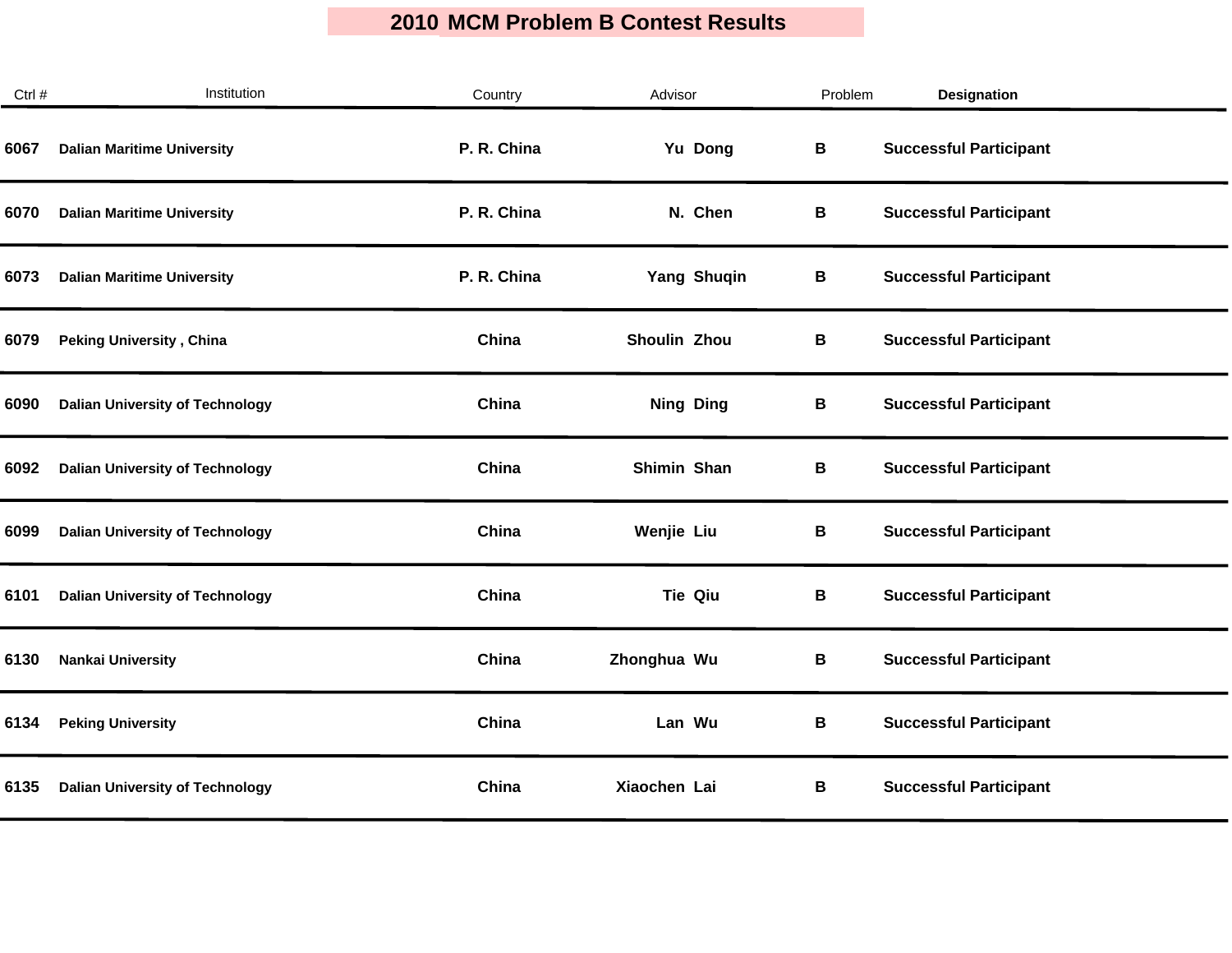| Ctrl # | Institution                                    | Country     | Advisor              | Problem | <b>Designation</b>            |
|--------|------------------------------------------------|-------------|----------------------|---------|-------------------------------|
| 6137   | <b>Dalian University of Technology</b>         | China       | Jiaxin Zhao          | В       | <b>Successful Participant</b> |
| 6140   | <b>Dalian University of Technology</b>         | China       | Fengqi Li            | В       | <b>Successful Participant</b> |
| 6142   | <b>Dalian University of Technology</b>         | China       | Zhuo Yang            | В       | <b>Successful Participant</b> |
| 6143   | Univ. of Sci. & Tech. of China                 | P. R. China | Congwen Liu          | В       | <b>Successful Participant</b> |
| 6144   | <b>Civil Aviation University of China</b>      | China       | Deyi Mou             | В       | <b>Successful Participant</b> |
| 6155   | University of Science and Technology of China  | P. R. China | Deyang Gu            | B       | <b>Successful Participant</b> |
| 6159   | <b>Nanjing University</b>                      | China       | Jiabao Zhao          | В       | <b>Successful Participant</b> |
| 6161   | <b>Tsinghua University</b>                     | China       | Jun Ye               | В       | <b>Successful Participant</b> |
| 6165   | <b>China University of Geoscience(Beijing)</b> | China       | Zhaodou Chen         | В       | <b>Successful Participant</b> |
| 6167   | <b>Civil Aviation University of China</b>      | China       | <b>Yuxiang Zhang</b> | В       | <b>Successful Participant</b> |
| 6168   | <b>Jiading No1 High School</b>                 | China       | yunping Fang         | В       | <b>Successful Participant</b> |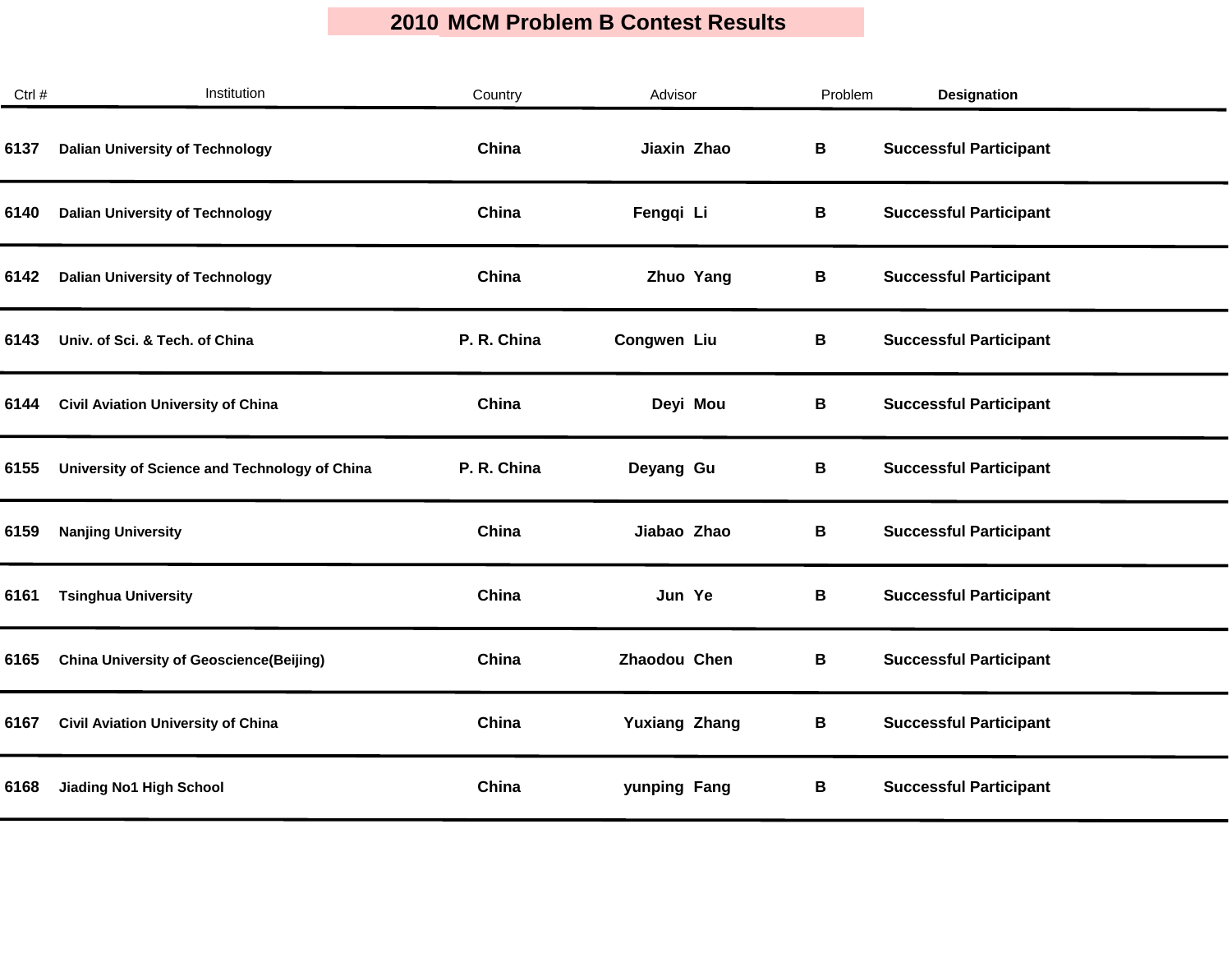| Ctrl # | Institution                                               | Country | Advisor             | Problem | <b>Designation</b>            |  |
|--------|-----------------------------------------------------------|---------|---------------------|---------|-------------------------------|--|
| 6173   | <b>China University of Geosciences(Beijing)</b>           | China   | <b>Haiying Wang</b> | В       | <b>Successful Participant</b> |  |
| 6174   | <b>Shanghai University of Finance and Economics</b>       | China   | <b>Meiping Xie</b>  | В       | <b>Successful Participant</b> |  |
| 6175   | <b>Zhongnan University of Economics and Law</b>           | China   | Guoguang Yan        | В       | <b>Successful Participant</b> |  |
| 6177   | <b>School of Mathematical Sciences, Peking University</b> | China   | Minghua Deng        | В       | <b>Successful Participant</b> |  |
| 6187   | Xidian university                                         | China   | Houjian Tang        | В       | <b>Successful Participant</b> |  |
| 6191   | Xidian university                                         | China   | Lixia LIU           | В       | <b>Successful Participant</b> |  |
| 6192   | <b>Tsinghua University</b>                                | China   | Xiaoming Sun        | В       | <b>Successful Participant</b> |  |
| 6193   | <b>China University of Geosciences(Beijing)</b>           | China   | <b>Haiying Wang</b> | В       | <b>Successful Participant</b> |  |
| 6197   | <b>Southwest Jiaotong University</b>                      | China   | Lu Wang             | В       | <b>Successful Participant</b> |  |
| 6202   | <b>Southwest Jiaotong University</b>                      | China   | Jian Yuan           | В       | <b>Successful Participant</b> |  |
| 6204   | <b>Tsinghua University</b>                                | China   | <b>Liping Zhang</b> | В       | <b>Successful Participant</b> |  |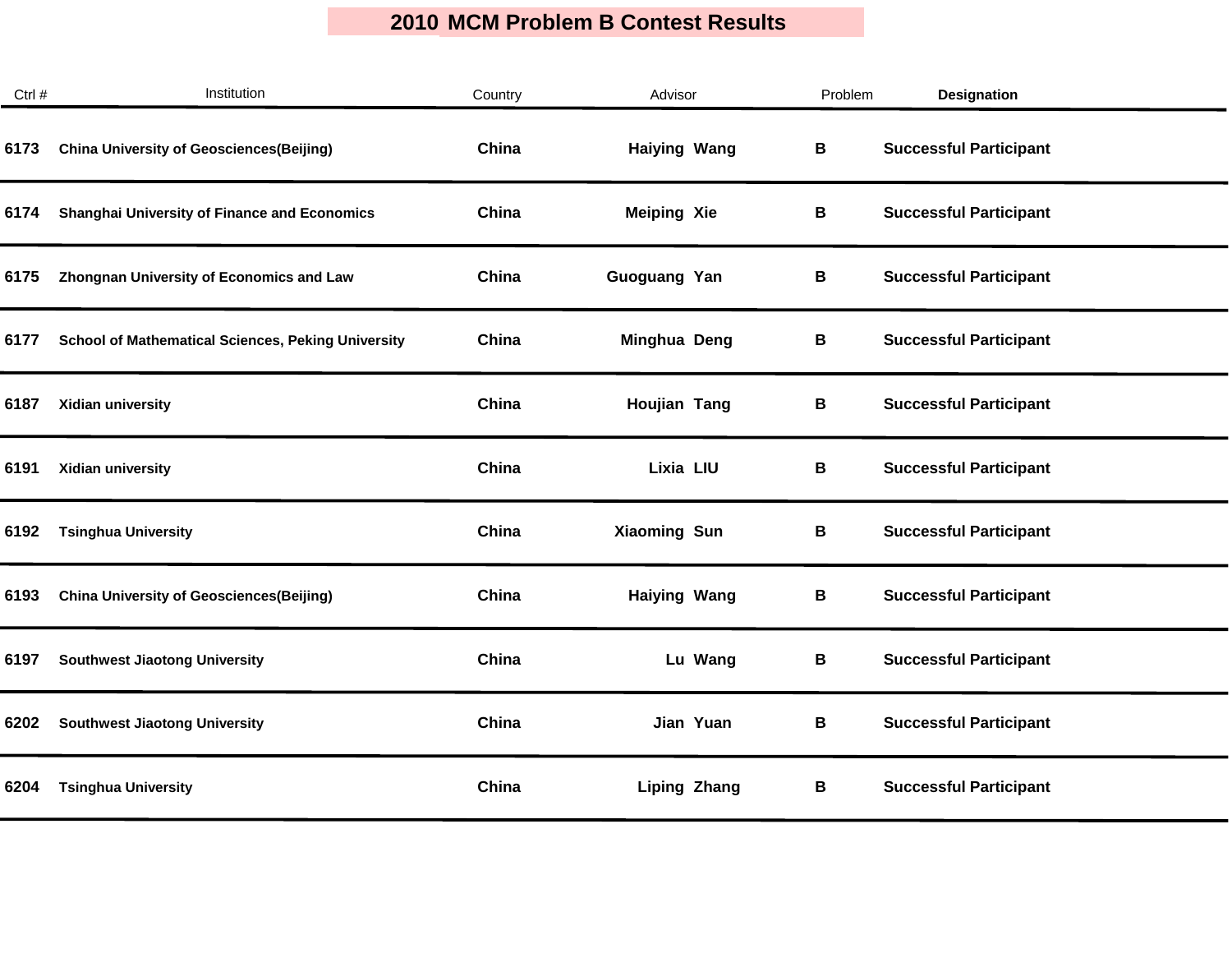| Ctrl # | Institution                                  | Country    | Advisor              | Problem | <b>Designation</b>            |
|--------|----------------------------------------------|------------|----------------------|---------|-------------------------------|
| 6212   | <b>Harbin Institute of Technology</b>        | China      | Yan Liu              | В       | <b>Successful Participant</b> |
| 6213   | <b>Harbin Institute of Technology</b>        | China      | Jiebao Sun           | В       | <b>Successful Participant</b> |
| 6221   | <b>Harbin Institute of Technology</b>        | China      | Yu Xiao              | В       | <b>Successful Participant</b> |
| 6225   | <b>Harbin Institute of Technology</b>        | China      | Fuli Li              | В       | <b>Successful Participant</b> |
| 6226   | <b>Harbin Institute of Technology</b>        | China      | Fuli Li              | В       | <b>Successful Participant</b> |
| 6228   | <b>Harbin Institute of Technology</b>        | China      | Qi Guo               | В       | <b>Successful Participant</b> |
| 6229   | <b>Harbin Institute of Technology</b>        | China      | <b>Guanghong Gao</b> | В       | <b>Successful Participant</b> |
| 6230   | <b>Harbin Institute of Technology</b>        | China      | <b>Guanghong Gao</b> | В       | <b>Successful Participant</b> |
| 6232   | <b>Harbin Institute of Technology</b>        | China      | Jiqun Shao           | B       | <b>Successful Participant</b> |
| 6245   | Shanghai University of Finance and Economics | China      | Jieyong Zhou         | В       | <b>Successful Participant</b> |
| 6246   | <b>Qingdao Agricultural University</b>       | P.R. China | Hui Li               | В       | <b>Successful Participant</b> |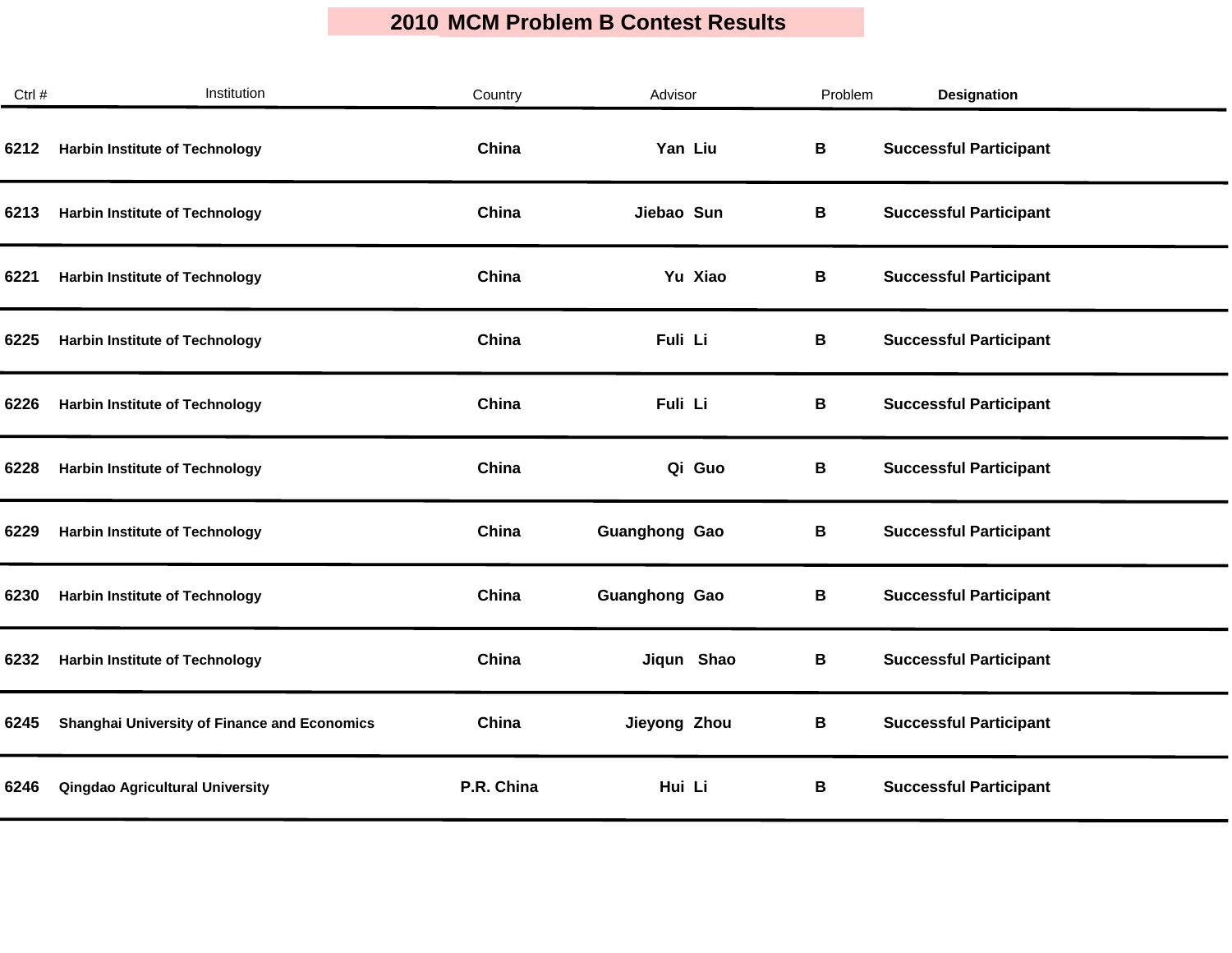| Ctrl # | Institution                                    | Country      | Advisor             | Problem | Designation                   |  |
|--------|------------------------------------------------|--------------|---------------------|---------|-------------------------------|--|
| 6247   | <b>California Polytechnic State University</b> | <b>USA</b>   | <b>Lawrence Sze</b> | В       | <b>Successful Participant</b> |  |
| 6248   | <b>California Polytechnic State University</b> | <b>USA</b>   | <b>Lawrence Sze</b> | В       | <b>Successful Participant</b> |  |
| 6250   | <b>Sichuan University of China</b>             | China        | Lamei He            | В       | <b>Successful Participant</b> |  |
| 6251   | Shanghai Yucai High School                     | China P.R.   | Zhenwei Yang        | В       | <b>Successful Participant</b> |  |
| 6252   | Shanghai Yucai High School                     | China P.R.   | Zhenwei Yang        | В       | <b>Successful Participant</b> |  |
| 6256   | <b>Wesleyan College</b>                        | <b>USA</b>   | Joseph Iskra        | B       | <b>Successful Participant</b> |  |
| 6257   | <b>China University of Petroleum(huadong)</b>  | The People's | Qihua Niu           | В       | <b>Successful Participant</b> |  |
| 6259   | Shanghai Jiading No.1 Senior High School       | China        | Siyuan Yang         | В       | <b>Successful Participant</b> |  |
| 6262   | Zhejiang Sci-Tech University                   | P.R.China    | Hua Luo             | B       | <b>Successful Participant</b> |  |
| 6269   | SSE, Beijing University of Posts and           | China        | Xinchao Zhao        | В       | <b>Successful Participant</b> |  |
| 6270   | SSE, Beijing University of Posts and           | China        | Xinchao Zhao        | В       | <b>Successful Participant</b> |  |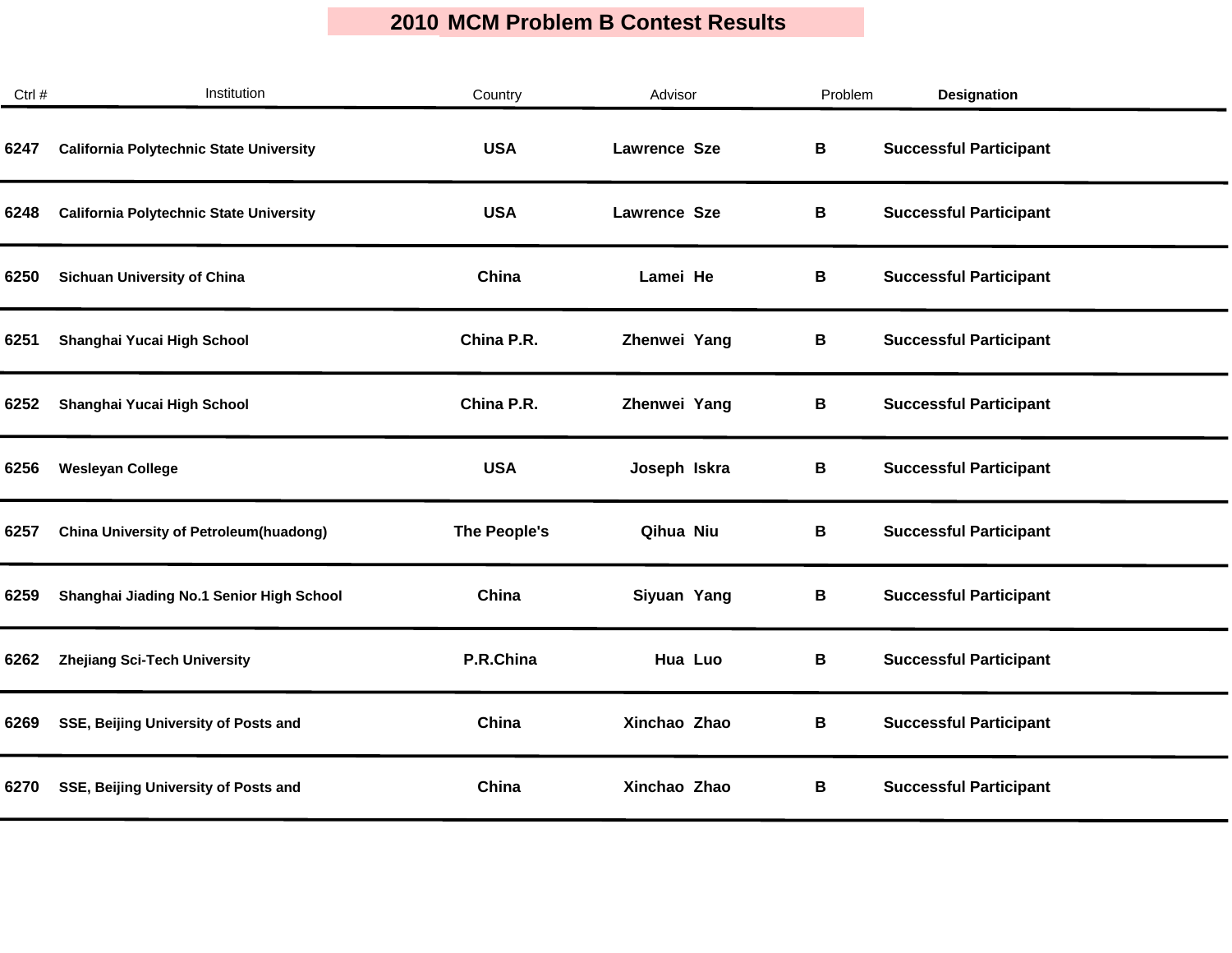| Ctrl # | Institution                                         | Country      | Advisor            | Problem | <b>Designation</b>            |
|--------|-----------------------------------------------------|--------------|--------------------|---------|-------------------------------|
| 6272   | <b>Sichuan Agricultural University</b>              | China        | Lili Wang          | В       | <b>Successful Participant</b> |
| 6274   | Shanghai Yucai High School                          | China P.R.   | Xiaodong Zhou      | В       | <b>Successful Participant</b> |
| 6275   | Shanghai Yucai High School                          | China P.R.   | Xiaodong Zhou      | В       | <b>Successful Participant</b> |
| 6276   | <b>Beiling Institute of Technology</b>              | China        | Hai Jin            | В       | <b>Successful Participant</b> |
| 6277   | <b>Beiling Institute of Technology</b>              | China        | Bing-Zhao Li       | В       | <b>Successful Participant</b> |
| 6284   | <b>Shanghai University of Finance and Economics</b> | China        | Di Wu              | В       | <b>Successful Participant</b> |
| 6285   | <b>International School</b>                         | China        | <b>Wenbo Zhang</b> | В       | <b>Successful Participant</b> |
| 6301   | <b>Sichuan Agricultural University</b>              | China        | Houhui Huang       | B       | <b>Successful Participant</b> |
| 6306   | <b>Harbin Institute of Technology</b>               | P.R.China    | Hui Zhao           | B       | <b>Successful Participant</b> |
| 6317   | <b>Southeast University</b>                         | The People's | Jinguan Lin        | B       | <b>Successful Participant</b> |
| 6318   | <b>Southeast University</b>                         | The People's | Jinguan Lin        | В       | <b>Successful Participant</b> |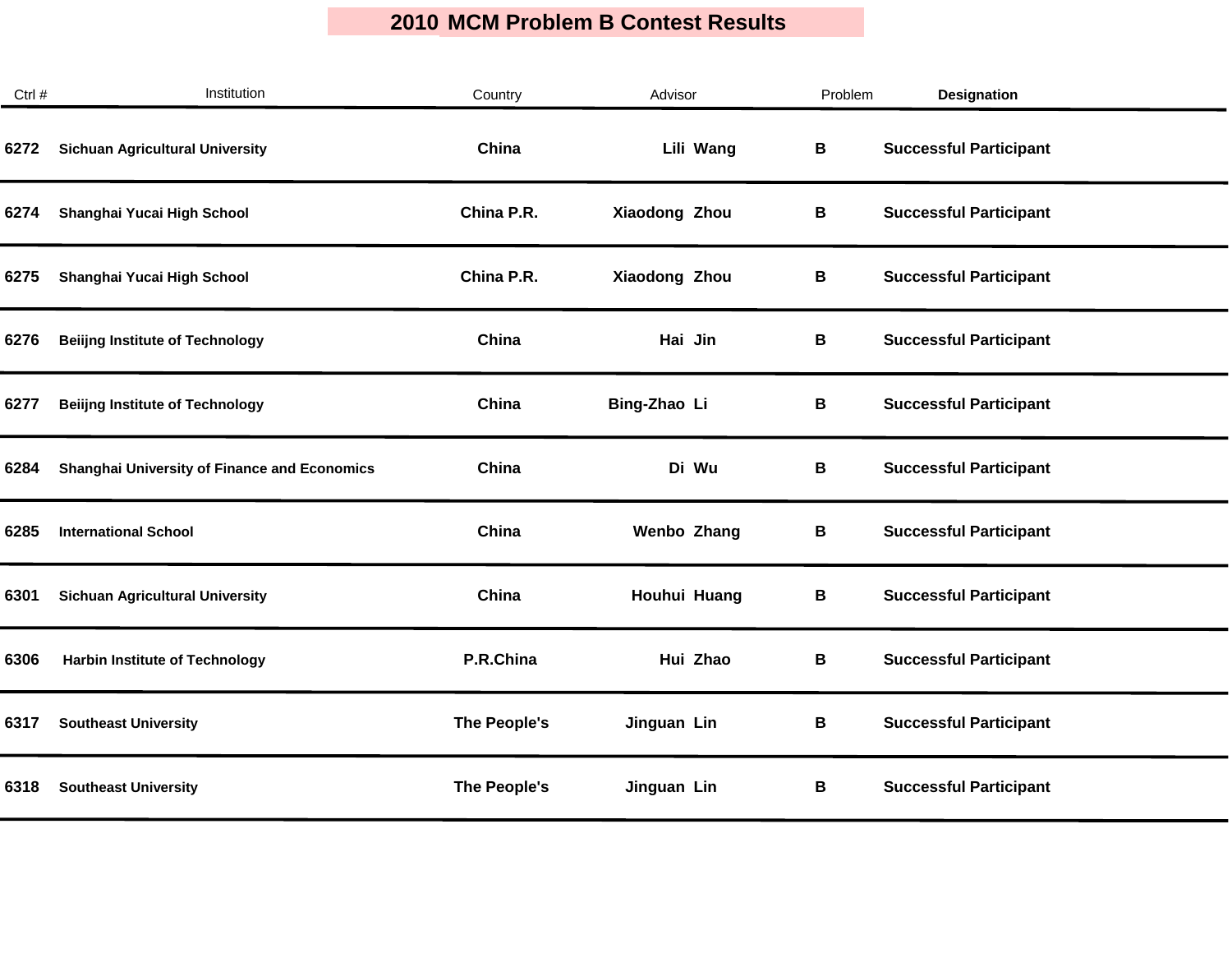| Ctrl # | Institution                                    | Country      | Advisor             | Problem | Designation                   |  |
|--------|------------------------------------------------|--------------|---------------------|---------|-------------------------------|--|
| 6335   | <b>Beijing Language and Culture University</b> | China        | <b>Guilong Liu</b>  | В       | <b>Successful Participant</b> |  |
| 6337   | <b>Beijing Language and Culture University</b> | China        | <b>Yanbing Feng</b> | В       | <b>Successful Participant</b> |  |
| 6340   | <b>Beijing Language and Culture University</b> | China        | Xiaoxia Zhao        | В       | <b>Successful Participant</b> |  |
| 6345   | Zhuhai College of Jinan University             | china        | Yunbiu Zhang        | В       | <b>Successful Participant</b> |  |
| 6357   | <b>Beijing Language and Culture University</b> | China        | Yonggang Fu         | B       | <b>Successful Participant</b> |  |
| 6359   | <b>Beijing Language and Culture University</b> | China        | Ping Yang           | В       | <b>Successful Participant</b> |  |
| 6361   | <b>Beijing Language and Culture University</b> | China        | weihua An           | В       | <b>Successful Participant</b> |  |
| 6364   | <b>East China Normal University</b>            | China        | Han Ren             | В       | <b>Successful Participant</b> |  |
| 6367   | Northwest University & NanKan University       | China        | Ji-Hong Dou         | B       | <b>Successful Participant</b> |  |
| 6370   | <b>Sichuan University</b>                      | <b>CHINA</b> | <b>XINCHANG MIN</b> | В       | <b>Successful Participant</b> |  |
| 6372   | harbin engineering university                  | P.R.China    | dong yunji          | В       | <b>Successful Participant</b> |  |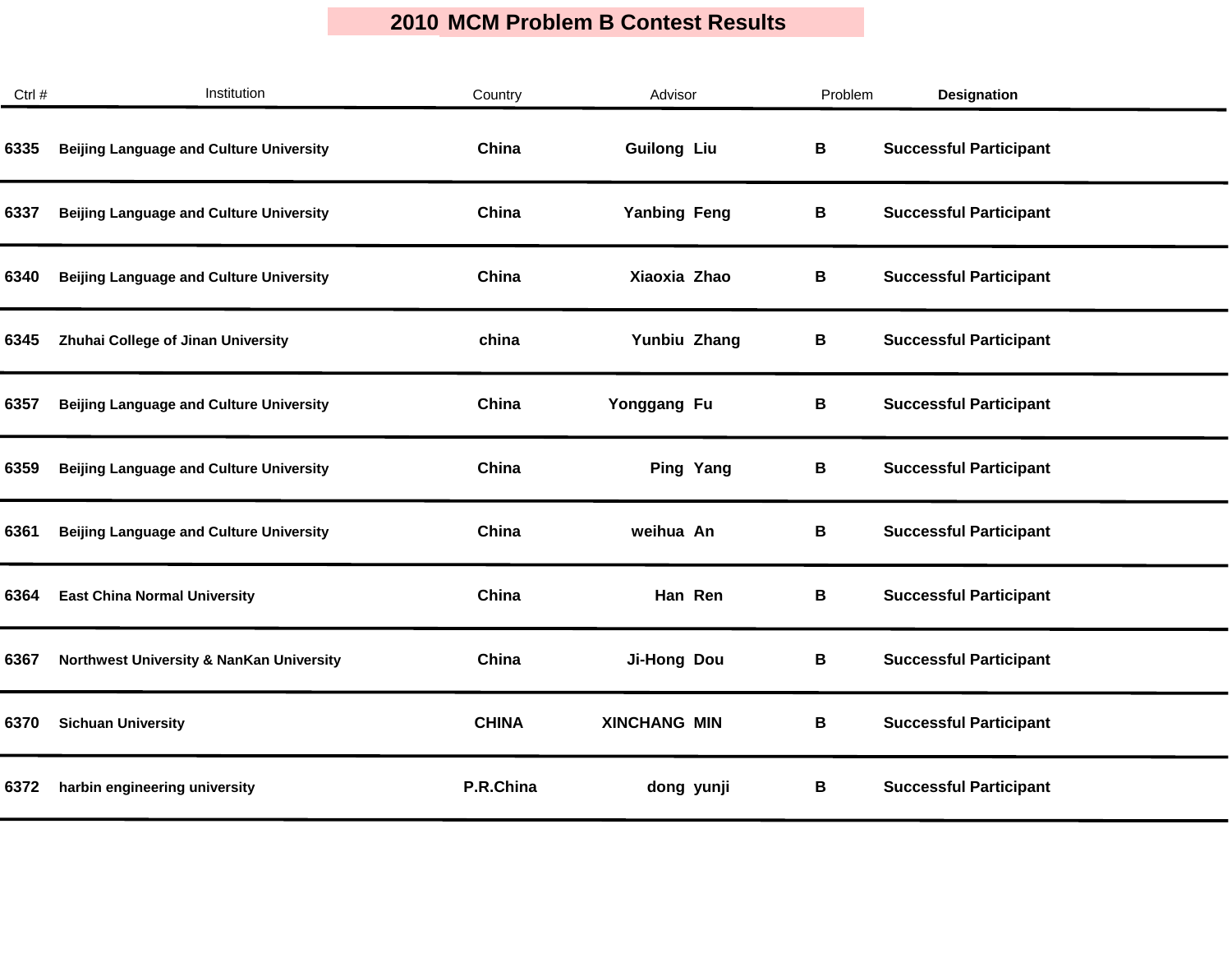| Ctrl # | Institution                                       | Country   | Advisor              | Problem | <b>Designation</b>            |  |
|--------|---------------------------------------------------|-----------|----------------------|---------|-------------------------------|--|
| 6375   | <b>Beijing Institute of Technology</b>            | China     | Hou-Bao XU           | В       | <b>Successful Participant</b> |  |
| 6377   | <b>Harbin Engineering University</b>              | P.R.China | <b>Wang Shujuan</b>  | В       | <b>Successful Participant</b> |  |
| 6378   | harbin engineering university                     | P.R.China | chen zhijie          | В       | <b>Successful Participant</b> |  |
| 6379   | harbin engineering university                     | P.R.China | chen zhijie          | В       | <b>Successful Participant</b> |  |
| 6380   | <b>Harbin Engineering University</b>              | P.R.China | wang xiaoying        | B       | <b>Successful Participant</b> |  |
| 6385   | harbin engineering university                     | P.R.China | cai kuijie           | В       | <b>Successful Participant</b> |  |
| 6388   | harbin engineering university                     | P.R.China | sun guangyi          | В       | <b>Successful Participant</b> |  |
| 6392   | harbin engineering university                     | P.R.China | jiang jin            | В       | <b>Successful Participant</b> |  |
| 6399   | <b>Beijing Forestry University</b>                | China     | <b>Quandong Feng</b> | B       | <b>Successful Participant</b> |  |
| 6402   | <b>China University of Petroleum (east China)</b> | China     | zhang jun            | В       | <b>Successful Participant</b> |  |
| 6405   | <b>East China Normal University</b>               | P.R.China | Changhong Lu         | В       | <b>Successful Participant</b> |  |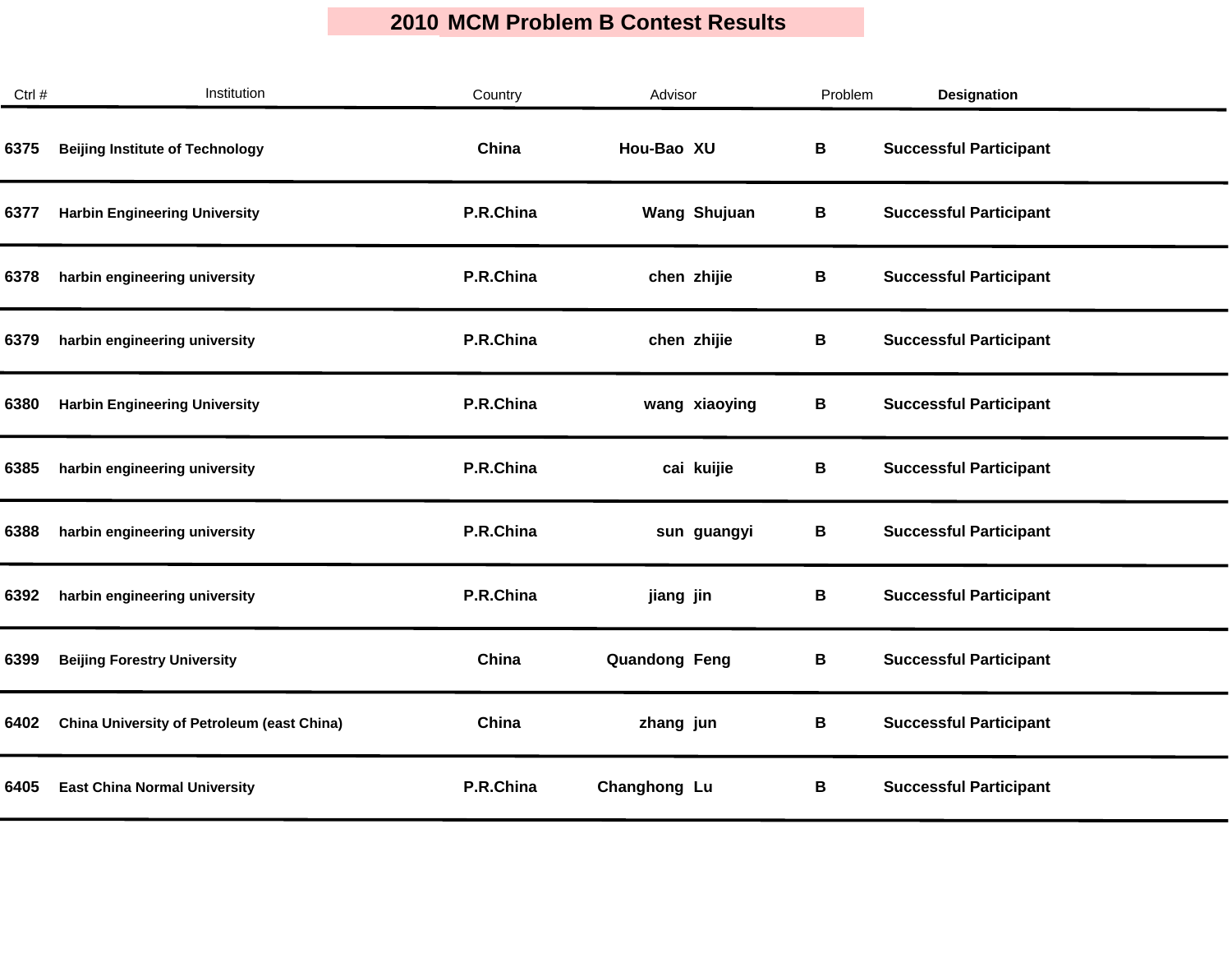| Ctrl # | Institution                                            | Country                    | Advisor              | Problem | <b>Designation</b>            |
|--------|--------------------------------------------------------|----------------------------|----------------------|---------|-------------------------------|
| 6409   | <b>Peking University</b>                               | P.R.China                  | <b>MaoZheng Guo</b>  | В       | <b>Successful Participant</b> |
| 6413   | <b>Peking University</b>                               | China                      | <b>Jingping Yang</b> | В       | <b>Successful Participant</b> |
| 6414   | <b>Heilongjiang University</b>                         | <b>Peoples Republic of</b> | Ruizhi Zhang         | В       | <b>Successful Participant</b> |
| 6424   | school of science                                      | china                      | zhenyu xu            | В       | <b>Successful Participant</b> |
| 6427   | <b>College of Information Science and Engineering,</b> | P.R.China                  | <b>Wang Xinzeng</b>  | B       | <b>Successful Participant</b> |
| 6431   | <b>Zhejiang Normal University</b>                      | China                      | Lu xinzhong          | В       | <b>Successful Participant</b> |
| 6433   | <b>Zhongnan University of Economics and Law</b>        | China                      | Lei Xiao             | В       | <b>Successful Participant</b> |
| 6434   | <b>Teacher</b>                                         | China                      | Pan yunlan           | В       | <b>Successful Participant</b> |
| 6440   | <b>Zhejiang Normal University</b>                      | China                      | Shen zuxiang         | B       | <b>Successful Participant</b> |
| 6441   | <b>Zhejiang Normal University</b>                      | China                      | Shen zuxiang         | В       | <b>Successful Participant</b> |
| 6442   | <b>Zhejiang Normal University</b>                      | China                      | Chen Dong            | В       | <b>Successful Participant</b> |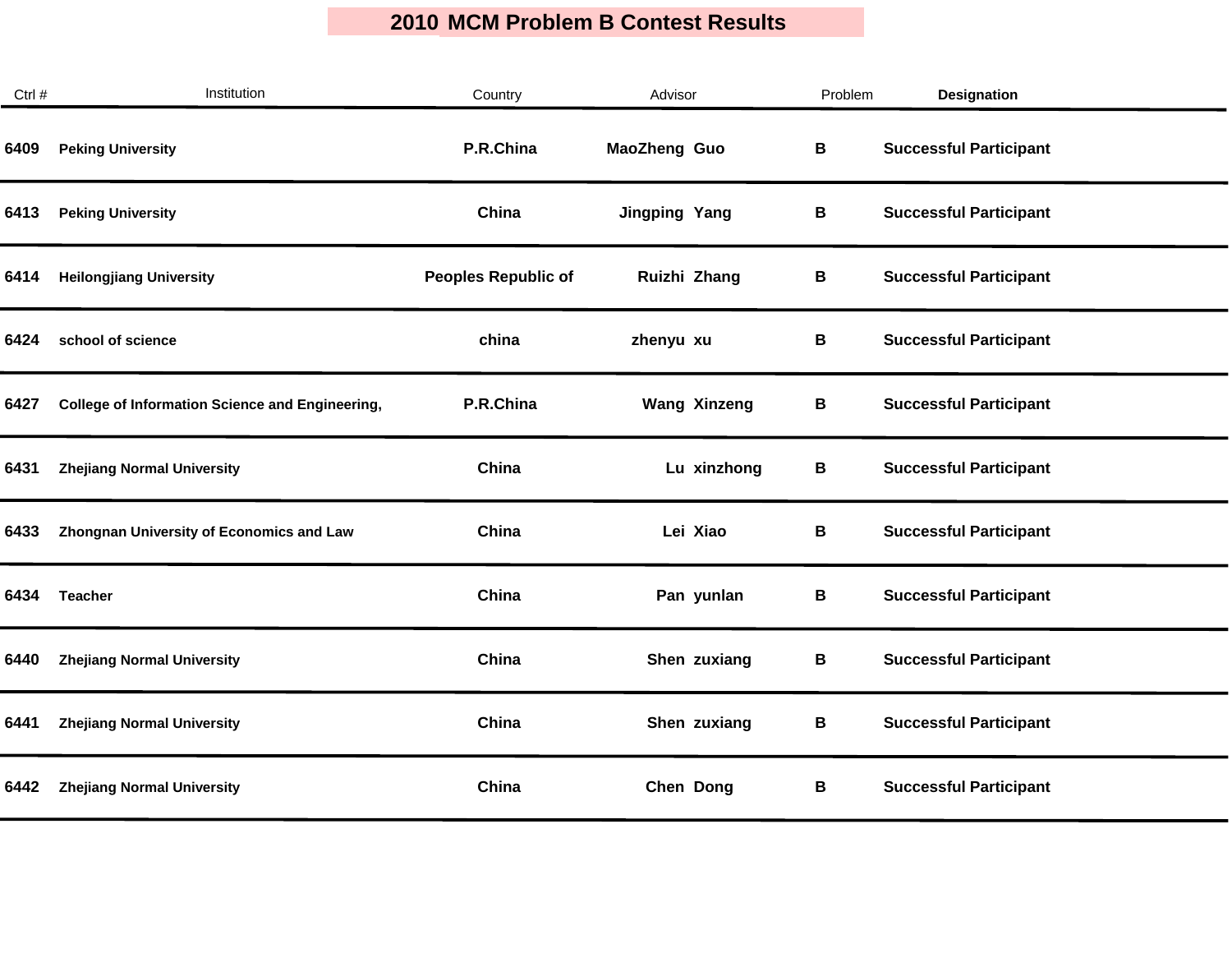| Ctrl # | Institution                                              | Country                    | Advisor           | Problem | <b>Designation</b>            |
|--------|----------------------------------------------------------|----------------------------|-------------------|---------|-------------------------------|
| 6443   | <b>Zhejiang Normal University</b>                        | China                      | Chen Dong         | В       | <b>Successful Participant</b> |
| 6446   | <b>Heilongjiang University</b>                           | <b>Peoples Republic of</b> | Ruizhi Zhang      | В       | <b>Successful Participant</b> |
| 6447   | <b>Heilongjiang University</b>                           | The People's               | Ji Zhu            | В       | <b>Successful Participant</b> |
| 6452   | <b>EAST CHINA NORMAL UNIVERSITY</b>                      | China                      | Zhonghao Xu       | В       | <b>Successful Participant</b> |
| 6454   | <b>Henan University of Finance and Economics</b>         | China                      | <b>Weiping Li</b> | В       | <b>Successful Participant</b> |
| 6456   | <b>Soochow University</b>                                | China                      | Yu Tang           | В       | <b>Successful Participant</b> |
| 6457   | <b>Henan University of Finance and Economics</b>         | China                      | Weiping Li        | В       | <b>Successful Participant</b> |
| 6465   | <b>Soochow University</b>                                | China                      | Ji-Gao Yan        | В       | <b>Successful Participant</b> |
| 6473   | <b>College of Information Science and Engineering of</b> | China                      | <b>Yulin Dong</b> | В       | <b>Successful Participant</b> |
| 6475   | <b>College of Information Science and Engineering of</b> | China                      | Hongwei Yang      | В       | <b>Successful Participant</b> |
| 6480   | harbin engineering university                            | P.R.China                  | shen jihong       | В       | <b>Successful Participant</b> |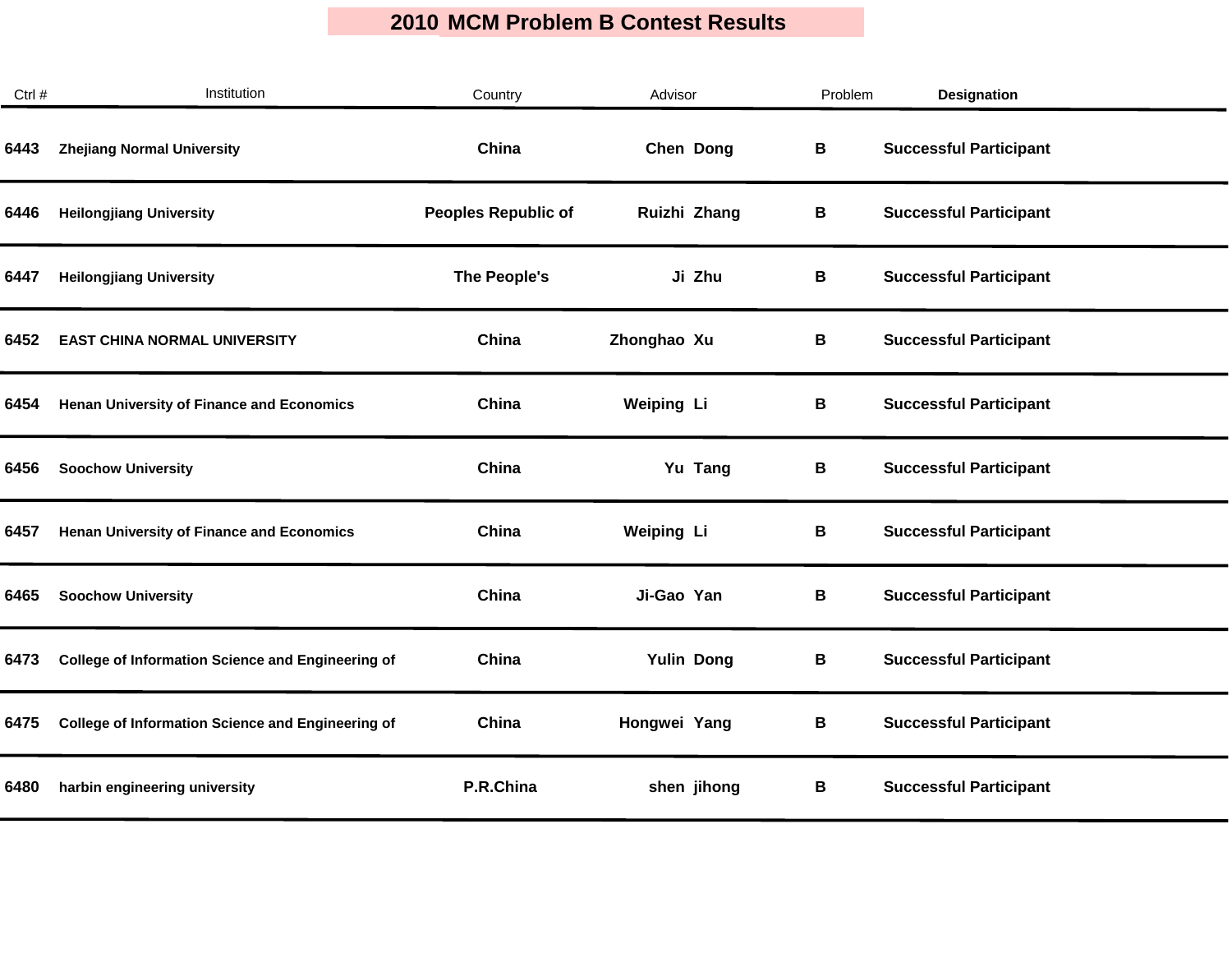| Ctrl # | Institution                                                | Country   | Advisor              | Problem | <b>Designation</b>            |
|--------|------------------------------------------------------------|-----------|----------------------|---------|-------------------------------|
| 6481   | harbin engineering university                              | P.R.China | zhang xiaowei        | В       | <b>Successful Participant</b> |
| 6487   | <b>Shandong University of Science and Technology</b>       | China     | Xinzeng Wang         | В       | <b>Successful Participant</b> |
| 6493   | Xi'an Jiaotong University                                  | China     | Xu Zhu               | В       | <b>Successful Participant</b> |
| 6494   | Xi'an Jiaotong University                                  | China     | <b>Lizhou Wang</b>   | В       | <b>Successful Participant</b> |
| 6504   | <b>Shandong University of Science and Technology</b>       | China     | Dong Huanhe          | В       | <b>Successful Participant</b> |
| 6505   | <b>Shandong University of Science and Technology</b>       | China     | Huan dong            | В       | <b>Successful Participant</b> |
| 6508   | Dalian Nationalities Innovation College, Dalian            | China     | <b>Shuqiang Cong</b> | В       | <b>Successful Participant</b> |
| 6511   | <b>College of Science, Dalian Nationalities University</b> | China     | <b>Rendong Ge</b>    | В       | <b>Successful Participant</b> |
| 6515   | <b>Shandong University of Science and Technology</b>       | P.R.China | <b>Congying Han</b>  | В       | <b>Successful Participant</b> |
| 6521   | <b>Zhejiang Normal University</b>                          | China     | Zhang Huajun         | В       | <b>Successful Participant</b> |
| 6525   | <b>Zhejiang Normal University</b>                          | China     | Bu yuehua            | В       | <b>Successful Participant</b> |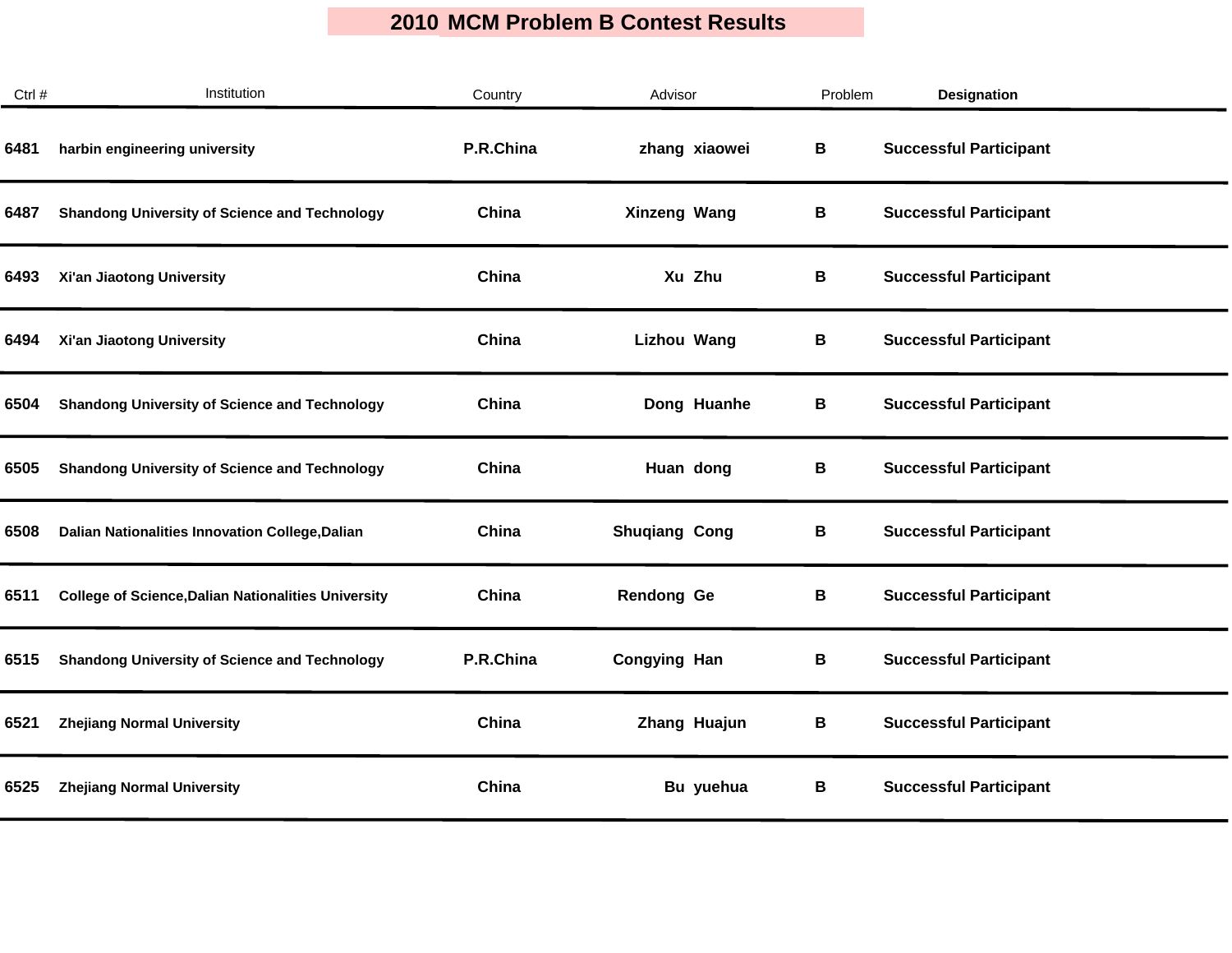| Ctrl # | Institution                                            | Country   | Advisor           | Problem | <b>Designation</b>            |  |
|--------|--------------------------------------------------------|-----------|-------------------|---------|-------------------------------|--|
| 6527   | <b>Zhejiang Normal University</b>                      | China     | He guolong        | В       | <b>Successful Participant</b> |  |
| 6528   | <b>Zhejiang Normal University</b>                      | China     | He guolong        | В       | <b>Successful Participant</b> |  |
| 6531   | <b>Zhejiang Normal University</b>                      | China     | Zhu Weiyi         | В       | <b>Successful Participant</b> |  |
| 6534   | <b>Shandong University of Science &amp; Technology</b> | China     | Qiuxia Sun        | В       | <b>Successful Participant</b> |  |
| 6548   | School of information science and Engineering,         | P.R.China | Rong Zong         | В       | <b>Successful Participant</b> |  |
| 6551   | <b>Donghua University</b>                              | China     | Liangjian Hu      | B       | <b>Successful Participant</b> |  |
| 6553   | <b>Donghua University</b>                              | China     | Yunsheng Lu       | В       | <b>Successful Participant</b> |  |
| 6580   | <b>Shandong University</b>                             | P.R.China | Tongchao LU       | В       | <b>Successful Participant</b> |  |
| 6609   | Century College, Beijing University of Posts and       | China     | Hongwei Jin       | В       | <b>Successful Participant</b> |  |
| 6616   | <b>China University of Mining and Technology</b>       | China     | Xiaobo Yin        | B       | <b>Successful Participant</b> |  |
| 6660   | <b>Shandong University</b>                             | P.R.China | <b>Yunxin LIU</b> | В       | <b>Successful Participant</b> |  |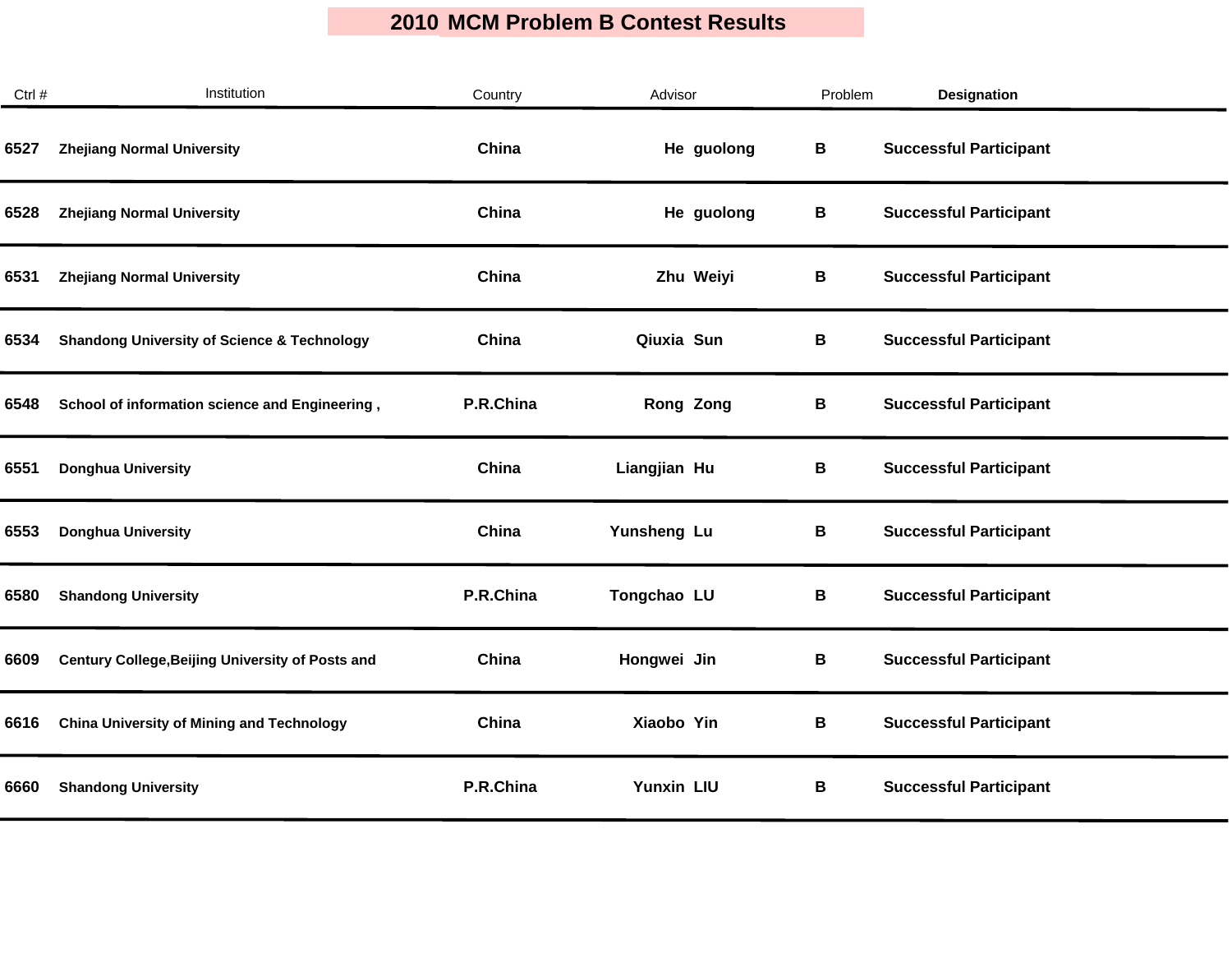| Ctrl # | Institution                                         | Country      | Advisor            | Problem | <b>Designation</b>            |  |
|--------|-----------------------------------------------------|--------------|--------------------|---------|-------------------------------|--|
| 6679   | <b>College of Computer Science and Engineering,</b> | China        | Dejun Yan          | В       | <b>Successful Participant</b> |  |
| 6680   | <b>College of Computer Science and Engineering,</b> | China        | Hengbo Zhang       | В       | <b>Successful Participant</b> |  |
| 6684   | Dalian Nationalities Innovation College, Dalian     | China        | Rixia Bai          | В       | <b>Successful Participant</b> |  |
| 6685   | Dalian Nationalities Innovation College, Dalian     | China        | Xingwen Chen       | В       | <b>Successful Participant</b> |  |
| 6697   | <b>University of Science and Technology Beijing</b> | China        | Dongmei Ai         | В       | <b>Successful Participant</b> |  |
| 6698   | University of Science and Technology Beijing        | China        | Jing Zhu           | В       | <b>Successful Participant</b> |  |
| 6705   | <b>Beijing forestry university</b>                  | <b>CHINA</b> | quandong Feng      | В       | <b>Successful Participant</b> |  |
| 6707   | Xi'an Jiaotong University                           | China        | <b>Yicang Zhou</b> | В       | <b>Successful Participant</b> |  |
| 6709   | Xi\an Jiaotong University                           | China        | Xiaoliang He       | B       | <b>Successful Participant</b> |  |
| 6710   | civil aviation university of china                  | china        | xia feng           | В       | <b>Successful Participant</b> |  |
| 6711   | Xi'an Jiaotong University                           | China        | <b>Wenjing Yan</b> | В       | <b>Successful Participant</b> |  |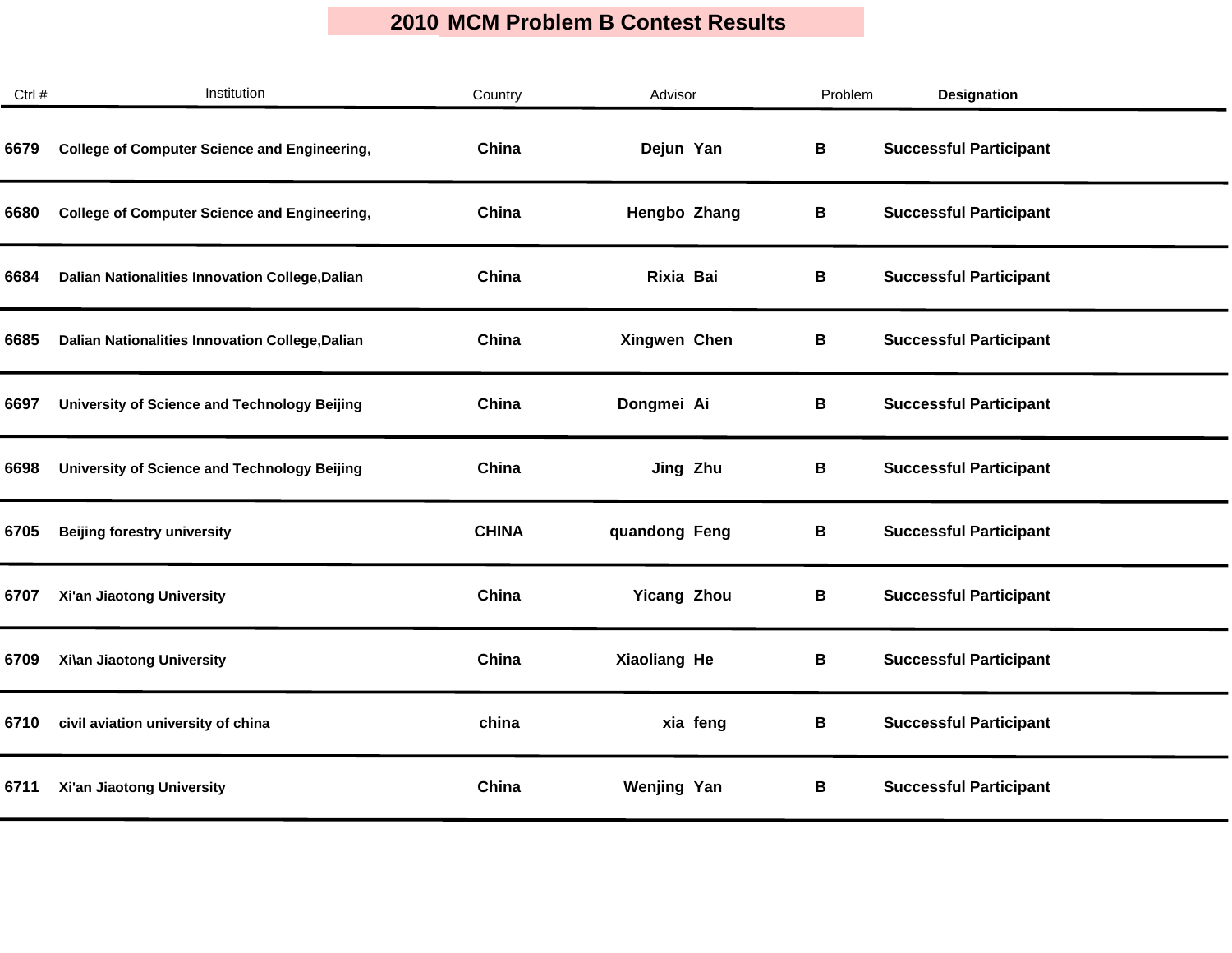| Ctrl # | Institution                                      | Country     | Advisor            | Problem | <b>Designation</b>            |
|--------|--------------------------------------------------|-------------|--------------------|---------|-------------------------------|
| 6713   | Xi'an Jiaotong University                        | China       | Jian Su            | B       | <b>Successful Participant</b> |
| 6718   | <b>China Three Gorges University</b>             | P.R.China   | Taigui Qin         | В       | <b>Successful Participant</b> |
| 6722   | University of Science and Technology of China    | China       | <b>Wang Xiansi</b> | В       | <b>Successful Participant</b> |
| 6724   | Southwestern University of Finance and Economics | China       | Ruowei Zhou        | В       | <b>Successful Participant</b> |
| 6725   | ShanDong university of science and technology    | China       | zhang lin          | В       | <b>Successful Participant</b> |
| 6726   | <b>Shandong university</b>                       | China       | Yuquan CUI         | В       | <b>Successful Participant</b> |
| 6739   | <b>Zhejiang University</b>                       | P. R. China | Zhongfei Zhang     | В       | <b>Successful Participant</b> |
| 6751   | <b>Zhejiang University</b>                       | P. R. China | An Zhang           | В       | <b>Successful Participant</b> |
| 6753   | <b>Zhejiang University</b>                       | P. R. China | Chao Peng          | В       | <b>Successful Participant</b> |
| 6756   | <b>Central China Normal University</b>           | China       | Bo Li              | В       | <b>Successful Participant</b> |
| 6759   | <b>Central China Normal University</b>           | China       | Bo Li              | В       | <b>Successful Participant</b> |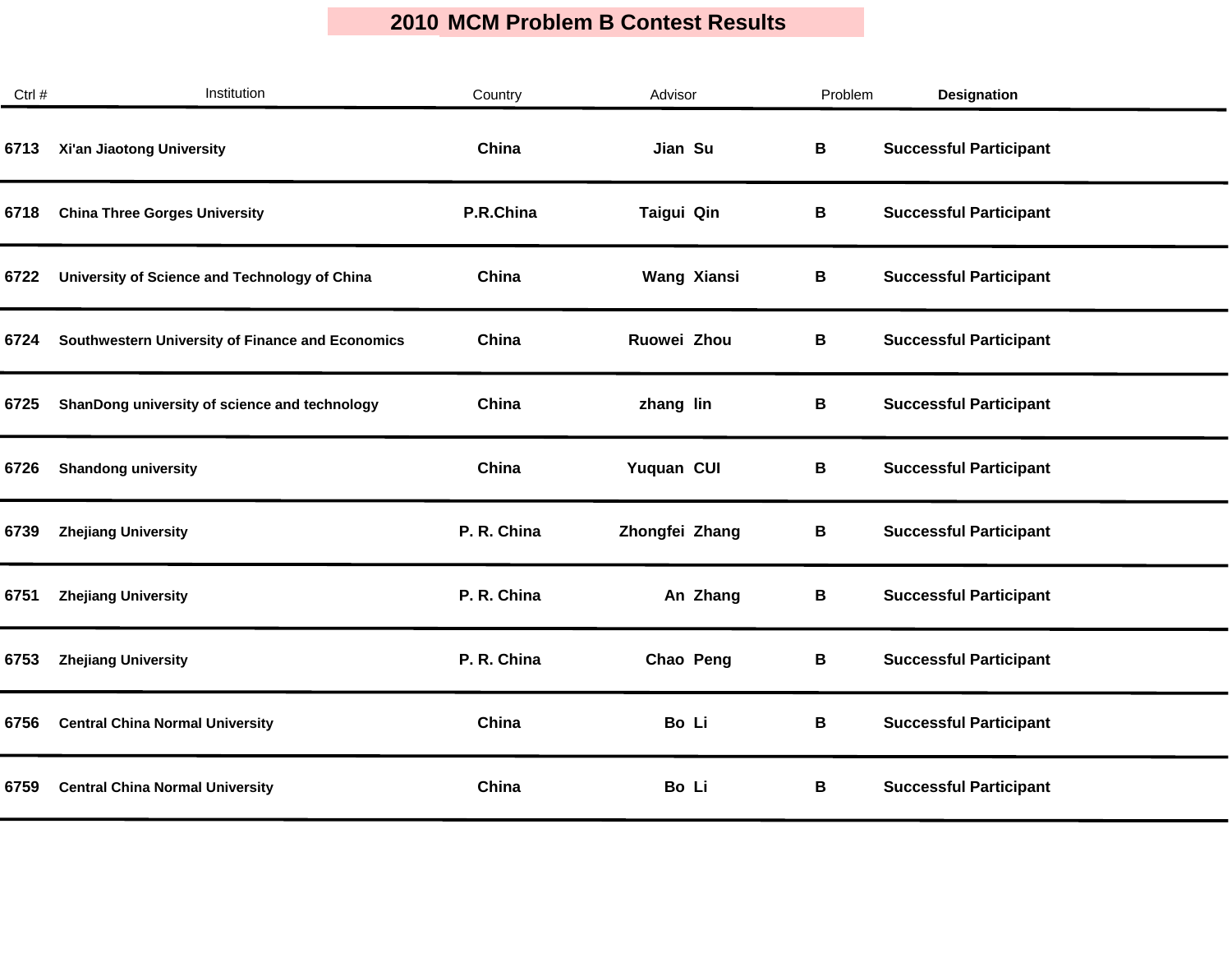| Ctrl # | Institution                                            | Country         | Advisor            | Problem | <b>Designation</b>            |  |
|--------|--------------------------------------------------------|-----------------|--------------------|---------|-------------------------------|--|
| 6761   | Southwestern University of Finance and Economics       | China           | Jie Ma             | B       | <b>Successful Participant</b> |  |
| 6763   | <b>Shandong University</b>                             | P.R.China       | Xiaoxia RONG       | В       | <b>Successful Participant</b> |  |
| 6770   | <b>Truman State University</b>                         | <b>USA</b>      | <b>Steve Smith</b> | В       | <b>Successful Participant</b> |  |
| 6773   | <b>University of Petroleum</b>                         | China           | Hua Chen           | В       | <b>Successful Participant</b> |  |
| 6774   | <b>University of Petroleum</b>                         | China           | Hua Chen           | В       | <b>Successful Participant</b> |  |
| 6776   | East China University of Science and Technology        | China           | Liu Zhaohui        | В       | <b>Successful Participant</b> |  |
| 6781   | <b>East China University of Science and Technology</b> | China           | Su Chunjie         | В       | <b>Successful Participant</b> |  |
| 6787   | Northeastern University at Qinhuangdao                 | P. R. China     | Shimei Ma          | В       | <b>Successful Participant</b> |  |
| 6791   | <b>Donghua University</b>                              | China           | Junmei Hou         | В       | <b>Successful Participant</b> |  |
| 6792   | <b>Shanghai University</b>                             | <b>PR China</b> | Sheng Wancheng     | В       | <b>Successful Participant</b> |  |
| 6793   | <b>Shanghai University</b>                             | <b>PR China</b> | Wu Donghua         | В       | <b>Successful Participant</b> |  |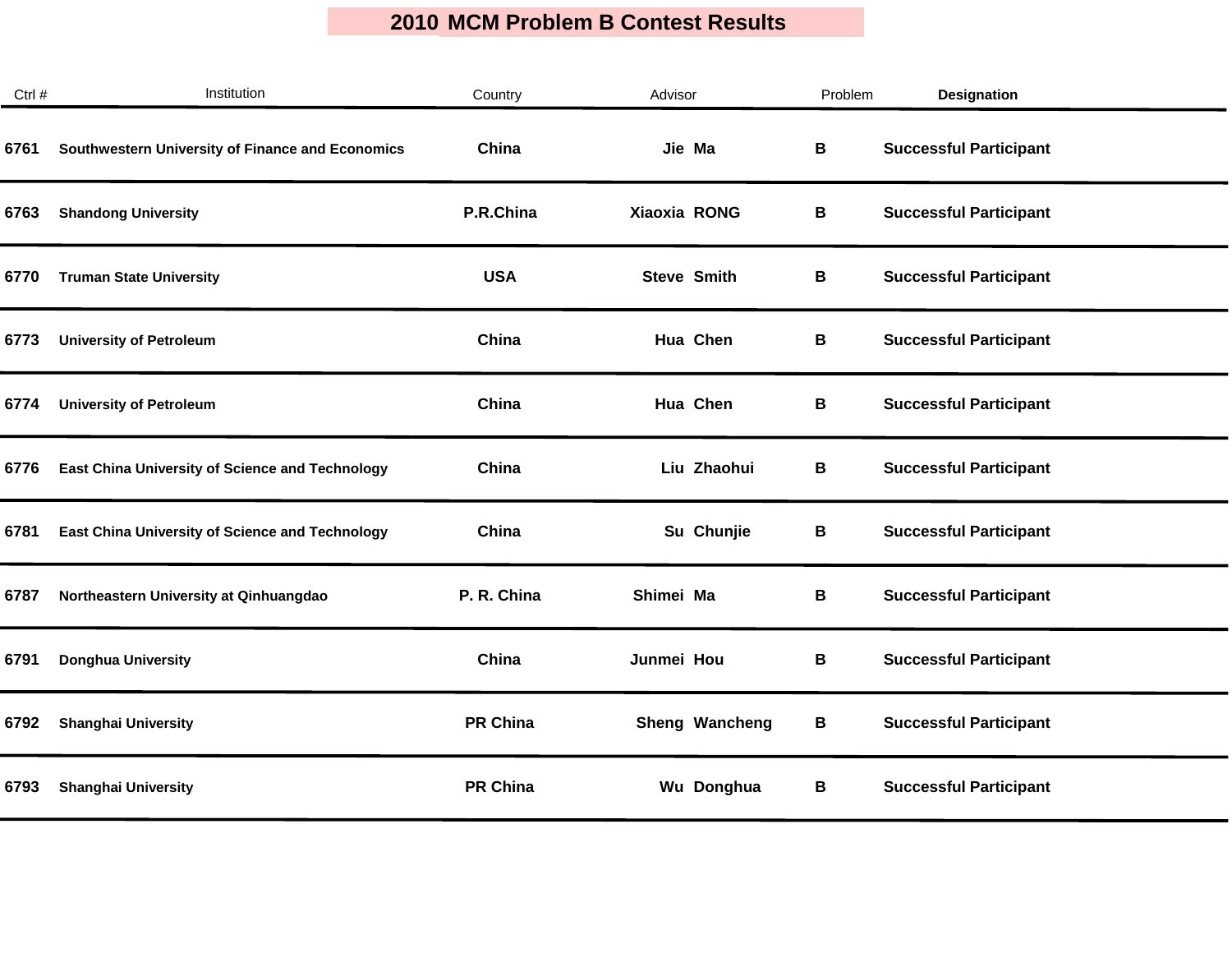| Ctrl # | Institution                                   | Country         | Advisor                | Problem | <b>Designation</b>            |
|--------|-----------------------------------------------|-----------------|------------------------|---------|-------------------------------|
| 6794   | <b>Shanghai University</b>                    | <b>PR China</b> | <b>Wang Yuandi</b>     | B       | <b>Successful Participant</b> |
| 6795   | <b>Shanghai University</b>                    | <b>PR China</b> | Yang Yongjian          | В       | <b>Successful Participant</b> |
| 6800   | <b>Shanghai University</b>                    | <b>PR China</b> | Huang Wei              | В       | <b>Successful Participant</b> |
| 6804   | Nanjing University of Information Science and | China           | Dafeng Xia             | В       | <b>Successful Participant</b> |
| 6805   | <b>Beijing Forestry University</b>            | China           | Yang Xia               | В       | <b>Successful Participant</b> |
| 6806   | <b>Shanghai University</b>                    | <b>PR China</b> | Sheng Wancheng         | В       | <b>Successful Participant</b> |
| 6807   | ShandongUniversity                            | China           | Sheng Hu               | В       | <b>Successful Participant</b> |
| 6808   | Xuzhou Institute of Architectural Technology  | P.R.China       | Guo Jian               | В       | <b>Successful Participant</b> |
| 6816   | Xi'an Jiaotong University                     | China           | <b>Qiang Zhang</b>     | В       | <b>Successful Participant</b> |
| 6817   | Xi'an Jiaotong University                     | China           | <b>Hongying Zhang</b>  | В       | <b>Successful Participant</b> |
| 6818   | <b>Beijing Jiaotong University</b>            | China           | <b>Robert Gledhill</b> | В       | <b>Successful Participant</b> |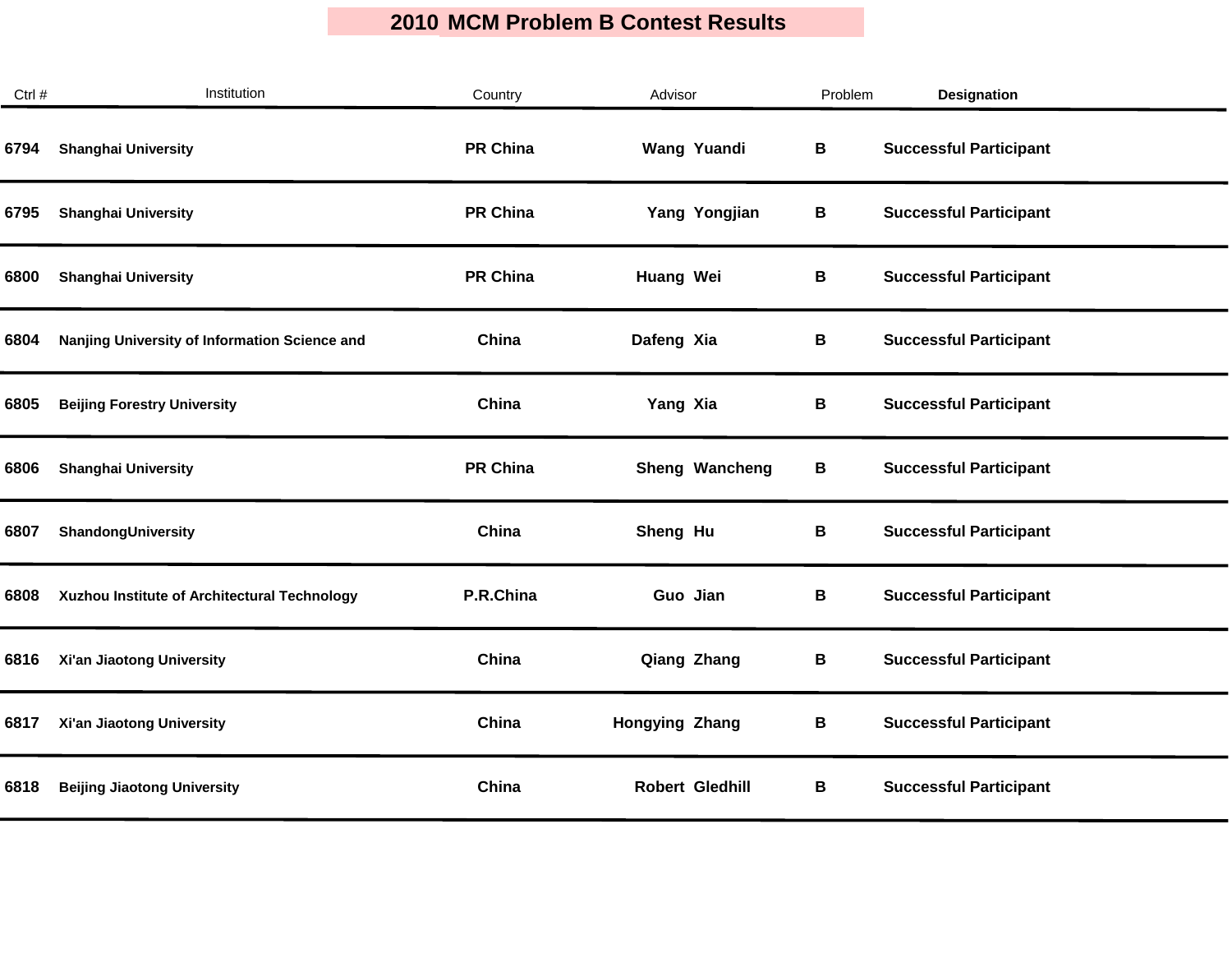| Ctrl # | Institution                                        | Country   | Advisor            | Problem | <b>Designation</b>            |  |
|--------|----------------------------------------------------|-----------|--------------------|---------|-------------------------------|--|
| 6827   | <b>Chongqing University</b>                        | P.R.China | Zhengmin Duan      | В       | <b>Successful Participant</b> |  |
| 6830   | Universtity of Science and Technology of China     | China     | <b>HAN FANG</b>    | В       | <b>Successful Participant</b> |  |
| 6831   | <b>Business School, University of Shanghai for</b> | P.R.China | Jianguo liu        | В       | <b>Successful Participant</b> |  |
| 6832   | <b>Business School, University of Shanghai for</b> | P.R.China | Bo Wang            | В       | <b>Successful Participant</b> |  |
| 6833   | <b>Dalian University of Technology</b>             | P.R.China | Mingfeng He        | B       | <b>Successful Participant</b> |  |
| 6834   | <b>Beijing Forestry University</b>                 | China     | Hongjun Li         | В       | <b>Successful Participant</b> |  |
| 6835   | <b>Dalian University of Technology</b>             | P.R.China | <b>Mingfeng He</b> | В       | <b>Successful Participant</b> |  |
| 6836   | <b>Business School, University of Shanghai for</b> | P.R.China | Qiang Guo          | В       | <b>Successful Participant</b> |  |
| 6838   | <b>Business School, University of Shanghai for</b> | P.R.China | Jianguo liu        | B       | <b>Successful Participant</b> |  |
| 6839   | <b>Dalian University of Technology</b>             | P.R.China | Mingfeng He        | В       | <b>Successful Participant</b> |  |
| 6843   | <b>Dalian University of Technology</b>             | P.R.China | <b>Mingfeng He</b> | В       | <b>Successful Participant</b> |  |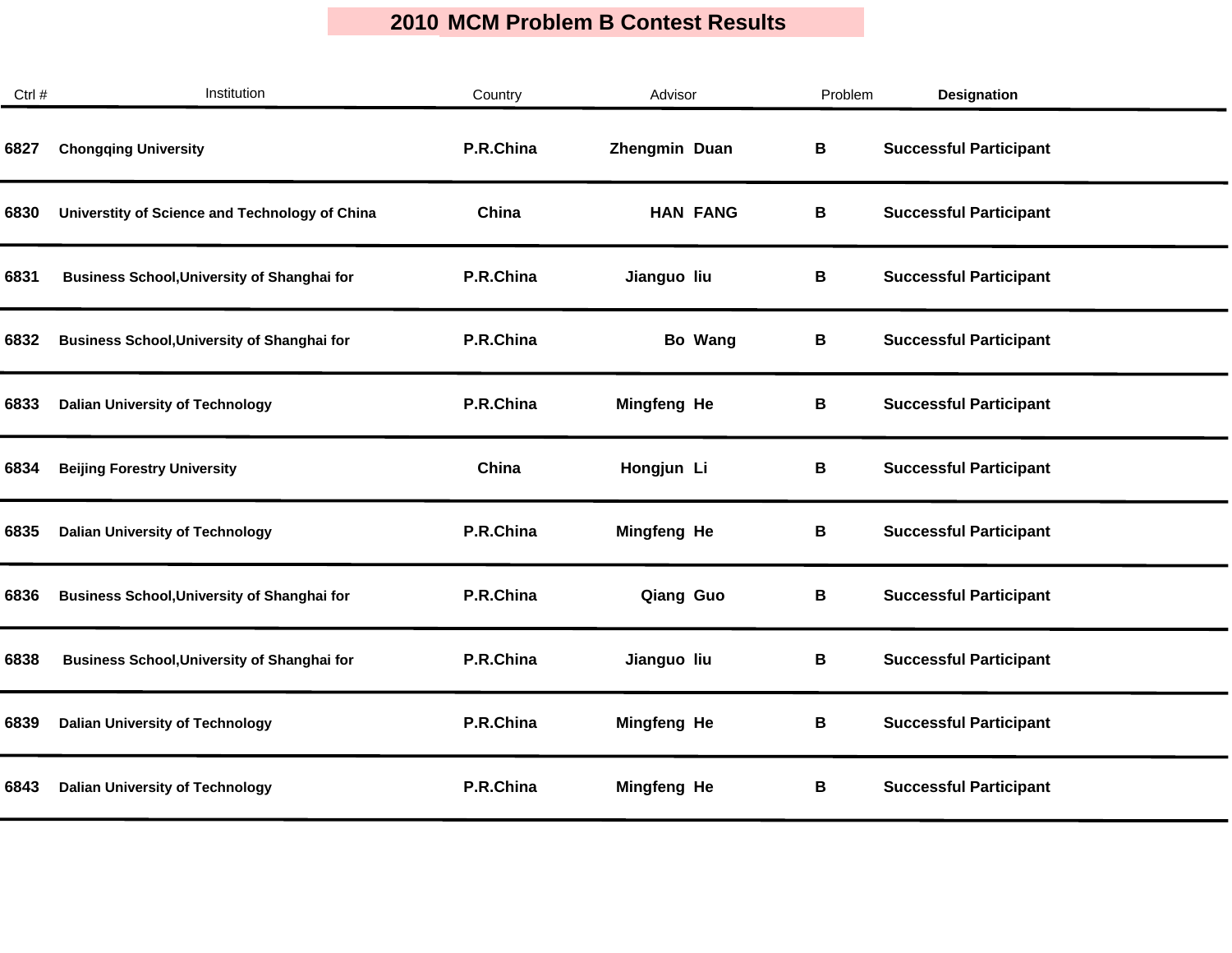| Ctrl # | Institution                            | Country   | Advisor    | Problem | <b>Designation</b>            |
|--------|----------------------------------------|-----------|------------|---------|-------------------------------|
| 6846   | <b>Dalian University of Technology</b> | P.R.China | Qiuhui Pan | В       | <b>Successful Participant</b> |
| 6848   | <b>Dalian University of Technology</b> | P.R.China | Qiuhui Pan | B       | <b>Successful Participant</b> |
| 6850   | <b>Dalian University of Technology</b> | P.R.China | Qiuhui Pan | В       | <b>Successful Participant</b> |
| 6853   | <b>Dalian University of Technology</b> | P.R.China | Zhen Wang  | В       | <b>Successful Participant</b> |
| 6854   | <b>Dalian University of Technology</b> | P.R.China | Zhen Wang  | В       | <b>Successful Participant</b> |
| 6857   | <b>Peking University</b>               | P.R.China | Peng He    | В       | <b>Successful Participant</b> |
| 6858   | <b>Dalian University of Technology</b> | P.R.China | Zhen Wang  | В       | <b>Successful Participant</b> |
| 6859   | <b>Bohai University</b>                | P.R.China | Yan Song   | В       | <b>Successful Participant</b> |
| 6860   | <b>Bohai University</b>                | P.R.China | Yan Song   | B       | <b>Successful Participant</b> |
| 6864   | <b>Shenyang Normal University</b>      | P.R.China | Desheng Li | В       | <b>Successful Participant</b> |
| 6865   | <b>Shenyang Normal University</b>      | P.R.China | Xiaoyi Li  | В       | <b>Successful Participant</b> |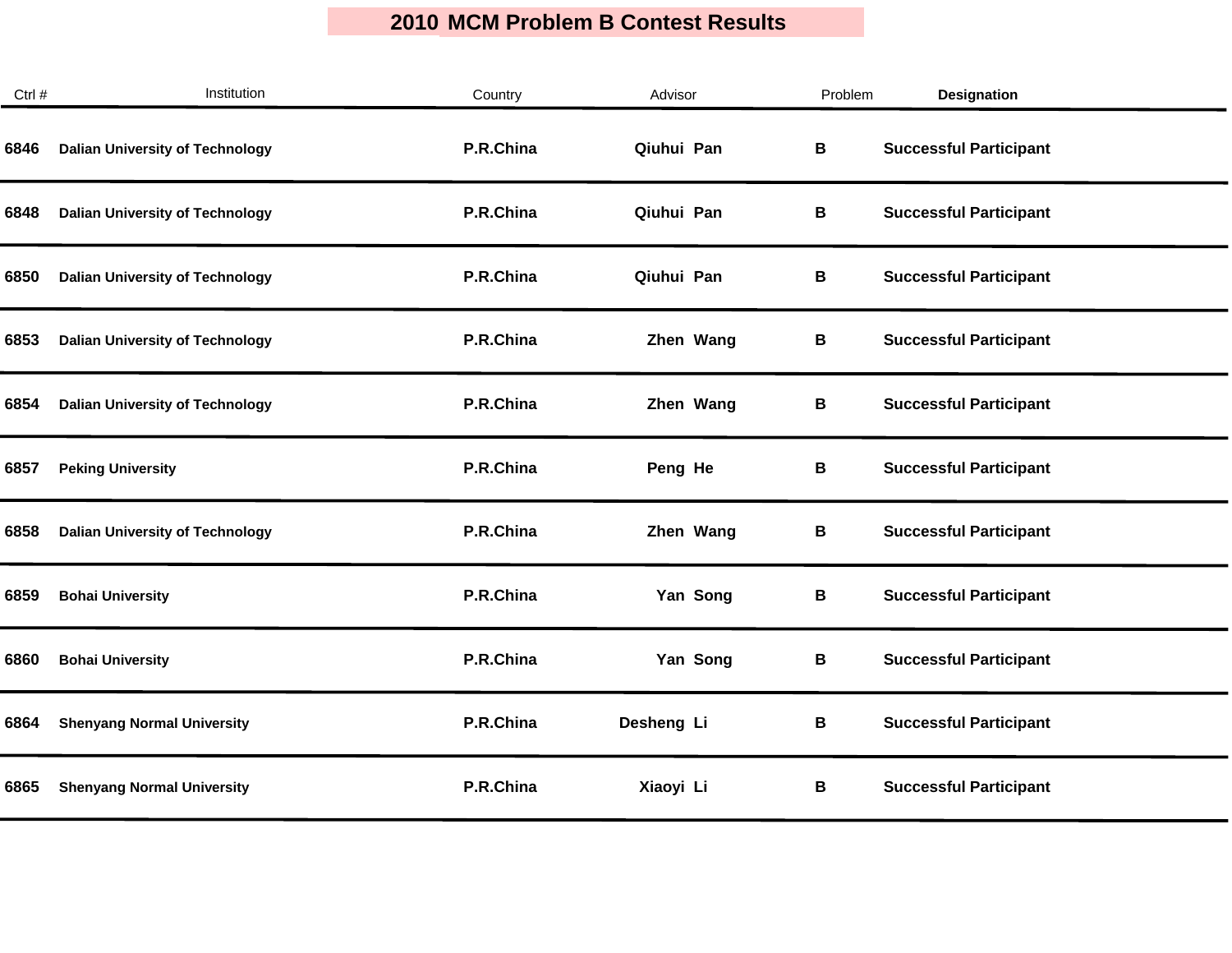| Ctrl # | Institution                                        | Country      | Advisor            | Problem | <b>Designation</b>            |  |
|--------|----------------------------------------------------|--------------|--------------------|---------|-------------------------------|--|
| 6866   | <b>Shenyang Normal University</b>                  | P.R.China    | Xianji Meng        | В       | <b>Successful Participant</b> |  |
| 6871   | <b>College of Engineering, Peking University</b>   | P.R.China    | Qingdong Cai       | В       | <b>Successful Participant</b> |  |
| 6872   | Shenzhen polytechnic                               | China        | Xiaohong Kang      | В       | <b>Successful Participant</b> |  |
| 6876   | Shenzhen polytechnic                               | China        | Yueping Li         | В       | <b>Successful Participant</b> |  |
| 6885   | Lingnan(University)College,Sun Yat-sen University  | China        | Lian YuJun         | В       | <b>Successful Participant</b> |  |
| 6886   | SHNGHAI LIXIN UNIVERSITY OF COMMERCE               | <b>CHINA</b> | <b>Jin GONG</b>    | В       | <b>Successful Participant</b> |  |
| 6887   | <b>Beijing Normal University</b>                   | China        | Zhengru Zhang      | В       | <b>Successful Participant</b> |  |
| 6890   | <b>School of Software Central South University</b> | China        | He Wei             | В       | <b>Successful Participant</b> |  |
| 6891   | School of Traffic and Transportation Engineering,  | China        | Kunnan Yi          | B       | <b>Successful Participant</b> |  |
| 6903   | School of Traffic and Transportation Engineering,  | China        | Kunnan Yi          | В       | <b>Successful Participant</b> |  |
| 6913   | <b>Dalian University of Technology</b>             | P.R.China    | <b>Liang Zhang</b> | В       | <b>Successful Participant</b> |  |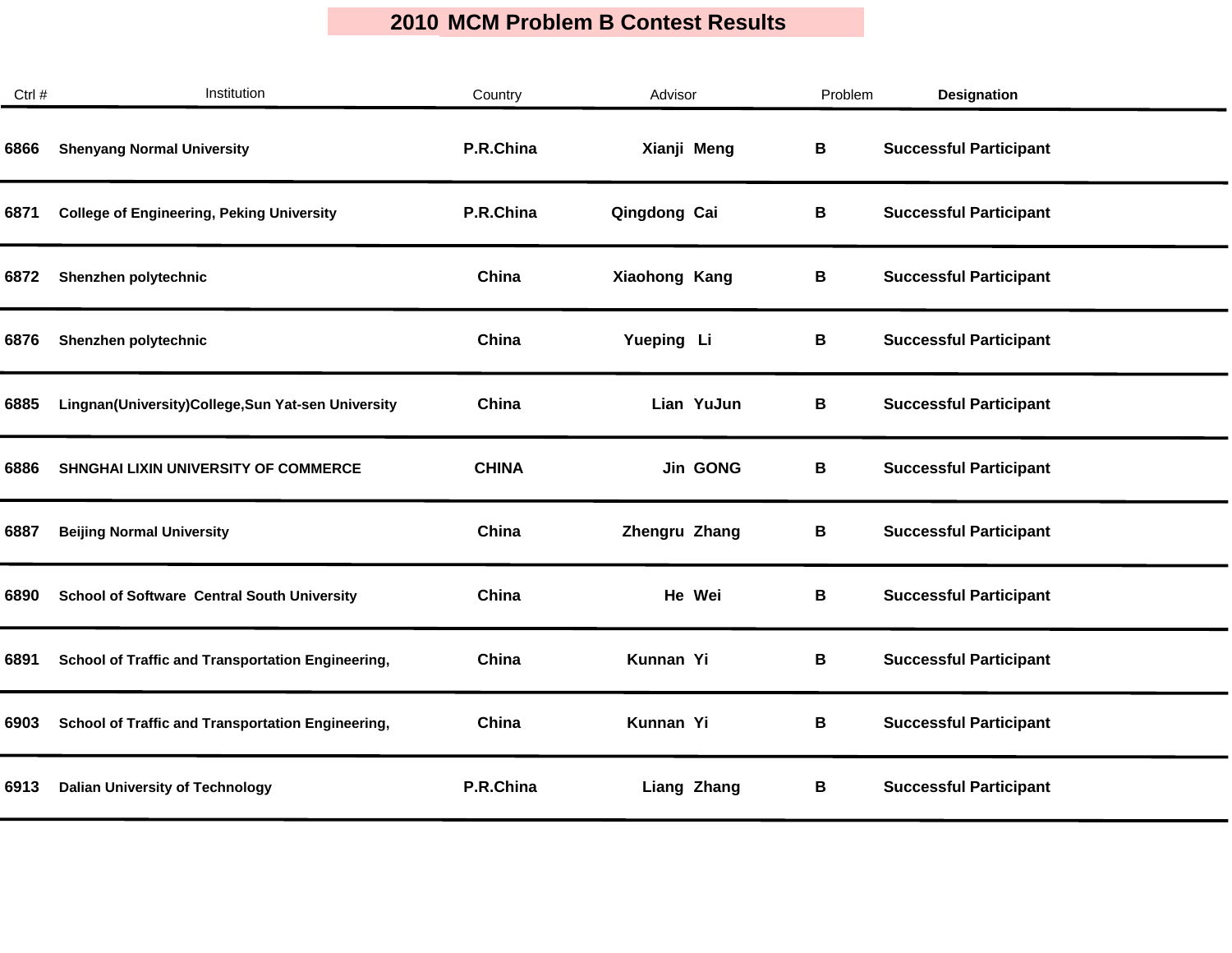| Ctrl # | Institution                                           | Country   | Advisor                | Problem | <b>Designation</b>            |  |
|--------|-------------------------------------------------------|-----------|------------------------|---------|-------------------------------|--|
| 6914   | Dalian Neusoft Institute of Information               | P.R.China | Yuxin Zhao             | B       | <b>Successful Participant</b> |  |
| 6915   | <b>Dalian University of Technology</b>                | P.R.China | <b>Liang Zhang</b>     | В       | <b>Successful Participant</b> |  |
| 6918   | <b>Dalian University of Technology</b>                | P.R.China | Xiaodan Zhang          | В       | <b>Successful Participant</b> |  |
| 6928   | <b>School Of Mathematics Central South University</b> | China     | Zhang H.Y              | В       | <b>Successful Participant</b> |  |
| 6930   | <b>Dalian University of Technology</b>                | P.R.China | Dongjuan Fu            | В       | <b>Successful Participant</b> |  |
| 6933   | Dalian Neusoft Institute of Information               | P.R.China | Meng Liu               | В       | <b>Successful Participant</b> |  |
| 6935   | University of International Business and Economics    | P.R.China | <b>Qiang Tong</b>      | В       | <b>Successful Participant</b> |  |
| 6936   | University of Science and Technology of China         | China     | <b>Ximing Wang</b>     | В       | <b>Successful Participant</b> |  |
| 6940   | <b>China University of Geosciences(Beijing)</b>       | China     | <b>Guangdong Huang</b> | В       | <b>Successful Participant</b> |  |
| 6942   | <b>Chongqing University</b>                           | P.R.China | Jian Xiao              | В       | <b>Successful Participant</b> |  |
| 6943   | <b>Chongqing University</b>                           | P.R.China | Jian Xiao              | В       | <b>Successful Participant</b> |  |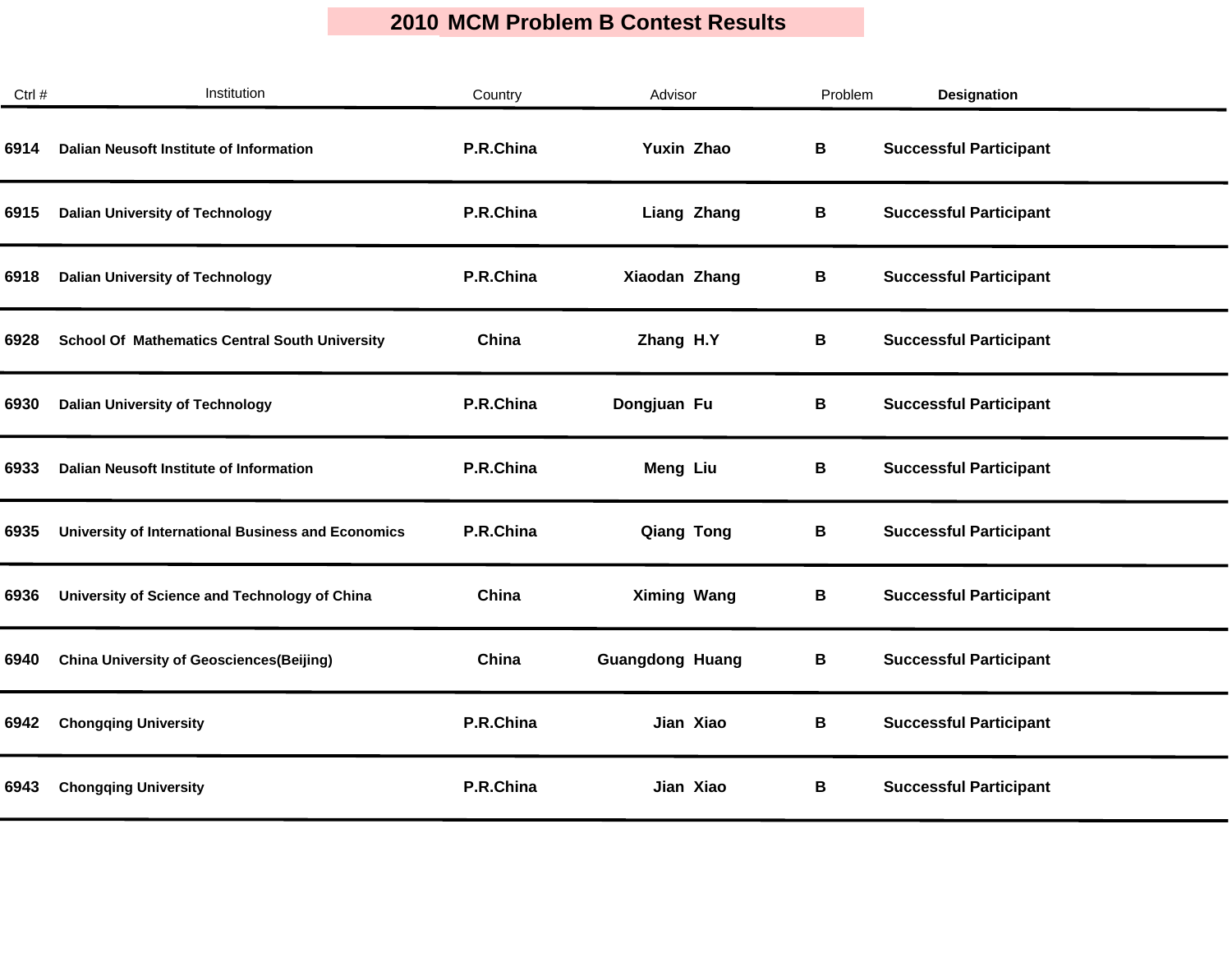| Ctrl # | Institution                                               | Country      | Advisor              | Problem | <b>Designation</b>            |  |
|--------|-----------------------------------------------------------|--------------|----------------------|---------|-------------------------------|--|
| 6944   | <b>Tsinghua University</b>                                | China        | <b>Liping Zhang</b>  | В       | <b>Successful Participant</b> |  |
| 6946   | <b>Beijing Jiaotong University</b>                        | China        | <b>Bingtuan Wang</b> | В       | <b>Successful Participant</b> |  |
| 6948   | <b>Beijing Jiaotong University</b>                        | China        | <b>Bingli Fan</b>    | В       | <b>Successful Participant</b> |  |
| 6950   | <b>Beijing Jiaotong University</b>                        | China        | Lichun Wang          | В       | <b>Successful Participant</b> |  |
| 6951   | <b>Beijing Jiaotong University</b>                        | China        | Lichun Wang          | B       | <b>Successful Participant</b> |  |
| 6953   | <b>Beijing Jiaotong University</b>                        | China        | Yingdong Liu         | В       | <b>Successful Participant</b> |  |
| 6955   | <b>Peking University</b>                                  | P. R. China  | Guobao Li            | В       | <b>Successful Participant</b> |  |
| 6957   | <b>Beijing Normal University</b>                          | P.R.China    | Laifu Liu            | В       | <b>Successful Participant</b> |  |
| 6958   | <b>University of International Business and Economics</b> | China        | <b>Bing Li</b>       | B       | <b>Successful Participant</b> |  |
| 6962   | Xuhai college of China University of Minging and          | The People's | Fei Tang             | В       | <b>Successful Participant</b> |  |
| 6967   | <b>Dalian University of Technology</b>                    | P.R.China    | Zhenyu Wu            | В       | <b>Successful Participant</b> |  |
|        |                                                           |              |                      |         |                               |  |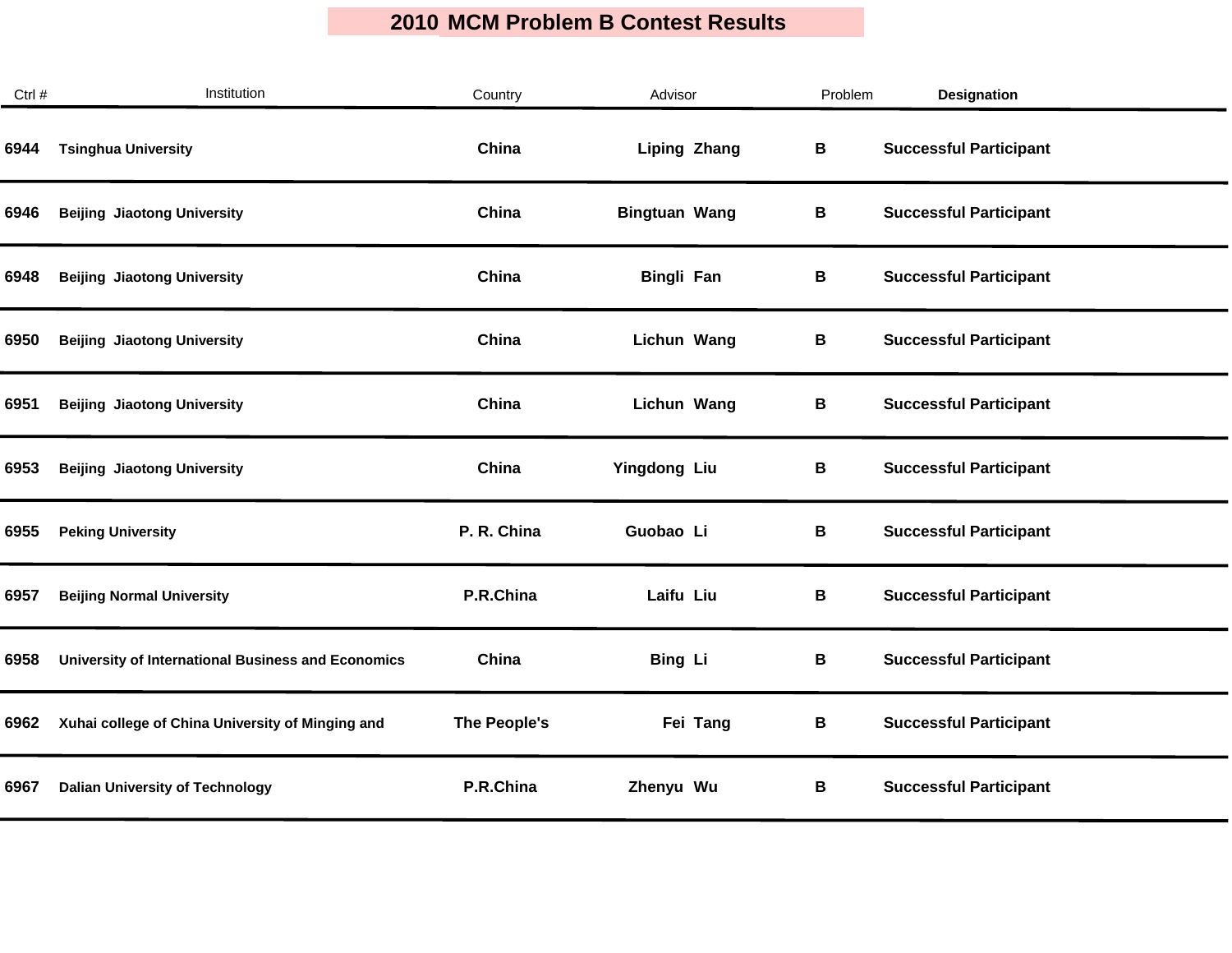| Ctrl # | Institution                                   | Country   | Advisor               | Problem | <b>Designation</b>            |
|--------|-----------------------------------------------|-----------|-----------------------|---------|-------------------------------|
| 6975   | <b>Dalian University of Technology</b>        | P.R.China | Lin Yuan              | B       | <b>Successful Participant</b> |
| 6980   | <b>Dalian University of Technology</b>        | P.R.China | Zhenyu Wu             | В       | <b>Successful Participant</b> |
| 6981   | Dongbei University of Finance & Economics     | P.R.China | <b>Yongbing Zheng</b> | В       | <b>Successful Participant</b> |
| 6984   | <b>Anshan Normal College</b>                  | P.R.China | <b>Huimin Liu</b>     | В       | <b>Successful Participant</b> |
| 6991   | University of Science and Technology of China | China     | Yuhuai Li             | B       | <b>Successful Participant</b> |
| 6995   | <b>Ludong Uninversity</b>                     | China     | Wei Liu               | В       | <b>Successful Participant</b> |
| 6996   | <b>Ludong Uninversity</b>                     | China     | Jingang Zhai          | В       | <b>Successful Participant</b> |
| 6999   | <b>Southeast University</b>                   | China     | Liyan Wang            | В       | <b>Successful Participant</b> |
| 7012   | <b>Sichuan University of China</b>            | china     | jingmin chen          | B       | <b>Successful Participant</b> |
| 7017   | <b>Chang'an University</b>                    | China     | Song Li               | B       | <b>Successful Participant</b> |
| 7019   | Zhejiang University of Finance and Economics  | China     | Ji Luo                | B       | <b>Successful Participant</b> |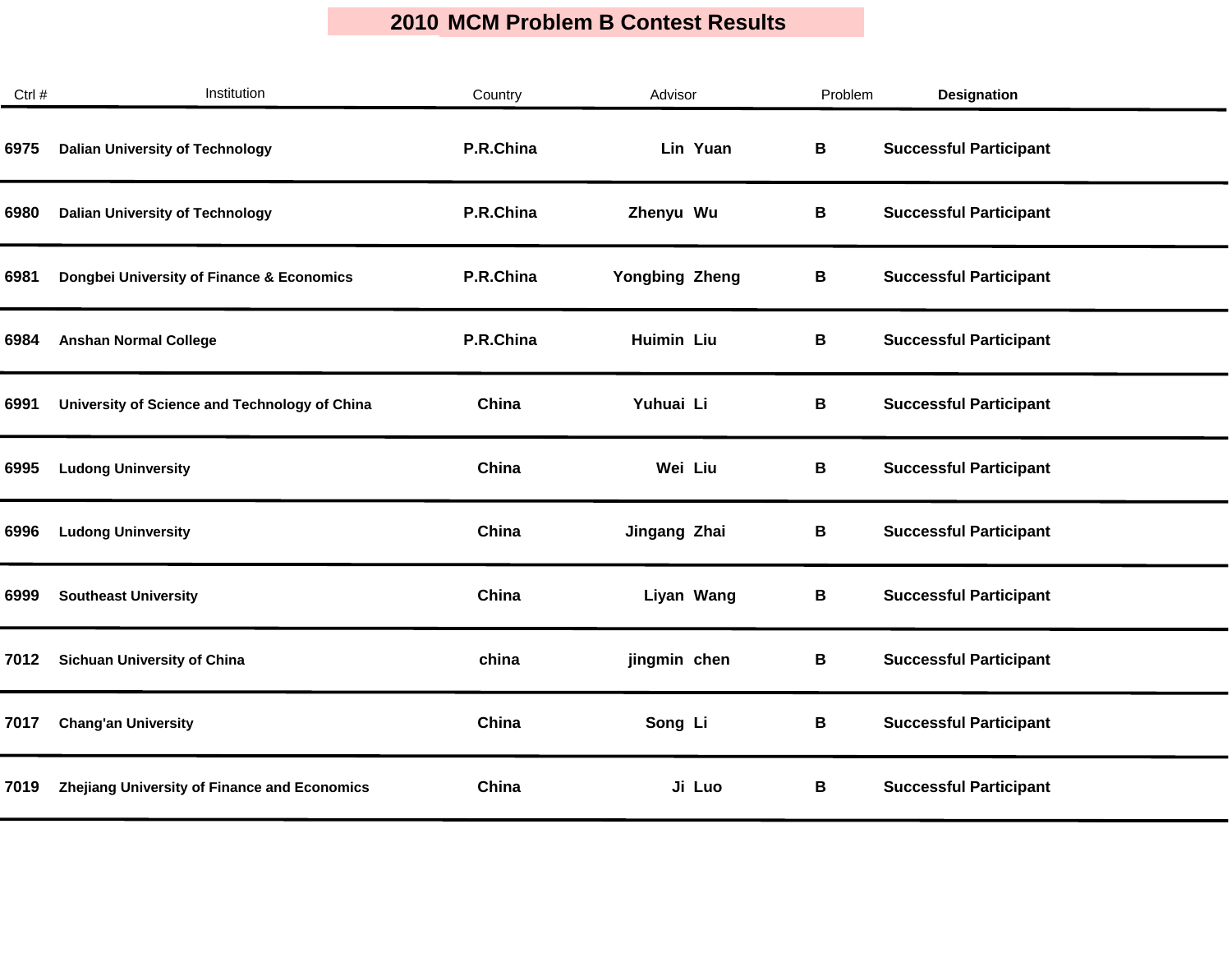| Ctrl # | Institution                                         | Country         | Advisor              | Problem | <b>Designation</b>            |  |
|--------|-----------------------------------------------------|-----------------|----------------------|---------|-------------------------------|--|
| 7027   | shanghai university of finance and economics        | china           | yu yun               | В       | <b>Successful Participant</b> |  |
| 7028   | <b>Civil Aviation University of China</b>           | China           | Chunjing Xiao        | В       | <b>Successful Participant</b> |  |
| 7043   | <b>Western Washington University</b>                | <b>USA</b>      | <b>Tjalling Ypma</b> | В       | <b>Successful Participant</b> |  |
| 7098   | <b>Sun Yat-Sen University</b>                       | China           | Xiaolong Jiang       | В       | <b>Successful Participant</b> |  |
| 7149   | <b>Yunnan University</b>                            | China           | <b>MuRong Jiang</b>  | В       | <b>Successful Participant</b> |  |
| 7187   | <b>Shanghai Finance University</b>                  | P. R. China     | Yong Fang            | В       | <b>Successful Participant</b> |  |
| 7188   | <b>Shanghai Finance University</b>                  | P. R. China     | Zhengyi Jiang        | В       | <b>Successful Participant</b> |  |
| 7190   | <b>Shanghai Finance University</b>                  | P. R. China     | <b>Rongqiang Che</b> | В       | <b>Successful Participant</b> |  |
| 7210   | Ningbo Institute of Technology, Zhejiang University | <b>PR China</b> | Lihui Tu             | В       | <b>Successful Participant</b> |  |
| 7213   | <b>Jilin University</b>                             | China           | Shishun Zhao         | В       | <b>Successful Participant</b> |  |
| 7229   | University of Electronic Science and Technology of  | P. R. China     | <b>GuoLiang He</b>   | В       | <b>Successful Participant</b> |  |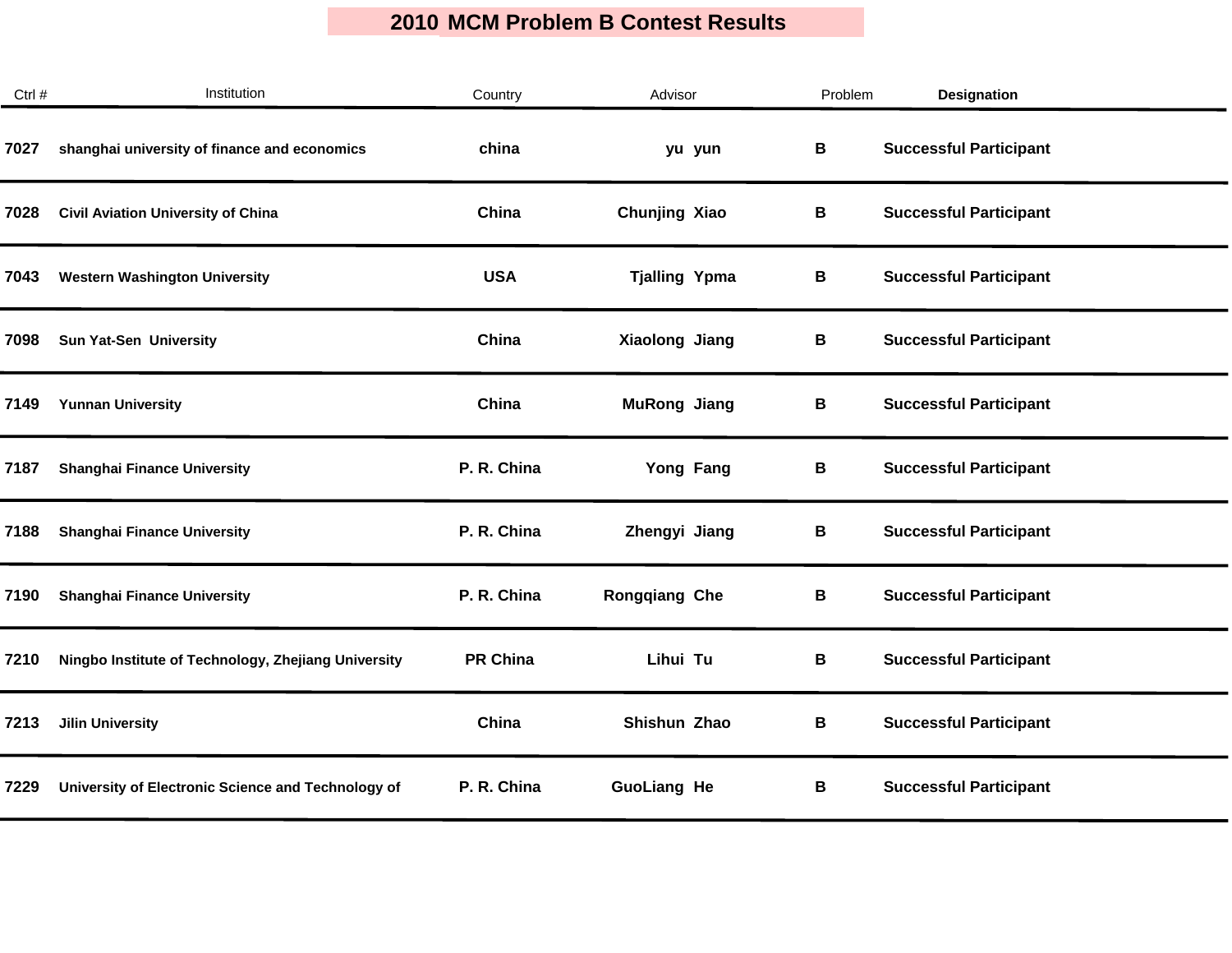| Ctrl # | Institution                                  | Country   | Advisor              | Problem | Designation                   |
|--------|----------------------------------------------|-----------|----------------------|---------|-------------------------------|
| 7235   | <b>Beijing Jiaotong University</b>           | China     | <b>Bingtuan Wang</b> | В       | <b>Successful Participant</b> |
| 7237   | <b>Beijing Jiaotong University</b>           | China     | Tao Feng             | В       | <b>Successful Participant</b> |
| 7239   | <b>Beijing Jiaotong University</b>           | China     | Tao Feng             | В       | <b>Successful Participant</b> |
| 7240   | <b>Beijing Jiaotong University</b>           | China     | <b>Guozhong Liu</b>  | В       | <b>Successful Participant</b> |
| 7241   | Dalian naval academy                         | China     | Huang wei            | В       | <b>Successful Participant</b> |
| 7243   | Dalian naval academy                         | China     | Huang wei            | В       | <b>Successful Participant</b> |
| 7246   | Zhengzhou Information Engineering University | China     | Zhang Xiaoyong       | B       | <b>Successful Participant</b> |
| 7251   | <b>Shanghai Normal University</b>            | P.R.China | Zhang Xiaobo         | B       | <b>Successful Participant</b> |
| 7252   | <b>Beijing Jiaotong University</b>           | China     | Kangkang Xu          | В       | <b>Successful Participant</b> |
| 7255   | <b>Shanghai Normal University</b>            | P.R.China | Liu Rongguan         | В       | <b>Successful Participant</b> |
| 7259   | <b>Beijing Jiaotong University</b>           | China     | Jiguang Shao         | В       | <b>Successful Participant</b> |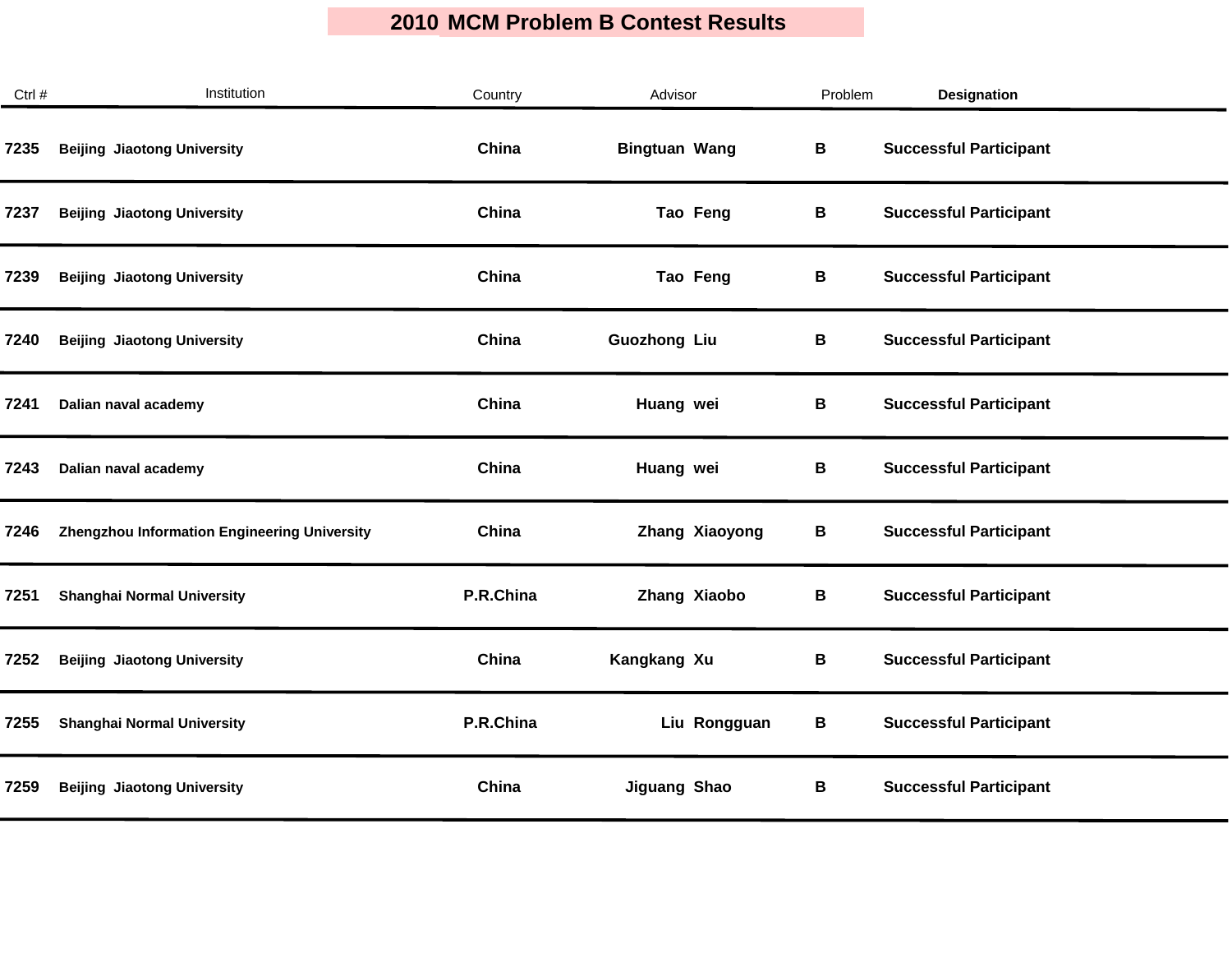| Ctrl # | Institution                                   | Country   | Advisor                 | Problem | Designation                   |  |
|--------|-----------------------------------------------|-----------|-------------------------|---------|-------------------------------|--|
| 7260   | <b>Beijing Jiaotong University</b>            | China     | Jiguang Shao            | В       | <b>Successful Participant</b> |  |
| 7264   | <b>Tsinghua University</b>                    | China     | Ran Liu                 | В       | <b>Successful Participant</b> |  |
| 7268   | <b>Beijing Normal University</b>              | China     | Laifu Liu               | В       | <b>Successful Participant</b> |  |
| 7269   | <b>Tongji University</b>                      | China     | Junfeng Yin             | В       | <b>Successful Participant</b> |  |
| 7280   | South China Agriculture University            | China     | <b>Zhang Shengxiang</b> | В       | <b>Successful Participant</b> |  |
| 7290   | Nanjing University of Information Science and | China     | Ling Tao                | B       | <b>Successful Participant</b> |  |
| 7292   | <b>Huazhong Agricultural University</b>       | China     | Xiaoyin Wang            | В       | <b>Successful Participant</b> |  |
| 7295   | <b>Shanghai Jiaotong University</b>           | P.R.China | Xiaojun Liu             | В       | <b>Successful Participant</b> |  |
| 7297   | <b>Shanghai Jiaotong University</b>           | P.R.China | Liuqing Xiao            | В       | <b>Successful Participant</b> |  |
| 7298   | <b>Shanghai Jiaotong University</b>           | P.R.China | <b>Liuqing Xiao</b>     | B       | <b>Successful Participant</b> |  |
| 7301   | <b>Shanghai Jiaotong University</b>           | P.R.China | <b>Jingliang Yue</b>    | В       | <b>Successful Participant</b> |  |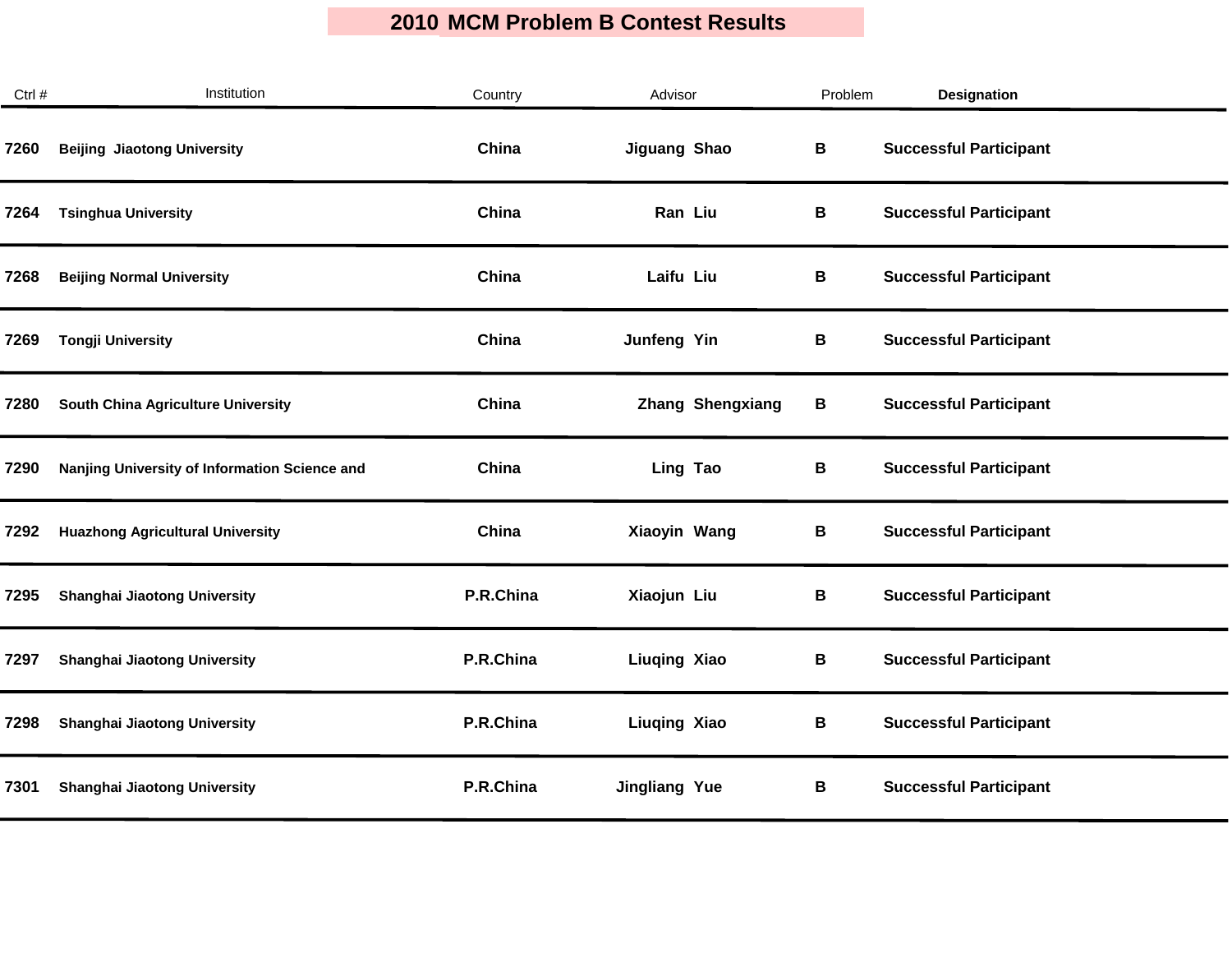| Ctrl # | Institution                                          | Country      | Advisor               | Problem | <b>Designation</b>            |
|--------|------------------------------------------------------|--------------|-----------------------|---------|-------------------------------|
| 7304   | <b>Beijing Normal University</b>                     | P.R.China    | Fusheng Yu            | В       | <b>Successful Participant</b> |
| 7306   | <b>Chongqing University</b>                          | P.R.China    | Luosheng Wen          | В       | <b>Successful Participant</b> |
| 7308   | <b>Chongqing University</b>                          | P.R.China    | Xiaohong Zhang        | В       | <b>Successful Participant</b> |
| 7309   | <b>Chongqing University</b>                          | P.R.China    | <b>Tengzhong Rong</b> | В       | <b>Successful Participant</b> |
| 7311   | <b>Beijing Forestry University</b>                   | The People's | Sheng Liu             | В       | <b>Successful Participant</b> |
| 7313   | <b>Central University of Finance and Economics</b>   | China        | Xiuguo Wang           | В       | <b>Successful Participant</b> |
| 7316   | <b>Beijing Jiaotong University</b>                   | China        | <b>Jing Wang</b>      | В       | <b>Successful Participant</b> |
| 7318   | <b>Beijing Jiaotong University</b>                   | China        | Yongsheng Wei         | В       | <b>Successful Participant</b> |
| 7321   | <b>College of Sciences ; Northeastern University</b> | P.R.China    | yang guo              | В       | <b>Successful Participant</b> |
| 7326   | <b>Southeast University</b>                          | China        | Wenyan Chen           | В       | <b>Successful Participant</b> |
| 7328   | <b>Shandong University of Science and Technology</b> | China        | Xinyue Li             | В       | <b>Successful Participant</b> |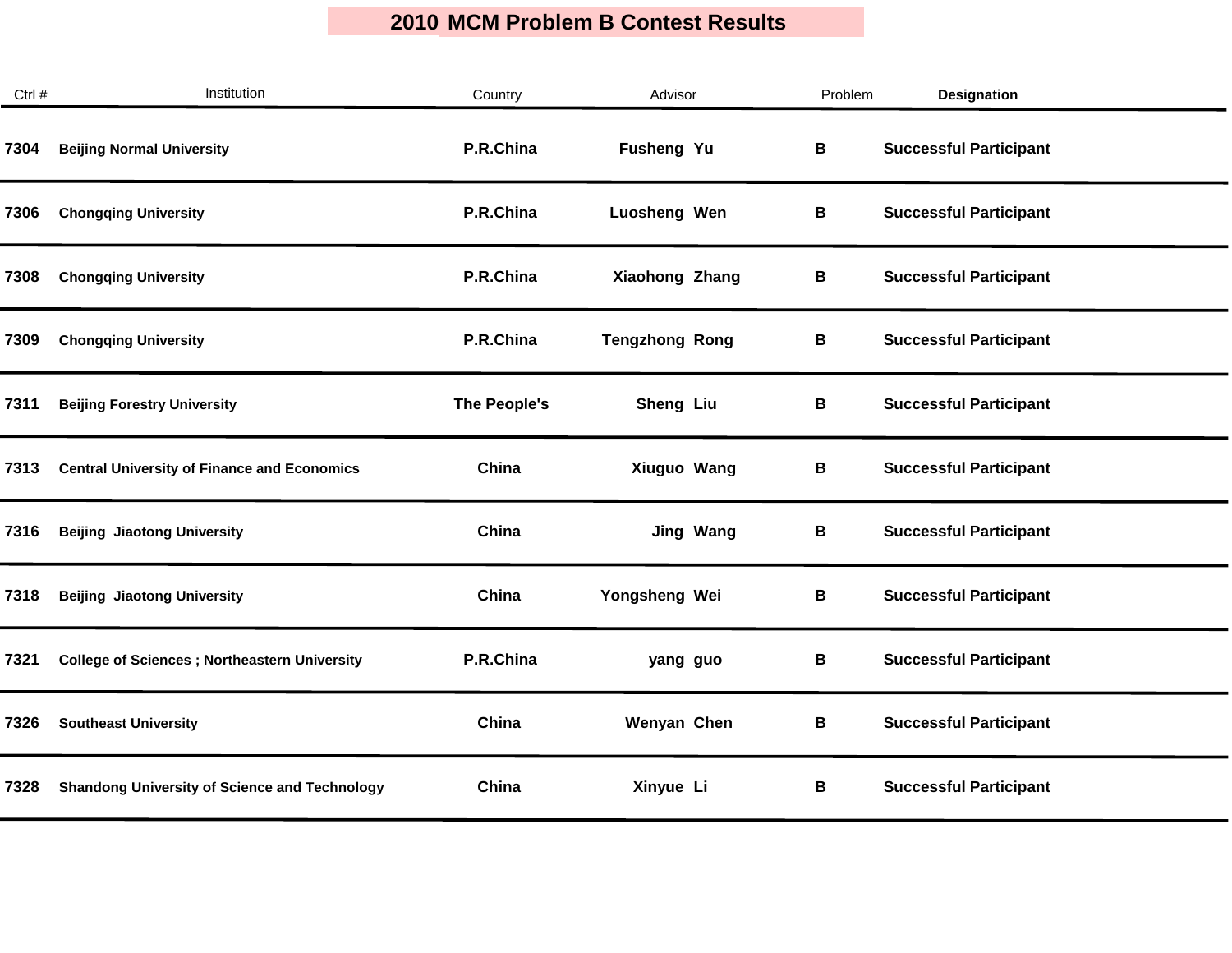| Ctrl # | Institution                                         | Country   | Advisor               | Problem | <b>Designation</b>            |  |
|--------|-----------------------------------------------------|-----------|-----------------------|---------|-------------------------------|--|
| 7329   | <b>Shanghai University of Finance&amp;Economics</b> | China     | Jia Jia               | В       | <b>Successful Participant</b> |  |
| 7330   | University of Science and Technology of China       | China     | Wei Zhu               | В       | <b>Successful Participant</b> |  |
| 7336   | <b>Central University of Finance and Economics</b>  | China     | Zhao Yin              | В       | <b>Successful Participant</b> |  |
| 7339   | Hunan Institute of Humanities, Science and          | China     | Chen Guohua           | В       | <b>Successful Participant</b> |  |
| 7343   | <b>Beijing No.4 High School</b>                     | China     | Rongqiang Ji          | В       | <b>Successful Participant</b> |  |
| 7349   | <b>Beijing No.4 High School</b>                     | China     | Jinli Miao            | В       | <b>Successful Participant</b> |  |
| 7356   | Institution of Intelligent Robots and Pattern       | P.R.China | Tong Jia              | В       | <b>Successful Participant</b> |  |
| 7360   | Institution of Intelligent Robots and Pattern       | P.R.China | Shuying Zhao          | В       | <b>Successful Participant</b> |  |
| 7365   | School of Sci., Beijing Univ. of Posts & Telecomm.  | China     | <b>Tianping Shuai</b> | В       | <b>Successful Participant</b> |  |
| 7366   | School of Sci., Beijing Univ. of Posts & Telecomm.  | China     | <b>Tianping Shuai</b> | В       | <b>Successful Participant</b> |  |
| 7368   | School of Sci., Beijing Univ. of Posts & Telecomm   | China     | Xiaoxia Wang          | В       | <b>Successful Participant</b> |  |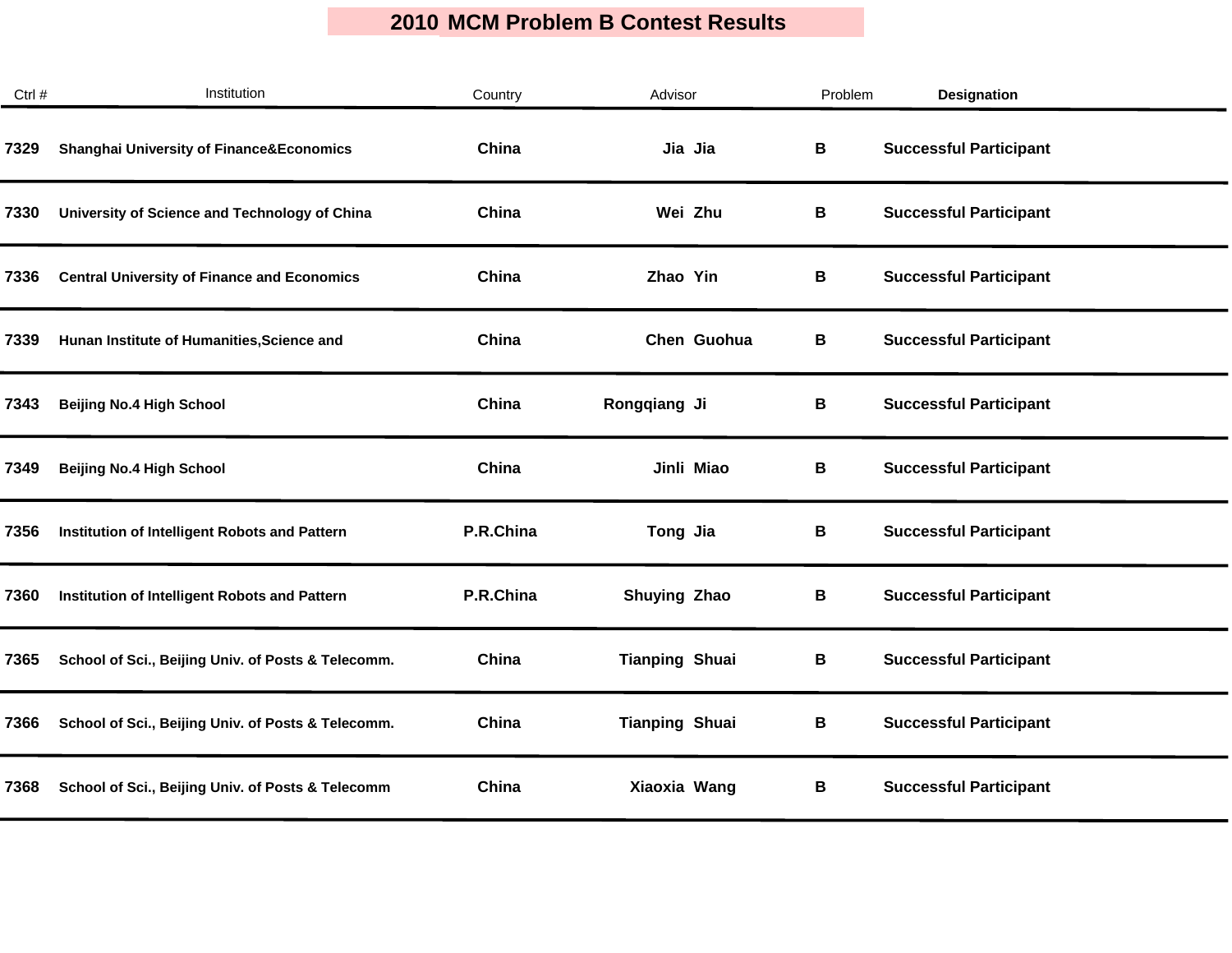| Ctrl # | Institution                                               | Country      | Advisor             | Problem | <b>Designation</b>            |  |
|--------|-----------------------------------------------------------|--------------|---------------------|---------|-------------------------------|--|
| 7381   | <b>Dalian University</b>                                  | China        | Jiatai Gang         | В       | <b>Successful Participant</b> |  |
| 7382   | <b>Beijing University of Aeronautics and Astronautics</b> | The People's | Xue Mei             | В       | <b>Successful Participant</b> |  |
| 7383   | <b>Dalian University</b>                                  | China        | Sanshan Gang        | В       | <b>Successful Participant</b> |  |
| 7384   | Shanghai Foreign Language School                          | China        | <b>LIQUN PAN</b>    | В       | <b>Successful Participant</b> |  |
| 7387   | <b>Shandong University of Science and Technology</b>      | P.R.China    | <b>Congying Han</b> | В       | <b>Successful Participant</b> |  |
| 7390   | <b>Shenyang Institute of Aeronautical Engineering</b>     | China        | Li Wang             | В       | <b>Successful Participant</b> |  |
| 7393   | <b>Shenyang Institute of Aeronautical Engineering</b>     | China        | Liangchen Wen       | В       | <b>Successful Participant</b> |  |
| 7398   | <b>Tsinghua University</b>                                | China        | Fengshan Bai        | В       | <b>Successful Participant</b> |  |
| 7400   | <b>South China Normal University</b>                      | China        | Shaohui Zhang       | В       | <b>Successful Participant</b> |  |
| 7402   | <b>Central University of Finance and Economics</b>        | China        | Dengshan Wang       | В       | <b>Successful Participant</b> |  |
| 7405   | <b>Wuhan University</b>                                   | P.R. China   | Aijiao Deng         | В       | <b>Successful Participant</b> |  |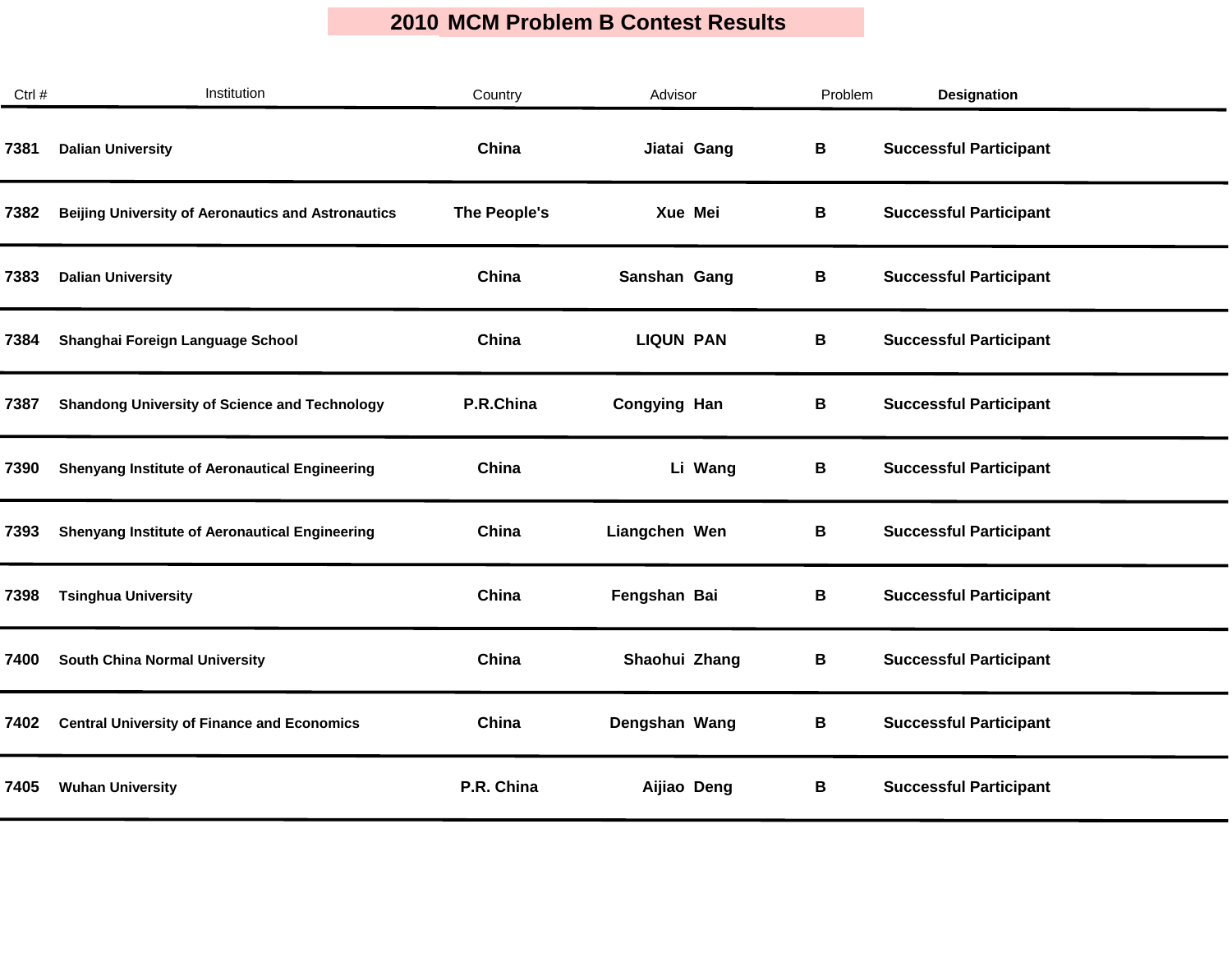| Ctrl # | Institution                                            | Country    | Advisor               | Problem | <b>Designation</b>            |  |
|--------|--------------------------------------------------------|------------|-----------------------|---------|-------------------------------|--|
| 7410   | <b>China University of Petroleum-Beijing</b>           | P.R. China | Xiaoguang Lu          | B       | <b>Successful Participant</b> |  |
| 7412   | <b>University of Wisconsin--River Falls</b>            | <b>USA</b> | Kathy Tomlinson       | В       | <b>Successful Participant</b> |  |
| 7416   | <b>Dalian University of Technology</b>                 | P.R.China  | <b>Mingfeng He</b>    | В       | <b>Successful Participant</b> |  |
| 7421   | west anhui university                                  | China      | yue qin               | В       | <b>Successful Participant</b> |  |
| 7423   | Zhengzhou Information Engineering Institute            | China      | <b>Changyong Peng</b> | В       | <b>Successful Participant</b> |  |
| 7424   | west anhui university                                  | China      | Shi MingHua           | В       | <b>Successful Participant</b> |  |
| 7426   | west anhui university                                  | China      | Li GuoCheng           | В       | <b>Successful Participant</b> |  |
| 7428   | <b>North China Electric Power University (Baoding)</b> | China      | YAGANG ZHANG          | В       | <b>Successful Participant</b> |  |
| 7430   | <b>North China Electric Power University (Baoding)</b> | China      | <b>JINGGANG LIU</b>   | В       | <b>Successful Participant</b> |  |
| 7432   | <b>North China Electric Power University (Baoding)</b> | China      | <b>PO ZHANG</b>       | В       | <b>Successful Participant</b> |  |
| 7434   | <b>North China Electric Power University (Baoding)</b> | China      | <b>JINGGANG LIU</b>   | В       | <b>Successful Participant</b> |  |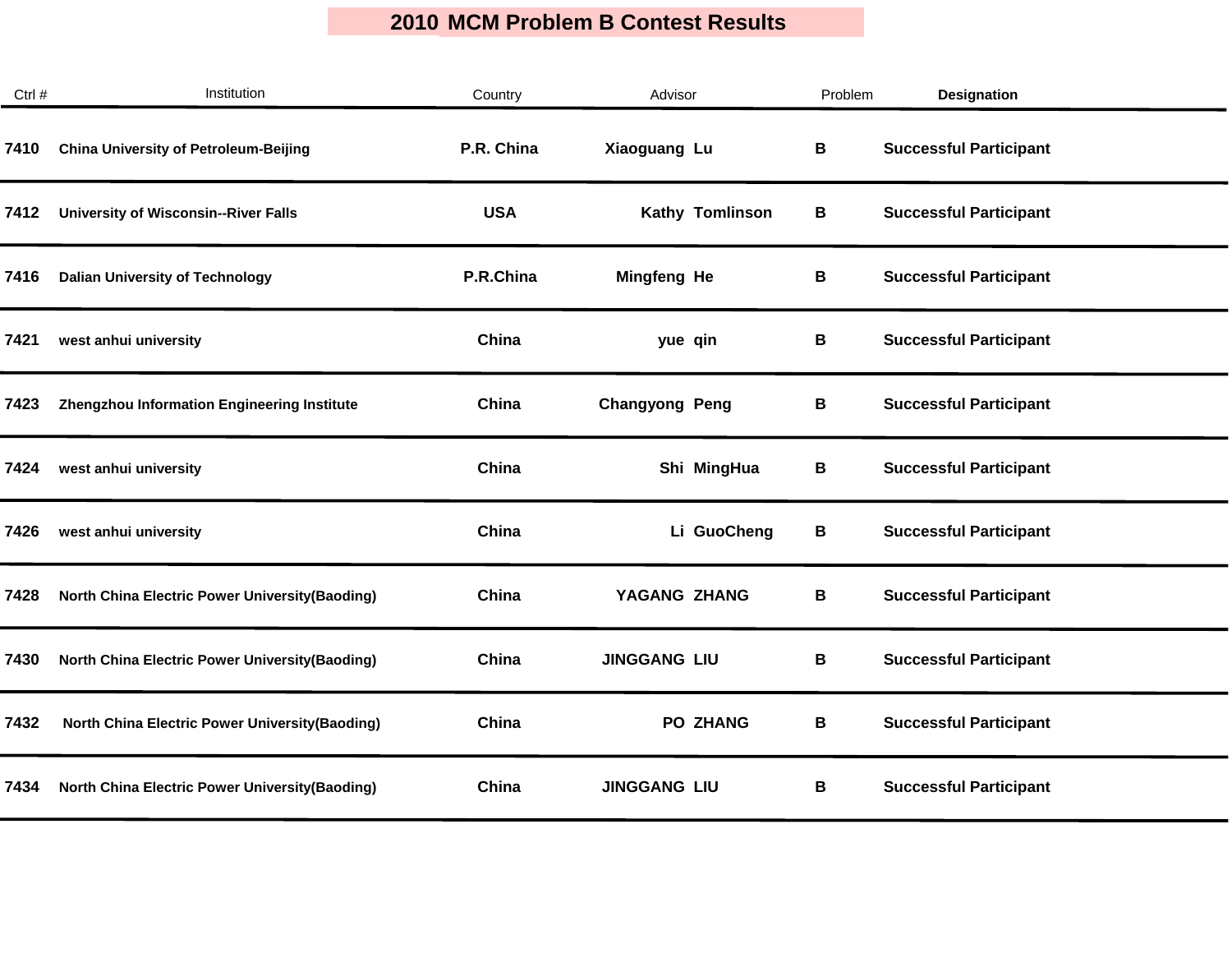| Ctrl # | Institution                                      | Country | Advisor      | Problem | <b>Designation</b>            |  |
|--------|--------------------------------------------------|---------|--------------|---------|-------------------------------|--|
| 7437   | Beijing Univ. of Posts & Telecomm.               | China   | Lixia Wang   | B       | <b>Successful Participant</b> |  |
| 7440   | Beijing Univ. of Posts & Telecomm.               | China   | Xiaoxia Wang | В       | <b>Successful Participant</b> |  |
| 7443   | Beijing Univ. of Posts & Telecomm.               | China   | Xinchao Zhao | В       | <b>Successful Participant</b> |  |
| 7445   | Beijing Univ. of Posts & Telecomm.               | China   | Qing Zhou    | В       | <b>Successful Participant</b> |  |
| 7455   | School of Telecomm. Eng., Beijing Univ. of Posts | China   | Xiaoxia Wang | В       | <b>Successful Participant</b> |  |
| 7462   | <b>Yanbian University</b>                        | china   | yin zhe      | В       | <b>Successful Participant</b> |  |
| 7466   | School of Science of Wuhan University of         | China   | Chen Jianye  | В       | <b>Successful Participant</b> |  |
| 7467   | School of Science of Wuhan University of         | China   | Chu Yangjie  | В       | <b>Successful Participant</b> |  |
| 7469   | School of Science of Wuhan University of         | China   | He Lang      | В       | <b>Successful Participant</b> |  |
| 7470   | School of Science of Wuhan University of         | China   | He Lang      | В       | <b>Successful Participant</b> |  |
| 7471   | School of Science of Wuhan University of         | China   | Liu Yang     | В       | <b>Successful Participant</b> |  |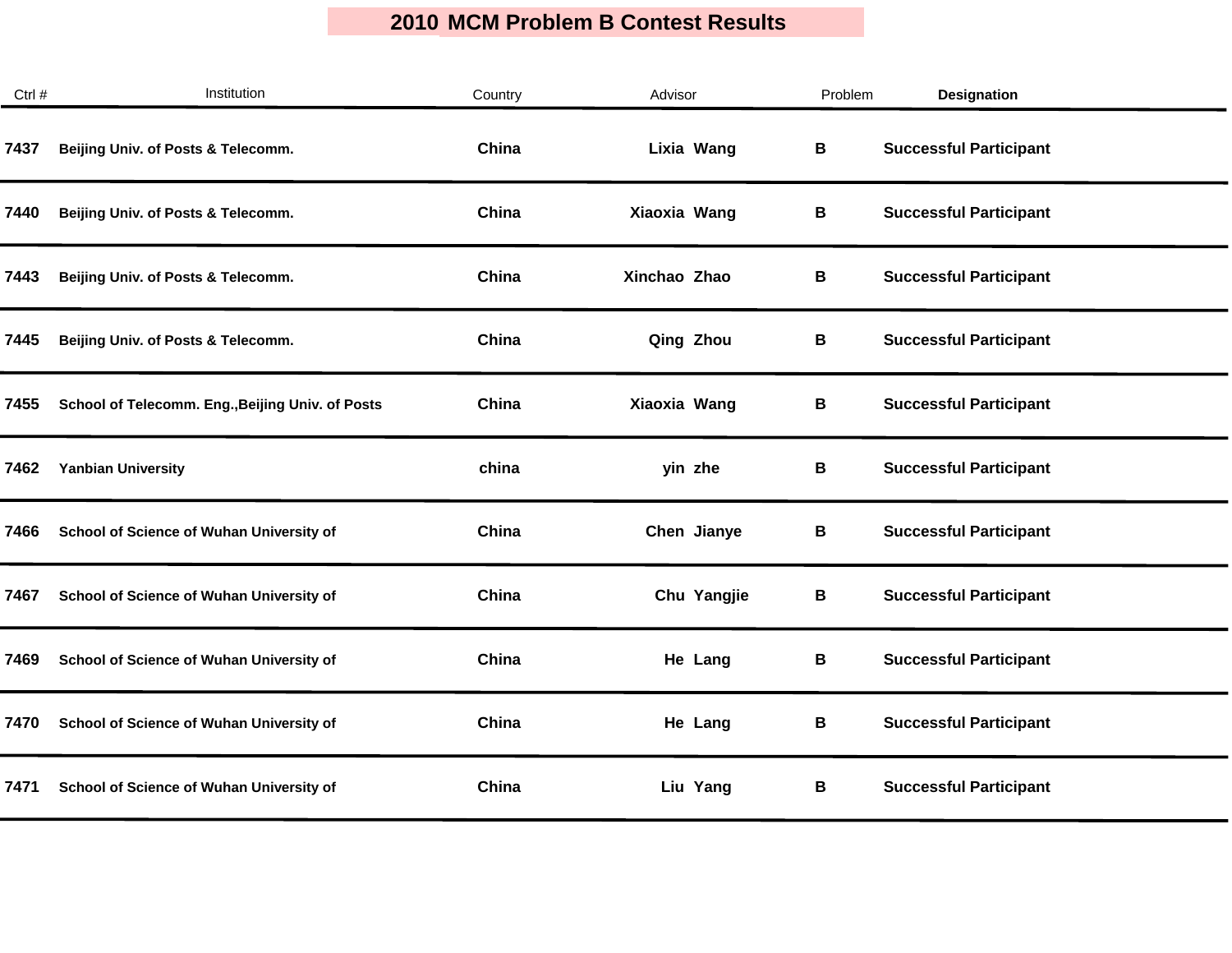| Ctrl # | Institution                                           | Country          | Advisor               | Problem | <b>Designation</b>            |
|--------|-------------------------------------------------------|------------------|-----------------------|---------|-------------------------------|
| 7473   | School of Science of Wuhan University of              | China            | Huang Xiaowei         | В       | <b>Successful Participant</b> |
| 7474   | School of Science of Wuhan University of              | China            | Huang Xiaowei         | В       | <b>Successful Participant</b> |
| 7476   | School of Science of Wuhan University of              | China            | Zhu Huiying           | В       | <b>Successful Participant</b> |
| 7477   | <b>Peking University</b>                              | China            | ZuHui Fan             | В       | <b>Successful Participant</b> |
| 7481   | <b>Shenyang University of Technology</b>              | <b>P.R.CHINA</b> | Bo Wang               | В       | <b>Successful Participant</b> |
| 7491   | <b>Shenyang Institute of Aeronautical Engineering</b> | China            | Lin Li                | В       | <b>Successful Participant</b> |
| 7493   | <b>Shenyang Institute of Aeronautical Engineering</b> | China            | Meijiao Liu           | В       | <b>Successful Participant</b> |
| 7502   | <b>University of Washington</b>                       | <b>USA</b>       | James Burke           | В       | <b>Successful Participant</b> |
| 7504   | <b>Worcester Polytechnic Institute</b>                | <b>USA</b>       | <b>Burt Tilley</b>    | B       | <b>Successful Participant</b> |
| 7510   | University of Colorado - Boulder                      | <b>USA</b>       | <b>Bengt Fornberg</b> | В       | <b>Successful Participant</b> |
| 7511   | Institution of Intelligent Robots and Pattern         | P.R.China        | Dongyue Chen          | В       | <b>Successful Participant</b> |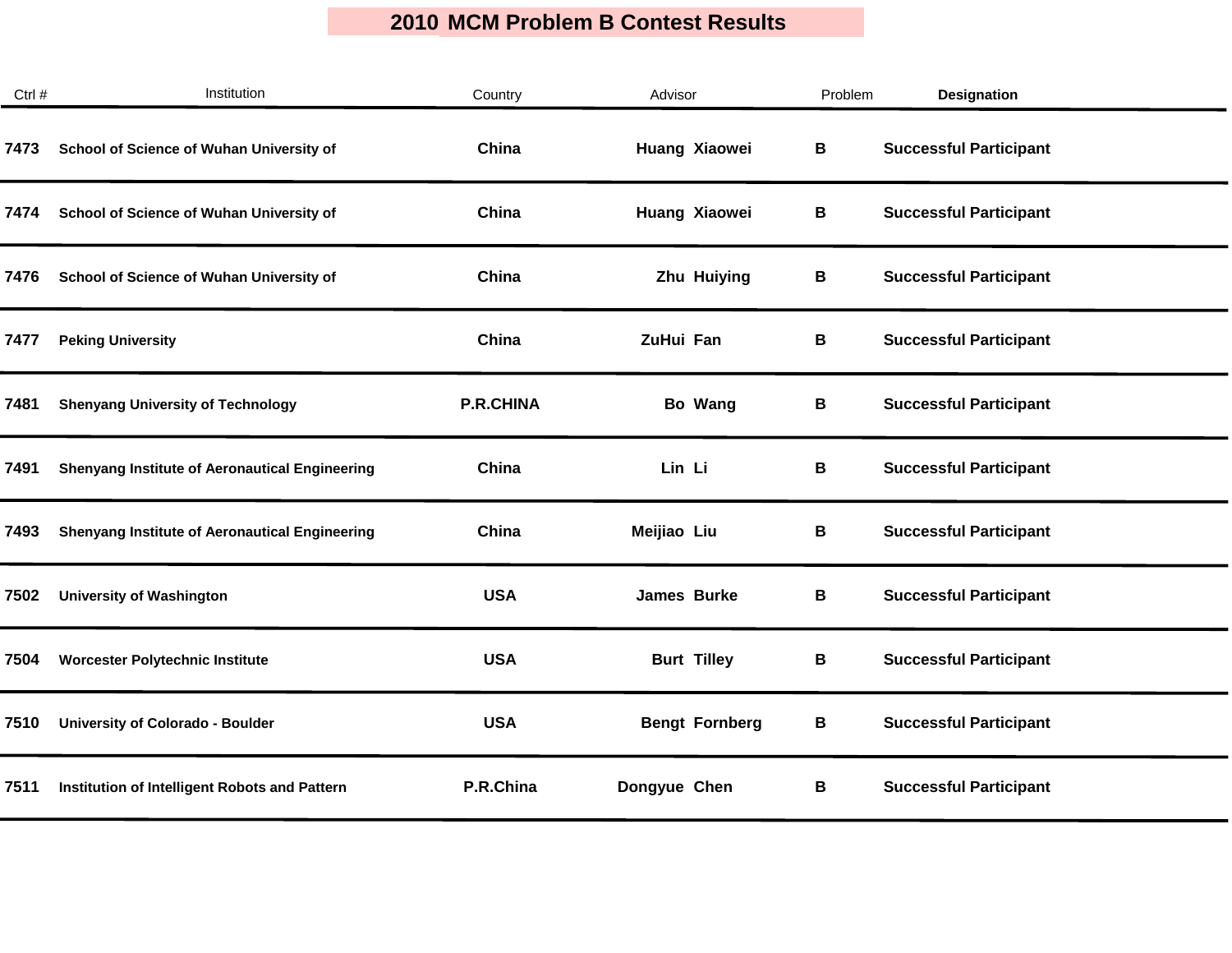| Ctrl # | Institution                                          | Country          | Advisor               | Problem | <b>Designation</b>            |
|--------|------------------------------------------------------|------------------|-----------------------|---------|-------------------------------|
| 7512   | School of Mechanical Engineering and Automation,     | P.R.China        | Xuehong He            | В       | <b>Successful Participant</b> |
| 7514   | <b>Research Center of Control &amp; Simulation;</b>  | P.R.China        | Jianjiang Cui         | В       | <b>Successful Participant</b> |
| 7515   | <b>Research Center of Control &amp; Simulation;</b>  | P.R.China        | Jianjiang Cui         | В       | <b>Successful Participant</b> |
| 7521   | Institute of System Science; Northeastern University | P.R.China        | <b>Xuefeng Zhang</b>  | В       | <b>Successful Participant</b> |
| 7526   | Institute of Artificial Intelligence and Robotics;   | P.R.China        | Zixi Jia              | В       | <b>Successful Participant</b> |
| 7528   | <b>College of Sciences ; Northeastern University</b> | P.R.China        | yang guo              | В       | <b>Successful Participant</b> |
| 7530   | <b>China University of Petroleum-Beijing</b>         | P.R. China       | Yang Gao              | В       | <b>Successful Participant</b> |
| 7532   | <b>Chengdu University of Technology</b>              | China            | Yong Yuan             | В       | <b>Successful Participant</b> |
| 7533   | Jilin Institute of Chemical Technology               | China            | Feng Lin              | В       | <b>Successful Participant</b> |
| 7534   | <b>Central University of Finance and Economics</b>   | <b>P.R.CHINA</b> | <b>Huiging Huang</b>  | В       | <b>Successful Participant</b> |
| 7535   | <b>Chengdu University of Technology</b>              | China            | <b>Guangxin Huang</b> | В       | <b>Successful Participant</b> |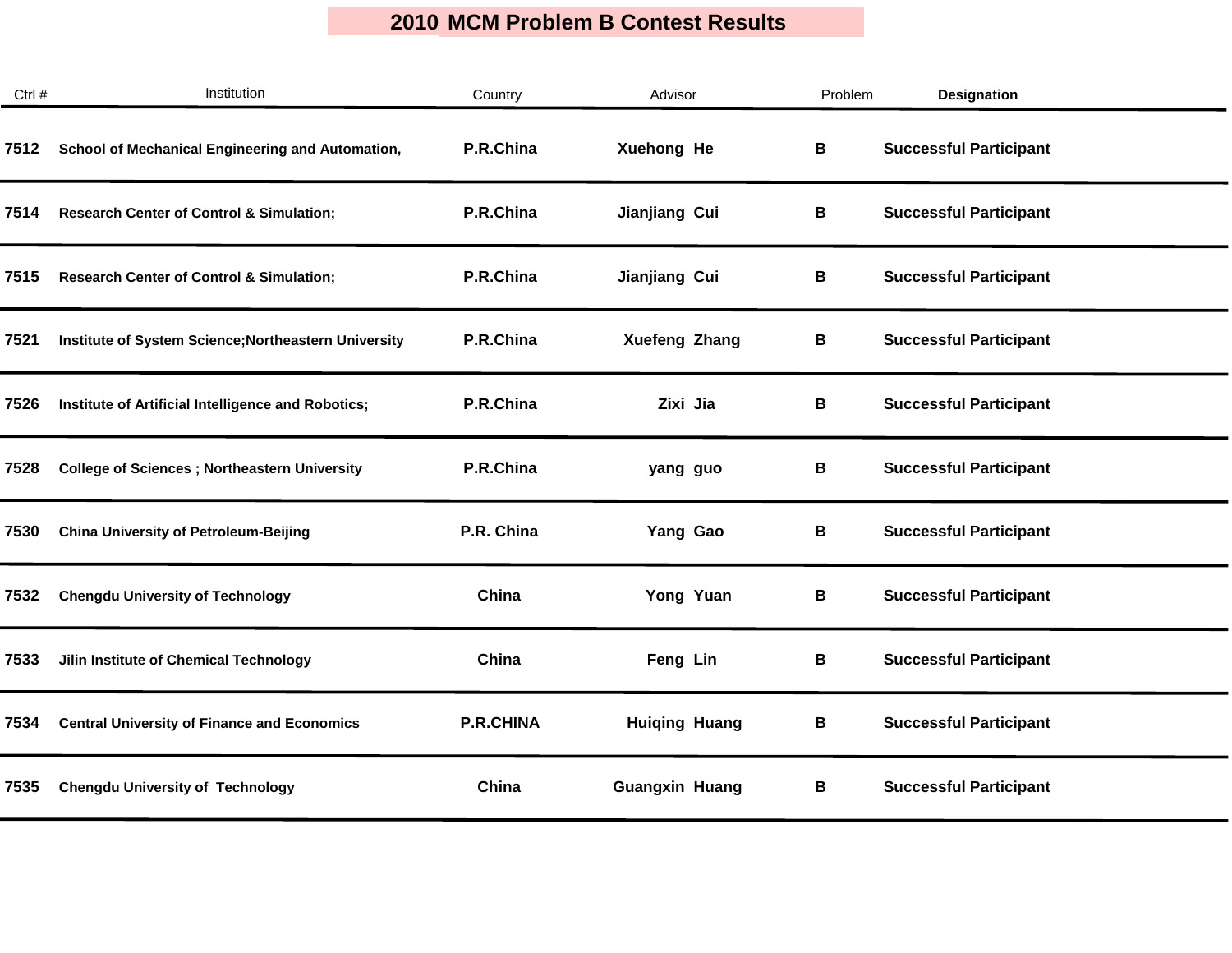| Ctrl # | Institution                                       | Country    | Advisor               | Problem | <b>Designation</b>            |
|--------|---------------------------------------------------|------------|-----------------------|---------|-------------------------------|
| 7537   | Jilin Institute of Chemical Technology            | China      | Weina Wang            | В       | <b>Successful Participant</b> |
| 7540   | <b>Peking University</b>                          | China      | <b>Tiemin Wang</b>    | В       | <b>Successful Participant</b> |
| 7541   | <b>Chang'an University</b>                        | China      | Zheng Qiuya           | В       | <b>Successful Participant</b> |
| 7545   | <b>Chang'an University</b>                        | China      | Wang ming             | В       | <b>Successful Participant</b> |
| 7546   | School of Science of Wuhan University of          | China      | Zhu Huaping           | В       | <b>Successful Participant</b> |
| 7549   | School of Science of Wuhan University of          | China      | Liu Chunhui           | В       | <b>Successful Participant</b> |
| 7557   | The College of Idaho                              | <b>USA</b> | <b>James Dull</b>     | В       | <b>Successful Participant</b> |
| 7560   | <b>Loyola University Maryland</b>                 | <b>USA</b> | Jiyuan Tao            | В       | <b>Successful Participant</b> |
| 7563   | <b>Sonoma State University</b>                    | <b>USA</b> | <b>Brigitte Lahme</b> | B       | <b>Successful Participant</b> |
| 7573   | <b>Fujian Agriculture and Forestry University</b> | China      | Lurong Wu             | В       | <b>Successful Participant</b> |
| 7575   | <b>South China Normal University</b>              | China      | Tan Yang              | В       | <b>Successful Participant</b> |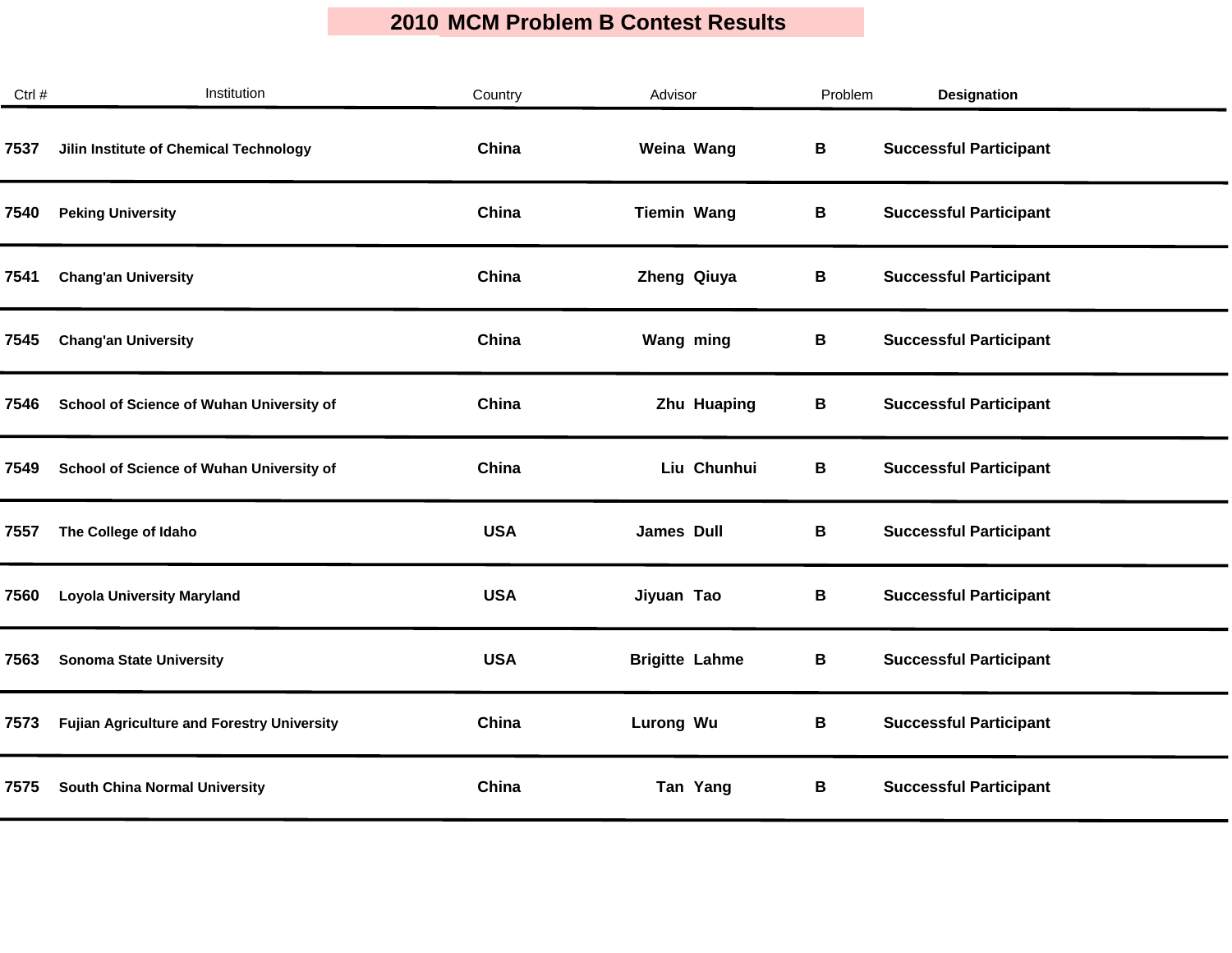| Ctrl # | Institution                                          | Country         | Advisor               | Problem | <b>Designation</b>            |
|--------|------------------------------------------------------|-----------------|-----------------------|---------|-------------------------------|
| 7577   | <b>RENMIN UNIVERSITY OF CHINA</b>                    | <b>CHINA</b>    | <b>ZONGFEI FU</b>     | В       | <b>Successful Participant</b> |
| 7585   | <b>Wartburg College</b>                              | <b>USA</b>      | Mariah Birgen         | В       | <b>Successful Participant</b> |
| 7588   | <b>Western Connecticut State University</b>          | <b>USA</b>      | Josephine Hamer       | В       | <b>Successful Participant</b> |
| 7594   | <b>Huazhong University of Science and Technology</b> | <b>PR China</b> | Zhengyang Mei         | В       | <b>Successful Participant</b> |
| 7596   | <b>Shandong University at Weihai</b>                 | P.R.China       | Xiao Hua Cao Zhulou   | В       | <b>Successful Participant</b> |
| 7597   | <b>Jinan University</b>                              | China           | <b>SUOHAI FAN</b>     | В       | <b>Successful Participant</b> |
| 7601   | Shandong University at Weihai                        | P.R.China       | <b>Zhulou Cao</b>     | В       | <b>Successful Participant</b> |
| 7604   | <b>Jinan University</b>                              | China           | <b>SHIZHUAN LUO</b>   | В       | <b>Successful Participant</b> |
| 7607   | <b>Jinan University</b>                              | China           | <b>CHUANLIN ZHANG</b> | B       | <b>Successful Participant</b> |
| 7609   | <b>Huizhou University</b>                            | China           | Wenlin Gui            | В       | <b>Successful Participant</b> |
| 7611   | University of Science and Technology of China        | China           | Chen Yang             | В       | <b>Successful Participant</b> |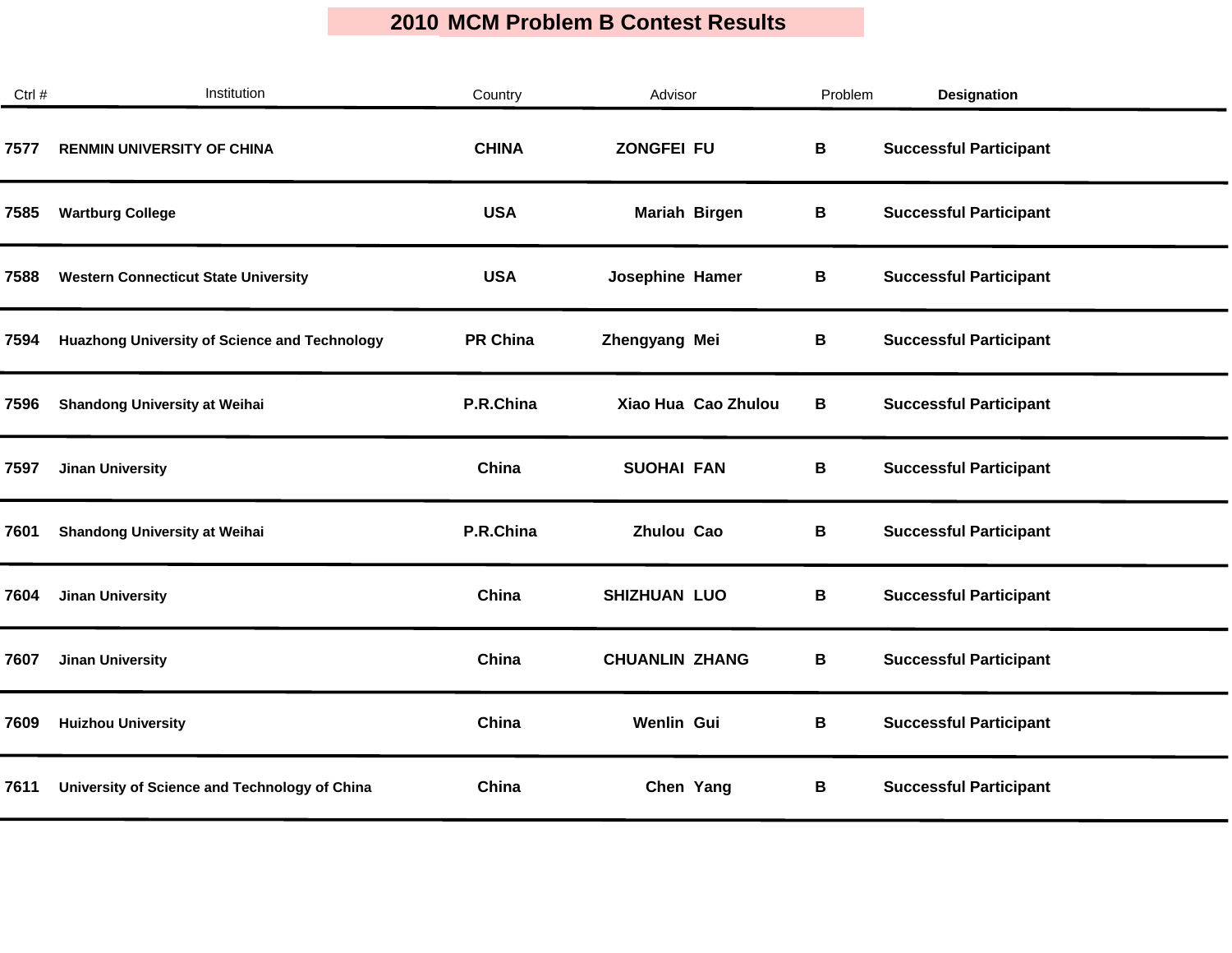| Ctrl # | Institution                                          | Country         | Advisor               | Problem | <b>Designation</b>            |
|--------|------------------------------------------------------|-----------------|-----------------------|---------|-------------------------------|
| 7616   | <b>Shandong University at Weihai</b>                 | P.R.China       | Zhulou Cao            | В       | <b>Successful Participant</b> |
| 7621   | Universiti Teknologi MARA                            | <b>Malaysia</b> | Rasimah Aripin        | В       | <b>Successful Participant</b> |
| 7624   | <b>Anhui University</b>                              | China           | Fei Zhang             | В       | <b>Successful Participant</b> |
| 7627   | <b>Shandong University at Weihai</b>                 | P.R.China       | Jing Li               | В       | <b>Successful Participant</b> |
| 7629   | <b>Shandong University at Weihai</b>                 | P.R.China       | Cao Zhulou Liu Jiaguo | В       | <b>Successful Participant</b> |
| 7635   | South China University of Technology                 | China           | Shenquan Liu          | В       | <b>Successful Participant</b> |
| 7638   | <b>Shanghai University of Finance and Economics</b>  | China           | Suoxian Pan           | В       | <b>Successful Participant</b> |
| 7640   | <b>Shandong University at Weihai</b>                 | P.R.China       | <b>Huimin Song</b>    | В       | <b>Successful Participant</b> |
| 7643   | South China University of Technology                 | China           | Shenquan Liu          | В       | <b>Successful Participant</b> |
| 7644   | <b>Shandong University of Science and Technology</b> | China           | Li Gang               | В       | <b>Successful Participant</b> |
| 7645   | South China University of Technology                 | China           | <b>Ping Huang</b>     | В       | <b>Successful Participant</b> |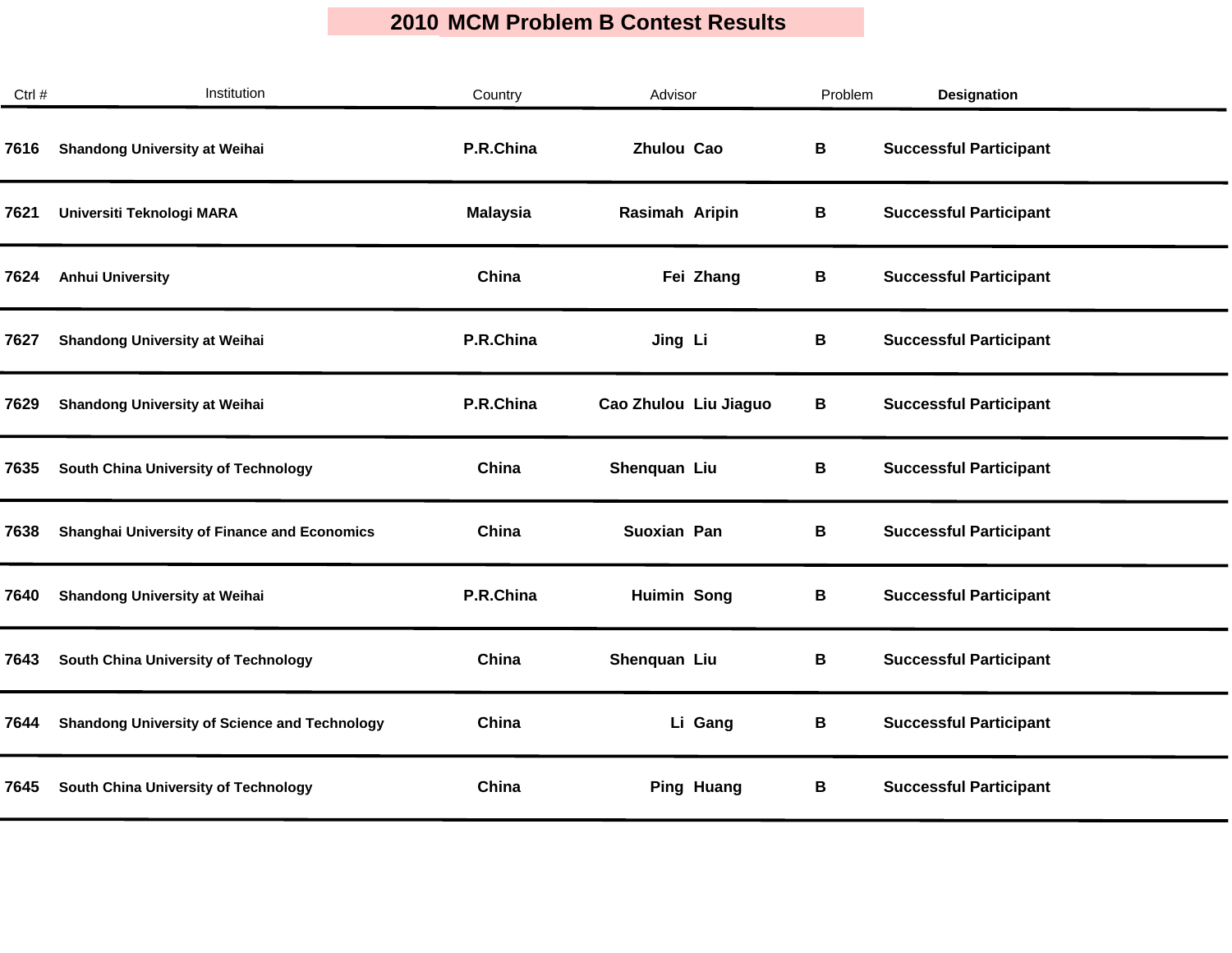| Ctrl # | Institution                          | Country    | Advisor                | Problem | <b>Designation</b>            |
|--------|--------------------------------------|------------|------------------------|---------|-------------------------------|
| 7646   | South China University of Technology | China      | <b>Ping Huang</b>      | В       | <b>Successful Participant</b> |
| 7663   | South China University of Technology | China      | Rui Kuang              | В       | <b>Successful Participant</b> |
| 7669   | <b>Hunan University</b>              | China      | Han Luo                | В       | <b>Successful Participant</b> |
| 7671   | <b>Hunan University</b>              | China      | Yichao Chen            | В       | <b>Successful Participant</b> |
| 7673   | <b>Hunan University</b>              | China      | <b>Zhiqiang You</b>    | В       | <b>Successful Participant</b> |
| 7674   | <b>Hunan University</b>              | China      | Shangjiang Guo         | В       | <b>Successful Participant</b> |
| 7676   | <b>Hunan University</b>              | China      | Yichao Chen            | В       | <b>Successful Participant</b> |
| 7679   | <b>Hunan University</b>              | China      | Chuanxiu Ma            | В       | <b>Successful Participant</b> |
| 7684   | South China University of Technology | China      | Bo Xie                 | В       | <b>Successful Participant</b> |
| 7689   | <b>Simpson College</b>               | <b>USA</b> | Heidi Berger           | В       | <b>Successful Participant</b> |
| 7692   | <b>Simpson College</b>               | <b>USA</b> | <b>Murphy Waggoner</b> | В       | <b>Successful Participant</b> |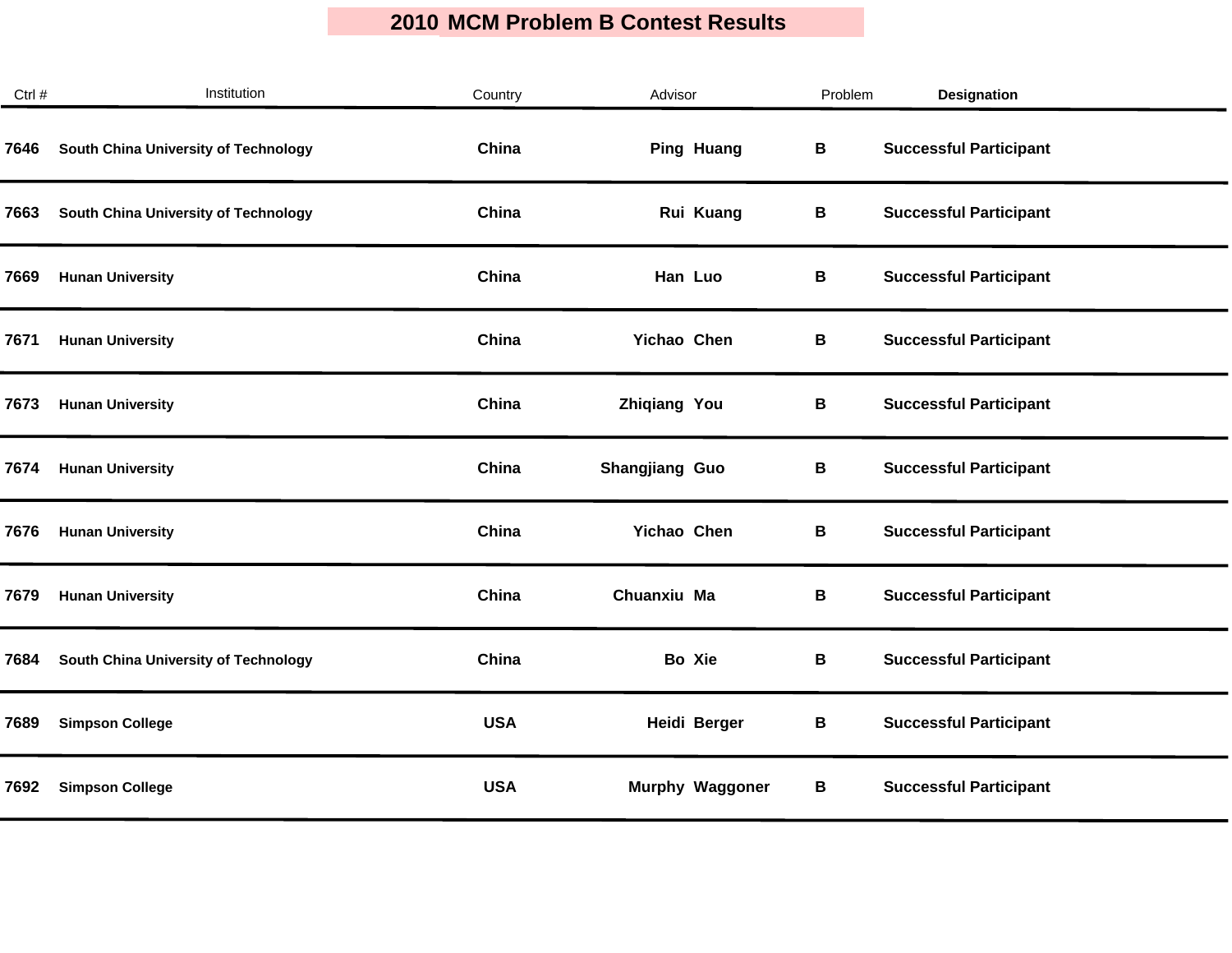| Ctrl # | Institution                                          | Country         | Advisor                 | Problem | <b>Designation</b>            |  |
|--------|------------------------------------------------------|-----------------|-------------------------|---------|-------------------------------|--|
| 7693   | <b>Simpson College</b>                               | <b>USA</b>      | Werner Kolln            | В       | <b>Successful Participant</b> |  |
| 7695   | <b>Simpson College</b>                               | <b>USA</b>      | <b>Rick Spellerberg</b> | В       | <b>Successful Participant</b> |  |
| 7702   | <b>Simpson College</b>                               | <b>USA</b>      | <b>Clint Meyer</b>      | В       | <b>Successful Participant</b> |  |
| 7703   | <b>Simpson College</b>                               | <b>USA</b>      | Paul Craven             | В       | <b>Successful Participant</b> |  |
| 7706   | <b>Seattle University</b>                            | <b>USA</b>      | Jeffery DiFranco        | В       | <b>Successful Participant</b> |  |
| 7708   | Institution of Software; Northeastern University     | P.R.China       | <b>GuangMing Yang</b>   | В       | <b>Successful Participant</b> |  |
| 7713   | Institution of Mathematics; Northeastern University  | P.R.China       | Shuni Song              | В       | <b>Successful Participant</b> |  |
| 7714   | Institution of Mathematics; Northeastern University  | P.R.China       | Yanrui Sun              | В       | <b>Successful Participant</b> |  |
| 7716   | Institution of Mathematics; Northeastern University  | P.R.China       | Yun Yang                | В       | <b>Successful Participant</b> |  |
| 7721   | <b>Huazhong University of Science and Technology</b> | <b>PR China</b> | Zhibin Han              | В       | <b>Successful Participant</b> |  |
| 7722   | <b>Huazhong University of Science and Technology</b> | <b>PR China</b> | Zhibin Han              | В       | <b>Successful Participant</b> |  |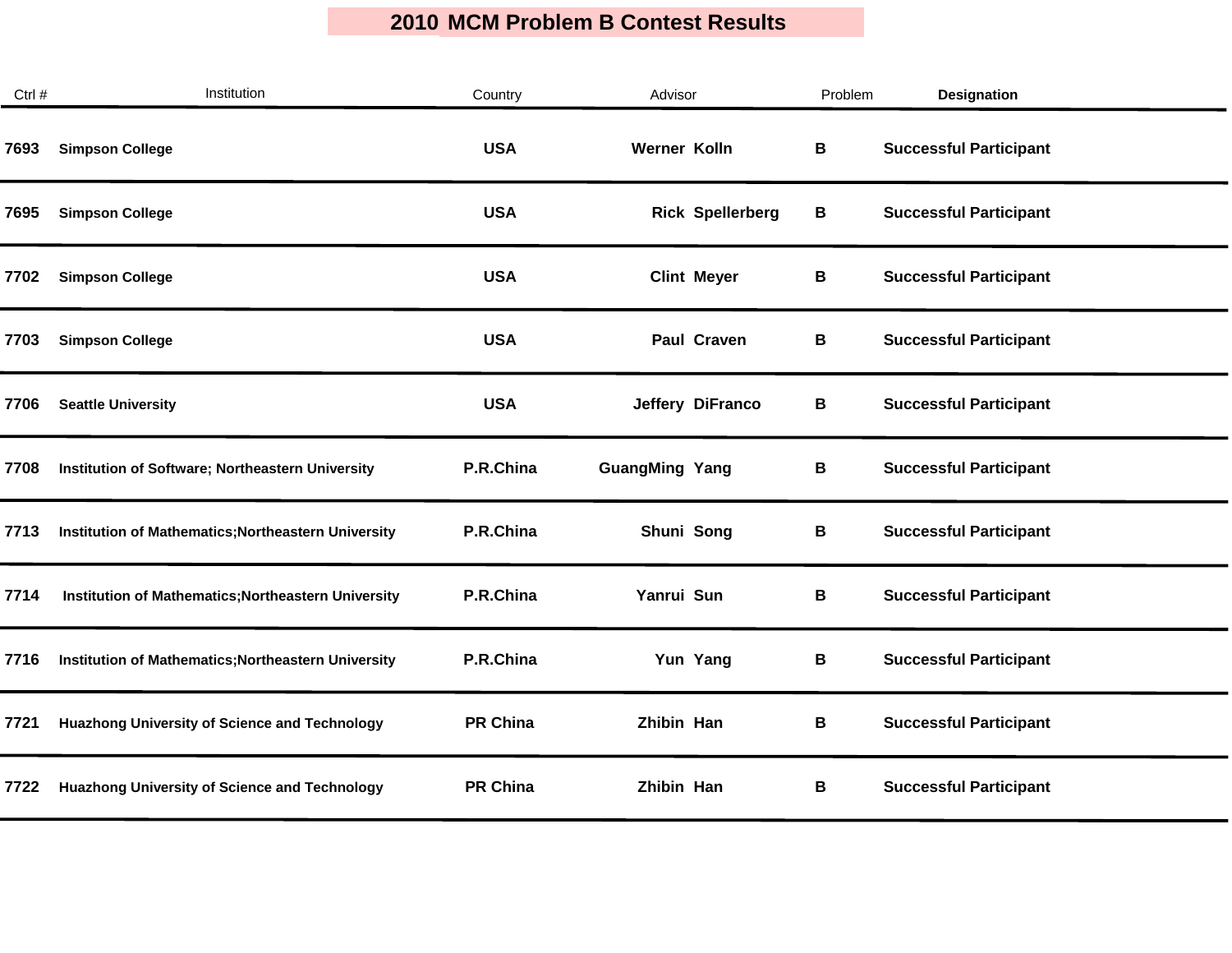| Ctrl # | Institution                                          | Country         | Advisor          | Problem | <b>Designation</b>            |
|--------|------------------------------------------------------|-----------------|------------------|---------|-------------------------------|
| 7724   | <b>Shenyang University</b>                           | China           | Guiyan Mu        | В       | <b>Successful Participant</b> |
| 7727   | Beihua University, Jilin, China                      | China           | Wenyu Li         | B       | <b>Successful Participant</b> |
| 7728   | Beihua University, Jilin, China                      | China           | Yiyun Liu        | В       | <b>Successful Participant</b> |
| 7730   | Beihua University, Jilin, China                      | China           | Hui Li           | В       | <b>Successful Participant</b> |
| 7733   | Beihua University, Jilin, China                      | China           | Yunlong Lu       | B       | <b>Successful Participant</b> |
| 7734   | Beihua University, Jilin, China                      | China           | Xiaowei Jiang    | В       | <b>Successful Participant</b> |
| 7735   | <b>Beijing Normal University</b>                     | P.R.China       | <b>Wenan Guo</b> | В       | <b>Successful Participant</b> |
| 7736   | <b>Huazhong University of Science and Technology</b> | <b>PR China</b> | Nanzhong He      | B       | <b>Successful Participant</b> |
| 7743   | <b>Central University of Finance and Economics</b>   | China           | Zhaoxu Sun       | B       | <b>Successful Participant</b> |
| 7748   | <b>Shanghai University of Finance and Economics</b>  | P.R.China       | Bei Zhang        | В       | <b>Successful Participant</b> |
| 7750   | <b>SHANGHAI FOREIGN LANGUAGE SCHOOL</b>              | <b>CHINA</b>    | <b>LIQUN PAN</b> | В       | <b>Successful Participant</b> |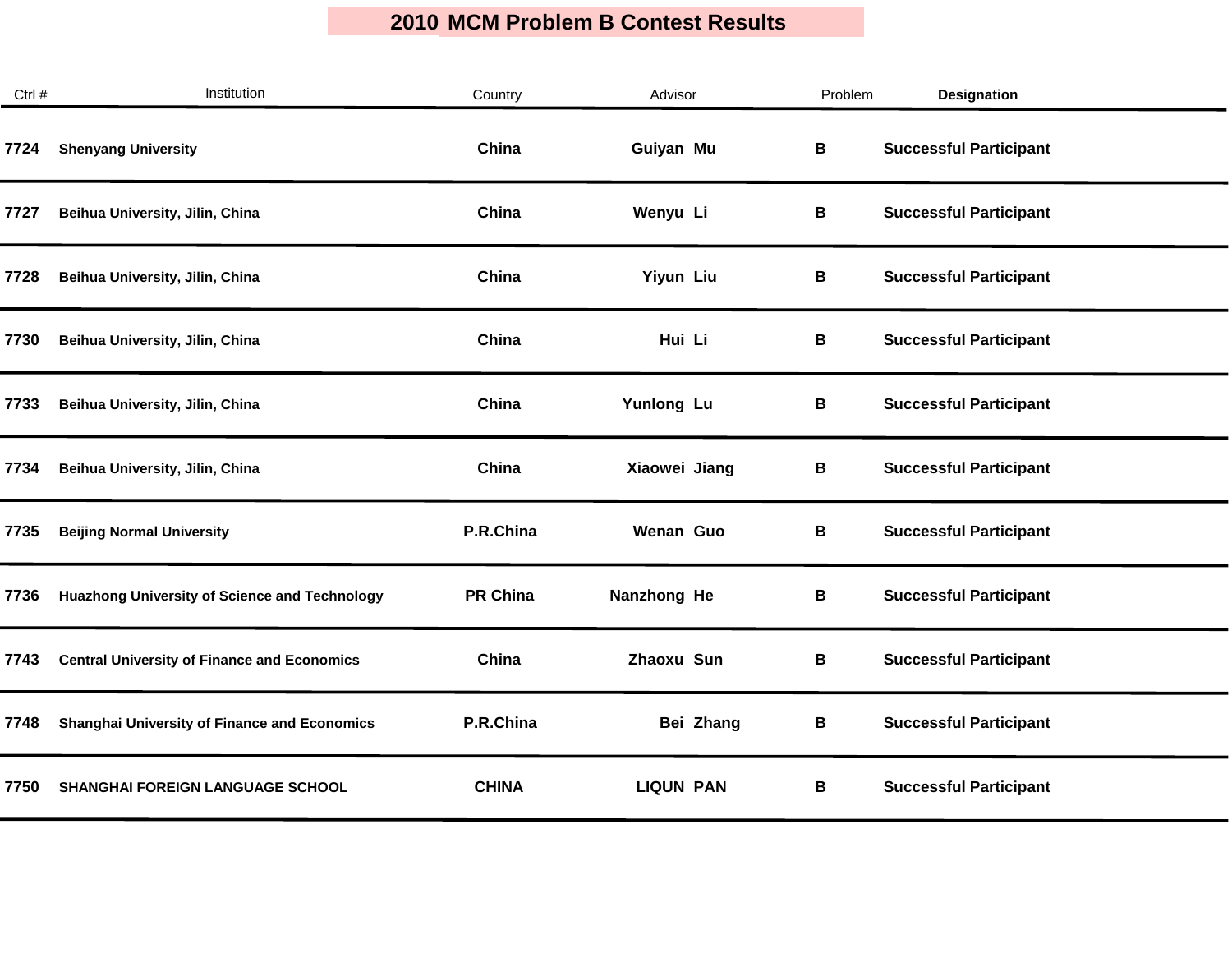| Ctrl # | Institution                                   | Country      | Advisor               | Problem | Designation                   |  |
|--------|-----------------------------------------------|--------------|-----------------------|---------|-------------------------------|--|
| 7753   | <b>SHANGHAI FOREIGN LANGUAGE SCHOOL</b>       | <b>CHINA</b> | <b>YUE SUN</b>        | B       | <b>Successful Participant</b> |  |
| 7755   | <b>SHANGHAI FOREIGN LANGUAGE SCHOOL</b>       | <b>CHINA</b> | <b>LIANG TAO</b>      | В       | <b>Successful Participant</b> |  |
| 7759   | <b>Xuzhou Air Force College</b>               | P.R.China    | Wang Xiaoyan          | В       | <b>Successful Participant</b> |  |
| 7770   | University of Science and Technology of China | China        | Lan Liu               | B       | <b>Successful Participant</b> |  |
| 7775   | <b>Tsinghua University</b>                    | China        | Zhi Deng              | В       | <b>Successful Participant</b> |  |
| 7776   | <b>Guangxi University</b>                     | P.R.China    | Ruxue Wu              | B       | <b>Successful Participant</b> |  |
| 7777   | <b>Guangxi University</b>                     | P.R.China    | Ruxue Wu              | В       | <b>Successful Participant</b> |  |
| 7778   | <b>Guangxi University</b>                     | P.R.China    | <b>Zhongxing Wang</b> | В       | <b>Successful Participant</b> |  |
| 7780   | <b>Guangxi University</b>                     | P.R.China    | <b>Zhongxing Wang</b> | В       | <b>Successful Participant</b> |  |
| 7786   | <b>Tsinghua University</b>                    | China        | Zhijian Ou            | В       | <b>Successful Participant</b> |  |
| 7790   | Central university of finance and economics   | China        | <b>Xiaoming Fan</b>   | В       | <b>Successful Participant</b> |  |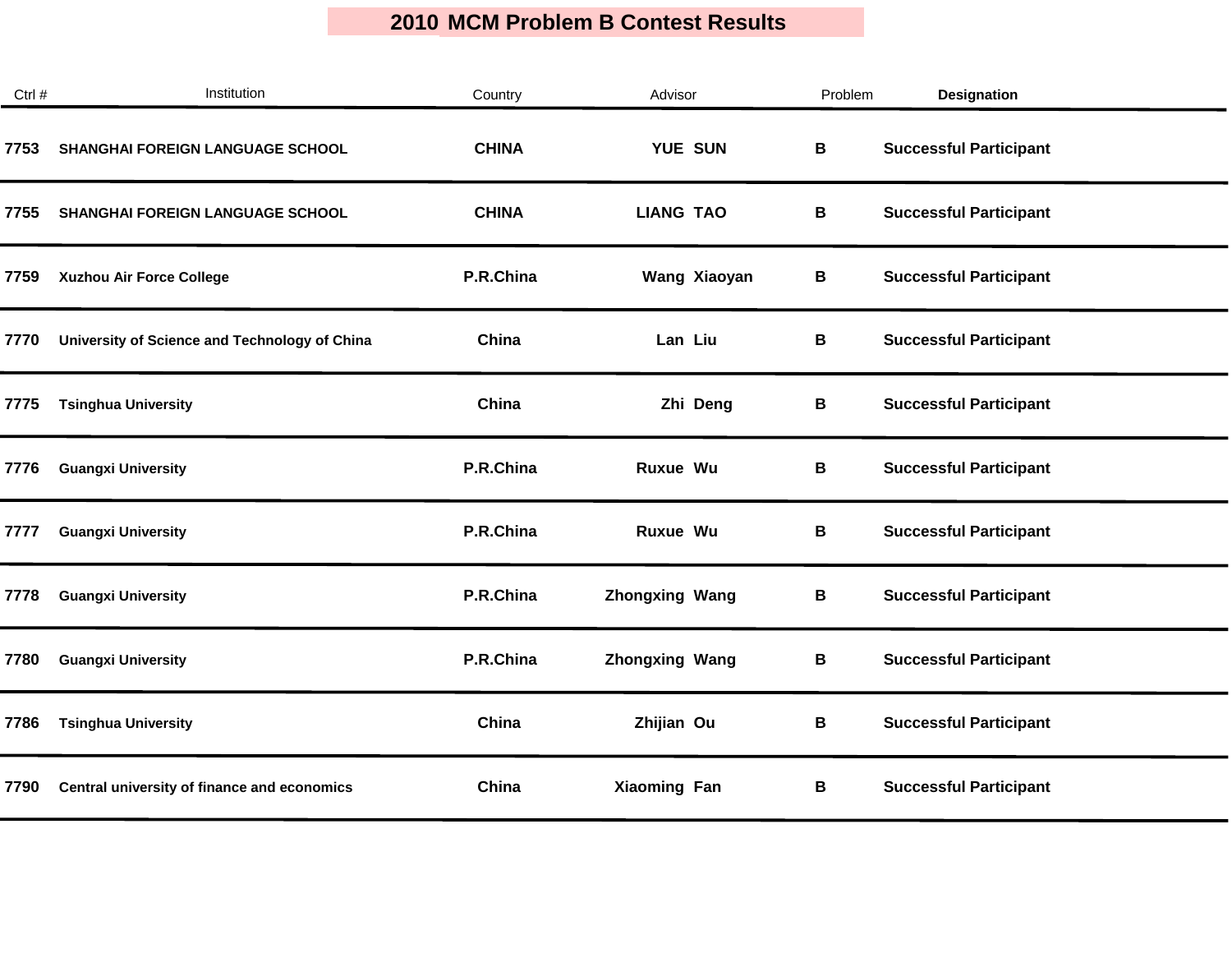| Ctrl # | Institution                                  | Country      | Advisor                | Problem | <b>Designation</b>            |
|--------|----------------------------------------------|--------------|------------------------|---------|-------------------------------|
| 7792   | Institut Teknologi Bandung                   | Indonesia    | <b>Nuning Nuraini</b>  | В       | <b>Successful Participant</b> |
| 7795   | <b>Southwest University</b>                  | China        | Xuegao Zheng           | В       | <b>Successful Participant</b> |
| 7799   | <b>Southwest University</b>                  | China        | Lin Wei                | В       | <b>Successful Participant</b> |
| 7800   | <b>Xiamen University</b>                     | China        | Shiyin Li              | В       | <b>Successful Participant</b> |
| 7802   | <b>North China Electric Power University</b> | China        | Qirong Qiu             | В       | <b>Successful Participant</b> |
| 7803   | <b>USTC</b>                                  | China        | qingcui wang           | В       | <b>Successful Participant</b> |
| 7804   | <b>Shandong University</b>                   | China        | yufeng shi             | В       | <b>Successful Participant</b> |
| 7807   | <b>Sun Yat-Sen University</b>                | P R China    | <b>GuoCan FENG</b>     | В       | <b>Successful Participant</b> |
| 7808   | <b>Sun Yat-Sen University</b>                | P R China    | <b>GuoCan FENG</b>     | В       | <b>Successful Participant</b> |
| 7811   | <b>Beihang University</b>                    | The People's | Wei Feng               | В       | <b>Successful Participant</b> |
| 7816   | <b>Richard Stockton College of NJ</b>        | <b>USA</b>   | <b>Brandy Rapatski</b> | В       | <b>Successful Participant</b> |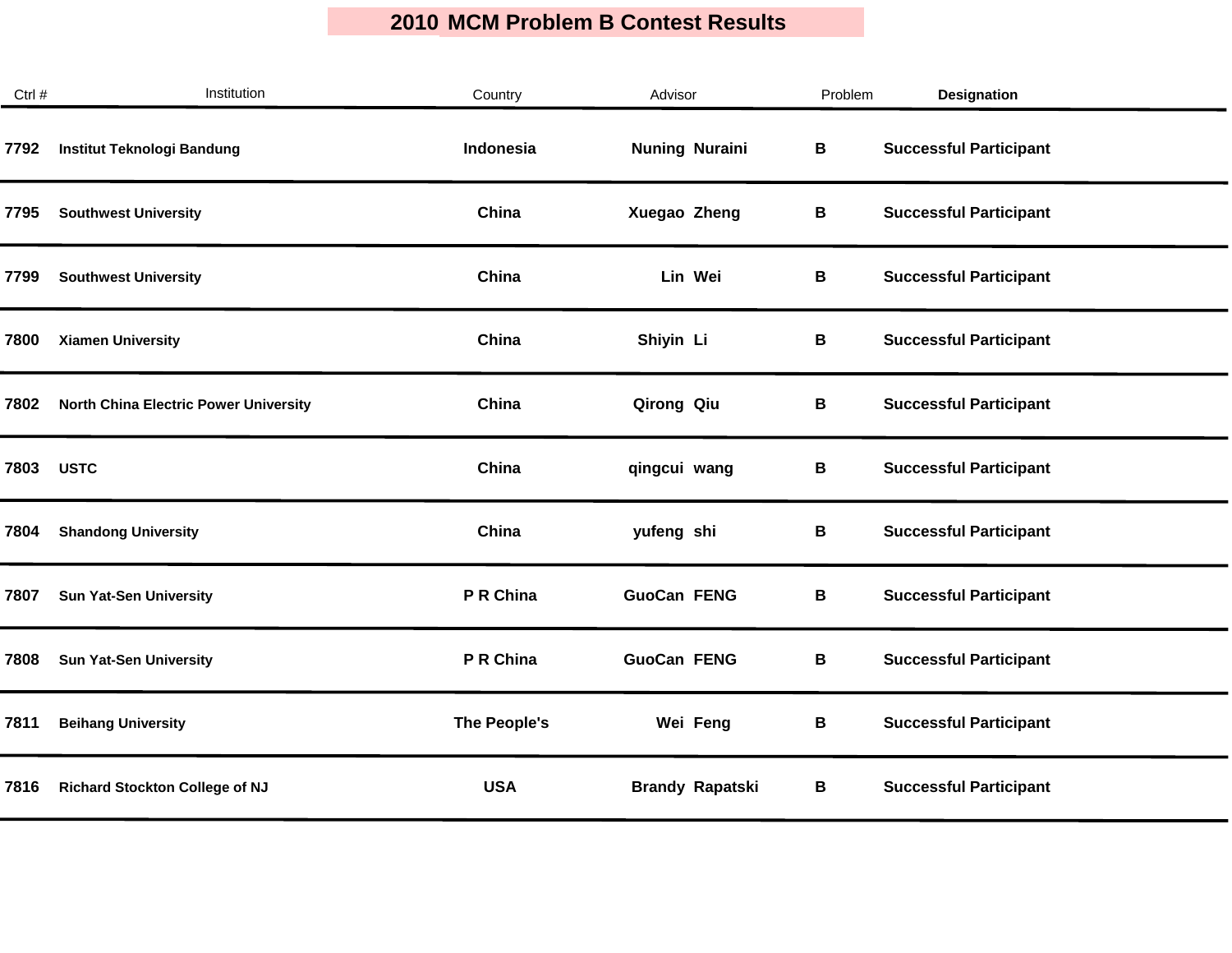| Ctrl # | Institution                                   | Country      | Advisor               | Problem | <b>Designation</b>            |
|--------|-----------------------------------------------|--------------|-----------------------|---------|-------------------------------|
| 7818   | <b>Vassar College</b>                         | <b>USA</b>   | John McCleary         | В       | <b>Successful Participant</b> |
| 7823   | <b>Lewis &amp; Clark College</b>              | <b>USA</b>   | Elizabeth Stanhope    | В       | <b>Successful Participant</b> |
| 7824   | <b>Lewis &amp; Clark College</b>              | <b>USA</b>   | Elizabeth Stanhope    | В       | <b>Successful Participant</b> |
| 7838   | <b>University of San Diego</b>                | <b>USA</b>   | <b>Diane Hoffoss</b>  | B       | <b>Successful Participant</b> |
| 7840   | <b>Software Institute, Nanjing University</b> | The People's | Gao zheyuan           | В       | <b>Successful Participant</b> |
| 7841   | <b>University of San Diego</b>                | <b>USA</b>   | <b>Cameron Parker</b> | В       | <b>Successful Participant</b> |
| 7846   | <b>Harbin Institute of Technology</b>         | China        | Hongbin Wang          | В       | <b>Successful Participant</b> |
| 7847   | <b>Harbin Institute of Technology</b>         | China        | Jing Jin              | В       | <b>Successful Participant</b> |
| 7849   | <b>Nantong University</b>                     | China        | <b>Guosheng Ding</b>  | B       | <b>Successful Participant</b> |
| 7853   | <b>Harbin Institute of Technology</b>         | China        | Yong Shuai            | В       | <b>Successful Participant</b> |
| 7855   | <b>Harbin Institute of Technology</b>         | China        | Daren Yu              | В       | <b>Successful Participant</b> |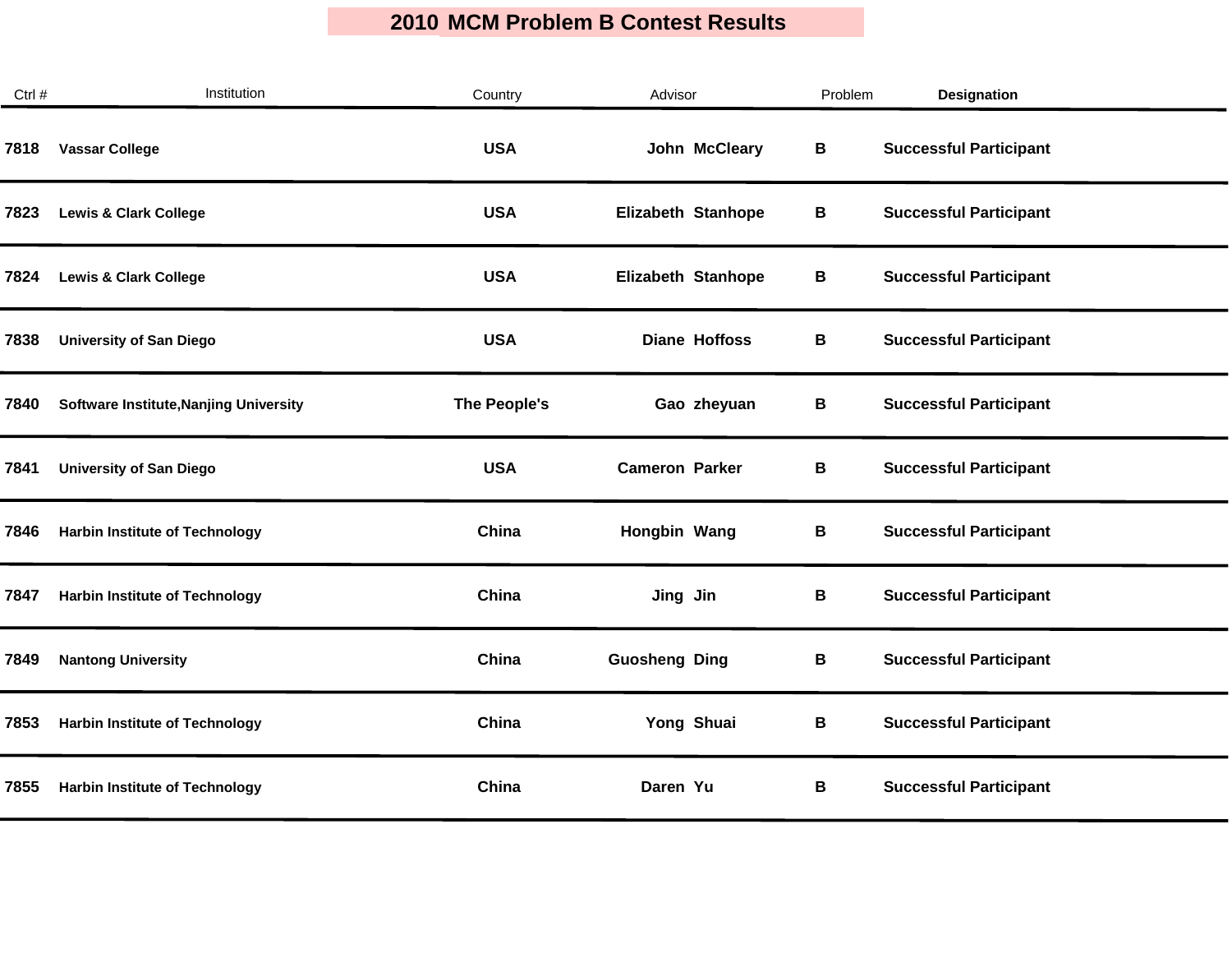| Ctrl # | Institution                           | Country    | Advisor             | Problem | Designation                   |
|--------|---------------------------------------|------------|---------------------|---------|-------------------------------|
| 7858   | <b>Binzhou University</b>             | China      | Li yuan Shang       | В       | <b>Successful Participant</b> |
| 7860   | <b>Sun Yat-sen University</b>         | P R China  | ZhengLu JIANG       | В       | <b>Successful Participant</b> |
| 7865   | <b>Inner Mongolia University</b>      | China(PRC) | Zhuang Ma           | В       | <b>Successful Participant</b> |
| 7869   | <b>Sun Yat-sen University</b>         | P R China  | <b>XiaoMing LIU</b> | В       | <b>Successful Participant</b> |
| 7870   | <b>Sichuan University</b>             | China      | Hongliang Lai       | В       | <b>Successful Participant</b> |
| 7871   | <b>Harbin Institute of Technology</b> | China      | Yongren Xu          | B       | <b>Successful Participant</b> |
| 7874   | <b>Harbin Institute of Technology</b> | China      | Fengyun Guo         | В       | <b>Successful Participant</b> |
| 7882   | <b>Harbin Institute of Technology</b> | China      | Yinsheng Wei        | В       | <b>Successful Participant</b> |
| 7883   | <b>Harbin Institute of Technology</b> | China      | Yinsheng Wei        | В       | <b>Successful Participant</b> |
| 7884   | <b>Nantong University</b>             | China      | Xunqian Xu          | В       | <b>Successful Participant</b> |
| 7886   | <b>Harbin Institute of Technology</b> | China      | Weiyi Han           | В       | <b>Successful Participant</b> |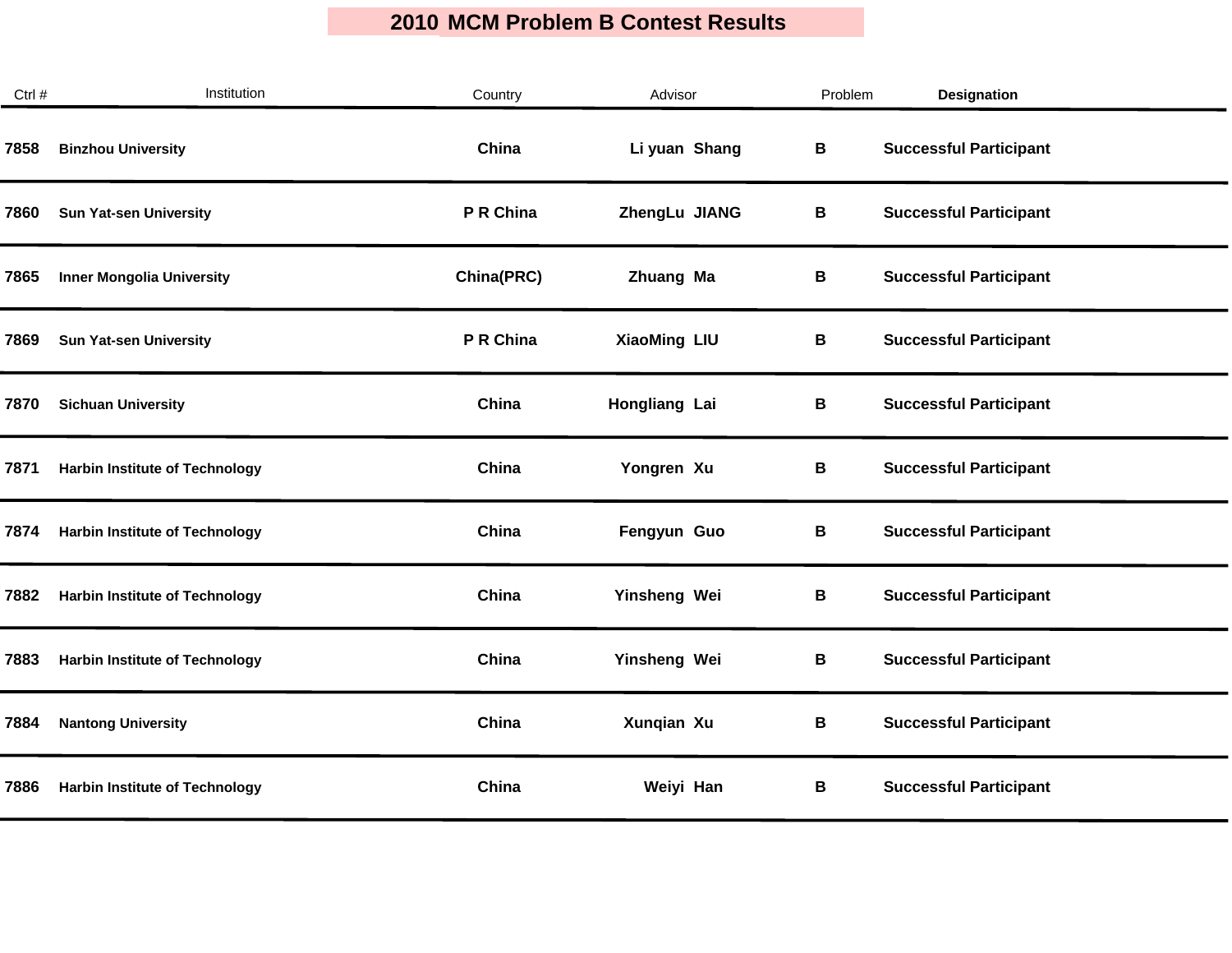| Ctrl # | Institution                                        | Country    | Advisor              | Problem | <b>Designation</b>            |  |
|--------|----------------------------------------------------|------------|----------------------|---------|-------------------------------|--|
| 7893   | <b>Harbin Institute of Technology</b>              | China      | Jing Chen            | В       | <b>Successful Participant</b> |  |
| 7895   | <b>Harbin Institute of Technology</b>              | China      | Xiubo Tian           | В       | <b>Successful Participant</b> |  |
| 7897   | <b>Tsinghua University</b>                         | China      | <b>Heng Liang</b>    | В       | <b>Successful Participant</b> |  |
| 7902   | Southwestern University of Finance and Economics   | China      | <b>JiangMing Sun</b> | В       | <b>Successful Participant</b> |  |
| 7903   | <b>Harbin Institute of Technology</b>              | China      | Dalie Sun            | В       | <b>Successful Participant</b> |  |
| 7907   | <b>Harbin Institute of Technology</b>              | China      | Wen Bao              | В       | <b>Successful Participant</b> |  |
| 7910   | Shanghai University of Finance and Economy         | China      | Yu Yun               | В       | <b>Successful Participant</b> |  |
| 7914   | <b>Southwest University</b>                        | China      | Yangrong Li          | В       | <b>Successful Participant</b> |  |
| 7917   | <b>USMA</b>                                        | <b>USA</b> | Jessica Mikhaylov    | В       | <b>Successful Participant</b> |  |
| 7923   | <b>Central University of Finance and Economics</b> | China      | Xiuhong Shi          | В       | <b>Successful Participant</b> |  |
| 7926   | Nanjing University of Sci. & Tech.                 | P.R. China | Chungen Xu           | В       | <b>Successful Participant</b> |  |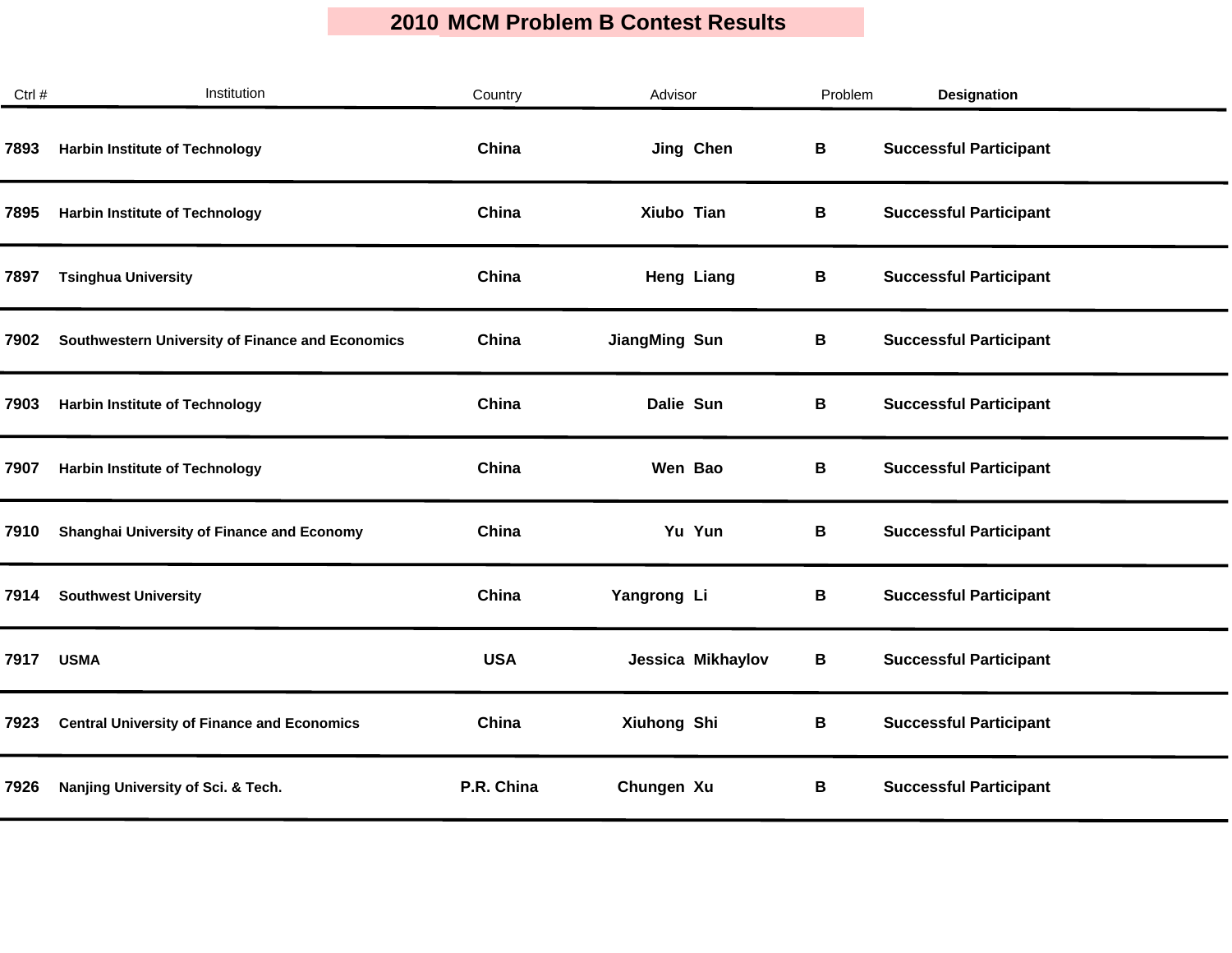| Ctrl # | Institution                                    | Country    | Advisor           | Problem | <b>Designation</b>            |
|--------|------------------------------------------------|------------|-------------------|---------|-------------------------------|
| 7927   | <b>Hefei University of Techonology</b>         | P.R.China  | Xianfa Jiao       | В       | <b>Successful Participant</b> |
| 7928   | Nanjing University of Sci. & Tech.             | P.R. China | Jinhua fan        | В       | <b>Successful Participant</b> |
| 7931   | <b>Hefei University of Techonology</b>         | P.R.China  | Xianfa Jiao       | В       | <b>Successful Participant</b> |
| 7932   | Nanjing University of Sci. & Tech.             | P.R. China | Liwei Liu         | В       | <b>Successful Participant</b> |
| 7935   | Nanjing University of Sci. & Tech.             | P.R. China | Chungen Xu        | В       | <b>Successful Participant</b> |
| 7939   | <b>Harbin Institute of Technology</b>          | China      | Xiaojun Ban       | В       | <b>Successful Participant</b> |
| 7940   | <b>Harbin Institute of Technology</b>          | China      | Xuezhi Tan        | В       | <b>Successful Participant</b> |
| 7941   | <b>Harbin Institute of Technology</b>          | China      | Xuezhi Tan        | B       | <b>Successful Participant</b> |
| 7943   | <b>Harbin Institute of Technology</b>          | China      | Shu Lin           | B       | <b>Successful Participant</b> |
| 7946   | <b>California State University, Northridge</b> | <b>USA</b> | Gholam-Ali Zakeri | В       | <b>Successful Participant</b> |
| 7952   | <b>Zhejiang University of Technology</b>       | P.R.China  | Xuejun Wu         | В       | <b>Successful Participant</b> |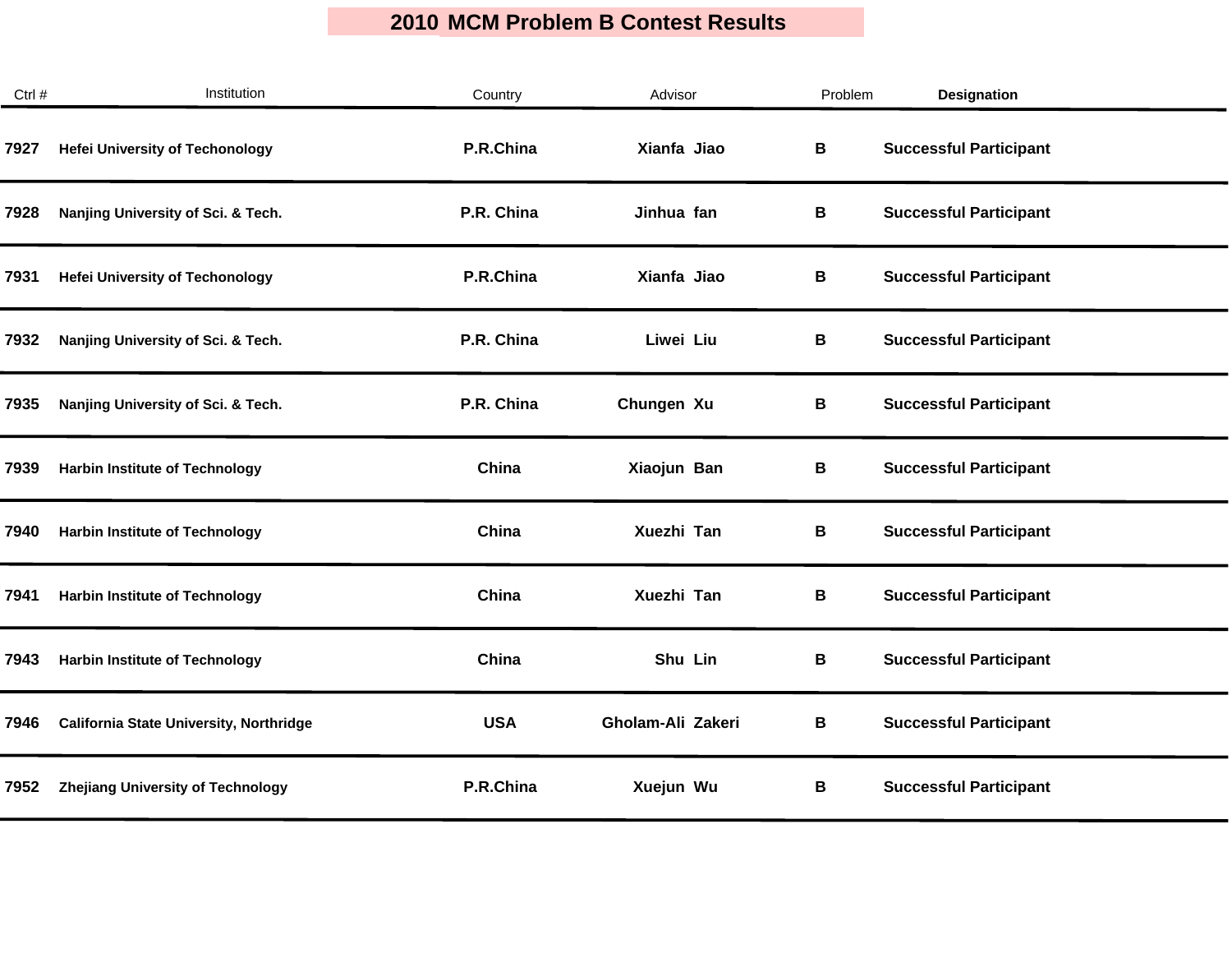| Ctrl # | Institution                              | Country   | Advisor         | Problem | Designation                   |
|--------|------------------------------------------|-----------|-----------------|---------|-------------------------------|
| 7954   | <b>Zhejiang University of Technology</b> | P.R.China | Minghua Zhou    | В       | <b>Successful Participant</b> |
| 7957   | <b>Yunnan University</b>                 | China     | <b>MENG JIE</b> | B       | <b>Successful Participant</b> |
| 7960   | <b>Zhejiang University of Technology</b> | P.R.China | Yongqi Li       | В       | <b>Successful Participant</b> |
| 7963   | <b>Yunnan University</b>                 | China     | <b>ZHANG BO</b> | В       | <b>Successful Participant</b> |
| 7973   | <b>Hefei University of Techonology</b>   | P.R.China | Tong Li         | В       | <b>Successful Participant</b> |
| 7974   | <b>Beijing Normal University</b>         | China     | Lin Yang        | В       | <b>Successful Participant</b> |
| 7976   | <b>Hefei University of Techonology</b>   | P.R.China | Jinju Wang      | В       | <b>Successful Participant</b> |
| 7979   | <b>Hefei University of Techonology</b>   | P.R.China | Shixin Zhu      | В       | <b>Successful Participant</b> |
| 7983   | Zhejiang Gongshang University            | P.R.China | Ding Zhengzhong | В       | <b>Successful Participant</b> |
| 7985   | <b>Zhejiang Gongshang University</b>     | P.R.China | Hua Jiukun      | В       | <b>Successful Participant</b> |
| 7990   | <b>Zhejiang Gongshang University</b>     | P.R.China | Ding Dawei      | В       | <b>Successful Participant</b> |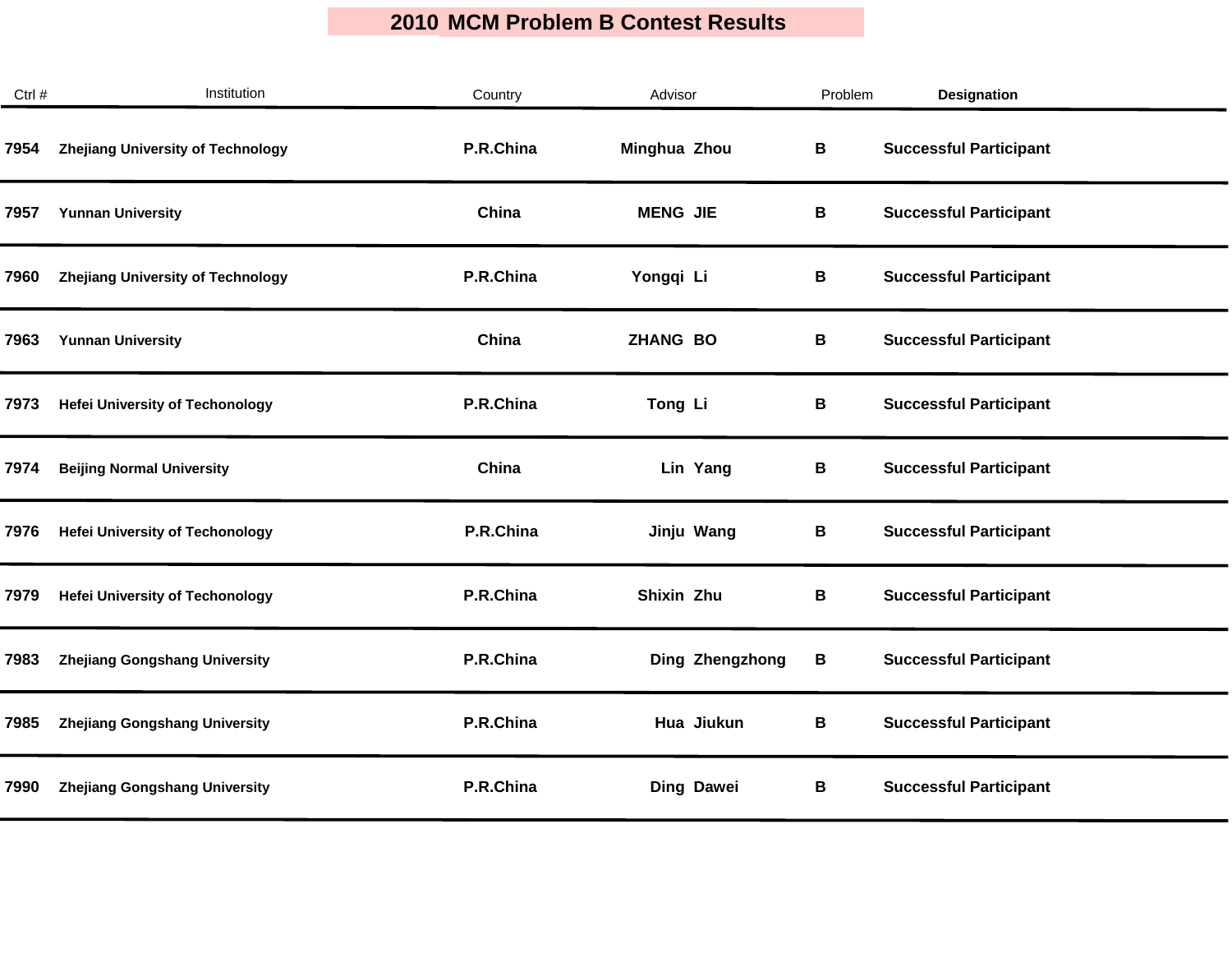| Ctrl # | Institution                                         | Country    | Advisor              | Problem | <b>Designation</b>            |
|--------|-----------------------------------------------------|------------|----------------------|---------|-------------------------------|
| 7994   | <b>Zhejiang Gongshang University</b>                | P.R.China  | Yinfei Li            | В       | <b>Successful Participant</b> |
| 7996   | Zhengzhou Information Engineering University        | China      | <b>Wang Youwei</b>   | В       | <b>Successful Participant</b> |
| 8000   | Xuzhou Institute of Technology                      | P.R.China  | <b>Jiang Yingzi</b>  | В       | <b>Successful Participant</b> |
| 8007   | <b>Beijing Normal University</b>                    | P.R.China  | Xianghui Shi         | В       | <b>Successful Participant</b> |
| 8012   | <b>Shanghai University of Finance and Economics</b> | China      | Yang Bai             | В       | <b>Successful Participant</b> |
| 8017   | <b>Saint Mary's College</b>                         | <b>USA</b> | Bogdan Vajiac        | В       | <b>Successful Participant</b> |
| 8021   | <b>Northern Kentucky University</b>                 | <b>USA</b> | Lisa Holden          | В       | <b>Successful Participant</b> |
| 8025   | <b>Winthrop University</b>                          | <b>USA</b> | Joseph Rusinko       | В       | <b>Successful Participant</b> |
| 8029   | <b>Brigham Young University</b>                     | <b>USA</b> | <b>Scott Glasgow</b> | В       | <b>Successful Participant</b> |
| 8033   | <b>Arizona State University</b>                     | <b>USA</b> | tom taylor           | В       | <b>Successful Participant</b> |
| 8034   | <b>Hebei Polytechnic University</b>                 | china      | shaohong yan         | В       | <b>Successful Participant</b> |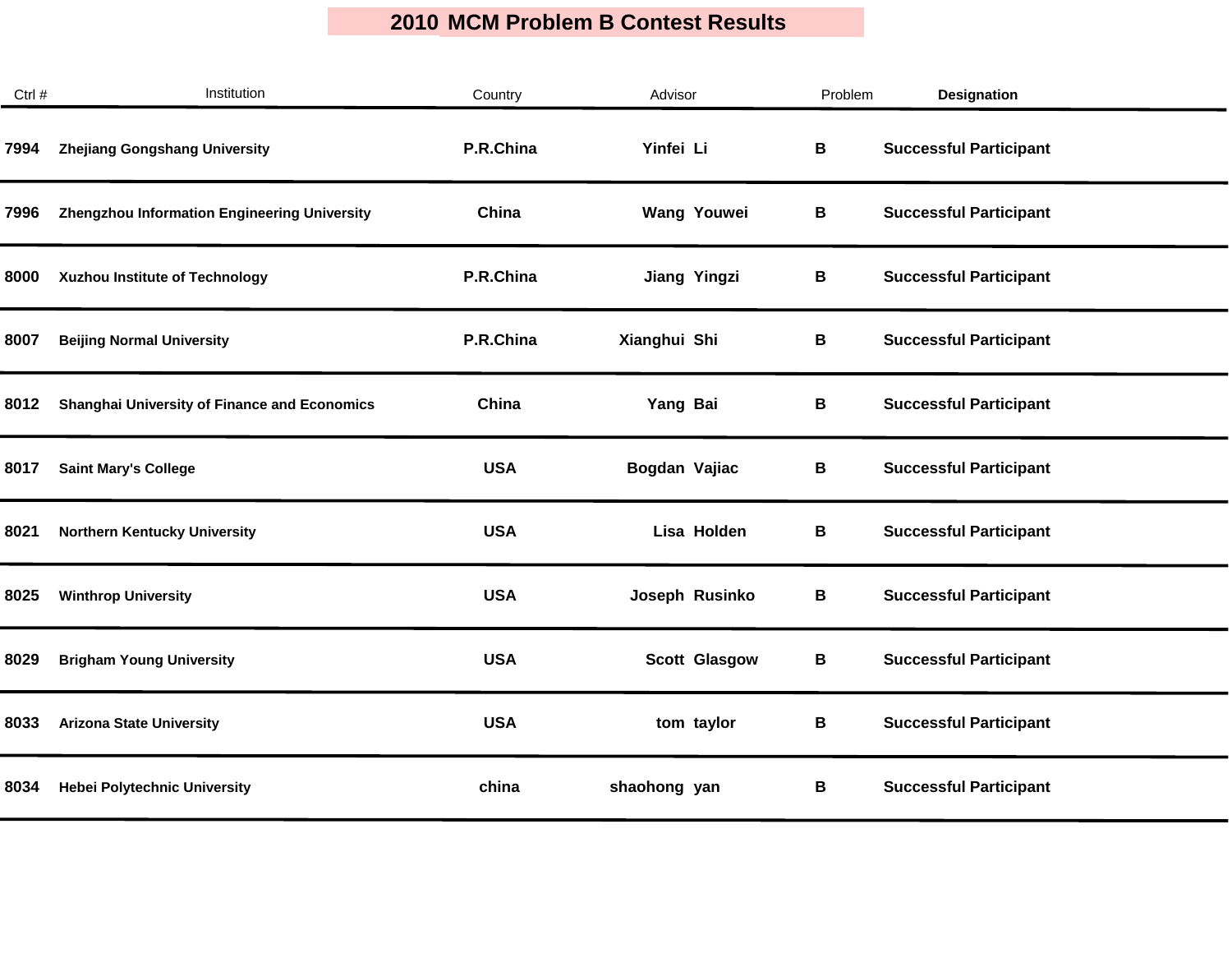| Ctrl # | Institution                                      | Country          | Advisor                | Problem | <b>Designation</b>            |
|--------|--------------------------------------------------|------------------|------------------------|---------|-------------------------------|
| 8036   | <b>Jilin University</b>                          | China            | Yuecai Han             | В       | <b>Successful Participant</b> |
| 8041   | <b>Beijing Normal University</b>                 | The People's     | Cui Hengjian           | В       | <b>Successful Participant</b> |
| 8043   | <b>Hebei Polytechnic University</b>              | china            | lihui zhou             | В       | <b>Successful Participant</b> |
| 8049   | Hangzhou Dianzi University                       | P. R. China      | Zheyong Qiu            | В       | <b>Successful Participant</b> |
| 8050   | Hangzhou Dianzi University                       | P. R. China      | Hao Shen               | В       | <b>Successful Participant</b> |
| 8056   | Hangzhou Dianzi University                       | P. R. China      | Chengjia Li            | В       | <b>Successful Participant</b> |
| 8060   | Hangzhou Dianzi University                       | P. R. China      | Zongmao Cheng          | В       | <b>Successful Participant</b> |
| 8064   | <b>Wuhan University</b>                          | <b>China PR</b>  | Xinqi Hu               | B       | <b>Successful Participant</b> |
| 8066   | <b>Renmin University of China</b>                | China            | Zongfei Fu             | B       | <b>Successful Participant</b> |
| 8069   | The Chinese University of Hong Kong              | <b>Hong Kong</b> | <b>Leung Fu CHEUNG</b> | B       | <b>Successful Participant</b> |
| 8070   | <b>China University of Mining and Technology</b> | P.R.China        | Shao Hu                | В       | <b>Successful Participant</b> |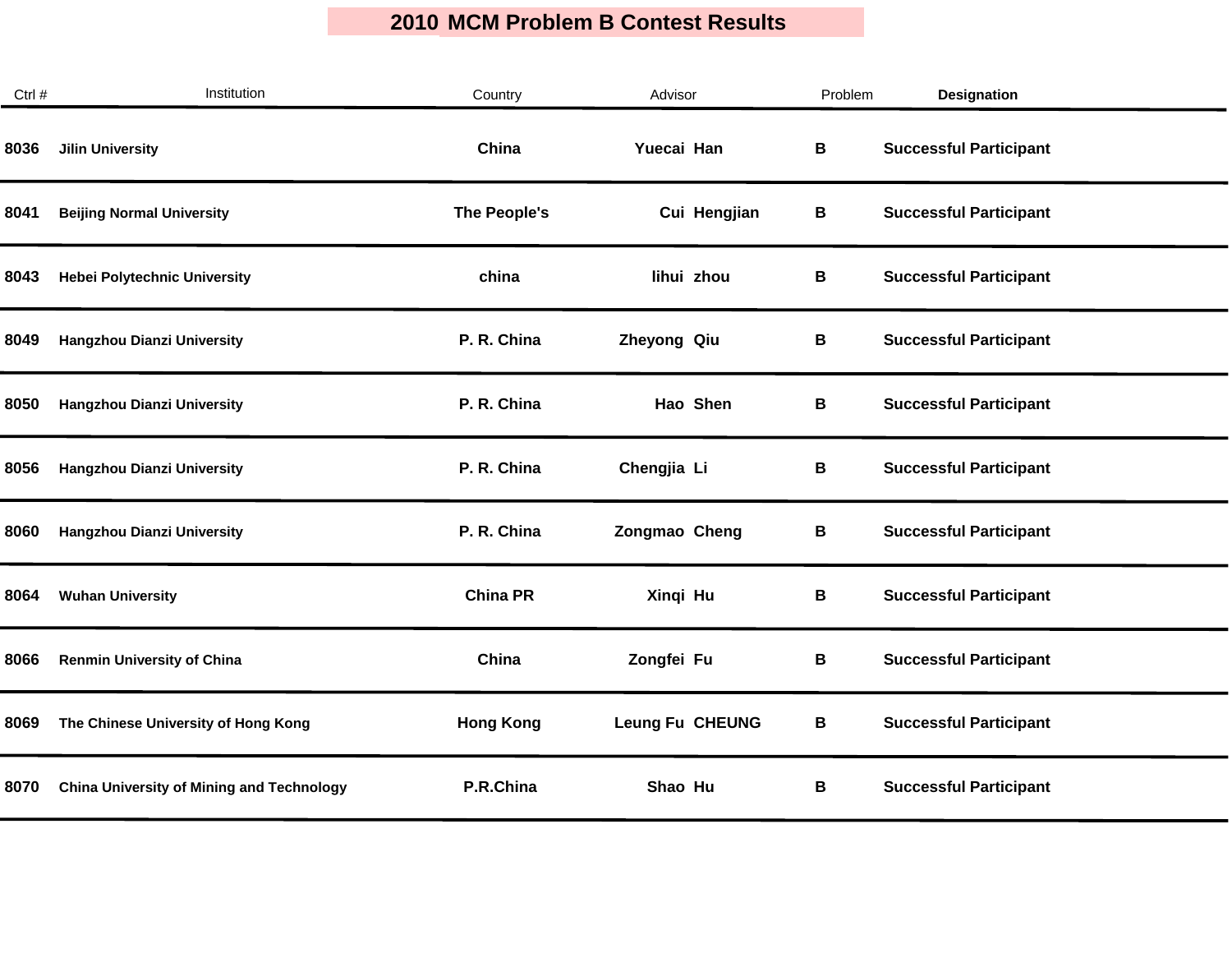| Ctrl # | Institution                            | Country              | Advisor              | Problem | <b>Designation</b>            |
|--------|----------------------------------------|----------------------|----------------------|---------|-------------------------------|
| 8075   | Shanghai Yucai Senior High School      | China                | JianGuo Wang         | B       | <b>Successful Participant</b> |
| 8080   | <b>Harvard University</b>              | <b>USA</b>           | Peter Kronheimer     | В       | <b>Successful Participant</b> |
| 8091   | <b>Carroll College</b>                 | <b>USA</b>           | Mary Keeffe          | В       | <b>Successful Participant</b> |
| 8096   | University of Technology, Jamaica      | Jamaica, West Indies | Nilza Justiz-Smith   | B       | <b>Successful Participant</b> |
| 8098   | <b>Washington State University</b>     | <b>USA</b>           | Mark Schumaker       | В       | <b>Successful Participant</b> |
| 8101   | <b>Regis College</b>                   | <b>USA</b>           | Jim Seibert          | В       | <b>Successful Participant</b> |
| 8102   | <b>Regis College</b>                   | <b>USA</b>           | Jim Seibert          | В       | <b>Successful Participant</b> |
| 8104   | <b>Saint Louis University</b>          | <b>USA</b>           | David Jackson        | B       | <b>Successful Participant</b> |
| 8110   | <b>Minzu University of China</b>       | China                | <b>Gengxin Zheng</b> | B       | <b>Successful Participant</b> |
| 8111   | <b>Peking University</b>               | China                | Tao Li               | B       | <b>Successful Participant</b> |
| 8112   | <b>Natinal University of Singapore</b> | <b>Singapore</b>     | Weizhu Bao           | В       | <b>Successful Participant</b> |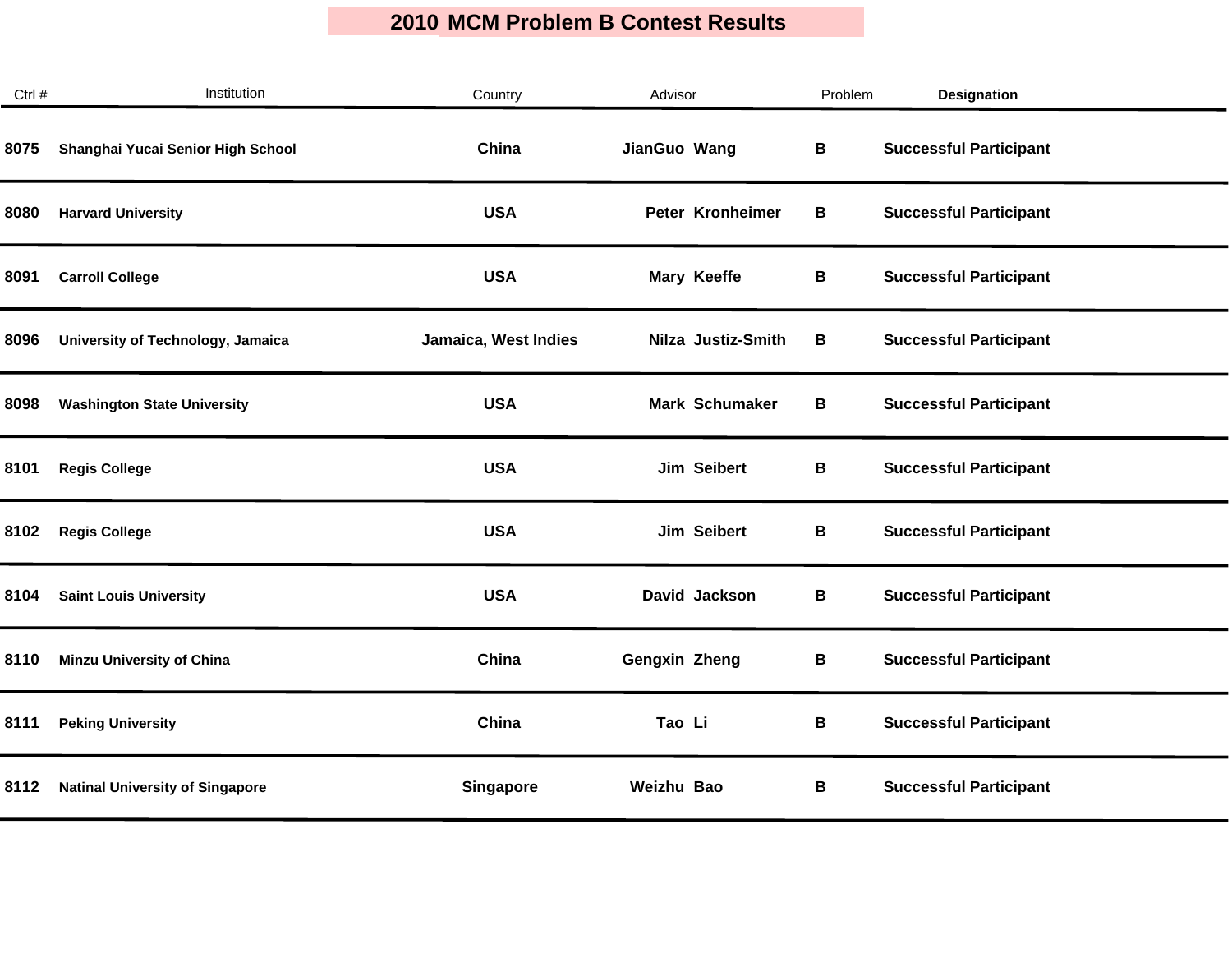| Ctrl # | Institution                                         | Country     | Advisor           | Problem | <b>Designation</b>            |
|--------|-----------------------------------------------------|-------------|-------------------|---------|-------------------------------|
| 8115   | <b>International School</b>                         | China       | Wenbo Zhang       | В       | <b>Successful Participant</b> |
| 8119   | <b>National University of Defense Technology</b>    | P. R. China | Dan Wang          | В       | <b>Successful Participant</b> |
| 8121   | <b>National University of Defense Technology</b>    | P. R. China | Mengda Wu         | В       | <b>Successful Participant</b> |
| 8125   | <b>National University of Defense Technology</b>    | P. R. China | Yi Wu             | В       | <b>Successful Participant</b> |
| 8130   | <b>Central University of Economics and Finance</b>  | China       | Chengzhan Wang    | В       | <b>Successful Participant</b> |
| 8131   | <b>National University of Defense Technology</b>    | P. R. China | <b>Meihua Xie</b> | В       | <b>Successful Participant</b> |
| 8137   | <b>Shanghai University of Finance and Economics</b> | china       | Hongjun Zhong     | В       | <b>Successful Participant</b> |
| 8138   | <b>National University of Defense Technology</b>    | P. R. China | Yong Luo          | В       | <b>Successful Participant</b> |
| 8145   | <b>National University of Defense Technology</b>    | P. R. China | L.Z. Cheng        | В       | <b>Successful Participant</b> |
| 8147   | Tianjin University, China                           | P.R.China   | Fengzhen Liang    | В       | <b>Successful Participant</b> |
| 8149   | <b>Tianjin University</b>                           | P. R. China | Zehua Zhou        | В       | <b>Successful Participant</b> |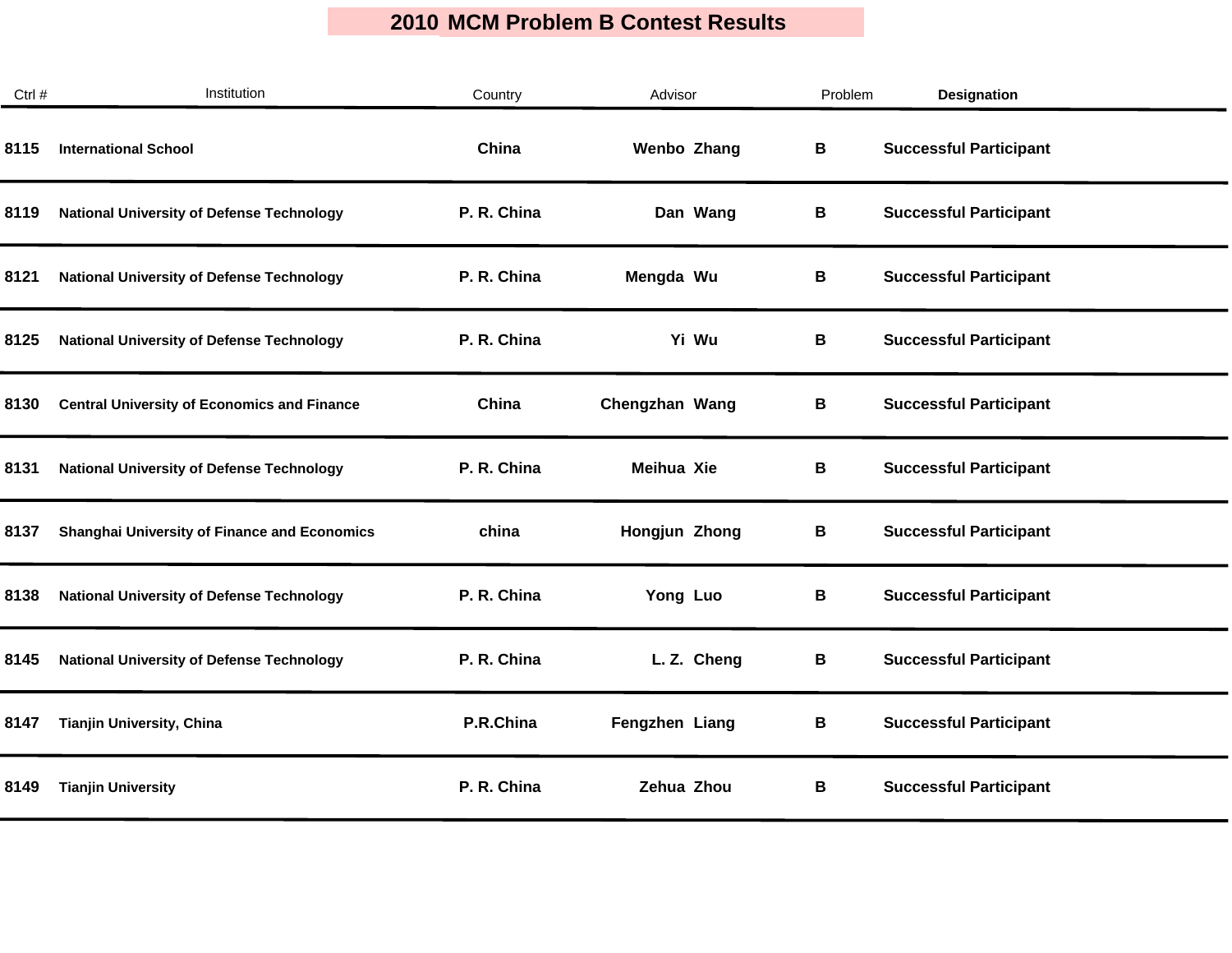| Ctrl # | Institution                             | Country      | Advisor               | Problem | <b>Designation</b>            |  |
|--------|-----------------------------------------|--------------|-----------------------|---------|-------------------------------|--|
| 8150   | Tianjin University, China               | P.R.China    | <b>Zhengfang Yang</b> | В       | <b>Successful Participant</b> |  |
| 8154   | Sichuan university                      | The People's | LaMei He              | В       | <b>Successful Participant</b> |  |
| 8161   | Longwood                                | <b>USA</b>   | M. Leigh Lunsford     | В       | <b>Successful Participant</b> |  |
| 8162   | <b>Longwood University</b>              | <b>USA</b>   | <b>Phillip Poplin</b> | В       | <b>Successful Participant</b> |  |
| 8163   | <b>University of Central Missouri</b>   | <b>USA</b>   | <b>Nicholas Baeth</b> | B       | <b>Successful Participant</b> |  |
| 8168   | <b>MIT</b>                              | <b>USA</b>   | <b>Martin Bazant</b>  | В       | <b>Successful Participant</b> |  |
| 8169   | <b>Wake Forest University</b>           | <b>USA</b>   | Miaohua Jiang         | В       | <b>Successful Participant</b> |  |
| 8173   | <b>University of Dayton</b>             | <b>USA</b>   | <b>Maher Qumsiyeh</b> | В       | <b>Successful Participant</b> |  |
| 8175   | <b>Electronic Engineering Institute</b> | China        | xinkun Xu             | B       | <b>Successful Participant</b> |  |
| 8179   | <b>Electronic Engineering Institute</b> | China        | xinkun Xu             | В       | <b>Successful Participant</b> |  |
| 8180   | <b>Renmin University of China</b>       | China        | Jinwu Gao             | В       | <b>Successful Participant</b> |  |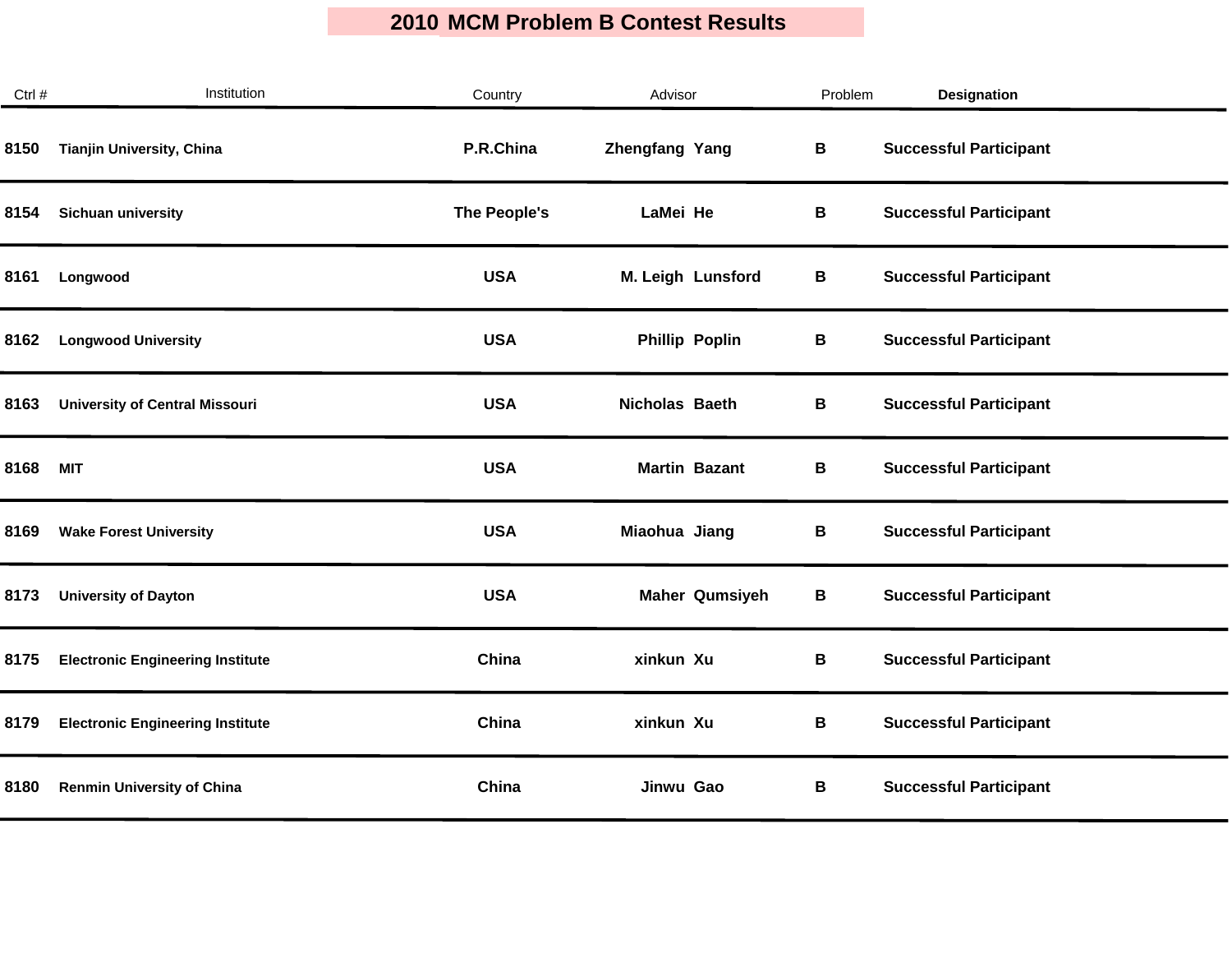| Ctrl # | Institution                                      | Country          | Advisor              | Problem | <b>Designation</b>            |
|--------|--------------------------------------------------|------------------|----------------------|---------|-------------------------------|
| 8181   | <b>Electronic Engineering Institute</b>          | China            | shengdong Wang       | B       | <b>Successful Participant</b> |
| 8182   | <b>Electronic Engineering Institute</b>          | China            | shengdong Wang       | В       | <b>Successful Participant</b> |
| 8183   | <b>Beijing Normal University</b>                 | P.R.China        | Shumei Zhang         | В       | <b>Successful Participant</b> |
| 8185   | <b>Northeast Forestry University</b>             | china            | Rui Zang             | В       | <b>Successful Participant</b> |
| 8186   | University of Science and Technology of China    | <b>P.R.CHINA</b> | Pan Wu               | В       | <b>Successful Participant</b> |
| 8187   | <b>Sun Yat-sen University</b>                    | P R China        | <b>XiaoMing LIU</b>  | B       | <b>Successful Participant</b> |
| 8195   | Southwestern University of Finance and Economics | China            | <b>Xiaoping Chen</b> | В       | <b>Successful Participant</b> |
| 8200   | University of Science and Technology of China    | China            | Aijun Bai            | В       | <b>Successful Participant</b> |
| 8207   | <b>Peking University</b>                         | P.R. China       | Li Ping Liu          | B       | <b>Successful Participant</b> |
| 8208   | <b>Institut Teknologi Bandung</b>                | Indonesia        | Kuntjoro Sidarto     | В       | <b>Successful Participant</b> |
| 8210   | <b>Beihang University</b>                        | China            | <b>Peng Linping</b>  | В       | <b>Successful Participant</b> |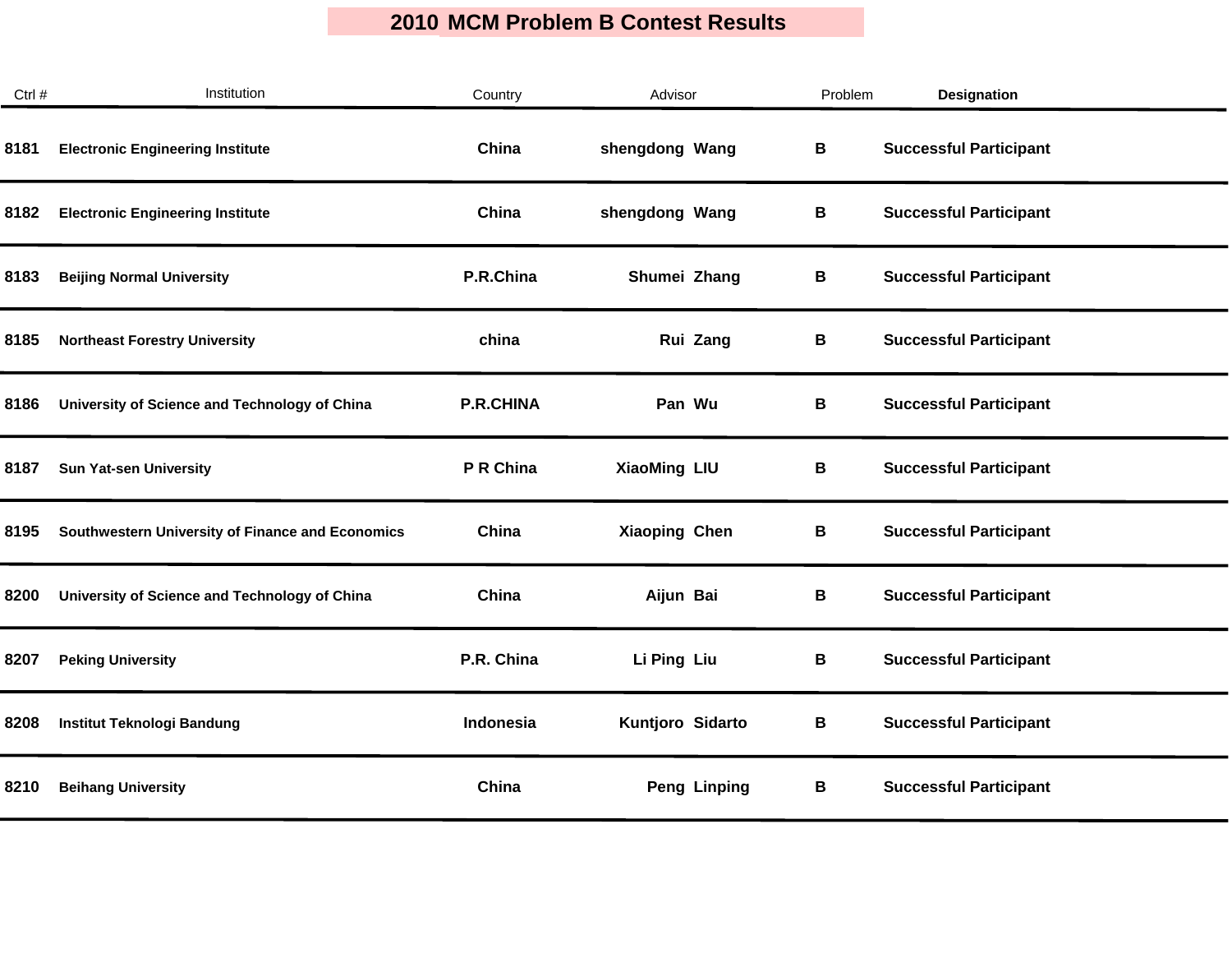| Ctrl # | Institution                              | Country    | Advisor                  | Problem | <b>Designation</b>            |
|--------|------------------------------------------|------------|--------------------------|---------|-------------------------------|
| 8223   | PLA University of Science and Technology | P.R.China  | Liu Shousheng            | В       | <b>Successful Participant</b> |
| 8225   | <b>Nanjing Agricultral University</b>    | China      | Hao Zhang                | В       | <b>Successful Participant</b> |
| 8226   | <b>Indiana University South Bend</b>     | <b>USA</b> | Morteza Shafii-Mousavi B |         | <b>Successful Participant</b> |
| 8229   | mount holyoke college                    | <b>USA</b> | dylan shepardson         | В       | <b>Successful Participant</b> |
| 8235   | <b>Beloit College</b>                    | <b>USA</b> | <b>Paul Campbell</b>     | В       | <b>Successful Participant</b> |
| 8243   | <b>Clarkson University</b>               | <b>USA</b> | Aaron Luttman            | В       | <b>Successful Participant</b> |
| 8247   | <b>Western Carolina University</b>       | <b>USA</b> | <b>Risto Atanasov</b>    | В       | <b>Successful Participant</b> |
| 8249   | <b>Wofford College</b>                   | <b>USA</b> | Anne Catlla              | В       | <b>Successful Participant</b> |
| 8250   | <b>Nanchang University</b>               | P.R.China  | liao chuanrong           | В       | <b>Successful Participant</b> |
| 8251   | <b>College of William and Mary</b>       | <b>USA</b> | Junping Shi              | B       | <b>Successful Participant</b> |
| 8265   | <b>Nanchang University</b>               | P.R.China  | Wang xiang               | В       | <b>Successful Participant</b> |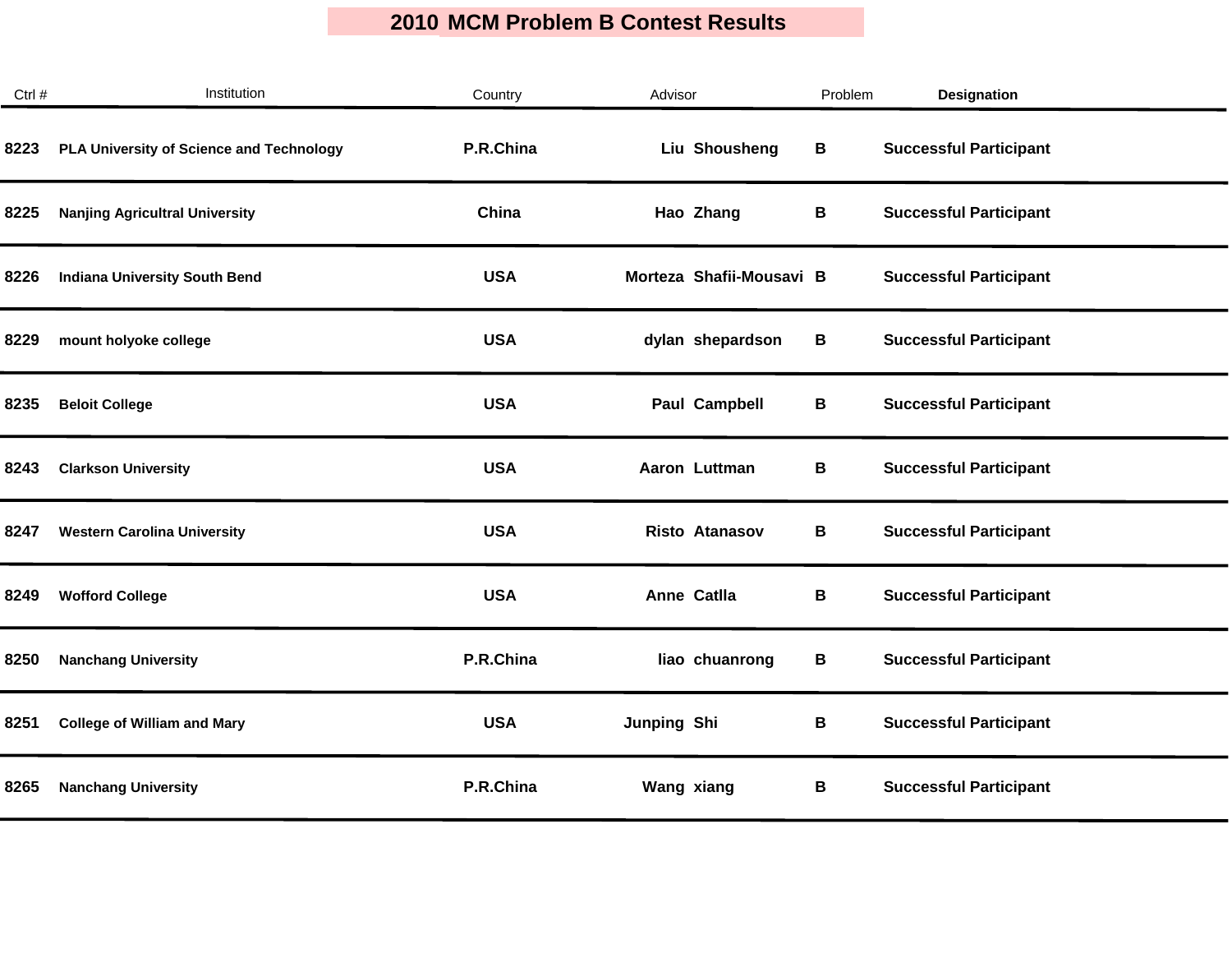| Ctrl # | Institution                                   | Country         | Advisor                 | Problem | <b>Designation</b>            |
|--------|-----------------------------------------------|-----------------|-------------------------|---------|-------------------------------|
| 8273   | <b>Kinnaird College</b>                       | <b>Pakistan</b> | <b>Madiha Ihsan</b>     | В       | <b>Successful Participant</b> |
| 8276   | University of Science and Technology of China | P.R.China       | Xiao Ma                 | В       | <b>Successful Participant</b> |
| 8290   | <b>Mercer University</b>                      | <b>USA</b>      | <b>Audrey Malagon</b>   | В       | <b>Successful Participant</b> |
| 8292   | <b>Grinnell College</b>                       | <b>USA</b>      | <b>Marc Chamberland</b> | B       | <b>Successful Participant</b> |
| 8293   | <b>Grinnell College</b>                       | <b>USA</b>      | <b>Marc Chamberland</b> | В       | <b>Successful Participant</b> |
| 8298   | University of Iowa                            | <b>USA</b>      | Darin Mohr              | В       | <b>Successful Participant</b> |
| 8303   | University of Iowa                            | <b>USA</b>      | Paul Drube              | В       | <b>Successful Participant</b> |
| 8311   | <b>Earlham College</b>                        | <b>USA</b>      | <b>Kirk McDermott</b>   | В       | <b>Successful Participant</b> |
| 8312   | <b>Earlham College</b>                        | <b>USA</b>      | <b>Kirk McDermott</b>   | В       | <b>Successful Participant</b> |
| 8318   | University of Colorado at Colorado Springs    | <b>USA</b>      | <b>Gregory Morrow</b>   | В       | <b>Successful Participant</b> |
| 8323   | <b>Georgetown College</b>                     | <b>USA</b>      | <b>William Harris</b>   | В       | <b>Successful Participant</b> |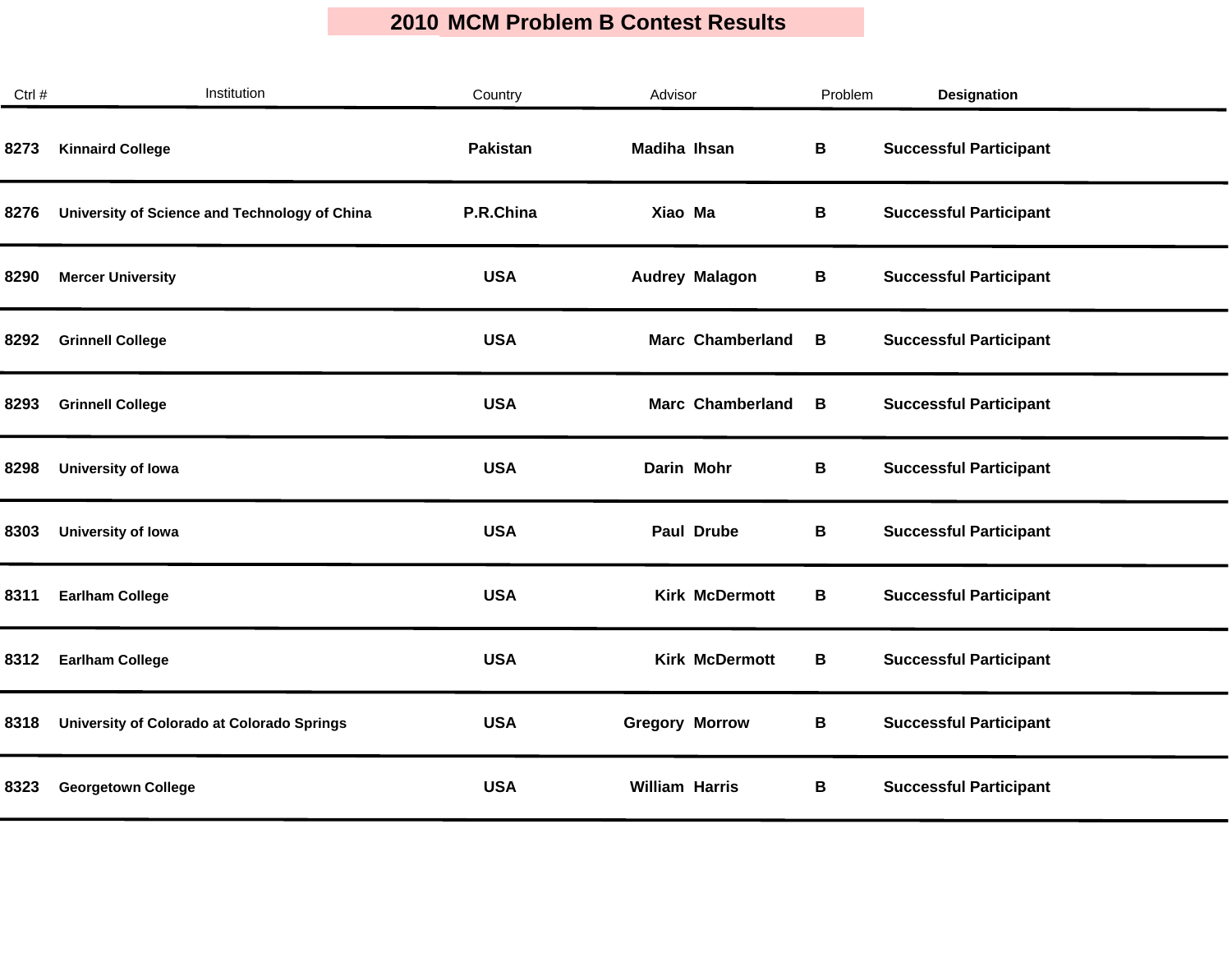| Institution                               | Country    | Advisor               | Problem | Designation                   |
|-------------------------------------------|------------|-----------------------|---------|-------------------------------|
| <b>Clarion University of Pennsylvania</b> | <b>USA</b> | Karen Bolinger        | В       | <b>Successful Participant</b> |
| <b>Clarion University</b>                 | <b>USA</b> | <b>Carey Childers</b> | В       | <b>Successful Participant</b> |
| <b>Clarion University of Pennsylvania</b> | <b>USA</b> | Dana Madison          | В       | <b>Successful Participant</b> |
| <b>Purdue University</b>                  | <b>USA</b> | Xiao Wang             | В       | <b>Successful Participant</b> |
| <b>Xavier University</b>                  | <b>USA</b> | <b>Bernd Rossa</b>    | B       | <b>Successful Participant</b> |
| <b>Xavier University</b>                  | <b>USA</b> | <b>Bernd Rossa</b>    | B       | <b>Successful Participant</b> |
| <b>Mount St. Mary's University</b>        | <b>USA</b> | <b>Brian Heinold</b>  | В       | <b>Successful Participant</b> |
| <b>Mount St. Mary's University</b>        | <b>USA</b> | <b>Brian Heinold</b>  | B       | <b>Successful Participant</b> |
| <b>Rhodes College</b>                     | <b>USA</b> | <b>David Hamrick</b>  | В       | <b>Successful Participant</b> |
| <b>Cornell University</b>                 | <b>USA</b> | Alexander Vladimirsky | B       | <b>Successful Participant</b> |
| <b>Cornell University</b>                 | <b>USA</b> | Eric Friedman         | В       | <b>Successful Participant</b> |
|                                           |            |                       |         |                               |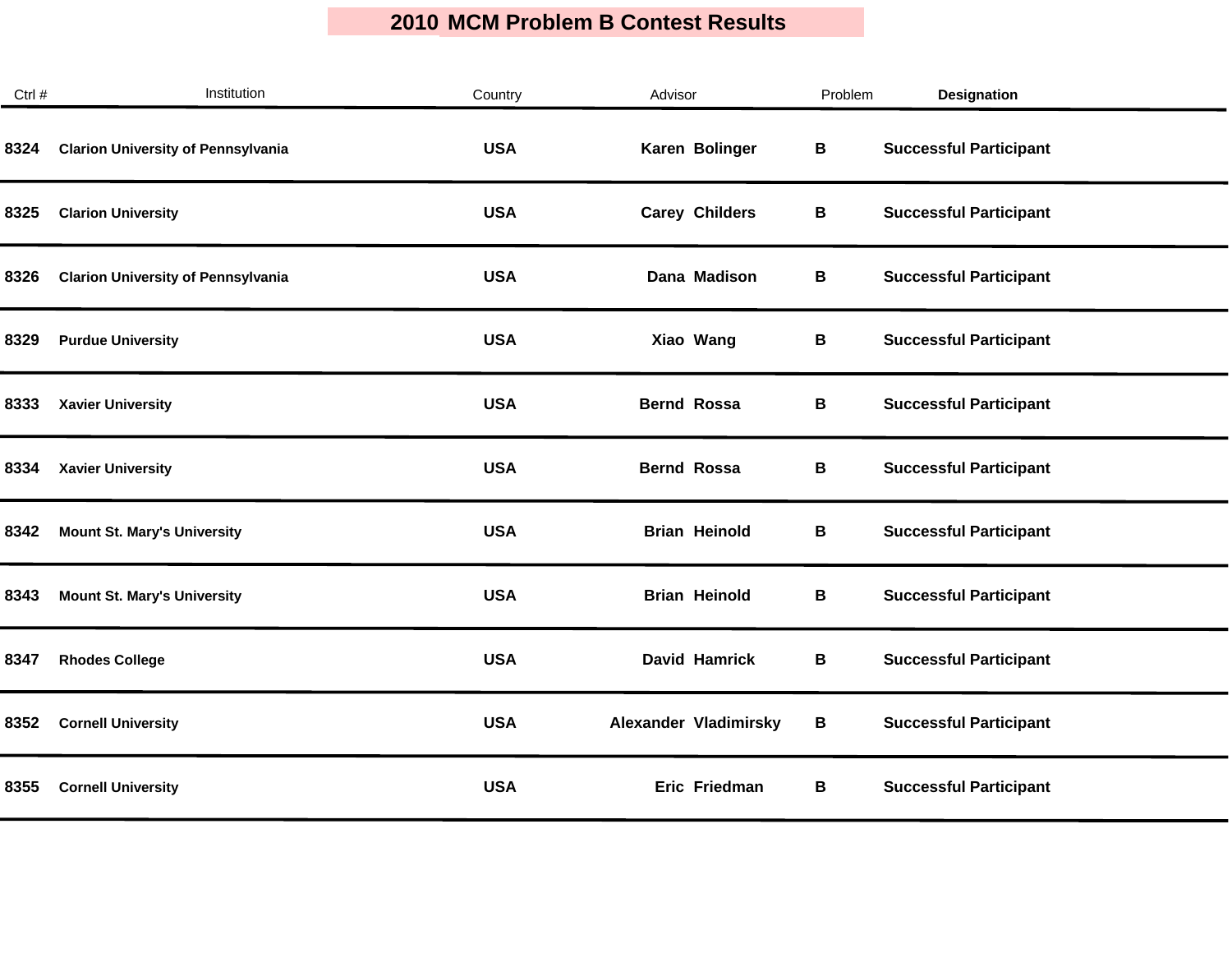| Ctrl # | Institution                           | Country     | Advisor                    | Problem | <b>Designation</b>            |
|--------|---------------------------------------|-------------|----------------------------|---------|-------------------------------|
| 8359   | <b>Cal Poly Pomona</b>                | <b>USA</b>  | <b>Hubertus</b> von Bremen | В       | <b>Successful Participant</b> |
| 8360   | <b>Cal Poly Pomona</b>                | <b>USA</b>  | <b>Hubertus</b> von Bremen | В       | <b>Successful Participant</b> |
| 8361   | <b>Cal Poly Pomona</b>                | <b>USA</b>  | Patricia Hale              | В       | <b>Successful Participant</b> |
| 8363   | <b>University of Minnesota Duluth</b> | <b>USA</b>  | <b>Bruce Peckham</b>       | В       | <b>Successful Participant</b> |
| 8366   | <b>Northeast Normal University</b>    | China       | Liangyun Chen              | В       | <b>Successful Participant</b> |
| 8373   | <b>Nanjing Normal University</b>      | P. R. China | Xiaoqian Wang              | В       | <b>Successful Participant</b> |
| 8375   | <b>Nanjing Normal University</b>      | China       | Xiuli Du                   | В       | <b>Successful Participant</b> |
| 8376   | <b>Nanjing Normal University</b>      | P.R.China   | <b>Wang Qiong</b>          | В       | <b>Successful Participant</b> |
| 8378   | Rensselaer Polytechnic Institute      | <b>USA</b>  | <b>Mark Holmes</b>         | В       | <b>Successful Participant</b> |
| 8379   | <b>Nanjing Normal University</b>      | P.R.China   | <b>Wang Qiong</b>          | В       | <b>Successful Participant</b> |
| 8380   | <b>Nanjing Normal University</b>      | China       | Chen Xin                   | В       | <b>Successful Participant</b> |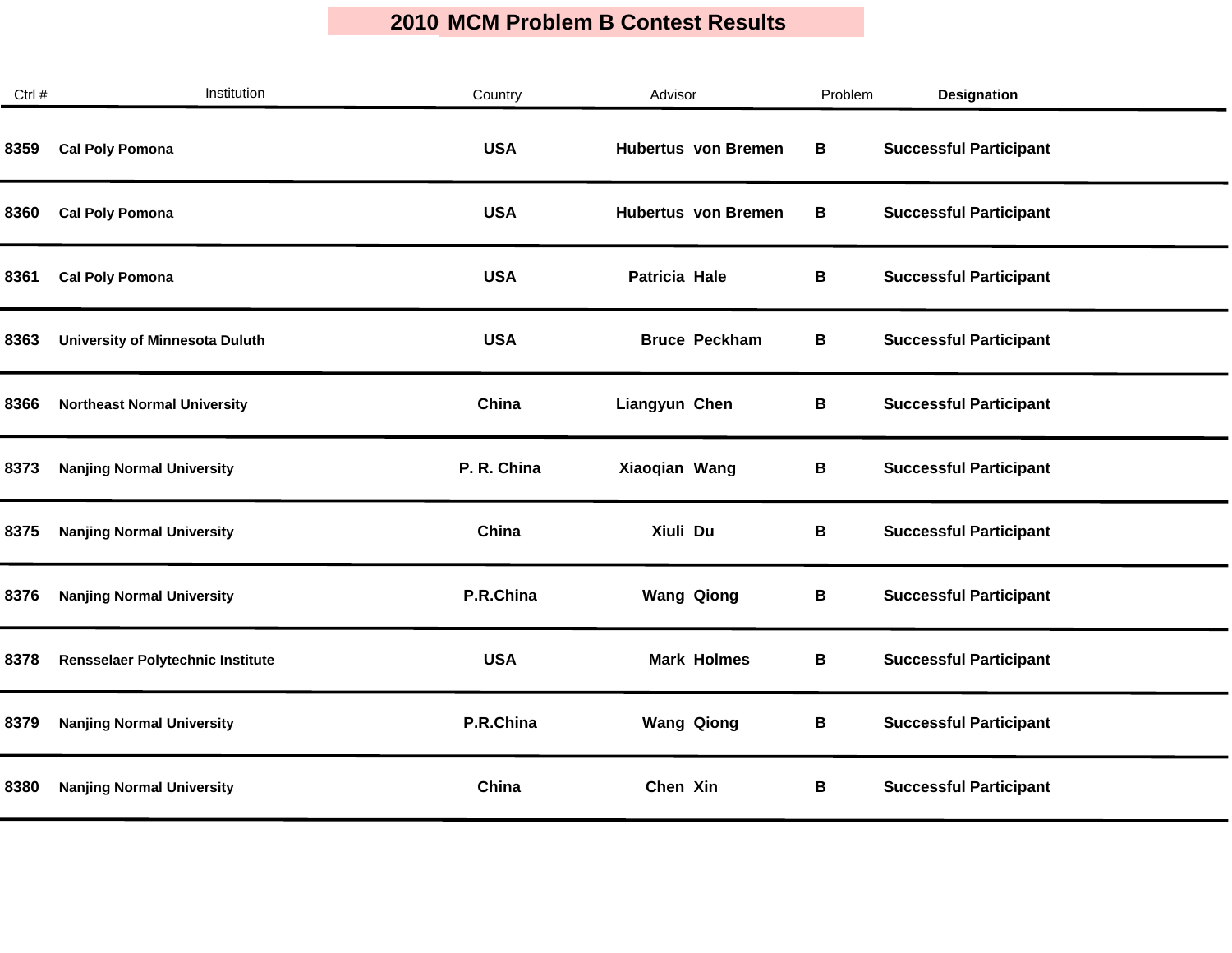| Ctrl # | Institution                                   | Country             | Advisor             | Problem | <b>Designation</b>            |
|--------|-----------------------------------------------|---------------------|---------------------|---------|-------------------------------|
| 8388   | <b>Gannan Normal University</b>               | China               | Jingfei Xu          | B       | <b>Successful Participant</b> |
| 8393   | <b>Gannan Normal University</b>               | China               | Xianhua Xie         | В       | <b>Successful Participant</b> |
| 8395   | <b>Beloit College</b>                         | <b>USA</b>          | Darrah Chavey       | В       | <b>Successful Participant</b> |
| 8400   | Henan Institute of Science and Technology     | China               | Hongwei Jiao        | В       | <b>Successful Participant</b> |
| 8412   | <b>University of Cape Town</b>                | <b>South Africa</b> | Kenneth Rafel       | В       | <b>Successful Participant</b> |
| 8415   | <b>City University of Hong Kong</b>           | China               | Benny Hon           | В       | <b>Successful Participant</b> |
| 8416   | University of Science and Technology of China | China               | Ru Meng             | В       | <b>Successful Participant</b> |
| 8420   | <b>Oklahoma State University</b>              | <b>USA</b>          | Jeff Mermin         | В       | <b>Successful Participant</b> |
| 8422   | <b>Appalachian State University</b>           | <b>USA</b>          | <b>Rene Salinas</b> | B       | <b>Successful Participant</b> |
| 8430   | <b>University of Wisconsin-La Crosse</b>      | <b>USA</b>          | <b>James Peirce</b> | В       | <b>Successful Participant</b> |
| 8433   | <b>University of Wisconsin-La Crosse</b>      | <b>USA</b>          | <b>Robert Allen</b> | В       | <b>Successful Participant</b> |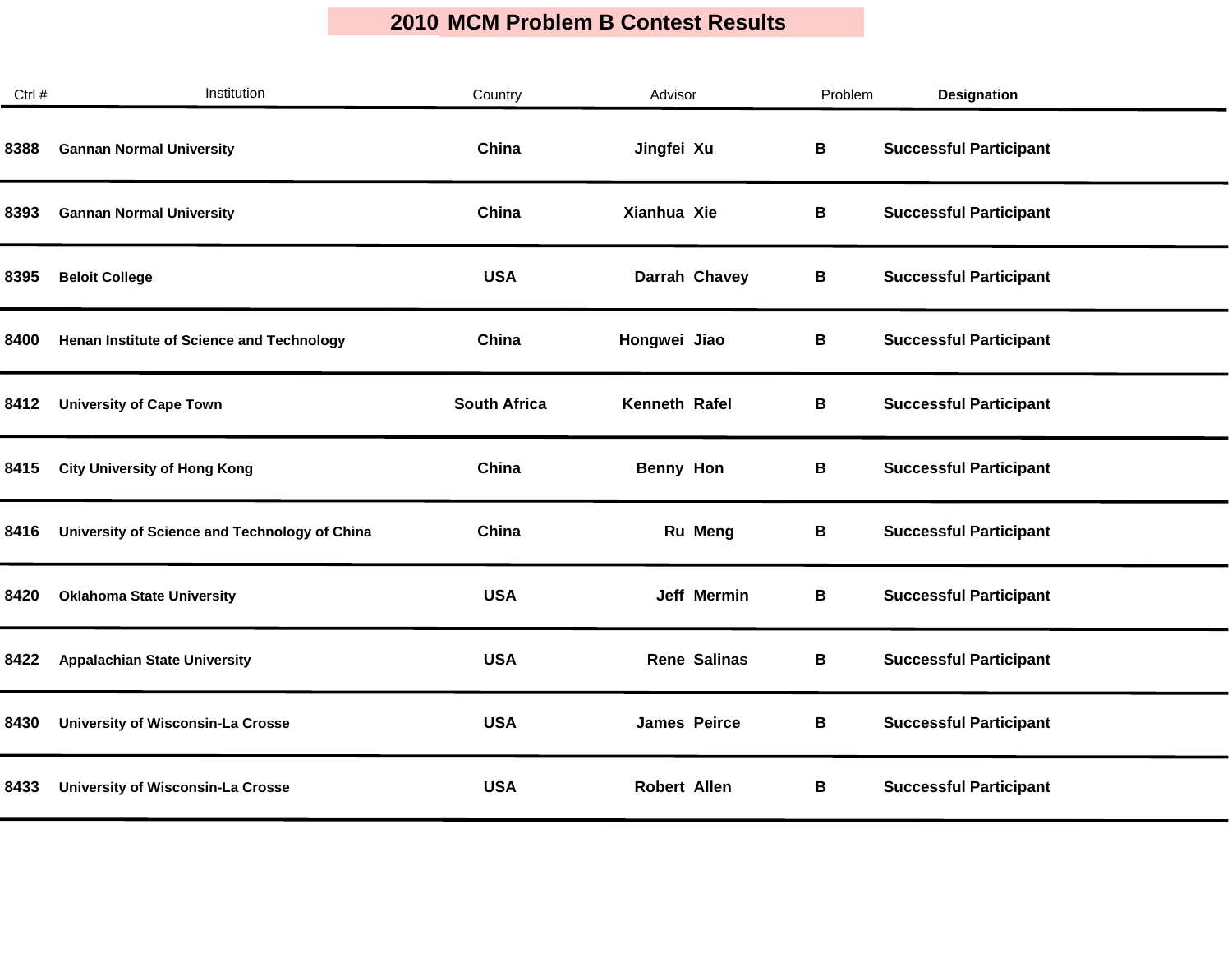| Ctrl # | Institution                                      | Country    | Advisor                   | Problem | <b>Designation</b>            |  |
|--------|--------------------------------------------------|------------|---------------------------|---------|-------------------------------|--|
| 8438   | <b>UNC Chapel Hill</b>                           | <b>USA</b> | Sarah Williams            | В       | <b>Successful Participant</b> |  |
| 8439   | <b>UNC Chapel Hill</b>                           | <b>USA</b> | Sarah Williams            | В       | <b>Successful Participant</b> |  |
| 8451   | <b>Beijing University of Chemical Technology</b> | China      | Xinhua JIANG              | В       | <b>Successful Participant</b> |  |
| 8452   | <b>Coe College</b>                               | <b>USA</b> | <b>Calvin Van Niewaal</b> | B       | <b>Successful Participant</b> |  |
| 8457   | <b>DUKE UNIVERSITY</b>                           | <b>USA</b> | <b>DAVID KRAINES</b>      | B       | <b>Successful Participant</b> |  |
| 8458   | <b>Coe College</b>                               | <b>USA</b> | Jonathan White            | B       | <b>Successful Participant</b> |  |
| 8459   | <b>DUKE UNIVERSITY</b>                           | <b>USA</b> | <b>MARCUS WERNER</b>      | В       | <b>Successful Participant</b> |  |
| 8460   | <b>Coe College</b>                               | <b>USA</b> | Jonathan White            | В       | <b>Successful Participant</b> |  |
| 8463   | <b>Beijing University of Chemical Technology</b> | China      | Kaisu WU                  | В       | <b>Successful Participant</b> |  |
| 8466   | <b>Colorado College</b>                          | <b>USA</b> | David Brown               | В       | <b>Successful Participant</b> |  |
| 8467   | <b>Beijing University of Chemical Technology</b> | China      | Wei Ll                    | В       | <b>Successful Participant</b> |  |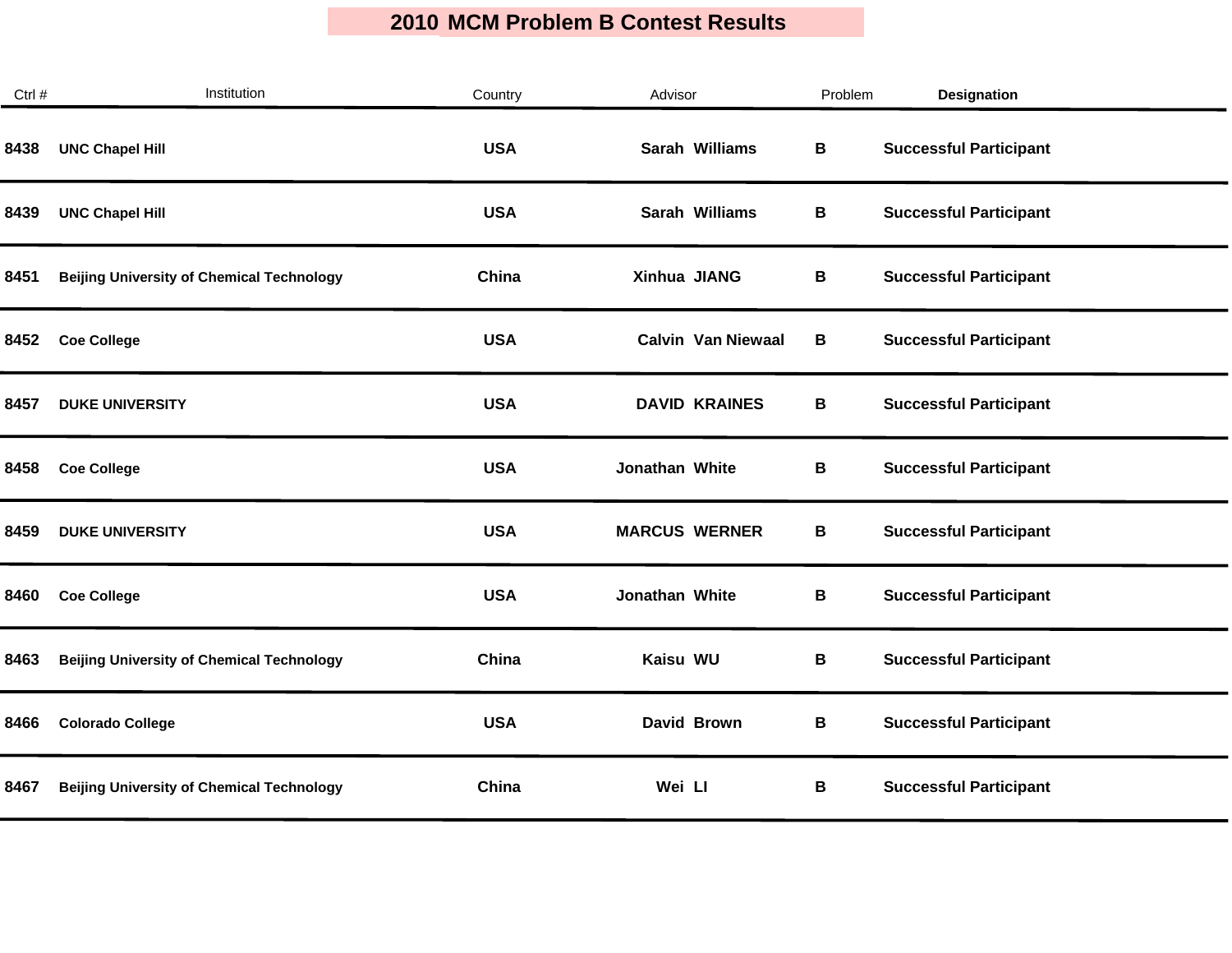| Ctrl # | Institution                                      | Country    | Advisor              | Problem | Designation                   |  |
|--------|--------------------------------------------------|------------|----------------------|---------|-------------------------------|--|
| 8469   | <b>Colorado College</b>                          | <b>USA</b> | Andrea Bruder        | B       | <b>Successful Participant</b> |  |
| 8471   | <b>Beijing University of Chemical Technology</b> | China      | Yongli SUN           | B       | <b>Successful Participant</b> |  |
| 8472   | <b>Bucknell University</b>                       | <b>USA</b> | <b>Xiannong Meng</b> | В       | <b>Successful Participant</b> |  |
| 8473   | <b>Kenyon College</b>                            | <b>USA</b> | <b>Brian Jones</b>   | В       | <b>Successful Participant</b> |  |
| 8474   | <b>University of Virginia</b>                    | <b>USA</b> | <b>Blaine Norum</b>  | B       | <b>Successful Participant</b> |  |
| 8475   | <b>Siena Heights University</b>                  | <b>USA</b> | <b>Tim Husband</b>   | B       | <b>Successful Participant</b> |  |
| 8477   | <b>Westminster College</b>                       | <b>USA</b> | David Offner         | В       | <b>Successful Participant</b> |  |
| 8478   | <b>Siena Heights University</b>                  | <b>USA</b> | Jeff Kallenbach      | В       | <b>Successful Participant</b> |  |
| 8480   | <b>Westminster College</b>                       | <b>USA</b> | David Offner         | B       | <b>Successful Participant</b> |  |
| 8487   | <b>Northwestern College</b>                      | <b>USA</b> | Jonathan Zderad      | B       | <b>Successful Participant</b> |  |
| 8488   | <b>Hood College</b>                              | <b>USA</b> | James Parson         | В       | <b>Successful Participant</b> |  |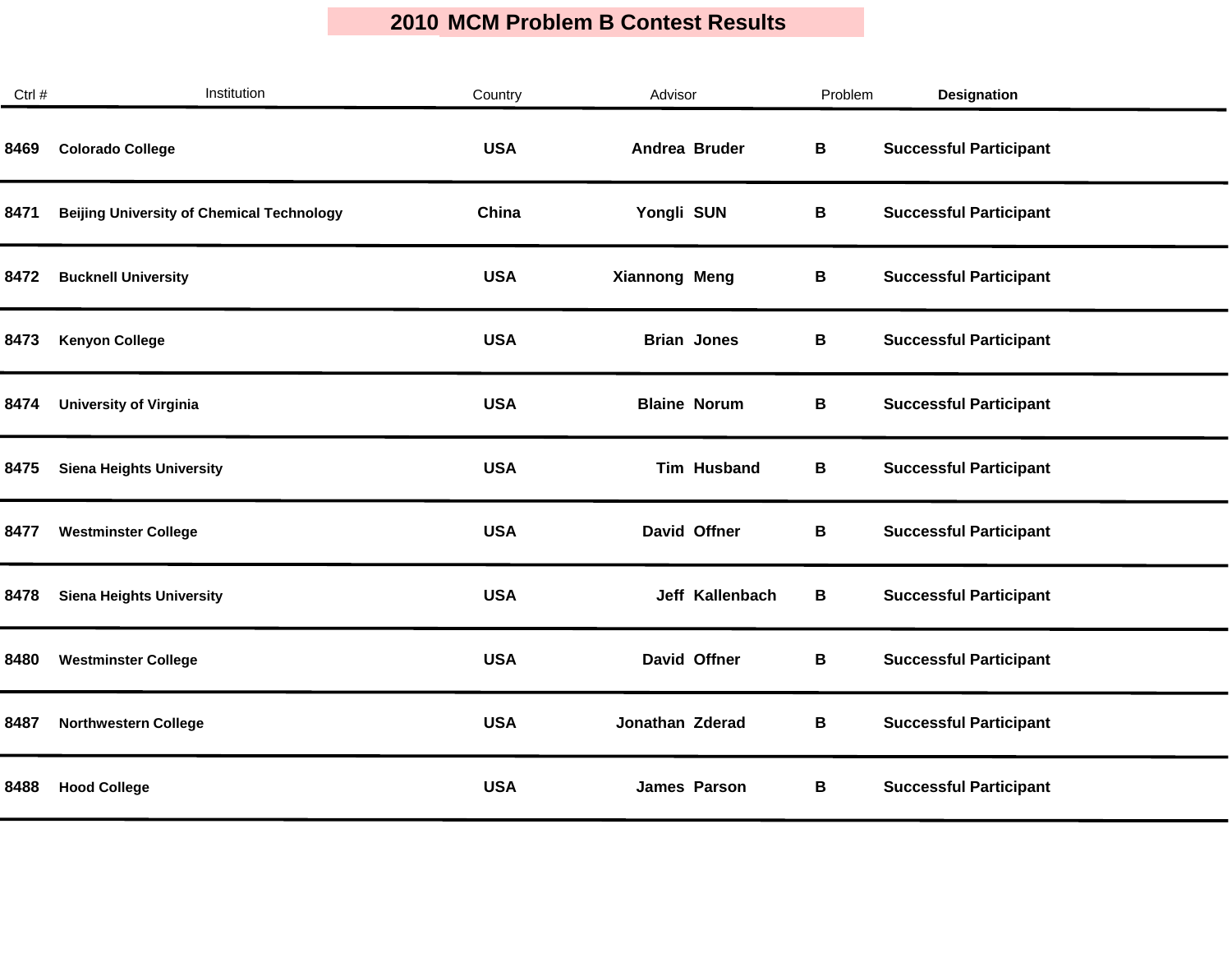| Ctrl # | Institution                                      | Country          | Advisor                | Problem | <b>Designation</b>            |
|--------|--------------------------------------------------|------------------|------------------------|---------|-------------------------------|
| 8494   | <b>Colorado State University</b>                 | <b>USA</b>       | <b>Michael Kirby</b>   | В       | <b>Successful Participant</b> |
| 8498   | <b>Hood College</b>                              | <b>USA</b>       | <b>Betty Mayfield</b>  | В       | <b>Successful Participant</b> |
| 8504   | <b>Illinois Mathematics and Science Academy</b>  | <b>USA</b>       | <b>Steven Condie</b>   | В       | <b>Successful Participant</b> |
| 8506   | <b>Lawrence Technological University</b>         | <b>USA</b>       | <b>Valentina Tobos</b> | В       | <b>Successful Participant</b> |
| 8510   | <b>Seattle Pacific University</b>                | <b>USA</b>       | Wai Lau                | В       | <b>Successful Participant</b> |
| 8517   | <b>Henan Institute of Science and Technology</b> | P. R. China      | <b>Wanqin Zhang</b>    | В       | <b>Successful Participant</b> |
| 8518   | Henan Institute of Science and Technology        | P. R. China      | Dongwei Shi            | В       | <b>Successful Participant</b> |
| 8519   | <b>Northwest A&amp;F University</b>              | China            | Zhao Bin               | В       | <b>Successful Participant</b> |
| 8520   | <b>Southern Connecticut State University</b>     | <b>USA</b>       | <b>Ross Gingrich</b>   | В       | <b>Successful Participant</b> |
| 8521   | <b>National University of Singapore</b>          | <b>Singapore</b> | Hwee Tan               | В       | <b>Successful Participant</b> |
| 8526   | University of California, Irvine                 | <b>USA</b>       | Sarah Eichhorn         | В       | <b>Successful Participant</b> |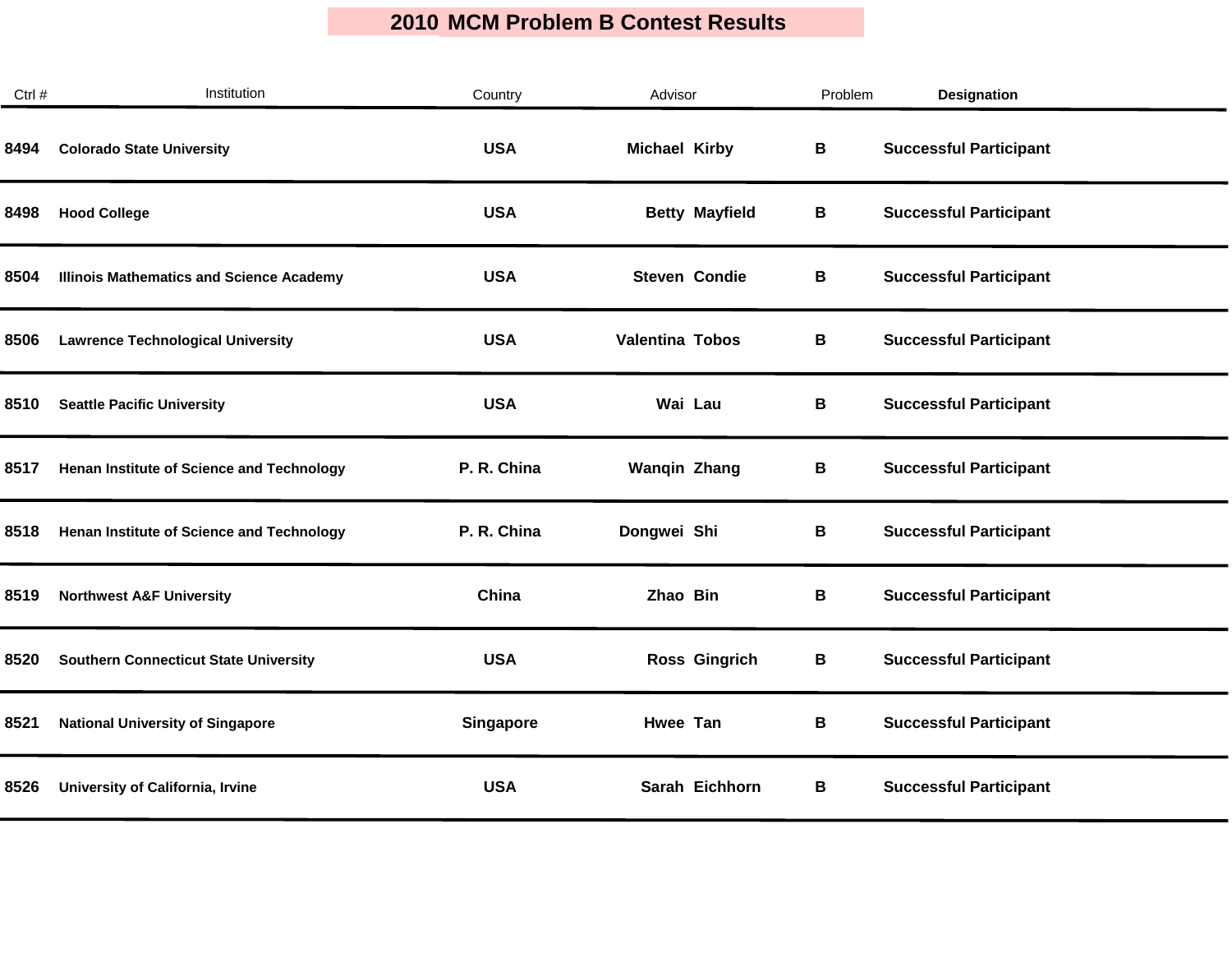| Ctrl # | Institution                     | Country    | Advisor                 | Problem | <b>Designation</b>            |
|--------|---------------------------------|------------|-------------------------|---------|-------------------------------|
| 8527   | North University of China       | <b>PRC</b> | <b>Yang Ming</b>        | B       | <b>Successful Participant</b> |
| 8529   | North University of China       | <b>PRC</b> | <b>Bi Yong</b>          | В       | <b>Successful Participant</b> |
| 8530   | <b>Marywood University</b>      | <b>USA</b> | <b>Thomas Kent</b>      | В       | <b>Successful Participant</b> |
| 8531   | <b>Guizhou University</b>       | China      | Hui Yang                | В       | <b>Successful Participant</b> |
| 8532   | <b>Marywood University</b>      | <b>USA</b> | <b>Thomas Kent</b>      | В       | <b>Successful Participant</b> |
| 8535   | <b>Slippery Rock University</b> | <b>USA</b> | <b>Richard Marchand</b> | В       | <b>Successful Participant</b> |
| 8554   | University of California, Davis | <b>USA</b> | <b>Gregory Shinault</b> | B       | <b>Successful Participant</b> |
| 8556   | <b>Williams College</b>         | <b>USA</b> | <b>Steven Miller</b>    | В       | <b>Successful Participant</b> |
| 8557   | <b>Williams College</b>         | <b>USA</b> | <b>Steven Miller</b>    | В       | <b>Successful Participant</b> |
| 8558   | U of Science and Tech of China  | China      | Zhidong Du              | В       | <b>Successful Participant</b> |
| 8560   | <b>Williams College</b>         | <b>USA</b> | Mihai Stoiciu           | В       | <b>Successful Participant</b> |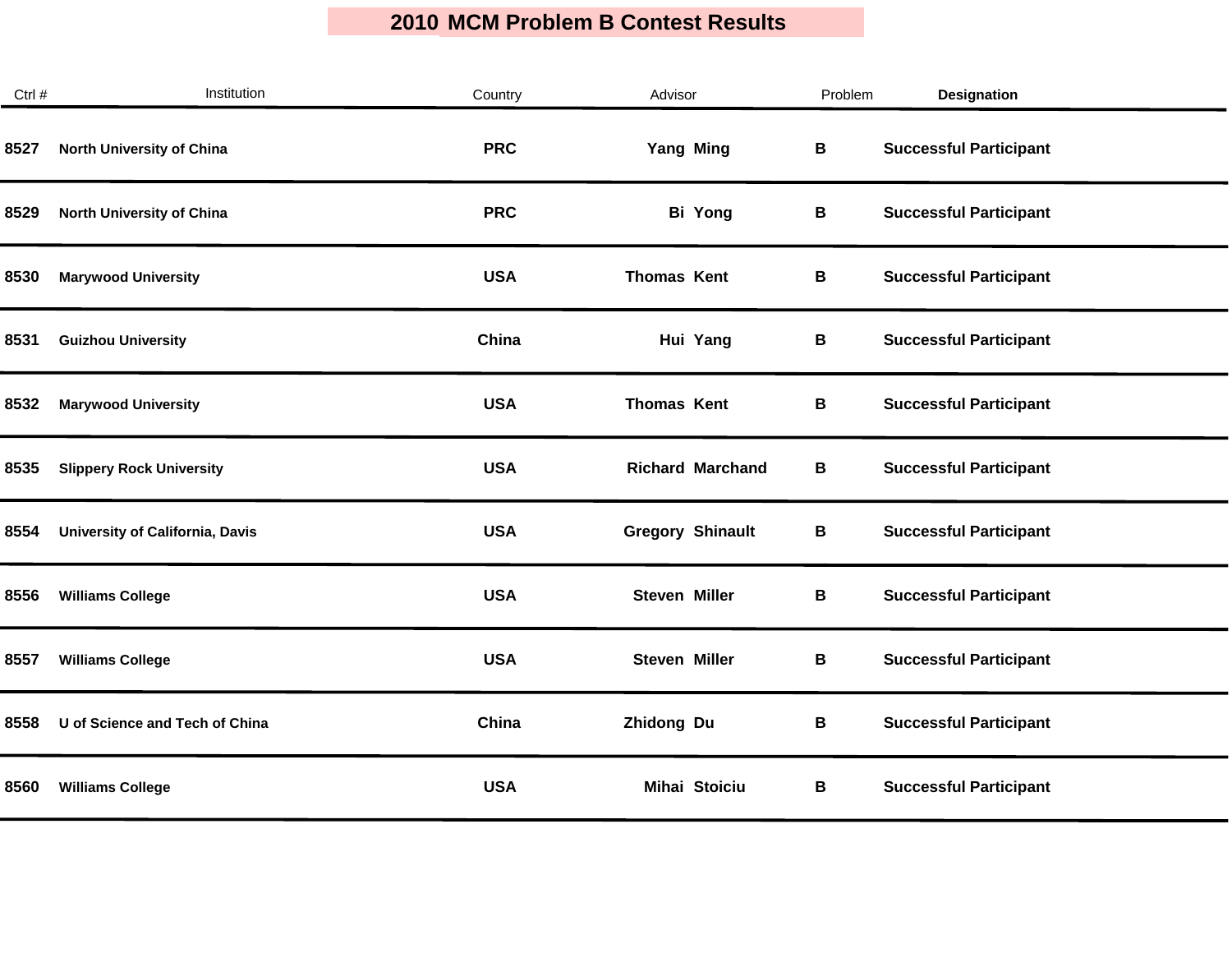| Ctrl # | Institution                                      | Country          | Advisor              | Problem | <b>Designation</b>            |  |
|--------|--------------------------------------------------|------------------|----------------------|---------|-------------------------------|--|
| 8564   | Southwestern University of Finance and Economics | China            | Ding Chuan           | В       | <b>Successful Participant</b> |  |
| 8566   | National University of Ireland, Galway           | <b>Ireland</b>   | <b>Niall Madden</b>  | В       | <b>Successful Participant</b> |  |
| 8574   | <b>Wuhan University</b>                          | China            | Zhuangchu Luo        | В       | <b>Successful Participant</b> |  |
| 8575   | NORTH CHINA ELECTRIC POWER UNIVERCITY            | <b>P.R.CHINA</b> | Pan Zhi              | В       | <b>Successful Participant</b> |  |
| 8576   | <b>North China Electric Power University</b>     | P.R.China        | <b>Ruifeng Shi</b>   | В       | <b>Successful Participant</b> |  |
| 8580   | <b>Eastern Michigan University</b>               | <b>USA</b>       | <b>Andrew Ross</b>   | В       | <b>Successful Participant</b> |  |
| 8586   | <b>Albion College</b>                            | <b>USA</b>       | Darren Mason         | В       | <b>Successful Participant</b> |  |
| 8587   | <b>Albion College</b>                            | <b>USA</b>       | Darren Mason         | В       | <b>Successful Participant</b> |  |
| 8588   | mount holyoke college                            | <b>USA</b>       | dylan shepardson     | B       | <b>Successful Participant</b> |  |
| 8591   | <b>Drexel Univeristy</b>                         | <b>USA</b>       | <b>William Keith</b> | В       | <b>Successful Participant</b> |  |
| 8593   | <b>Jacobs University</b>                         | Germany          | <b>Marcel Oliver</b> | В       | <b>Successful Participant</b> |  |